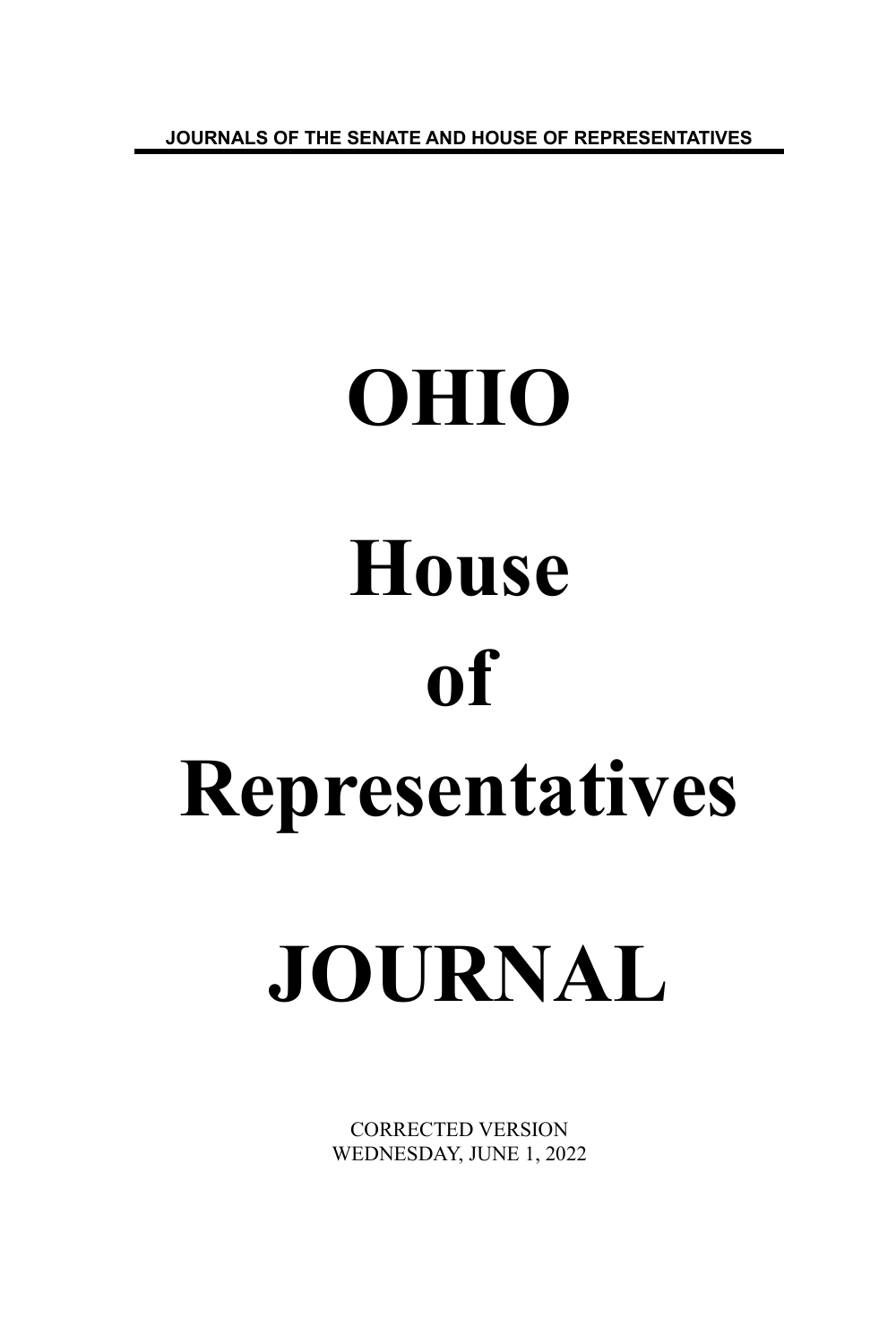#### HOUSE JOURNAL, WEDNESDAY, JUNE 1, 2022 2830

### ONE HUNDRED SIXTY-FOURTH DAY Hall of the House of Representatives, Columbus, Ohio **Wednesday, June 1, 2022, 9:00 o'clock a.m.**

The House met pursuant to adjournment.

Prayer was offered by Pastor Barry Blankenship of the LifePoint Pentecostals in Athens, Ohio, followed by the Pledge of Allegiance to the Flag.

The following guests of the House of Representatives were recognized prior to the commencement of business:

Pastor Barry Blankenship, Ashley Blankenship and their three sons, and Youth Pastor Donald and his wife Kendra; guests of Representative Edwards-94th district.

Castine Church junior high girl's basketball team; guests of Representative Powell- 80th district.

Chris and Coria Brock, guests of Representative Ginter- 5th district.

The journal of yesterday was read and approved.

#### **INTRODUCTION OF BILLS**

The following bill was introduced:

**H. B. No. 694 -** Representative Patton.

To amend sections 323.152 and 4503.065 of the Revised Code to authorize a total property tax exemption for the homesteads of totally disabled veterans and their surviving spouses.

Said bill was considered the first time.

#### **CONSIDERATION OF SENATE AMENDMENTS**

The Senate amendments to **Sub. H. B. No. 583**-Representatives Bird, Jones, et al., were taken up for consideration.

**Sub. H. B. No. 583**-Representatives Bird, Jones.

Cosponsors: Representatives Hillyer, Davis, John, LaRe, Abrams, Click, Seitz, Johnson, Creech, Stewart, Pavliga, White, Cross, Edwards, Ghanbari, Gross, Hall, Holmes, Ingram, Lampton, Loychik, Manning, Ray, Riedel, Roemer Senators Brenner, Cirino, Johnson, Reineke, Schaffer, Schuring, Wilson.

To amend sections 3301.0714, 3307.01, 3309.01, 3310.032, 3310.70, 3313.976, 3314.016, 3314.021, 3314.074, 3317.011, 3317.014, 3317.016,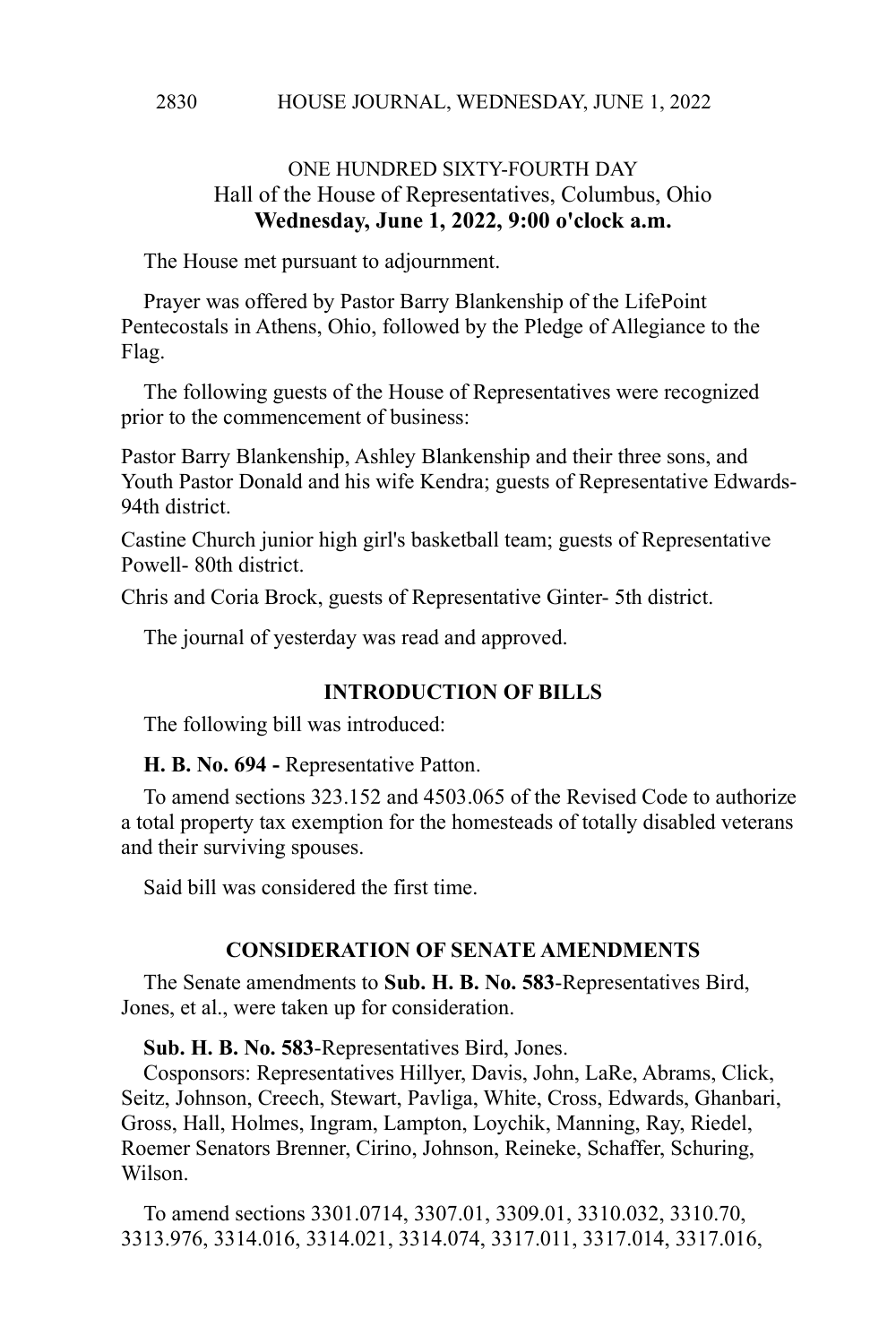3317.017, 3317.019, 3317.0110, 3317.02, 3317.024, 3317.0212, 3317.0215, 3317.051, 3317.064, 3317.25, 3319.077, 3319.078, 3323.25, 3323.251, 3326.39, 4723.07, and 5747.057 and to enact sections 5.2318, 3301.136, 3301.28, 3319.263, and 4723.072 of the Revised Code and to amend Sections 265.150, 265.210, 265.225, and 265.335 of H.B. 110 of the 134th General Assembly, Section 4 of S.B. 1 of the 134th General Assembly, and Section 5 of H.B. 123 of the 133rd General Assembly as subsequently amended regarding substitute teachers, the school financing system, the Educational Choice Scholarship Program, the Pilot Project Scholarship Program, the ACE Educational Savings Account Program, Community Schools of Quality, community school sponsors, state funding for certain community schools, dyslexia screening requirements, tutoring programs, alternative resident education licenses, Ohio School Safety Month, the career-technical education income tax credit, practical nurse education programs, and to make an appropriation.

The question being, "Shall the Senate amendments be concurred in?"

The yeas and nays were taken and resulted – yeas 56, nays 36, as follows:

|                                                       | volva in the annihum ve were, respresentant to |                 |                |
|-------------------------------------------------------|------------------------------------------------|-----------------|----------------|
| Baldridge                                             | Bird                                           | <b>Brinkman</b> | Callender      |
| Carruthers                                            | Click                                          | Creech          | Cutrona        |
| Dean                                                  | Ferguson                                       | Fowler Arthur   | Fraizer        |
| Ghanbari                                              | Ginter                                         | Gross           | Hall           |
| Hillyer                                               | Holmes                                         | Hoops           | John           |
| Johnson                                               | Jones                                          | Jordan          | Kick           |
| Koehler                                               | Lampton                                        | Lanese          | LaRe           |
| Lipps                                                 | Loychik                                        | Manchester      | Manning        |
| McClain                                               | Merrin                                         | Miller, K.      | Oelslager      |
| Pavliga                                               | Plummer                                        | Powell          | Ray            |
| Richardson                                            | Riedel                                         | Roemer          | Seitz          |
| Stein                                                 | Stephens                                       | <b>Stevens</b>  | <b>Stewart</b> |
| <b>Stoltzfus</b>                                      | Swearingen                                     | White           | Wiggam         |
| Wilkin                                                | Young, B.                                      | Young, T.       | Cupp-56        |
| Those who voted in the negative were: Representatives |                                                |                 |                |
| Addison                                               | Blackshear                                     | <b>Boggs</b>    | <b>Brent</b>   |
| <b>Brown</b>                                          | Crossman                                       | Davis           | Denson         |
| Edwards                                               | Galonski                                       | Grendell        | Hicks-Hudson   |
| Humphrey                                              | Ingram                                         | <b>Jarrells</b> | Leland         |
| Lepore-Hagan                                          | Liston                                         | Miller, A.      | Miller, J.     |
| Miranda                                               | Patton                                         | Robinson        | Russo          |
| Schmidt                                               | Sheehy                                         | Skindell        | Smith, K.      |
| Smith, M.                                             | Sobecki                                        | Sweeney         | Sykes          |
| Troy                                                  | Upchurch                                       | Weinstein       | West-36        |
|                                                       |                                                |                 |                |

Those who voted in the affirmative were: Representatives

The Senate amendments were concurred in.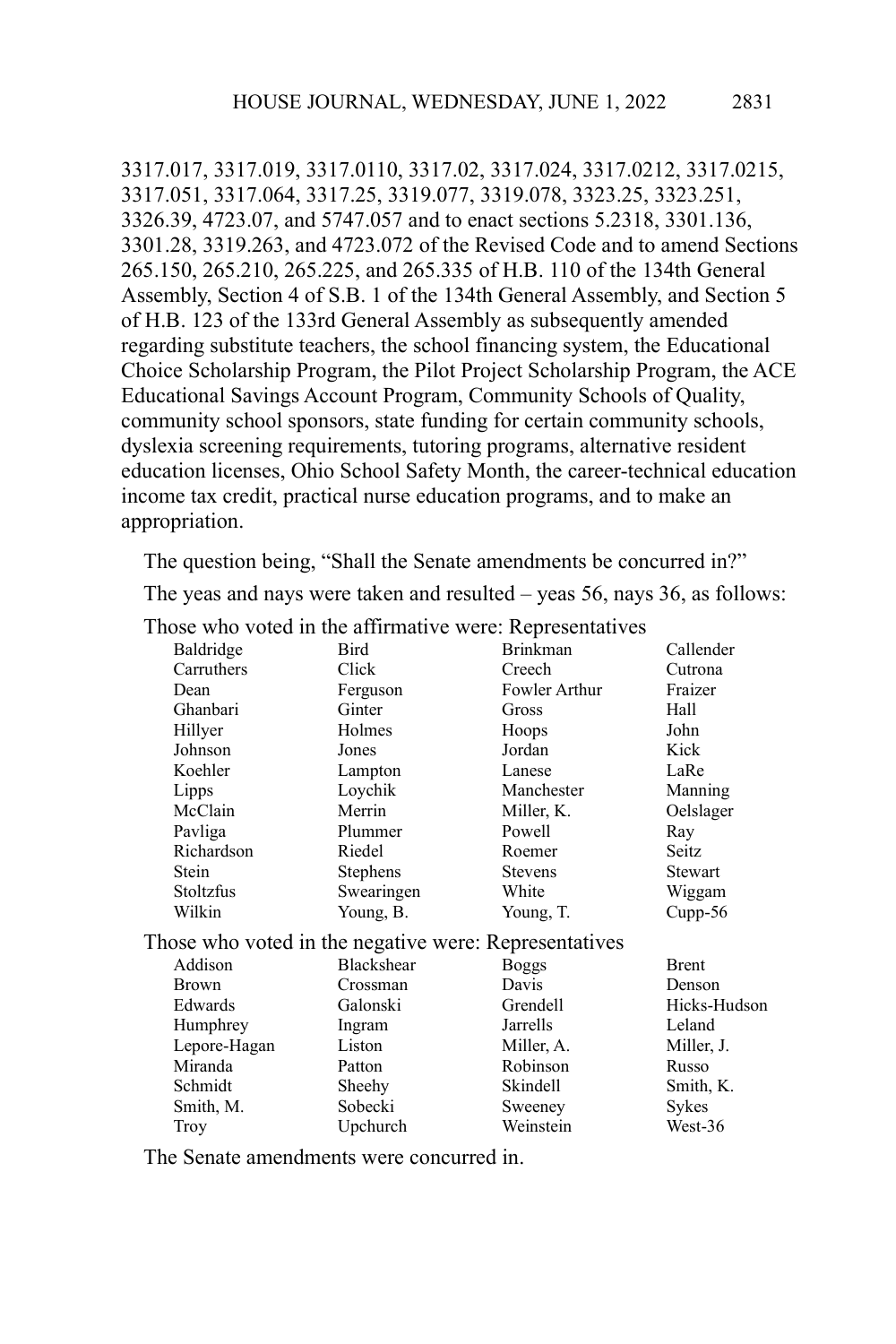#### **REPORTS OF STANDING AND SELECT COMMITTEES AND BILLS FOR SECOND CONSIDERATION**

Representative Lepore-Hagan submitted the following report:

The standing committee on Commerce and Labor to which was referred **H. B. No. 235**-Representatives Swearingen, Baldridge, et al., having had the same under consideration, reports it back as a substitute bill and recommends its passage.

RE: ENACT THE HIGH HAZARD TRAINING CERTIFICATION

DICK STEIN MARK JOHNSON MICHELE LEPORE-HAGAN BRIAN BALDRIDGE WILLIS E. BLACKSHEAR, JR. AL CUTRONA DON JONES GAYLE MANNING BILL ROEMER MONIQUE SMITH

The following member voted "NO"

JAMES M. HOOPS

The report was agreed to.

The bill was ordered to be engrossed and placed on the calendar.

Representative Sobecki submitted the following report:

The standing committee on State and Local Government to which was referred **H. B. No. 433**-Representative Gross, et al., having had the same under consideration, reports it back as a substitute bill and recommends its passage.

RE: ENACT PROVIDER OF BOUTIQUE SERVICES OPPORTUNITY ACT

SCOTT WIGGAM MARILYN S JOHN JAMIE CALLENDER RODNEY CREECH TIMOTHY E. GINTER SHAWN STEVENS

BILL DEAN SARAH FOWLER ARTHUR

The following members voted "NO"

MICHAEL J. SKINDELL LISA A. SOBECKI

DIANE V. GRENDELL LATYNA M. HUMPHREY

The report was agreed to.

The bill was ordered to be engrossed and placed on the calendar.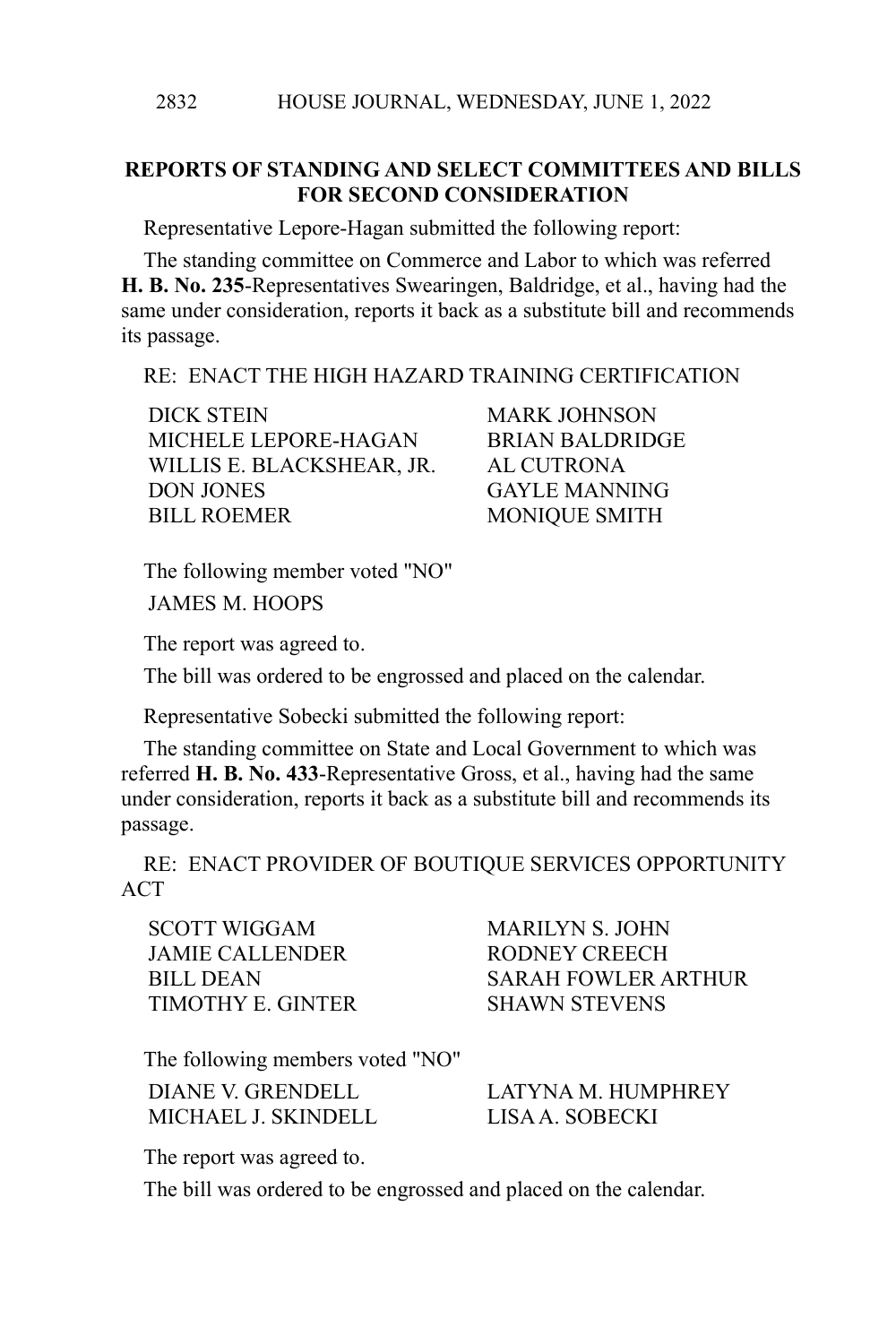Representative Galonski submitted the following report:

The standing committee on Civil Justice to which was referred **H. B. No. 648**-Representative Pavliga, having had the same under consideration, reports it back as a substitute bill and recommends its passage.

RE: EXPAND PORTAGE COUNTY DOMESTIC RELATIONS COURT **JURISDICTION** 

Representative Hillyer moved to amend the title as follows:

Add the name: "Lampton"

BRETT HUDSON HILLYER DIANE V. GRENDELL TAVIA GALONSKI RICHARD D. BROWN JEFFREY A. CROSSMAN AL CUTRONA BRIAN E. LAMPTON BILL SEITZ MICHAEL J. SKINDELL BRIAN STEWART D. J. SWEARINGEN ANDREA WHITE

The following member voted "NO"

DAVID LELAND

The report was agreed to.

The bill was ordered to be engrossed and placed on the calendar.

Representative Galonski submitted the following report:

The standing committee on Civil Justice to which was referred **H. B. No. 439**-Representatives Galonski, Hillyer, et al., having had the same under consideration, reports it back as a substitute bill and recommends its passage.

RE: REGARDS INVOLUNTARY TREATMENT FOR MENTALLY ILL PERSONS

BRETT HUDSON HILLYER DIANE V. GRENDELL TAVIA GALONSKI AL CUTRONA BRIAN E. LAMPTON DAVID LELAND BILL SEITZ MICHAEL J. SKINDELL D. J. SWEARINGEN ANDREA WHITE

The following members voted "NO" RICHARD D. BROWN JEFFREY A CROSSMAN BRIAN STEWART

The report was agreed to.

The bill was ordered to be engrossed and placed on the calendar.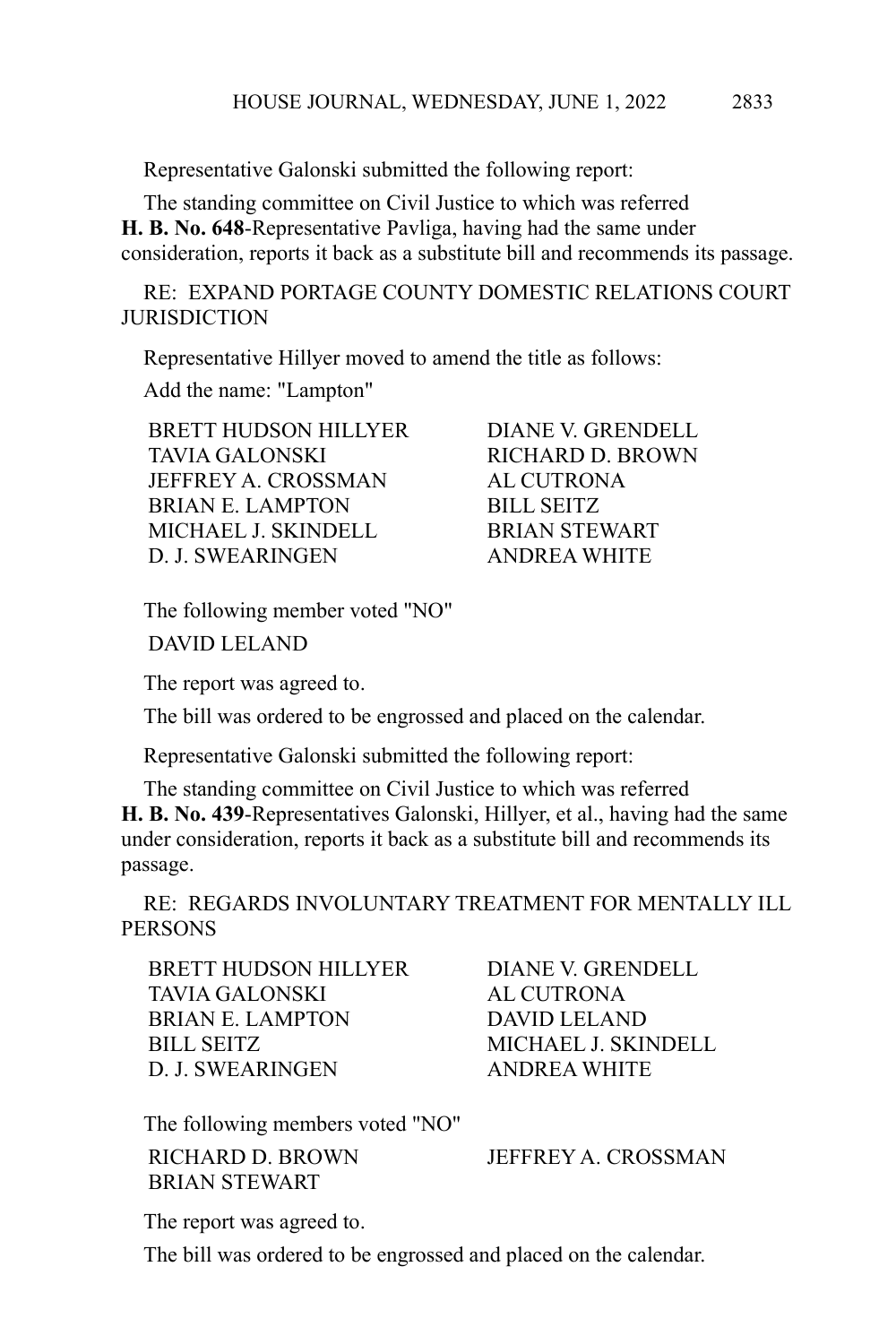Representative Liston submitted the following report:

The standing committee on Health to which was referred **H. B. No. 28**- Representative Wiggam, et al., having had the same under consideration, reports it back as a substitute bill and recommends its passage.

RE: REGARDS STRETCHER VANS, AMBULANCES, AND MEDICAL VEHICLES

| <b>P. SCOTT LIPPS</b> | ADAM HOLMES          |
|-----------------------|----------------------|
| <b>BETH LISTON</b>    | ADAM C. BIRD         |
| AL CUTRONA            | TIMOTHY E. GINTER    |
| PHIL PLUMMER          | <b>SHAWN STEVENS</b> |
| <b>BRIAN STEWART</b>  | <b>THOMAS WEST</b>   |
| ANDREA WHITE          | <b>TOM YOUNG</b>     |

The following member voted "NO"

SUSAN MANCHESTER

The report was agreed to.

The bill was ordered to be engrossed and placed on the calendar.

Representative Miller, A. submitted the following report:

The standing committee on Armed Services and Veterans Affairs to which was referred **H. C. R. No. 46**-Representatives Johnson, Wilkin, having had the same under consideration, reports it back and recommends its adoption.

RE: URGE PRESIDENT RECOMMEND NOT CLOSING CHILLICOTHE VA MED CENTER

Representative Loychik moved to amend the title as follows:

Add the names: "Miller, A., Gross, Lampton"

MIKE LOYCHIK ADAM C. MILLER JENNIFER GROSS ADAM HOLMES MICHAEL SHEEHY

BRIAN E. LAMPTON TRACY M. RICHARDSON

The report was agreed to.

The concurrent resolution was ordered to be engrossed and placed on the calendar.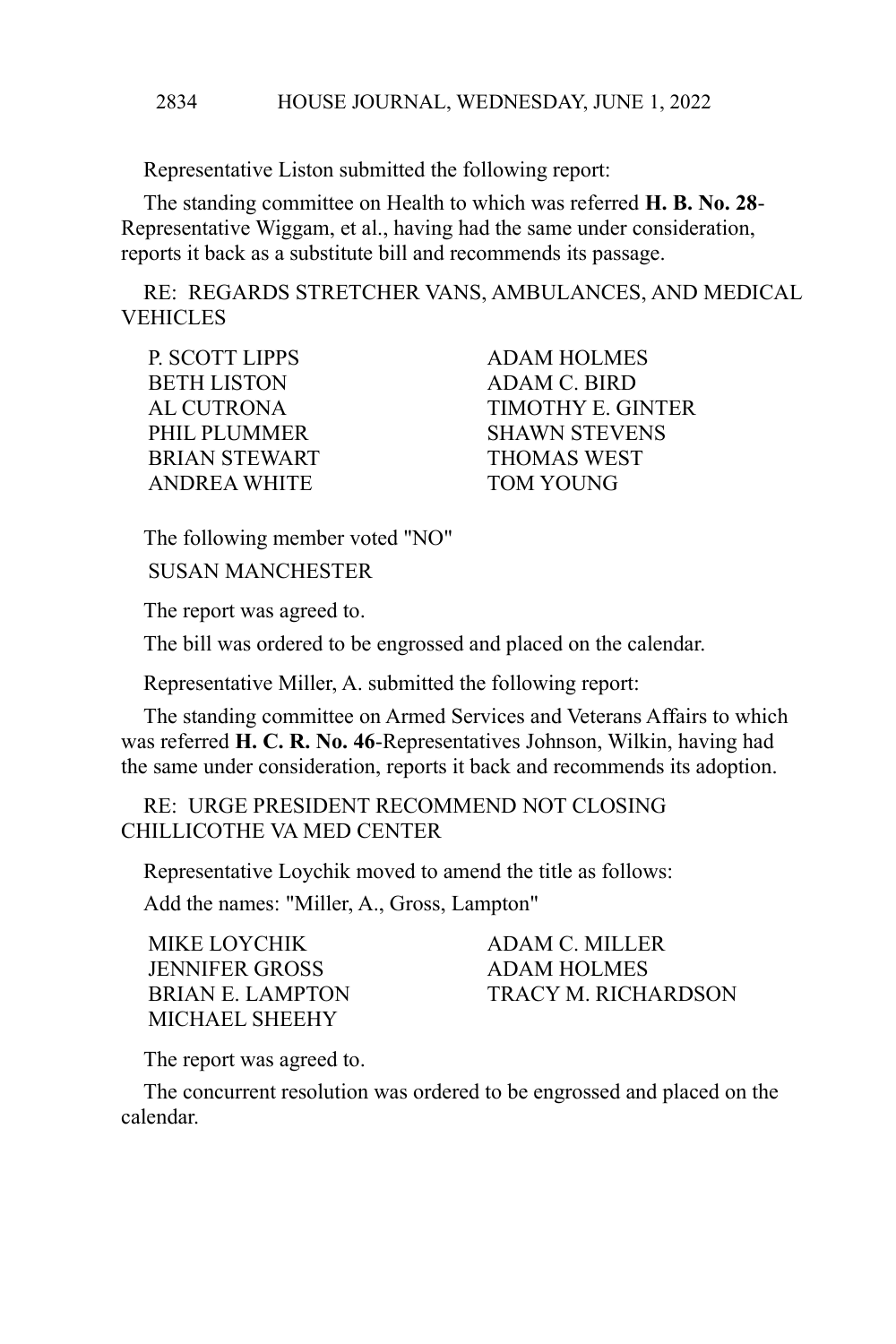Representative Sobecki submitted the following report:

The standing committee on Ways and Means to which was referred **Sub. S. B. No. 225**-Senator Schuring, et al., having had the same under consideration, reports it back as a substitute bill and recommends its passage.

#### RE: TEMPORARILY MODIFY CERTAIN TAX CREDITS

Representative Merrin moved to amend the title as follows: Add the name: "Troy"

DEREK MERRIN CRAIG S. RIEDEL LISA A. SOBECKI JEFFREY A. CROSSMAN MARK FRAIZER **THOMAS HALL** DONTAVIUS L. JARRELLS KRIS JORDAN BETH LISTON RIORDAN T. MCCLAIN JENA POWELL BILL ROEMER REGGIE STOLTZFUS DANIEL P. TROY SCOTT WIGGAM TOM YOUNG

The report was agreed to.

The bill was ordered to be engrossed and placed on the calendar.

Representative Miller, A. submitted the following report:

The standing committee on Armed Services and Veterans Affairs to which was referred **S. B. No. 287**-Senator Manning, et al., having had the same under consideration, reports it back and recommends its passage.

RE: ALLOW COUNTY CREDIT CARD CHARGES FOR VETERAN ASSISTANCE

Representative Loychik moved to amend the title as follows:

Add the name: "Lampton"

MIKE LOYCHIK ADAM C. MILLER SARAH FOWLER ARTHUR JENNIFER GROSS ADAM HOLMES BRIAN E. LAMPTON TRACY M. RICHARDSON MICHAEL SHEEHY

The report was agreed to.

The bill was ordered to be engrossed and placed on the calendar.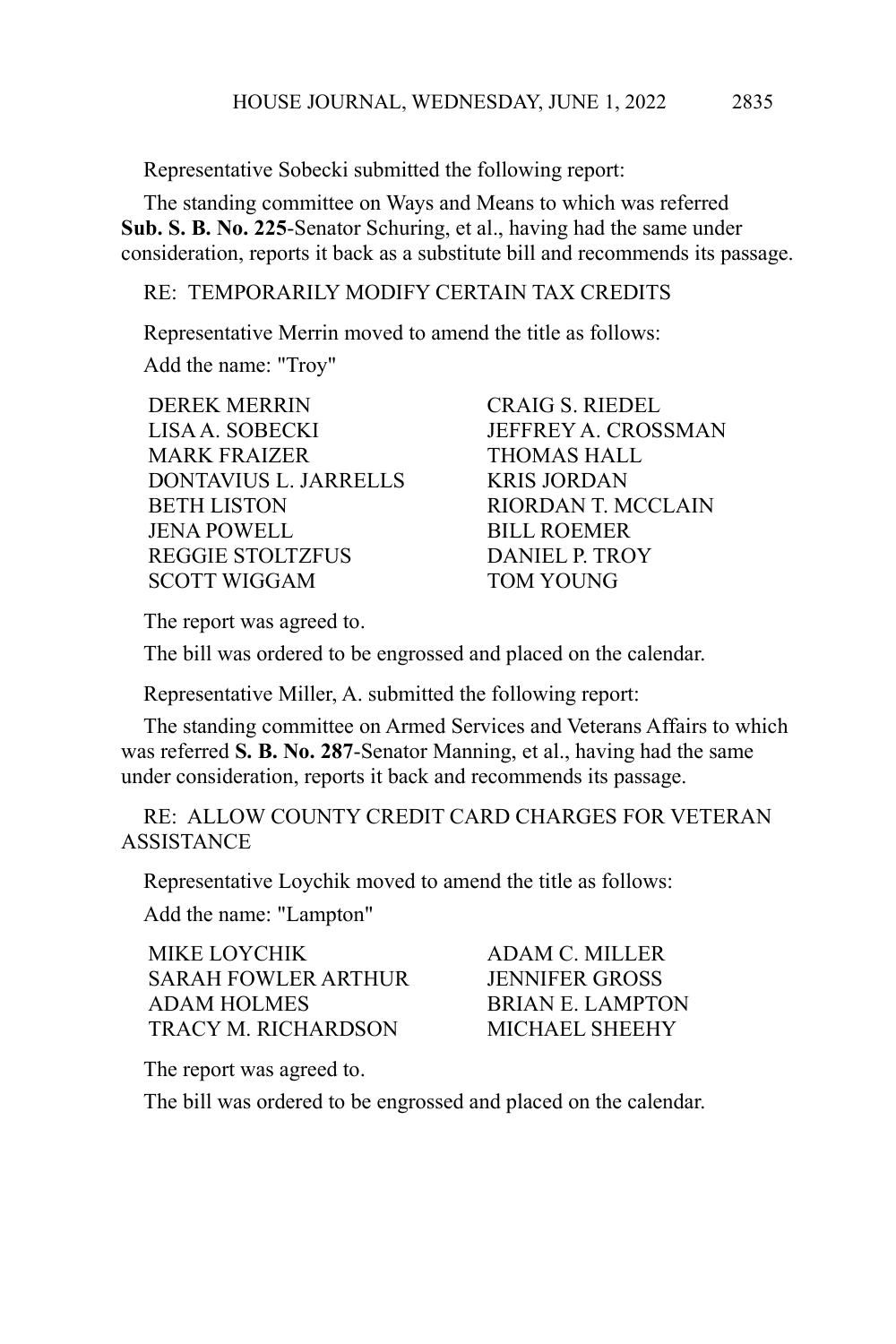Representative Sobecki submitted the following report:

The standing committee on Ways and Means to which was referred **S. B. No. 231**-Senator Hottinger, et al., having had the same under consideration, reports it back and recommends its passage.

RE: AUTHORIZE INCOME TAX REFUND - DECEASED TAXPAYER'S FIDUCIARY

DEREK MERRIN CRAIG S. RIEDEL REGGIE STOLTZFUS DANIEL P. TROY SCOTT WIGGAM TOM YOUNG

LISA A. SOBECKI JEFFREY A. CROSSMAN THOMAS HALL DONTAVIUS L. JARRELLS BETH LISTON RIORDAN T. MCCLAIN JENA POWELL PHILLIP M. ROBINSON, JR.

The report was agreed to.

The bill was ordered to be engrossed and placed on the calendar.

Representative Crossman submitted the following report:

The standing committee on Financial Institutions to which was referred **Am. S. B. No. 264**-Senator Brenner, et al., having had the same under consideration, reports it back with the following amendment and recommends its passage when so amended.

RE: REGULATE REMOTE WORK BY MORTGAGE LOAN ORIGINATORS, OTHERS

Representative Ferguson moved to amend the title as follows:

Add the name: "Hillyer"

Representative Jordan moved to amend as follows:

In line 1 of the title, after "1322.43" insert "and to enact section 1321.691"

In line 2 of the title, delete "by mortgage loan"

Delete line 3 of the title

In line 4 of the title, delete "entities subject to" and insert "under"

In line 5 of the title, after "Act" insert "and the Consumer Installment Loan Act"

In line 6, after "1322.43" insert "be amended and section 1321.691"

In line 7, delete "amended" and insert "enacted"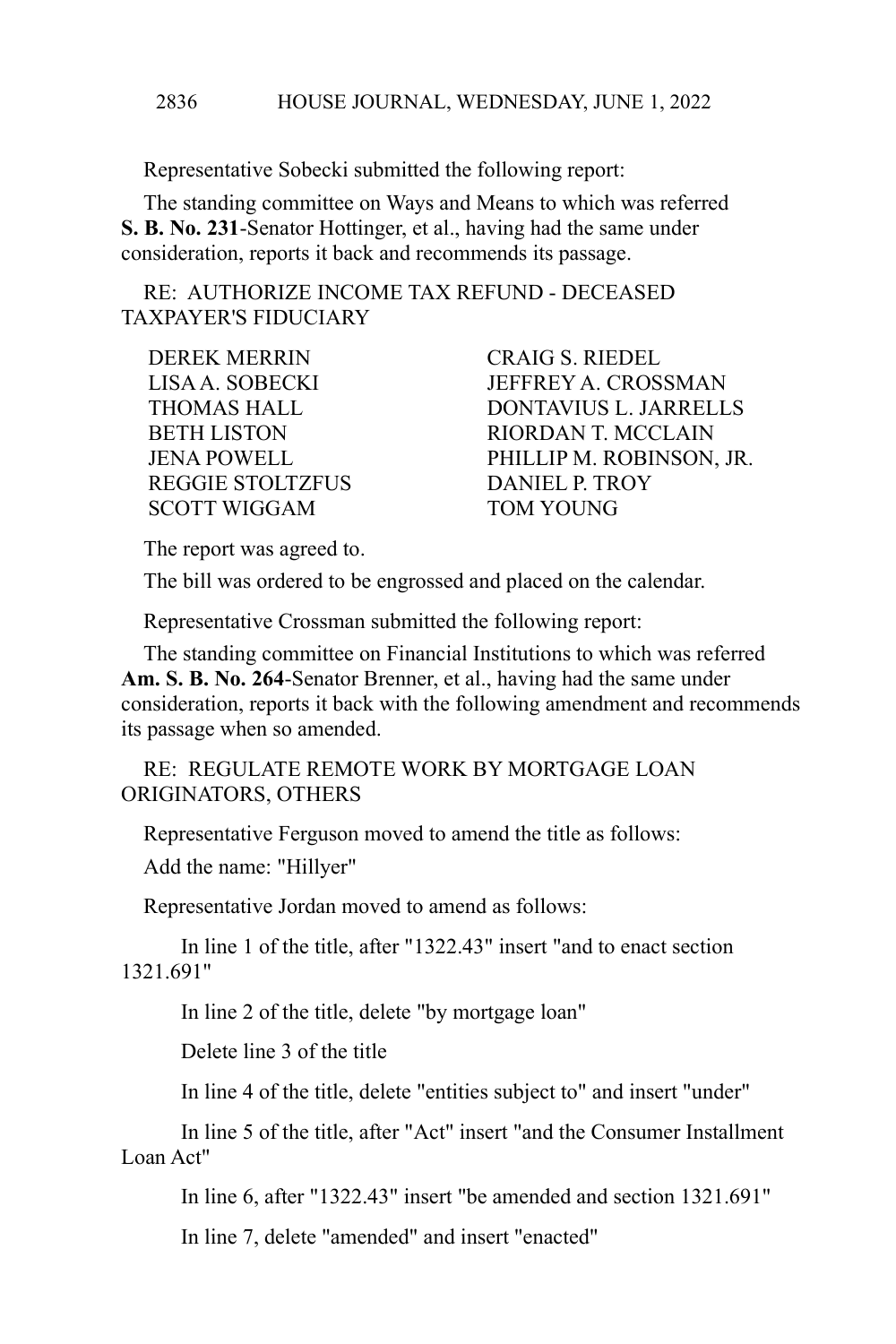After line 7, insert:

"**Sec. 1321.691.** (A) As used in this section, "remote location" means the home of an employee or other location selected by the employee that is not a licensed place of business.

(B) Notwithstanding any provision of the Revised Code to the contrary, nothing in sections 1321.62 to 1321.702 of the Revised Code shall be construed to interfere with the ability of a licensee's employee to work from a remote location, provided the licensee does all of the following:

(1) Ensures that in-person customer interactions are conducted only at a licensed place of business;

(2) Maintains appropriate safeguards for licensee and consumer data, information, and records, including the use of secure virtual private networks where appropriate:

(3) Employs appropriate risk-based monitoring and oversight processes of work performed from a remote location and maintains records of such work;

(4) Ensures consumer information and records are not maintained at a remote location;

(5) Ensures consumer and licensee information and records remain accessible and available for regulatory oversight and exams;

(6) Provides appropriate employee training to keep all conversations about, and with, consumers conducted from a remote location confidential, as if conducted from a commercial location, and to ensure remote employees work in an environment conducive and appropriate to that confidentiality;

(7) Keeps a record of all remote locations that are being used, in the form of city, state, and type of location, and makes a list of those locations available to the superintendent upon request."

The motion was agreed to and the bill so amended.

KRIS JORDAN RON FERGUSON BRETT HUDSON HILLYER LATYNA M. HUMPHREY BRIAN E. LAMPTON DAVID LELAND DEREK MERRIN JENA POWELL BILL ROEMER BRIDE ROSE SWEENEY

JEFFREY A. CROSSMAN THOMAS E. BRINKMAN JR.

The report was agreed to.

The bill was ordered to be engrossed and placed on the calendar.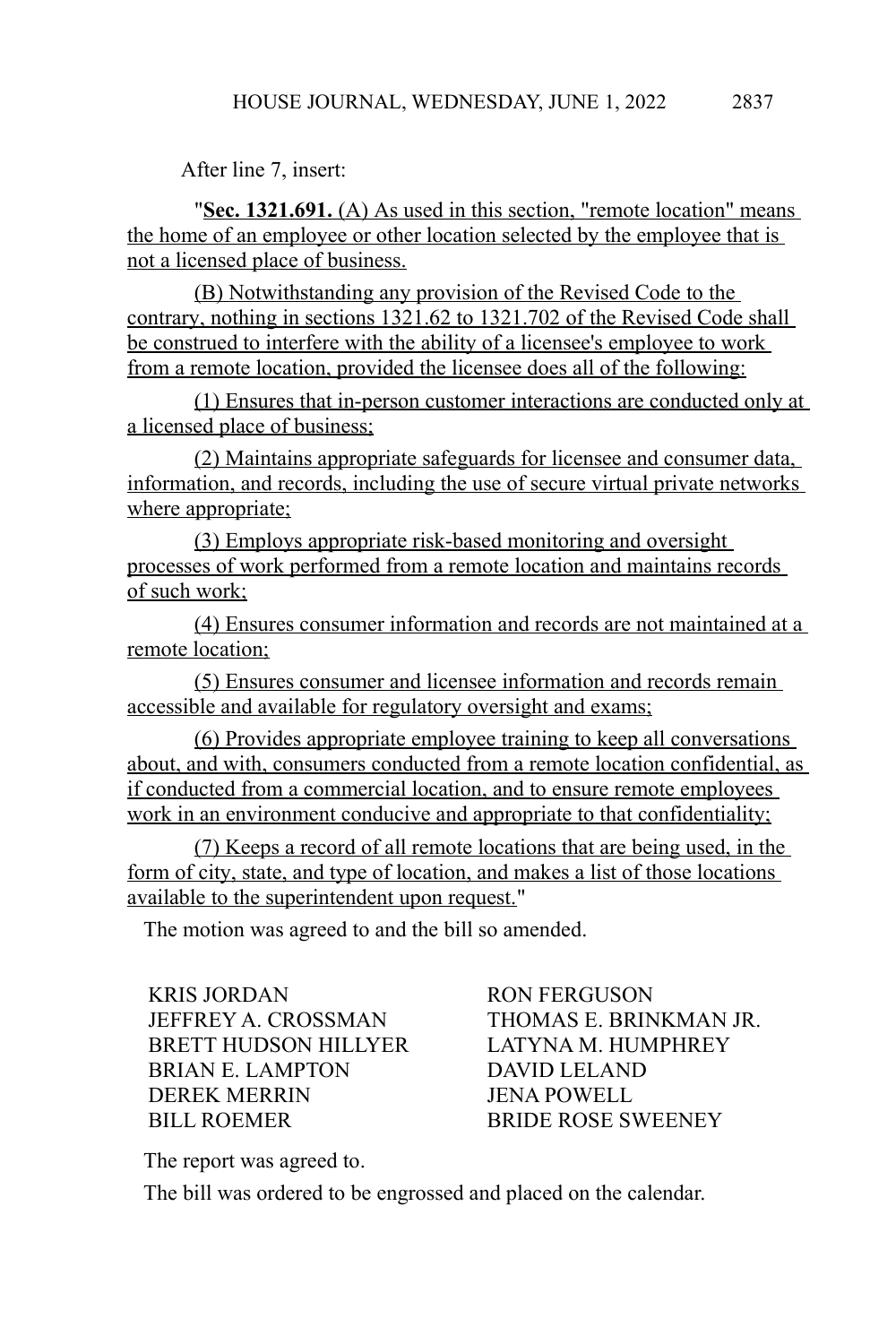Representative Liston submitted the following report:

The standing committee on Health to which was referred **H. B. No. 318**- Representatives Swearingen, Plummer, having had the same under consideration, reports it back as a substitute bill and recommends its passage.

RE: REVISE LAW GOVERNING ANESTHESIOLOGIST ASSISTANTS

| <b>P. SCOTT LIPPS</b> | ADAM HOLMES             |
|-----------------------|-------------------------|
| <b>BETH LISTON</b>    | ADAM C. BIRD            |
| TIMOTHY E. GINTER     | <b>SUSAN MANCHESTER</b> |
| PHIL PLUMMER          | <b>SHAWN STEVENS</b>    |
| ANDREA WHITE          | TOM YOUNG               |

The following members voted "NO"

BRIAN STEWART THOMAS WEST

The report was agreed to.

The bill was ordered to be engrossed and placed on the calendar.

Representative Miranda submitted the following report:

The standing committee on Insurance to which was referred **Sub. S. B. No. 273**-Senators Hottinger, Hackett, et al., having had the same under consideration, reports it back and recommends its passage.

RE: REGARDS OHIO LIFE AND HEALTH INSURANCE GUARANTY ASSOCIATION

Representative Brinkman moved to amend the title as follows:

Add the name: "Lampton"

| THOMAS E. BRINKMAN JR. | BRIAN E. LAMPTON          |
|------------------------|---------------------------|
| JESSICA E. MIRANDA     | <b>BILL DEAN</b>          |
| <b>MARK FRAIZER</b>    | DONTAVIUS L. JARRELLS     |
| JEFF LARE              | THOMAS F PATTON           |
| <b>SHAWN STEVENS</b>   | <b>BRIDE ROSE SWEENEY</b> |

The report was agreed to.

The bill was ordered to be engrossed and placed on the calendar.

Representative Sobecki submitted the following report:

The standing committee on State and Local Government to which was referred **Sub. S. B. No. 239**-Senator Blessing, et al., having had the same under consideration, reports it back and recommends its passage.

RE: REGARDS ADOPTION AND FOSTER CARE HOME ASSESSOR QUALIFICATIONS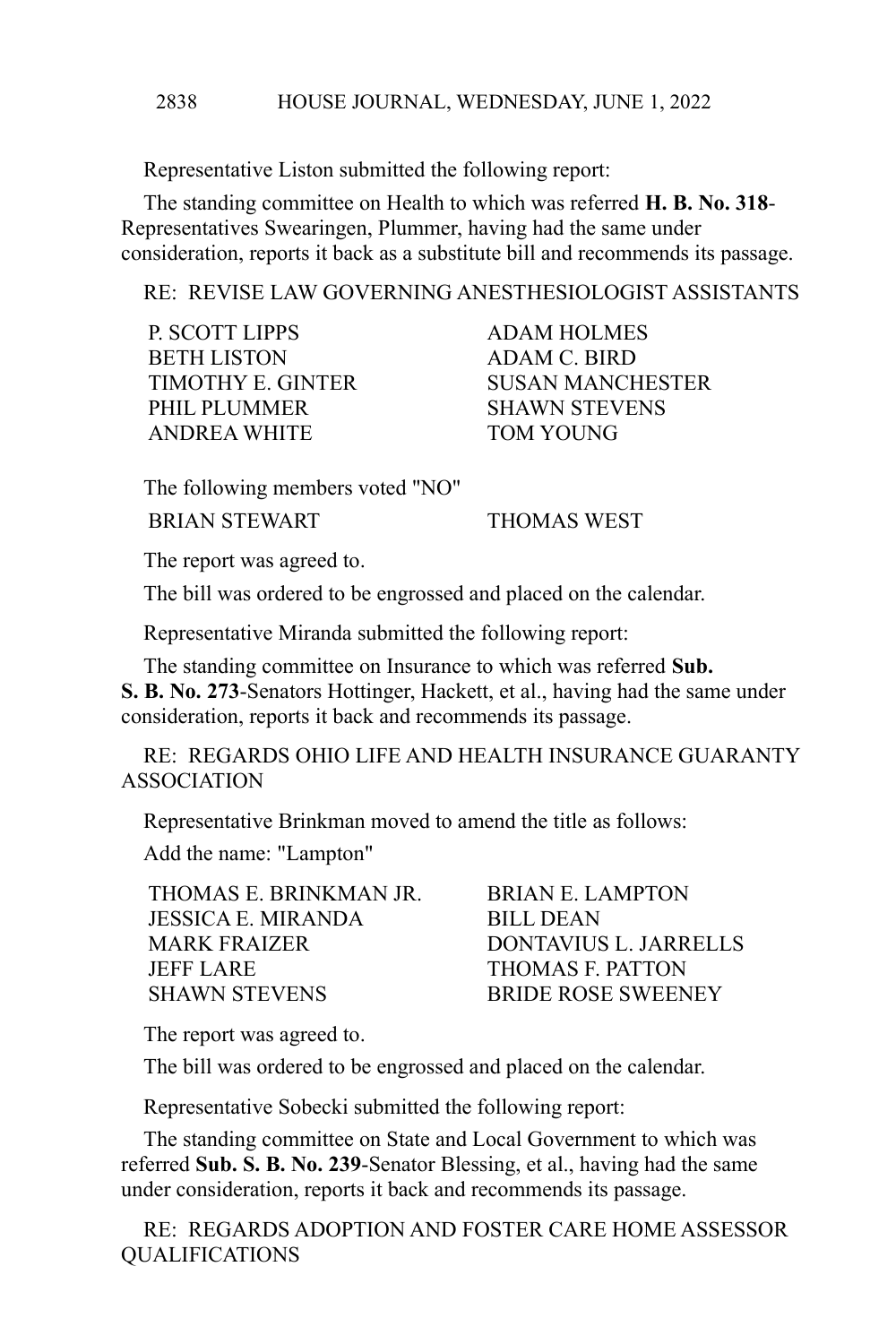Representative Wiggam moved to amend the title as follows: Add the name: "Wiggam"

SCOTT WIGGAM MARILYN S. JOHN JAMIE CALLENDER RODNEY CREECH TAVIA GALONSKI TIMOTHY E. GINTER MICHAEL J. SKINDELL SHAWN STEVENS BRIAN STEWART

BILL DEAN SARAH FOWLER ARTHUR DIANE V. GRENDELL LATYNA M. HUMPHREY

2839

The report was agreed to.

The bill was ordered to be engrossed and placed on the calendar.

Representative Sobecki submitted the following report:

The standing committee on Ways and Means to which was referred **Am. S. B. No. 246**-Senators Rulli, Lang, et al., having had the same under consideration, reports it back and recommends its passage.

RE: LEVY TAX ON PASS-THROUGH ENTITY'S INCOME; ALLOW OWNER CREDIT

Representative Merrin moved to amend the title as follows:

Add the name: "Troy"

DANIEL P. TROY SCOTT WIGGAM

DEREK MERRIN CRAIG S. RIEDEL LISA A. SOBECKI JEFFREY A. CROSSMAN THOMAS HALL DONTAVIUS L. JARRELLS BETH LISTON RIORDAN T. MCCLAIN JENA POWELL REGGIE STOLTZFUS

The report was agreed to.

The bill was ordered to be engrossed and placed on the calendar.

Representative Sweeney submitted the following report:

The standing committee on Finance to which was referred **H. B. No. 687**- Representative Oelslager, having had the same under consideration, reports it back as a substitute bill and recommends its passage.

RE: INTEND TO ENACT LEGISLATION MAKING CAPITAL APPROPRIATIONS

Representative Oelslager moved to amend the title as follows:

Add the name: "West"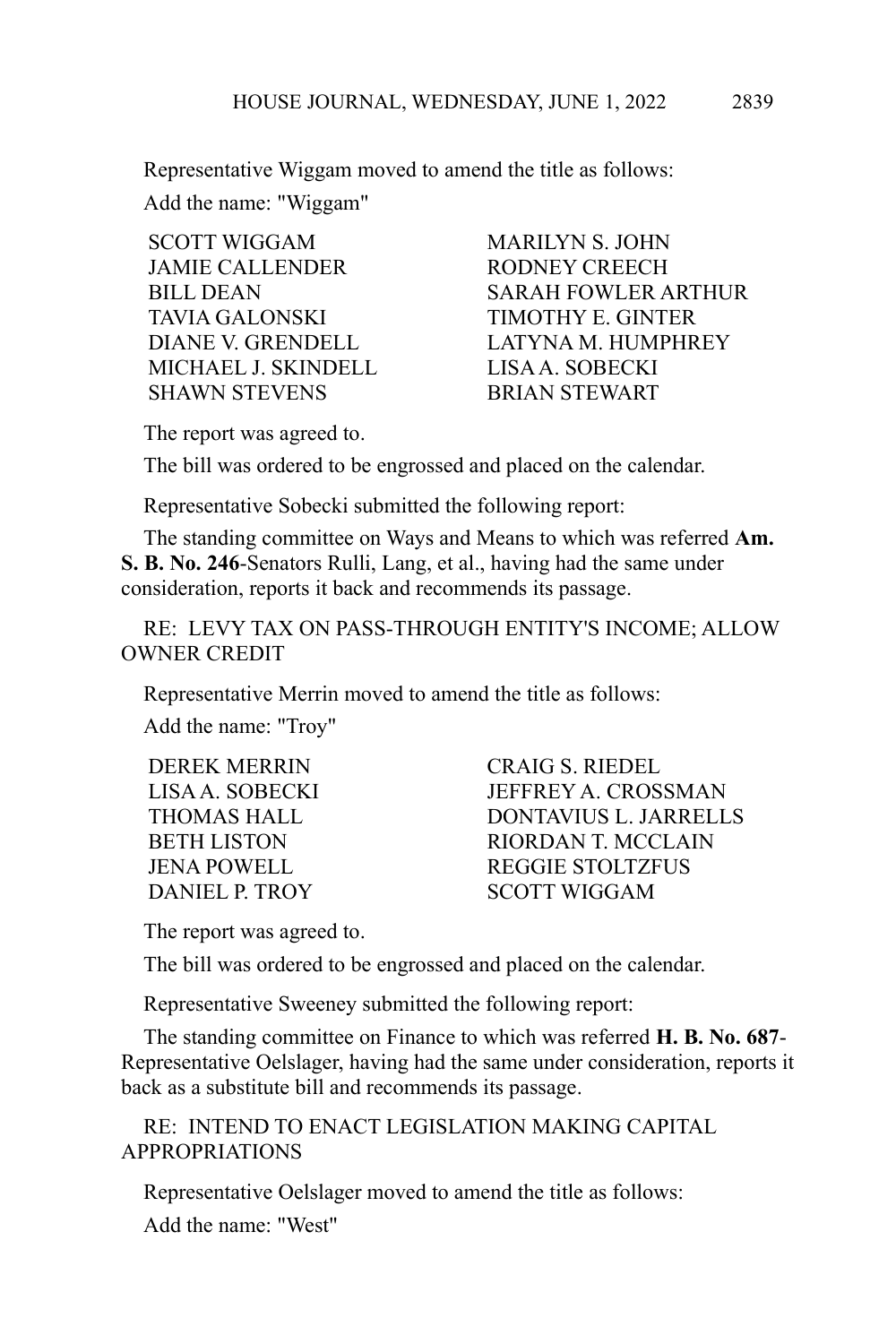SCOTT OELSLAGER PHIL PLUMMER BRIDE ROSE SWEENEY BRIAN BALDRIDGE WILLIS E. BLACKSHEAR, JR. JAMIE CALLENDER SARA P. CARRUTHERS HARAZ N. GHANBARI JAMES M. HOOPS CATHERINE D. INGRAM DONTAVIUS L. JARRELLS DON JONES JEFF LARE P. SCOTT LIPPS ADAM C. MILLER THOMAS F. PATTON BILL ROEMER JEAN SCHMIDT BILL SEITZ MICHAEL J. SKINDELL JASON STEPHENS D. J. SWEARINGEN THOMAS WEST SHANE WILKIN

The following members voted "NO"

DARRELL KICK J. KYLE KOEHLER REGGIE STOLTZFUS

The report was agreed to.

The bill was ordered to be engrossed and placed on the calendar.

#### **MOTIONS AND RESOLUTIONS**

Representative Jones moved that majority party members asking leave to be absent or absent the week of Wednesday, June 1, 2022, be excused, so long as a written request is on file in the majority leadership offices.

The motion was agreed to.

Representative Miranda moved that minority party members asking leave to be absent or absent the week of Wednesday, June 1, 2022, be excused, so long as a written request is on file in the minority leadership offices.

The motion was agreed to.

#### **BILLS FOR THIRD CONSIDERATION**

**Sub. H. B. No. 687**-Representative Oelslager. Cosponsor: Representative West.

To amend sections 122.17, 123.201, 123.211, 153.692, 153.71, 1501.011, 3318.08, 3318.36, 3735.67, 3735.671, 5739.01, 5739.02, 5751.01, 5751.052, 5751.091, and 6115.20 of the Revised Code and to amend Sections 219.10, 221.10, 221.13, 223.10, 223.15, 227.10, 229.10, 229.20, 237.10, and 237.13 of H.B. 597 of the 134th General Assembly to provide authorization and conditions for the operation of certain state programs, to make capital appropriations for the biennium ending June 30, 2024, and to make other appropriations, was taken up for consideration the third time.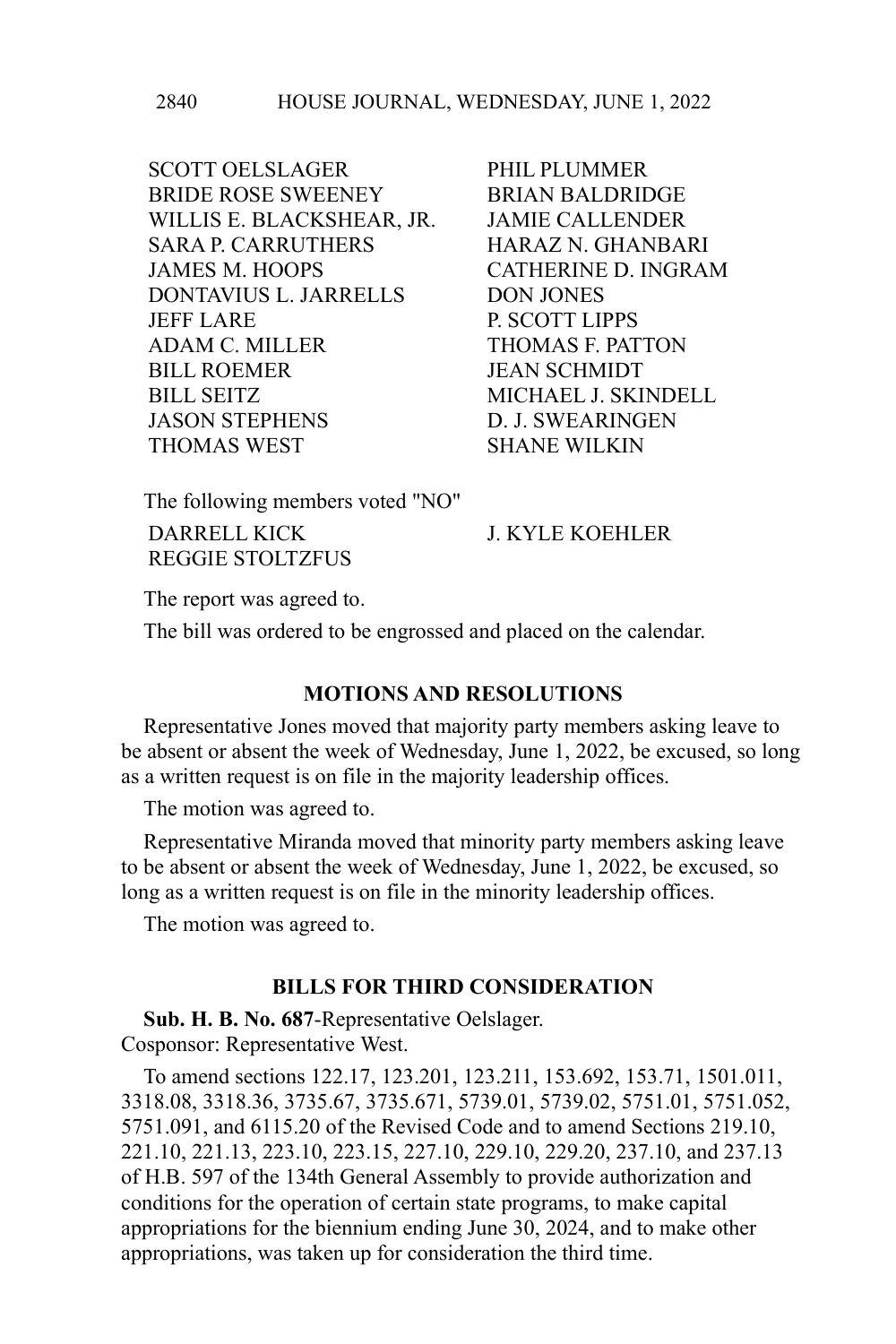The question being, "Shall the bill pass?"

Representative Skindell moved to amend, amendment 3547, as follows:

In line 102, delete "compensate" and insert "do one or both of the following, as applicable:

(i) Compensate"

In line 106, after "section" insert ";

(ii) In the case of a megaproject described in division  $(A)(11)(a)(ii)$  of this section, provide benefits to the project's employees at a level that minimizes the dependence of such employees upon public assistance, as defined in section 323.16 of the Revised Code"

In line 136, delete "following"; after "requirements" insert "described in divisions  $(A)(13)(a)$  and (b) of this section and, if applicable, the requirement described in division  $(A)(13)(c)$  of this section"

After line 163, insert:

"(c) In the case of a megaproject supplier of a megaproject described in division  $(A)(11)(a)(ii)$  of this section, the supplier agrees, in an agreement with the tax credit authority under division (D) of this section, to meet both of the requirements described in divisions  $(A)(11)(b)(i)$  and (ii) of this section with respect to the supplier's employees that work in connection with the project, on and after the metric evaluation date.

(14) "Minority business enterprise" has the same meaning as in section 122.71 of the Revised Code.

(15) "Women-owned business" has the same meaning as in section 122.941 of the Revised Code."

In line 318, after " $(12)$ " insert "If the taxpayer is a megaproject operator of a megaproject described in division  $(A)(11)(a)(ii)$  of this section or megaproject supplier of such a megaproject, a requirement that the taxpayer do both of the following:

(a) Commit to a policy of equal employment opportunity and affirm that all employees and applicants for employment will be treated equally without regard to their race, religion, sex, color, national origin, age, disability, sexual orientation, marital status, citizenship, or status as a veteran;

(b) Commit to be in full compliance with all federal, state, and local laws.

(13) If the taxpayer is a megaproject operator of a megaproject described in division  $(A)(11)(a)(ii)$  of this section, a requirement that the taxpayer agrees to do all of the following:

(a) Ensure that at least eighty per cent of the new employees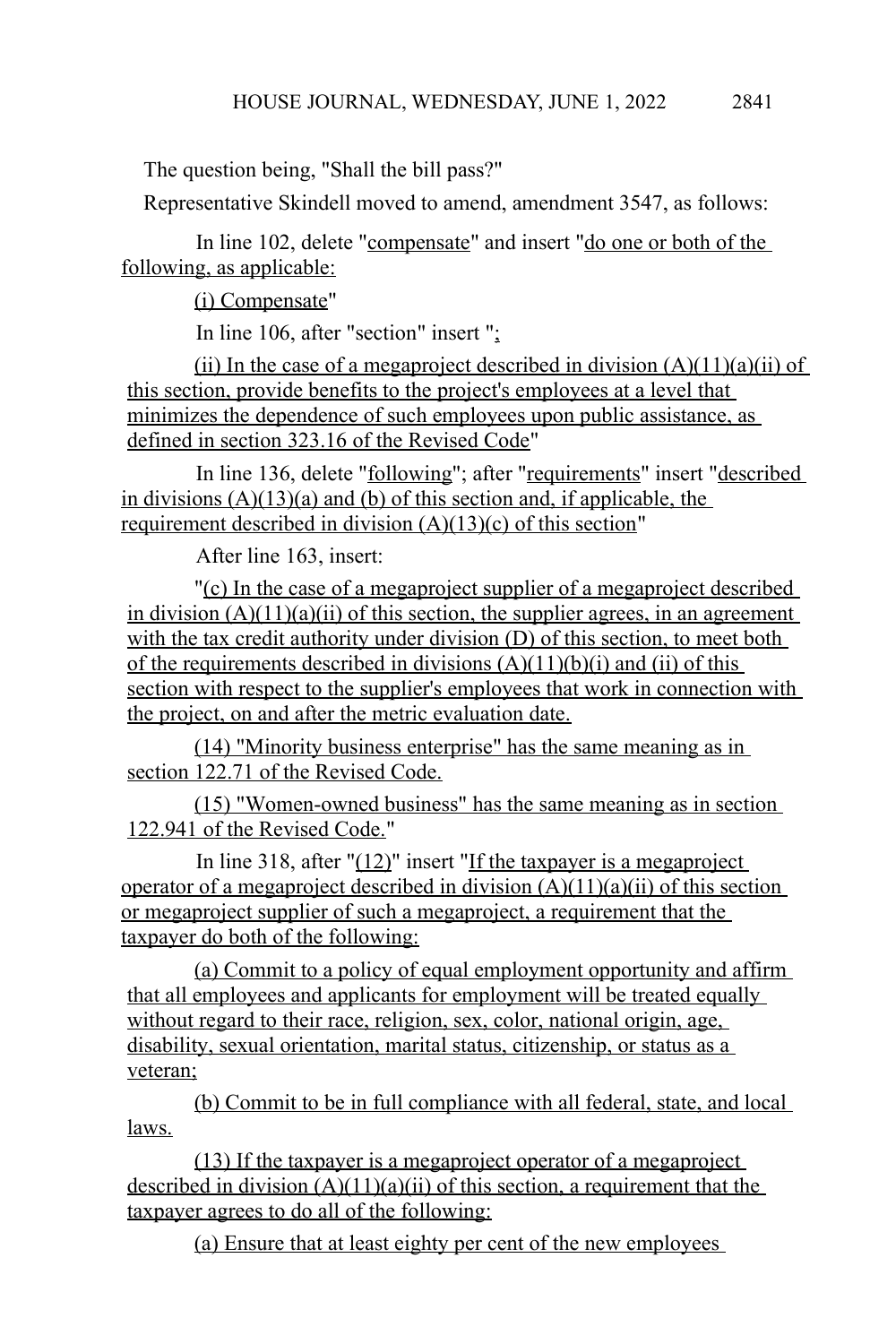employed at the site of the megaproject are individuals who have continuously resided in this state for at least one year before the megaproject operator considered the individuals for employment;

(b) Make a good faith effort to hire, or do business with, contractors, subcontractors, suppliers, and other service providers whose residence or principal place of business is in the state, including minority business enterprises and women-owned businesses;

(c) Make a good faith effort to purchase materials, supplies, and other items of tangible personal property from individuals and businesses whose residence or principal place of business is in the state, including minority business enterprises and women-owned businesses;

(d) Reaffirm the goals articulated in the megaproject operator's corporate responsibility report for 2020 to 2021.

 $(14)$ "

After line 334, insert:

"(e) The total capital investment made by the megaproject operator, and any of its related subsidiaries, in the megaproject;"

In line 335, delete " $(e)$ " and insert " $(f)$ "

In line 336, after "megaproject" insert ","; delete "and"; after "the" insert "number of such employees hired during the reporting year, and the number of such employees who are residents of this state;

(g) The"; delete "those" and insert "the"; after "employees" insert "working at the site of the megaproject"; after "reside" insert ", the racial and ethnic origin and gender of such employees, and any other demographic information regarding such employees specified by the director"; after ";" insert:

"(h) The total wages and benefits paid to all individuals working at the site of the megaproject, including any employees, contractors, or subcontractors;

(i) The total amount of funds received by the megaproject operator from any federal, state, or local government with respect to the megaproject, including any grants, tax credits, or other incentives. The report shall categorize the funds received according to source and purpose."

In line 337, delete " $(f)$ " and insert " $(i)$ "

In line 340, after "year" insert ";

(k) Any other information required by the director"

In line 359, after "operator" insert "or megaproject supplier"

In line 371, delete "and"

In line 373, after " $\text{to}$ " insert " $\text{or } \text{by}$ "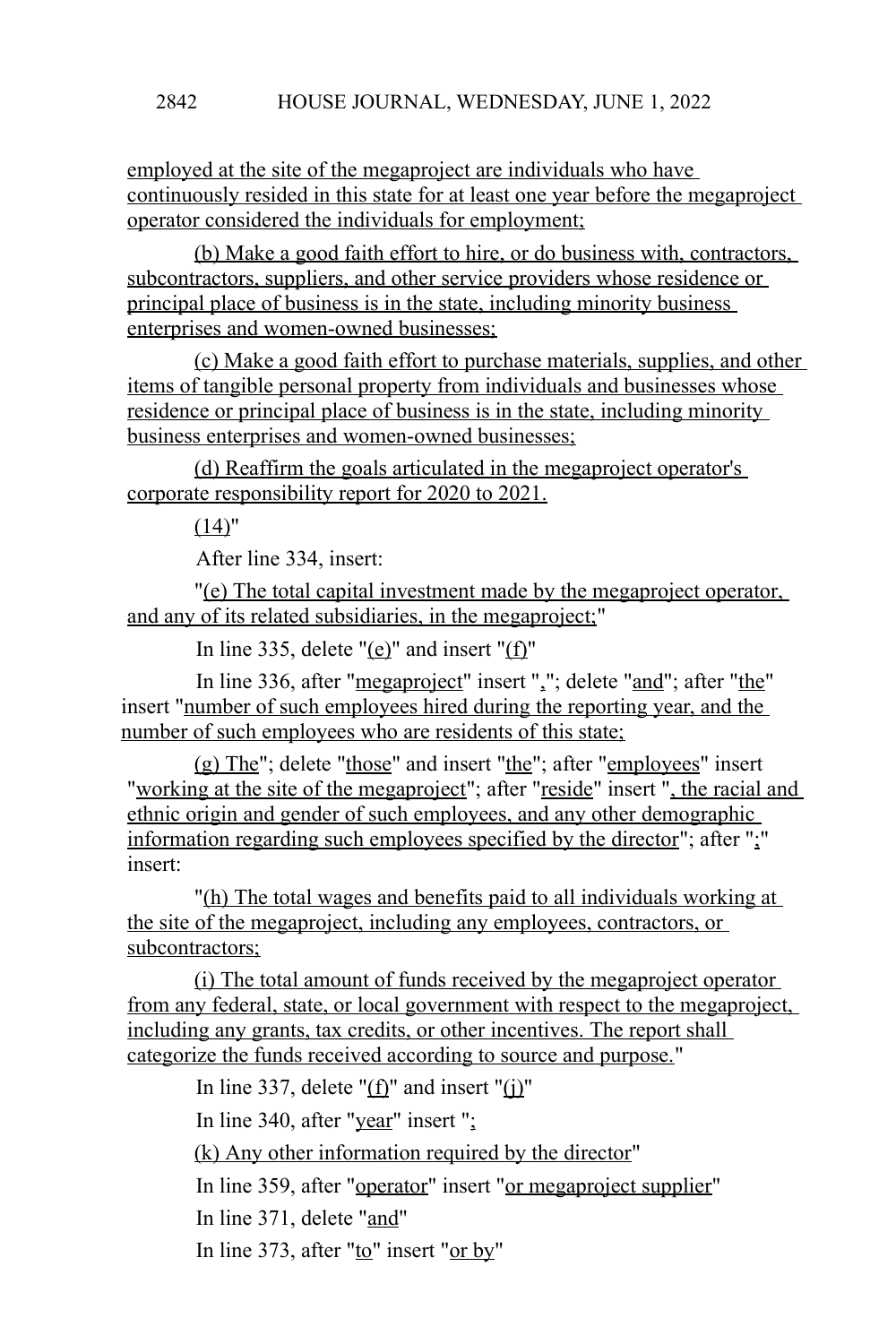In line 374, after "agreement" insert ", as applicable, and (iii) the amount of state or political subdivision funds paid directly or indirectly to the taxpayer as grants or other incentives and, in the case of a megaproject operator, amounts used to fund infrastructure projects benefiting the megaproject"

In line 383, delete "and"

In line 385, after "to" insert "or by"

In line 386, after "agreement" insert ", as applicable, and (iii) the amount of state or political subdivision funds paid directly or indirectly to the taxpayer as grants or other incentives and, in the case of a megaproject operator, amounts used to fund infrastructure projects benefiting the megaproject"

After line 707, insert:

"(W) The director of development shall create a community inclusion process to receive input and recommendations from citizens and political subdivisions impacted by a megaproject described in division  $(A)(11)(a)(ii)$ of this section. In the first year that the director enters into an agreement under division (D) of this section with the megaproject operator of such a megaproject, and in each of the four years thereafter, the director shall organize three hearings per year to accept public testimony and recommendations from citizens and local elected officials relating to schools, housing, transportation, the environment, and any other issue the director determines. On or before the first day of March following each year in which such hearings are held, the director shall compile a report on those hearings and submit the report to the governor, the president and minority leader of the senate, the speaker and minority leader of the house of representatives, and any other officials selected by the director."

The question being, "Shall the motion to amend be agreed to?"

Representative Seitz moved that the motion be laid on the table.

The question being, "Shall the motion to amend be laid on the table?"

The yeas and nays were taken and resulted – yeas 56, nays 36, as follows:

Those who voted in the affirmative were: Representatives

| Baldridge     | Bird      | Callender | Carruthers |
|---------------|-----------|-----------|------------|
| Click         | Creech    | Cutrona   | Edwards    |
| Fowler Arthur | Fraizer   | Ghanbari  | Ginter     |
| Grendell      | Hall      | Hillyer   | Holmes     |
| Hoops         | John      | Johnson   | Jones      |
| Jordan        | Kick      | Koehler   | Lampton    |
| Lanese        | LaRe      | Lipps     | Loychik    |
| Manchester    | Manning   | McClain   | Merrin     |
| Miller, K.    | Oelslager | Patton    | Pavliga    |
| Plummer       | Powell    | Ray       | Richardson |
| Riedel        | Roemer    | Schmidt   | Seitz      |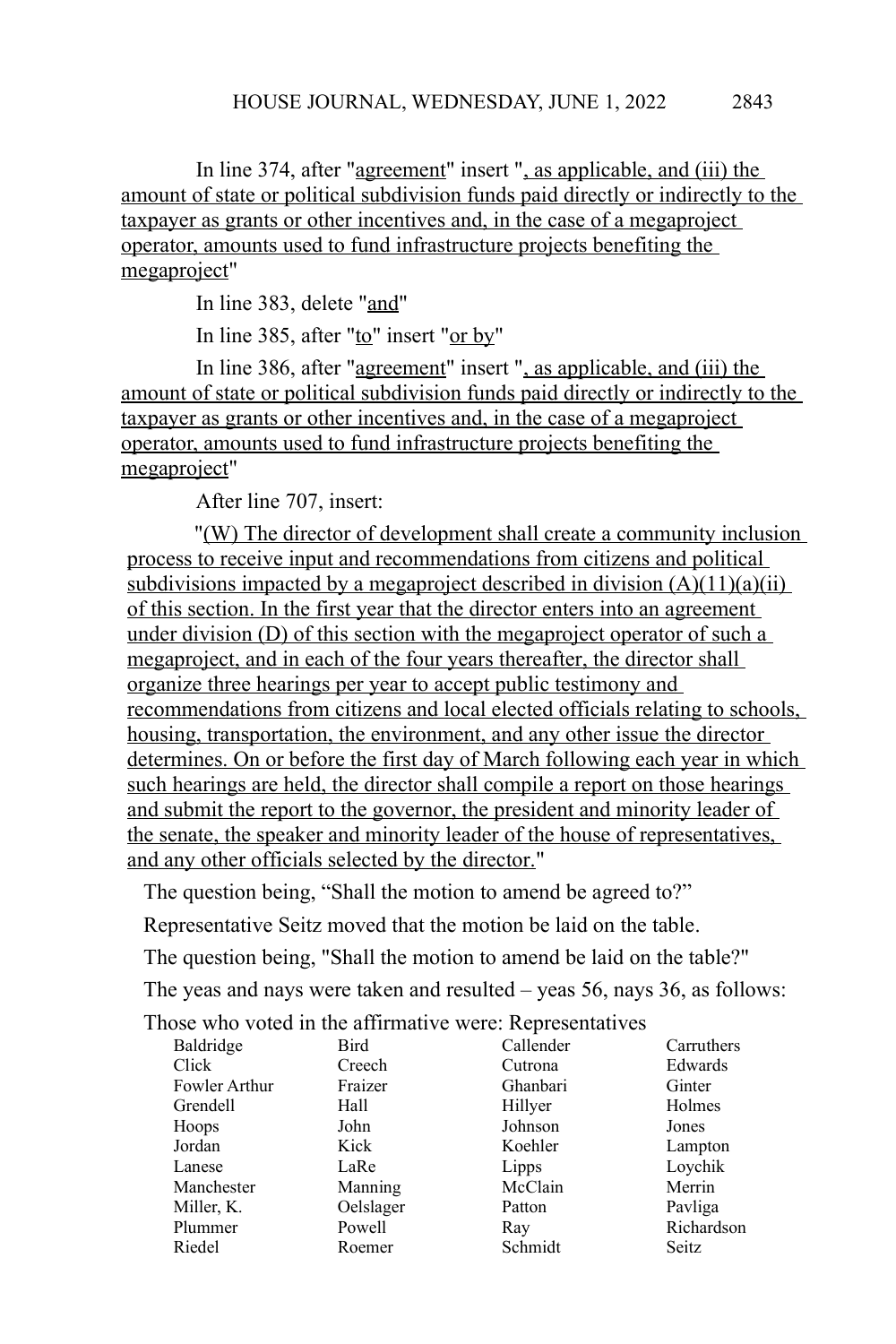| <b>Stein</b><br>Stoltzfus<br>Wilkin | <b>Stephens</b><br>Swearingen<br>Young, B.            | <b>Stevens</b><br>White<br>Young, T. | <b>Stewart</b><br>Wiggam<br>$Cupp-56$ |
|-------------------------------------|-------------------------------------------------------|--------------------------------------|---------------------------------------|
|                                     | Those who voted in the negative were: Representatives |                                      |                                       |
| Addison                             | Blackshear                                            | <b>Boggs</b>                         | <b>Brent</b>                          |
| <b>Brinkman</b>                     | Brown                                                 | Crossman                             | Davis                                 |
| Dean                                | Denson                                                | Ferguson                             | Galonski                              |
| Gross                               | Hicks-Hudson                                          | Humphrey                             | Ingram                                |
| Jarrells                            | Leland                                                | Lepore-Hagan                         | Liston                                |
| Miller, A.                          | Miller, J.                                            | Miranda                              | Robinson                              |
| Russo                               | Sheehy                                                | Skindell                             | Smith, K.                             |
| Smith, M.                           | Sobecki                                               | Sweeney                              | <b>Sykes</b>                          |
| <b>Troy</b>                         | Upchurch                                              | Weinstein                            | West-36                               |

The motion to amend was laid on the table.

The question recurring, "Shall the bill pass?"

The yeas and nays were taken and resulted – yeas 84, nays 8, as follows:

Those who voted in the affirmative were: Representatives

| Addison       | Baldridge      | Bird         | Blackshear |
|---------------|----------------|--------------|------------|
| Boggs         | Brent          | <b>Brown</b> | Callender  |
| Carruthers    | Click          | Creech       | Crossman   |
| Cutrona       | Davis          | Denson       | Edwards    |
| Fowler Arthur | Fraizer        | Galonski     | Ghanbari   |
| Ginter        | Grendell       | Gross        | Hall       |
| Hicks-Hudson  | Hillyer        | Holmes       | Hoops      |
| Humphrey      | Ingram         | Jarrells     | John       |
| Johnson       | Jones          | Lampton      | Lanese     |
| LaRe          | Leland         | Lepore-Hagan | Lipps      |
| Liston        | Loychik        | Manchester   | Manning    |
| McClain       | Merrin         | Miller, A.   | Miller, J. |
| Miller, K.    | Miranda        | Oelslager    | Patton     |
| Pavliga       | Plummer        | Ray          | Richardson |
| Riedel        | Robinson       | Roemer       | Russo      |
| Schmidt       | Seitz          | Sheehy       | Skindell   |
| Smith, K.     | Smith, M.      | Sobecki      | Stein      |
| Stephens      | <b>Stevens</b> | Stewart      | Swearingen |
| Sweeney       | Sykes          | Troy         | Upchurch   |
| Weinstein     | West           | White        | Wiggam     |
| Wilkin        | Young, B.      | Young, T.    | $Cupp-84$  |

Representatives Brinkman, Dean, Ferguson, Jordan, Kick, Koehler, Powell, and Stoltzfus voted in the negative-8.

The bill passed.

Representative Oelslager moved to amend the title as follows:

Add the names: "Baldridge, Bird, Blackshear, Boggs, Brent, Brown, Callender, Carruthers, Click, Creech, Crossman, Cutrona, Davis, Denson, Fraizer, Galonski, Ghanbari, Hall, Hicks-Hudson, Hillyer, Holmes, Humphrey, Ingram, Jarrells, John, Jones, Lepore-Hagan, Lipps, Liston, Loychik, Miller, A., Miller, J., Miller, K., Miranda, Patton, Pavliga, Plummer,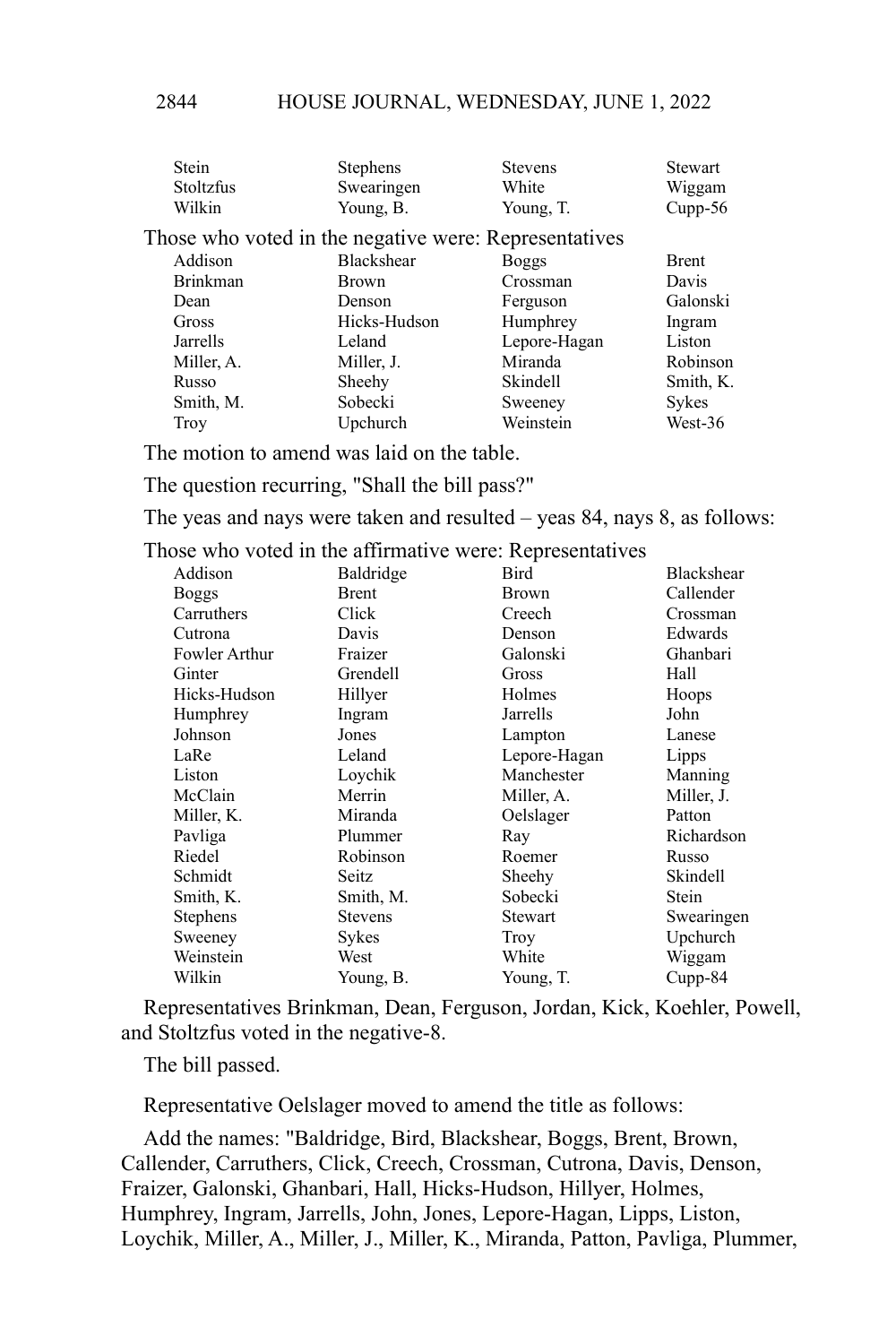Richardson, Robinson, Roemer, Russo, Schmidt, Seitz, Sheehy, Smith, K., Smith, M., Sobecki, Stein, Stephens, Stewart, Sykes, Troy, Weinstein, White, Wilkin, Young, B., Young, T."

The motion was agreed to and the title so amended.

The title as amended was agreed to.

**Am. Sub. S. B. No. 156**-Senator Roegner.

Cosponsors: Senators Blessing, Brenner, Cirino, Gavarone, Hoagland, Huffman, S., Johnson, Lang, McColley, O'Brien, Peterson, Romanchuk, Rulli, Schaffer, Wilson.

To amend section 9.68 of the Revised Code regarding the regulation of knives, was taken up for consideration the third time.

The question being, "Shall the bill pass?"

Representative Miranda moved to amend, amendment 3535, as follows:

In line 1 of the title, after "amend" insert "sections 109.52, 2929.28, and 5122.311; to enact sections 109.5731, 2923.191, 2923.192, and 2923.26; and to repeal"; after "9.68" insert "of the Revised Code"; delete "of the Revised Code regarding"

In line 2 of the title, delete "the regulation of knives" and insert "to restore local authority to generally regulate firearms-related conduct, to enact the Protect Law Enforcement Act to require a firearm transfer to be made through a dealer, through a law enforcement agency, or pursuant to a specified exception, to generally prohibit a person from possessing a large capacity magazine, to establish a large capacity magazine registry, and to require a background check when a firearm is transferred"

In line 3, delete "section 9.68" and insert "sections 109.52, 2929.28, and 5122.311 be amended and sections 109.5731, 2923.191, 2923.192, and 2923.26"

In line 4, delete "amended" and insert "enacted"

Delete lines 5 through 86

After line 86, insert:

"**Sec. 109.52.** (A) As used in this section, "large capacity magazine" has the same meaning as in section 2923.191 of the Revised Code.

(B) The bureau of criminal identification and investigation may operate and maintain a criminal analysis laboratory and mobile units thereof, create a staff of investigators and technicians skilled in the solution and control of crimes and criminal activity, keep statistics and other necessary data, establish, operate, and maintain a large capacity magazine registry, assist in the prevention of crime, and engage in such other activities as will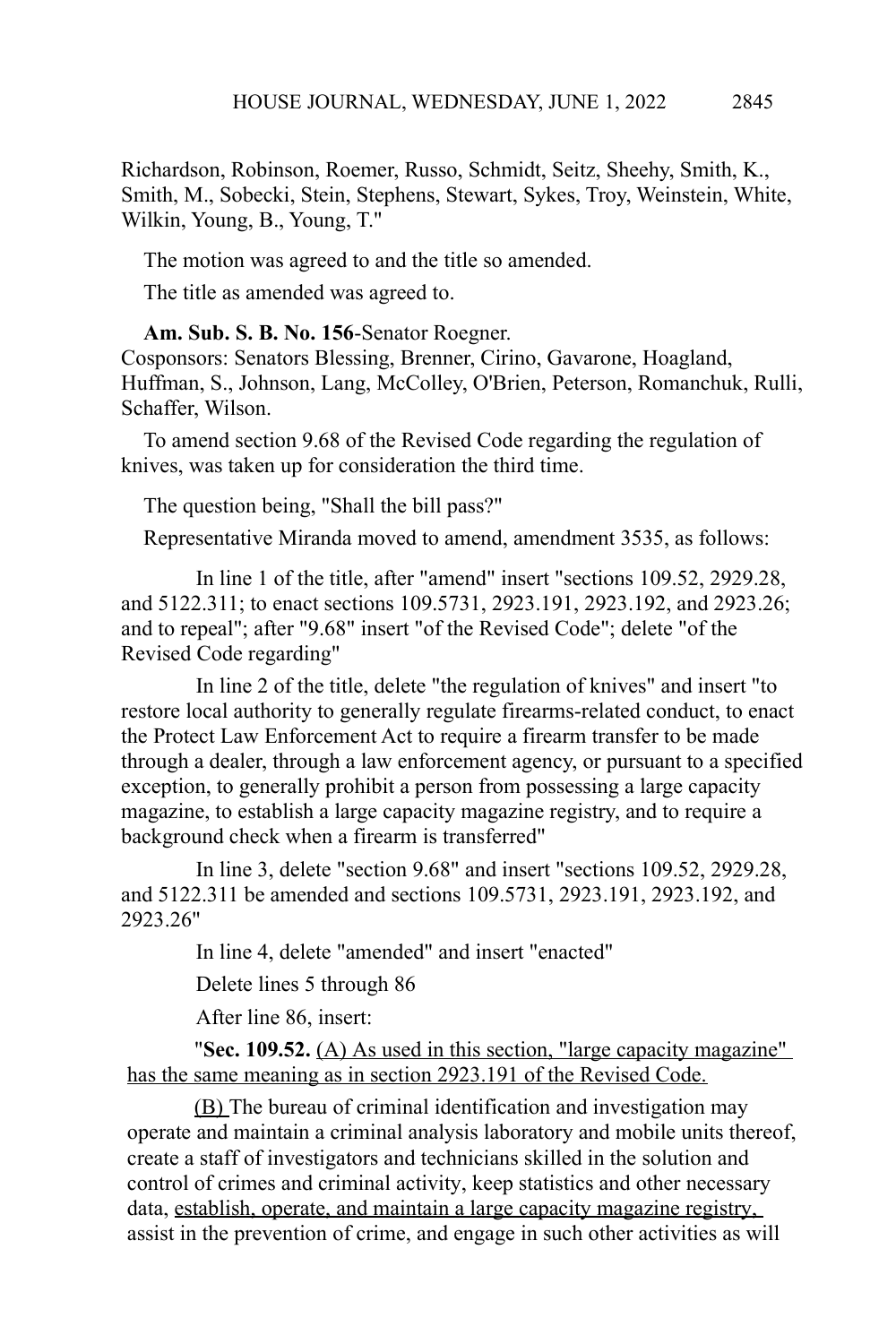aid law enforcement officers in solving crimes and controlling criminal activity.

**Sec. 109.5731.** (A) As used in this section, "large capacity magazine" has the same meaning as in section 2923.191 of the Revised Code.

(B) The superintendent of the bureau of criminal identification and investigation shall establish, operate, and maintain a large capacity magazine registry.

(C) The superintendent of the bureau of criminal identification and investigation shall do all of the following:

(1) Establish procedures for establishing, operating, and maintaining the large capacity magazine registry, including all of the following:

(a) Reviewing an application to register a large capacity magazine submitted pursuant to division (C) of section 2923.192 of the Revised Code:

(b) Issuing proof of registration of a large capacity magazine issued pursuant to division (D) of this section;

(c) Entering an application to register a large capacity magazine submitted pursuant to division (C) of section 2923.192 of the Revised Code and proof of registration of a large capacity magazine issued pursuant to division (D) of this section into the large capacity magazine registry;

(d) Using and disseminating the information in the large capacity magazine registry.

(2) Prescribe forms necessary for establishing, operating, and maintaining the large capacity magazine registry, including both of the following:

(a) An application to register a large capacity magazine;

(b) Proof of registration of a large capacity magazine.

(D) Upon receipt of an application to register a large capacity magazine submitted pursuant to division (C) of section 2923.192 of the Revised Code, the superintendent of the bureau of criminal identification and investigation shall do all of the following:

(1) Review or cause to be reviewed the information in the application to register a large capacity magazine;

(2) Issue to the applicant proof of registration of a large capacity magazine;

(3) Enter the application to register a large capacity magazine and the proof of registration of a large capacity magazine into the large capacity magazine registry.

**Sec. 2923.191.** (A)(1) As used in this section, "large capacity magazine" means any firearm magazine, belt, drum, feed strip, or similar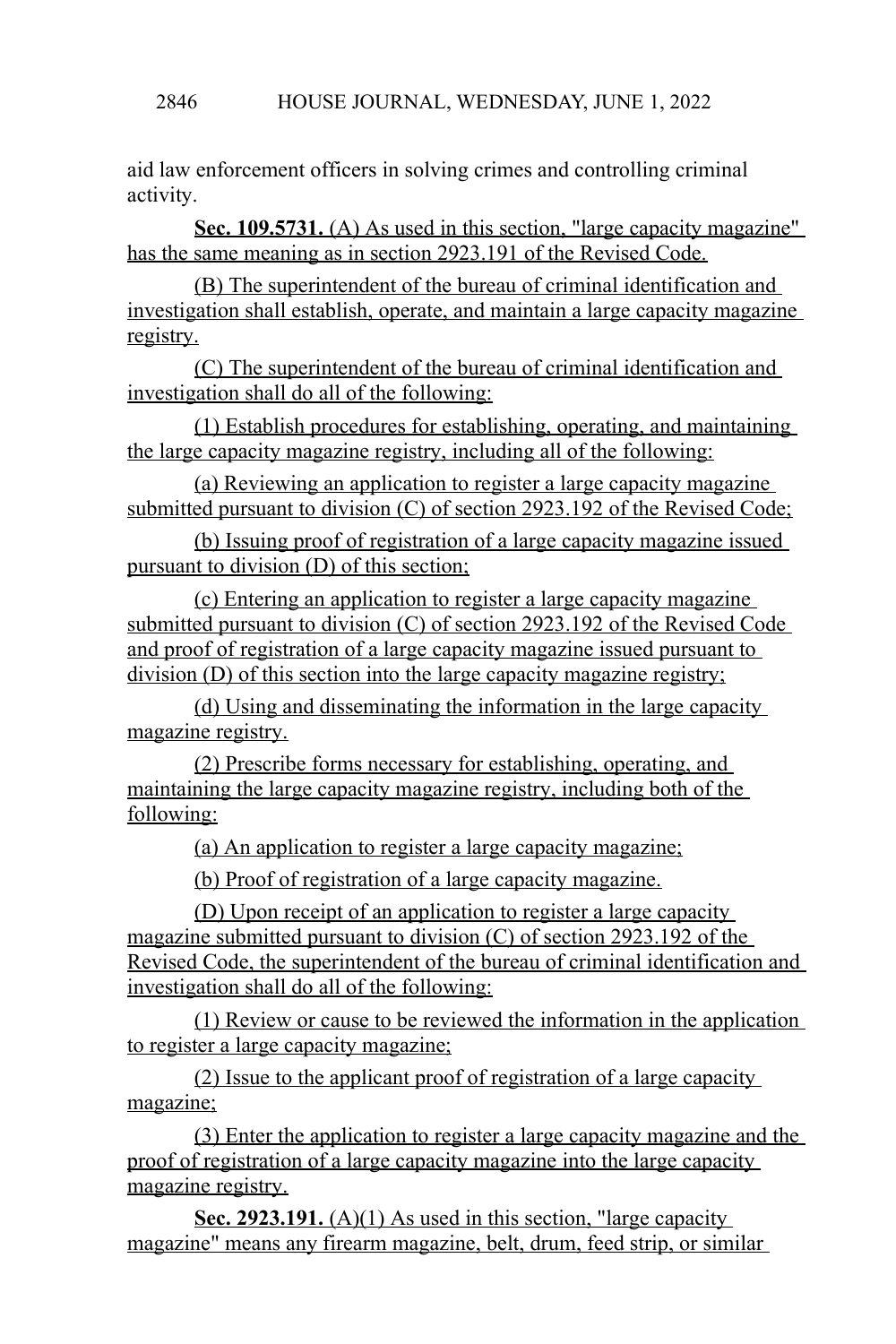device that has the capacity of, or can be readily restored or converted to accept, more than ten rounds of ammunition.

(2) "Large capacity magazine" does not mean any of the following:

(a) A feeding device that has been permanently altered so that it cannot accommodate more than ten rounds of ammunition;

(b) A .22 caliber tube ammunition feeding device;

(c) A tubular magazine that is contained in a lever-action firearm;

(d) A magazine that is permanently inoperable.

(B)(1) No person shall knowingly possess a large capacity magazine.

(2) No person shall knowingly purchase, keep for sale, offer or expose for sale, transfer, distribute, or import a large capacity magazine.

(C) Division (B) of this section does not apply to any of the following:

(1) Officers, agents, or employees of the United States, this or any other state, or political subdivision of this or any other state, members of the armed forces of the United States or the organized militia of this or any other state, and law enforcement officers to the extent that the officer, agent, employee, or member is authorized to possess, purchase, keep for sale, offer or expose for sale, transfer, distribute, or import large capacity magazines and is acting within the scope of the officer's, agent's, employee's, or member's duties;

(2) Importers, manufacturers, and dealers of large capacity magazines that are licensed under the "Gun Control Act of 1968," 82 Stat. 1213, 18 U.S.C. 923, and any amendments or additions thereto or reenactments thereof;

(3) Carriers, warehouses, and others engaged in the business of transporting or storing firearms for hire, with respect to large capacity magazines lawfully transported or stored in the usual course of business and in compliance with the laws of this state and applicable federal law.

(D) Division (B)(1) of this section does not apply to persons who have registered or who are eligible to register a large capacity magazine with the bureau of criminal identification and investigation pursuant to section 2923.192 of the Revised Code.

(E) Whoever violates division (B) of this section is guilty of unlawful possession of a large capacity magazine, a felony of the fourth degree.

Sec. 2923.192. (A) As used in this section, "large capacity magazine" has the same meaning as in section 2923.191 of the Revised Code.

(B) The following persons may register a large capacity magazine with the bureau of criminal identification and investigation: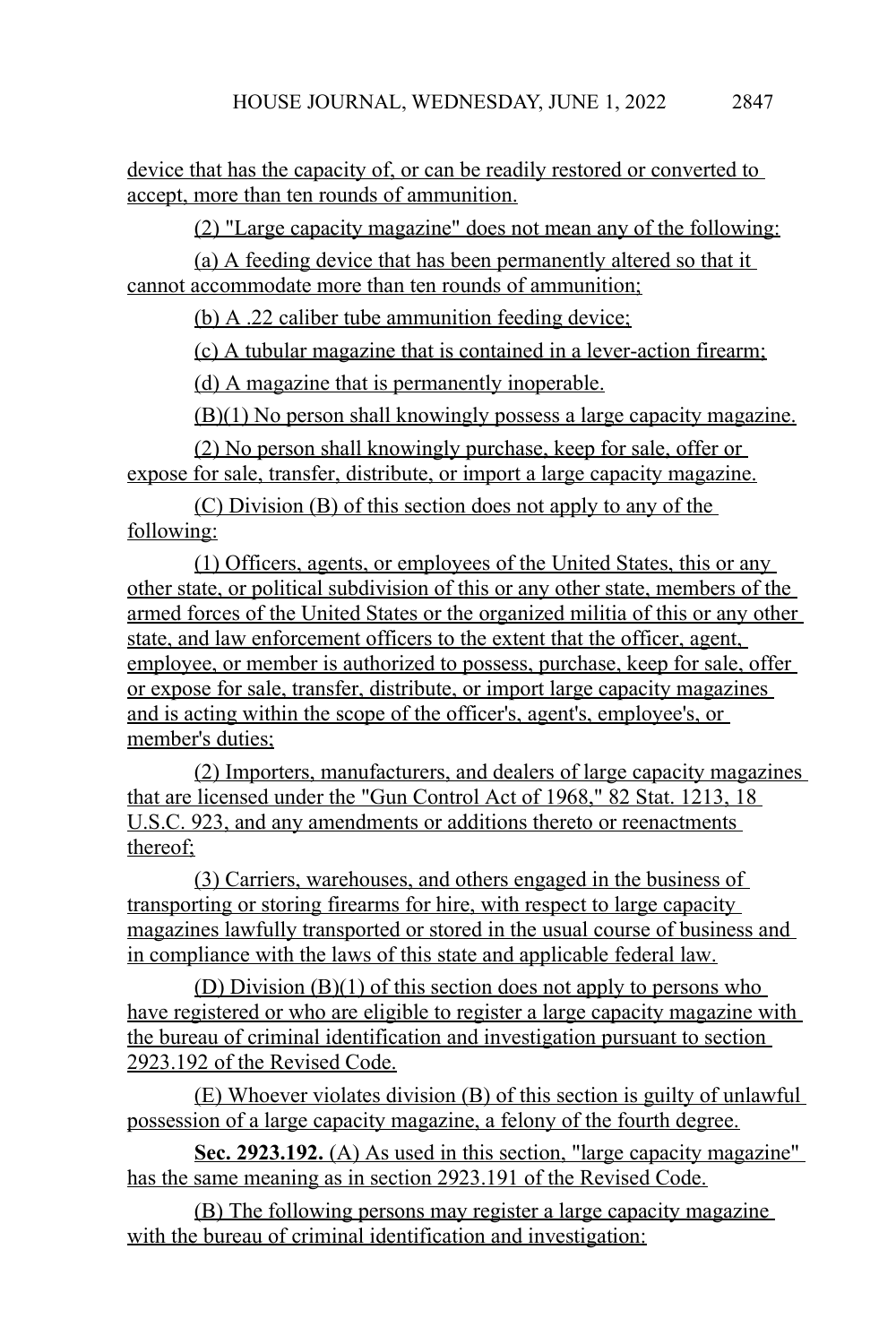(1) A person who resides in this state and who lawfully possesses a large capacity magazine prior to the effective date of this section;

(2) A person who moves into this state who lawfully possesses a large capacity magazine prior to moving into this state.

(C) A person described in division (B) of this section may register a large capacity magazine with the bureau of criminal identification and investigation by doing the following:

(1) Completing an application to register a large capacity magazine on a form prescribed in division (C) of section 109.5731 of the Revised Code;

(2) Submitting the application to register a large capacity magazine to the bureau of criminal identification and investigation by one of the following dates:

(a) If the applicant is a person described in division  $(B)(1)$  of this section, not later than one hundred eighty days after the effective date of this section;

(b) If applicant is a person described in division (B)(2) of this section, not later than one hundred eighty days after the person moves into this state.

(3) Receiving proof of registration of a large capacity magazine from the bureau of criminal identification and investigation on a form prescribed in division (C) of section 109.5731 of the Revised Code.

**Sec. 2923.26.** (A) As used in this section:

(1) "Federally licensed firearms dealer" has the same meaning as in section 5502.63 of the Revised Code.

(2) "Unlicensed transferee" means a person who is not a federally licensed firearms dealer and who desires to receive a firearm from an unlicensed transferor.

(3) "Unlicensed transferor" means a person who is not a federally licensed firearms dealer and who desires to transfer a firearm to an unlicensed transferee.

(4) "Identification document" means a document made or issued by or under the authority of the United States government, this state, or any other state, a political subdivision of this state or any other state, a sponsoring entity of an event designated as a special event of national significance, a foreign government, a political subdivision of a foreign government, an international governmental organization, or an international quasigovernmental organization that, when completed with information concerning a particular individual, is of a type intended or commonly accepted for the purpose of identification of individuals and that includes a photograph of the individual.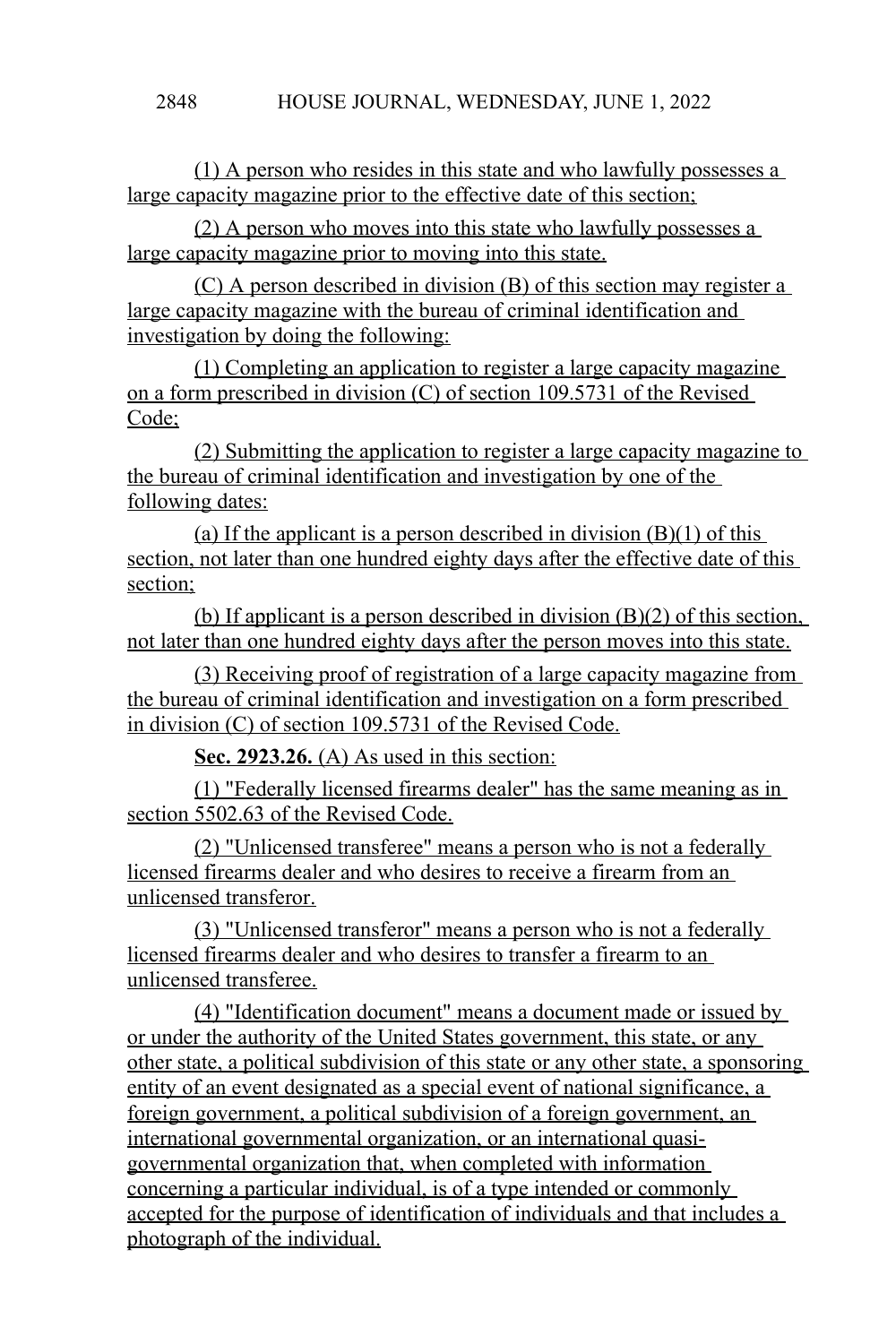(B) No federally licensed firearms dealer shall transfer a firearm to any person unless the federally licensed firearms dealer complies with the requirements of 18 U.S.C. 922(t).

(C)(1) No unlicensed transferor shall transfer a firearm to an unlicensed transferee, unless both of the following apply with respect to the transfer of the firearm:

(a) The firearm is transferred through a federally licensed firearms dealer under division (E) of this section, through a law enforcement agency under division (F) of this section, or in accordance with an exception described in division (G) of this section.

(b) Except as provided in division (G) of this section, the federally licensed firearms dealer through which the transfer is made under division (E) of this section gives a notice described in division  $(E)(3)(a)$  of this section, or the law enforcement agency through which the transfer is made under division  $(F)$  of this section gives a notice described in division  $(F)(5)$ (a) of this section, with respect to the firearm.

(2) No unlicensed firearms dealer shall transfer a firearm to an unlicensed transferee if the federally licensed firearms dealer through which the transfer is to be made under division (E) of this section gives a notice described in division  $(E)(3)(b)$  of this section, or the law enforcement agency through which the transfer is to be made under division (F) of this section gives a notice described in division  $(F)(5)(b)$  of this section, with respect to the firearm.

(D)(1) No unlicensed transferee shall receive a firearm from an unlicensed transferor, unless both of the following apply with respect to the transfer of the firearm:

(a) The firearm is transferred through a federally licensed firearms dealer under division (E) of this section, through a law enforcement agency under division (F) of this section, or in accordance with an exception described in division (G) of this section.

(b) Except as provided in division (G) of this section, the federally licensed firearms dealer through which the transfer is made under division (E) of this section gives a notice described in division  $(E)(3)(a)$  of this section, or the law enforcement agency through which the transfer is made under division  $(F)$  of this section gives a notice described in division  $(F)(5)$ (a) of this section, with respect to the firearm.

(2) No unlicensed firearms transferee shall receive a firearm from an unlicensed transferor if the federally licensed firearms dealer through which the transfer is to be made under division (E) of this section gives a notice described in division  $(E)(3)(b)$  of this section, or the law enforcement agency through which the transfer is to be made under division (F) of this section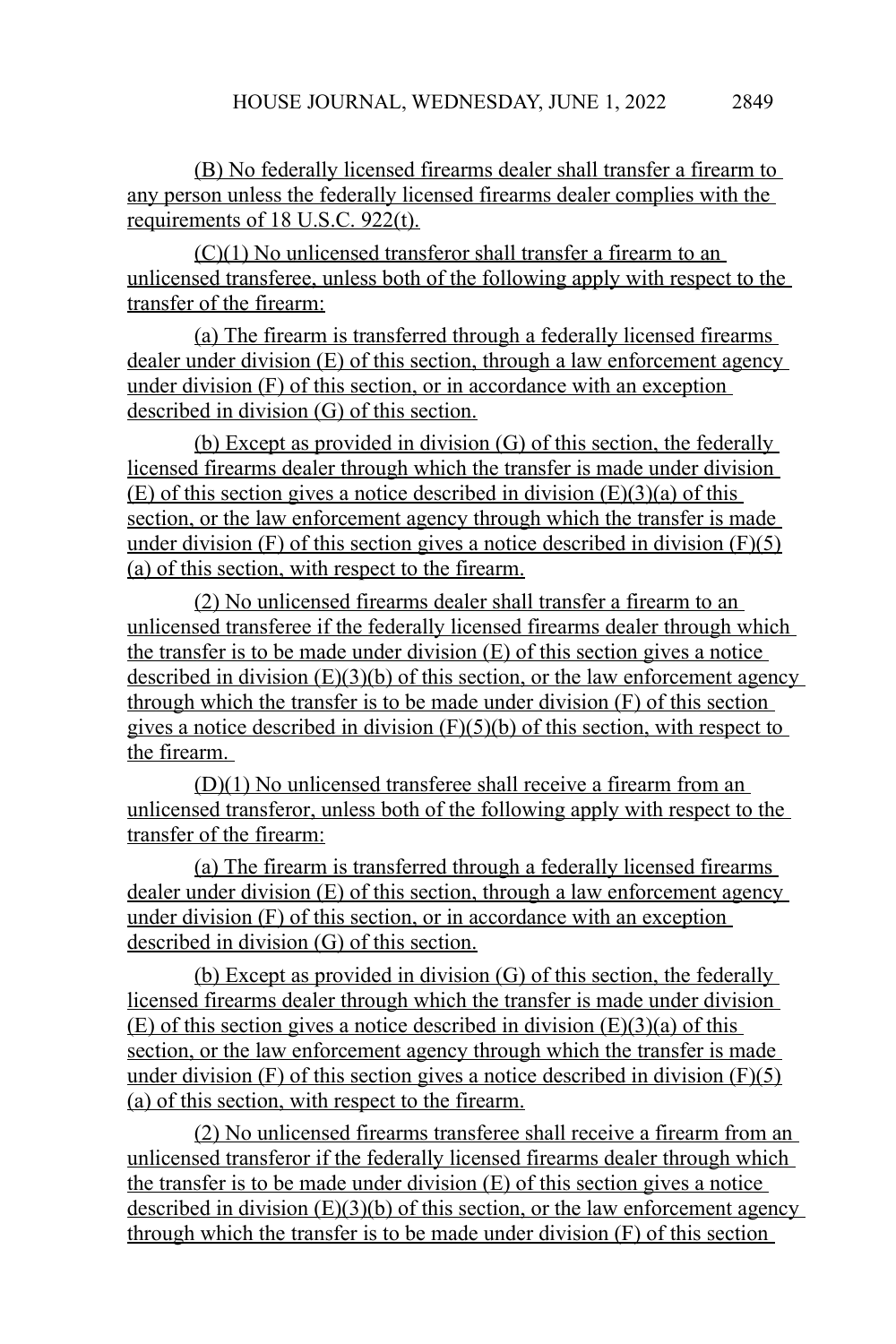gives a notice described in division (F)(5)(b) of this section, with respect to the firearm.

(E) A federally licensed firearms dealer who agrees to assist in the transfer of a firearm between an unlicensed transferor and an unlicensed transferee under division (C) or (D) of this section shall do all of the following:

(1) Comply with 18 U.S.C. 922(t) as if transferring the firearm from the inventory of the federally licensed firearms dealer to the unlicensed transferee, except that a federally licensed firearms dealer assisting in the transfer of a firearm under this division shall not be required to comply again with the requirements of that provision in delivering the firearm to the unlicensed transferee;

(2) Conduct an incompetency records check of the unlicensed transferee by contacting the attorney general and requesting a check of the records maintained under section 5122.311 of the Revised Code, to determine if the transfer of the firearm to the unlicensed transferee or the unlicensed transferee's acquisition or possession of the firearm would violate the law of this state;

(3) Notify the unlicensed transferor and unlicensed transferee of whichever of the following is applicable:

(a) That the dealer has complied with 18 U.S.C. 922(t) as provided in division  $(E)(1)$  of this section and the transfer of the firearm is not prohibited under that provision and that the dealer has conducted the incompetency records check of the unlicensed transferee as provided in division (E)(2) of this section and has not determined in that check that the unlicensed transferee's acquisition or possession of the firearm would violate the law of this state;

(b) That the dealer has complied with 18 U.S.C. 922(t) as provided in division (E)(1) of this section and has received a notice from the national instant criminal background check system that the transfer would violate 18 U.S.C. 922 or the law of this state or that the dealer has conducted the incompetency records check of the unlicensed transferee as provided in division (E)(2) of this section and has determined in that check that the unlicensed transferee's acquisition or possession of the firearm would violate the law of this state.

(F) A law enforcement agency of this state or of a political subdivision of this state that agrees to assist an unlicensed transferor in carrying out the responsibilities of the unlicensed transferor under division (C) or (D) of this section with respect to the transfer of a firearm shall do all of the following:

(1) Contact the national instant criminal background check system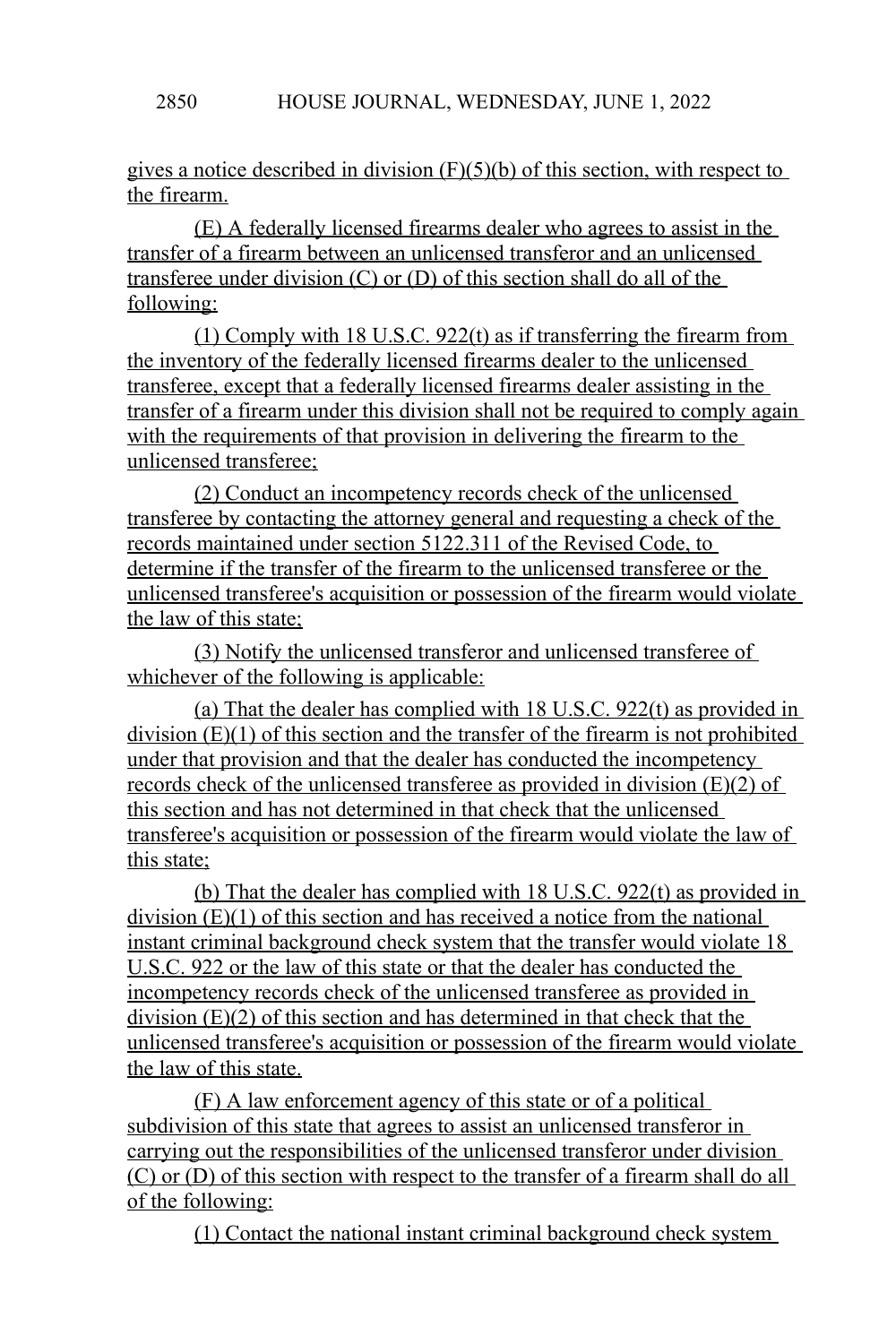under 18 U.S.C. 922(t) and either receive an identification number as described in 18 U.S.C.  $922(t)(1)(B)(i)$  or wait the period described in 18 U.S.C. 922(t)(1)(B)(ii);

(2) Conduct an incompetency records check of the unlicensed transferee by contacting the attorney general and requesting a check of the records maintained under section 5122.311 of the Revised Code, to determine if the transfer of the firearm to the unlicensed transferee or the unlicensed transferee's acquisition or possession of the firearm would violate the law of this state;

(3) Conduct any other checks that the agency considers appropriate to determine whether the receipt or possession of the firearm by the unlicensed transferee would violate 18 U.S.C. 922 or the law of this state;

(4) Verify the identity of the unlicensed transferee by either examining a valid identification document of the unlicensed transferee containing a photograph of the unlicensed transferee or confirming that the unlicensed transferor has examined such a valid identification document;

(5) Notify the unlicensed transferor and transferee of whichever of the following is applicable:

(a) That the law enforcement agency has complied with the requirements under divisions  $(F)(1)$ ,  $(2)$ ,  $(3)$ , and  $(4)$  of this section and that the transfer of the firearm is not prohibited under 18 U.S.C 922(t) and the agency has not determined in the incompetency records check conducted under division (F)(2) of this section or a records check conducted under division (F)(3) of this section that the unlicensed transferee's acquisition or possession of the firearm would violate the law of this state;

(b) That the law enforcement agency has complied with the requirements under divisions  $(F)(1)$ ,  $(2)$ ,  $(3)$ , and  $(4)$  of this section and either has received a notification from the national instant criminal background check system that the transfer would violate 18 U.S.C. section 922 or the law of this state or has determined under the incompetency records check conducted under division (F)(2) of this section or a records check conducted under division  $(F)(3)$  of this section that the unlicensed transferee's acquisition or possession of the firearm would violate the law of this state.

(G) Unless prohibited by any other provision of law, divisions (C) and (D) of this section shall not apply to any transfer of a firearm between an unlicensed transferor and unlicensed transferee if any of the following apply with respect to the transfer:

(1) The transfer is temporary and occurs while in the home of the unlicensed transferee, the unlicensed transferee is not otherwise prohibited from possessing firearms, and the unlicensed transferee believes that possession of the firearm is necessary to prevent imminent death or great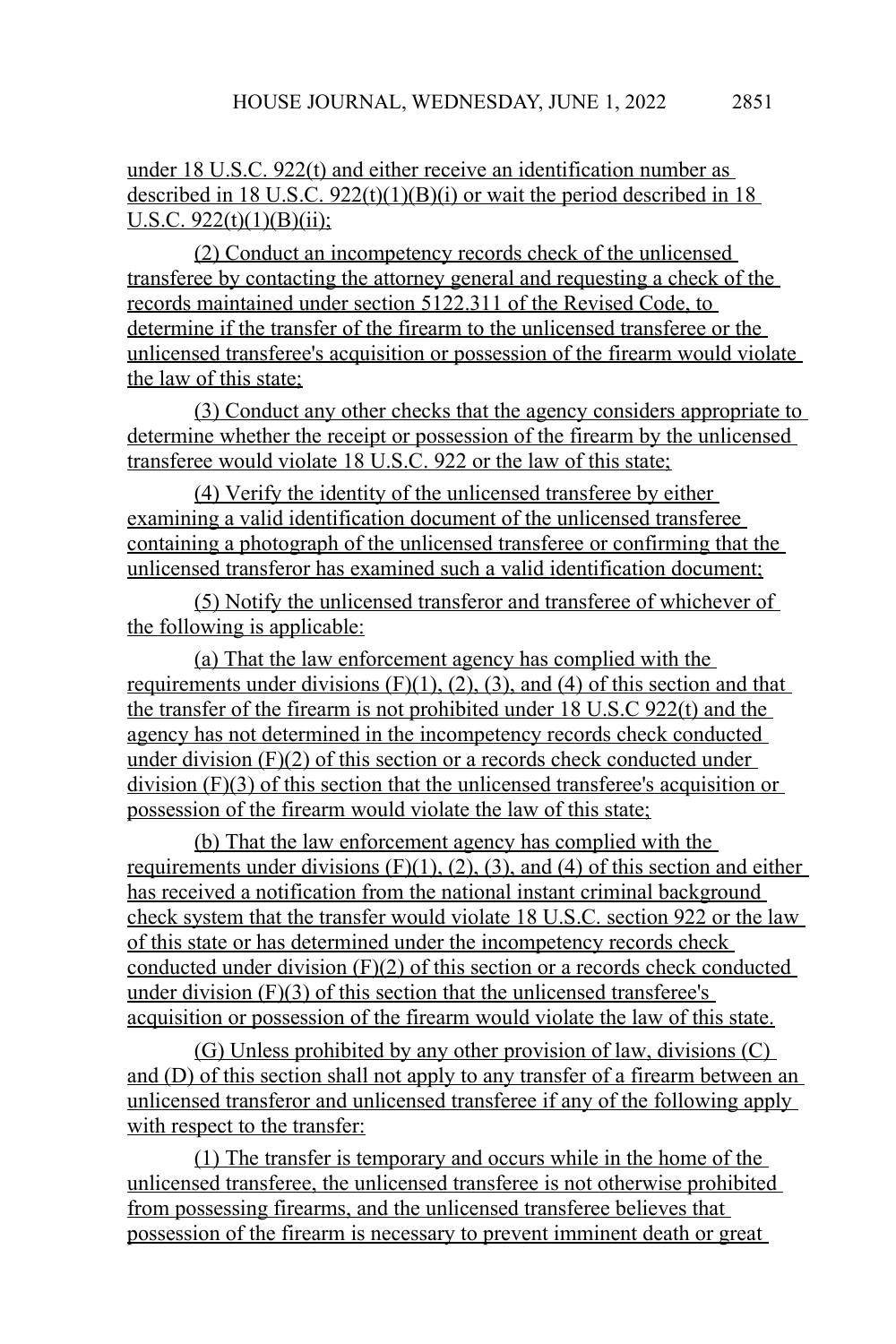bodily harm to the unlicensed transferee.

(2) The transfer is a temporary transfer of possession without transfer of title that takes place in any of the following circumstances:

(a) At a shooting range located in or on premises owned or occupied by a duly incorporated organization organized for conservation purposes or to foster proficiency in firearms;

(b) At a target firearm shooting competition under the auspices of or approved by an agency of this state or a nonprofit organization;

(c) While hunting, fishing, or trapping, if the activity is legal in all places where the unlicensed transferee possesses the firearm, and the unlicensed transferee holds any required license or permit.

(3) The transfer is to an authorized representative of a law enforcement agency of any municipal corporation, any county, this state, or the federal government for exclusive use by that governmental entity and, prior to the transfer, written authorization from the head of the agency authorizing the transaction is presented to the person from whom the transfer is being made. The proper written authorization shall be verifiable written certification from the head of the agency by which the transferee is employed, identifying the employee as an individual authorized to conduct the transaction, and authorizing the transaction for the exclusive use of the agency by which that person is employed.

(4) The transfer is a loan of the firearm by an authorized law enforcement representative of a municipal corporation, a county, this state, or the federal government, the loan is made to a peace officer who is employed by that governmental entity and authorized to carry a firearm, and the loan is made for the carrying and use of that firearm by that peace officer in the course and scope of the officer's duties.

(5) The transfer is by a law enforcement agency to a peace officer.

(6) The transfer is to an authorized representative of a municipal corporation, a county, this state, or the federal government and is for the governmental entity, and the entity is acquiring the firearm as part of an authorized, voluntary program in which the entity is buying or receiving weapons from private individuals.

(7) The transfer is by an authorized law enforcement representative of a municipal corporation, a county, this state, or the federal government to any public or private nonprofit historical society, museum, or institutional collection, if all of the following conditions are met:

(a) The entity receiving the firearm is open to the public.

(b) The firearm prior to delivery is deactivated or rendered inoperable.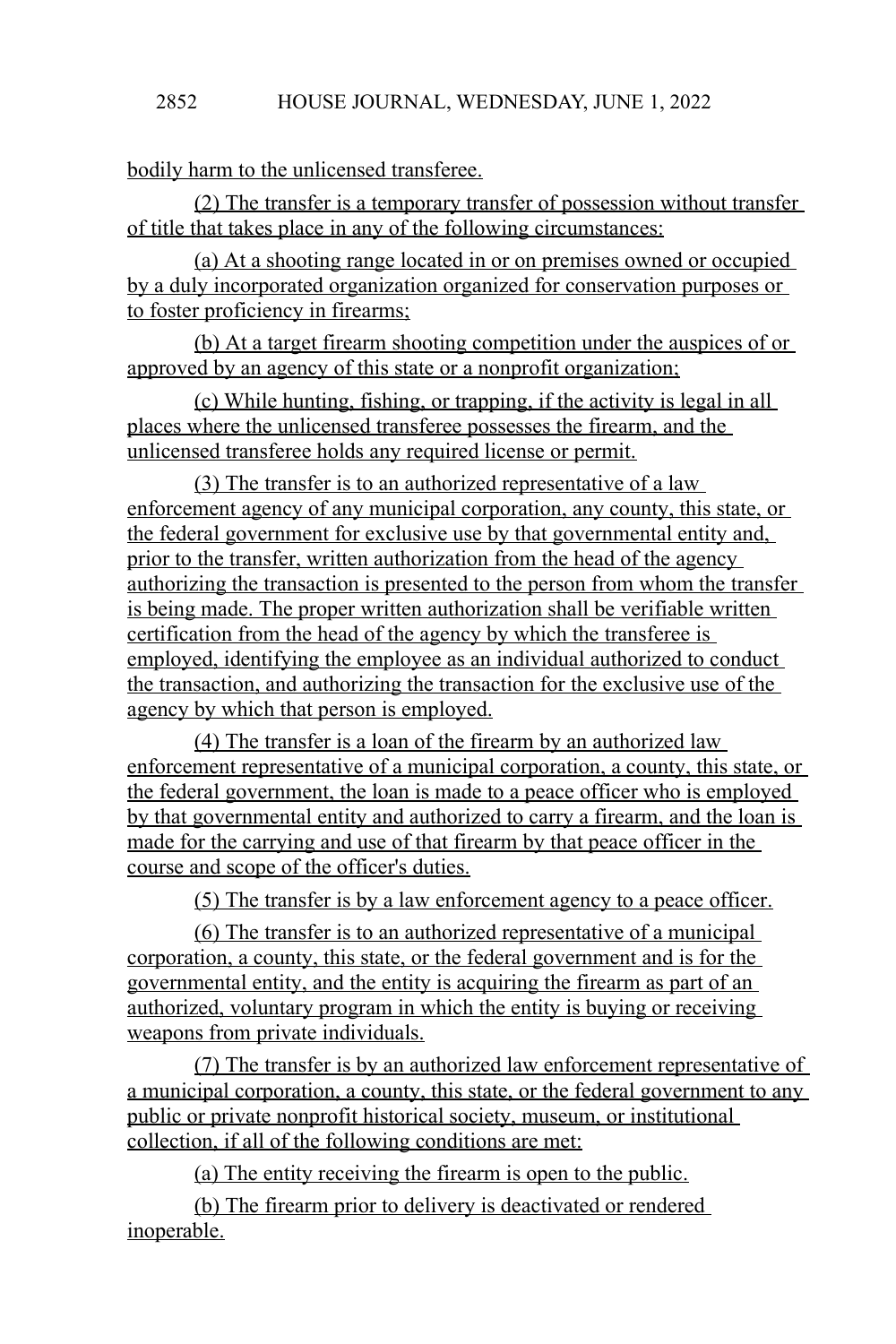(c) The firearm is not of a type prohibited by provision of law from being transferred to the public at large.

(d) Prior to delivery, the entity receiving the firearm submits a written statement to the law enforcement representative stating that the firearm will not be restored to operating condition and will either remain with that entity, or if subsequently disposed of, will be transferred in accordance with the applicable provisions of law.

(8) The transfer is by any person other than a representative of an authorized law enforcement agency to any public or private nonprofit historical society, museum, or institutional collection, if all of the conditions set forth in divisions (G)(7)(a) to (d) of this section are met.

(9) The transfer is delivery of a firearm to a gunsmith for service or repair, is the return of the firearm to its owner by the gunsmith, or is the delivery of a firearm by a gunsmith to a federally licensed firearms dealer for service or repair or the return of the firearm to the gunsmith.

(10) The transfer is made by a person who resides in this state, is made to a person who resides outside this state and is a federally licensed firearms dealer, and is in accordance with federal firearms law.

(11) The transfer is of any unloaded firearm to a wholesaler as merchandise in the wholesaler's business by a manufacturer or importer licensed to engage in that business pursuant to federal firearms law or by another wholesaler and is made in accordance with federal firearms law.

(H) A federally licensed firearms dealer or law enforcement agency that processes the transfer of a firearm under this section may assess and collect a fee, in an amount not to exceed ten dollars, with respect to each firearm transfer processed.

(I) Nothing in this section shall be construed to authorize the attorney general of the United States to inspect records described in this section or to require that the records be transferred to a facility owned, managed, or controlled by this state or the United States.

 $(J)(1)$  No person shall recklessly violate division  $(B)$ ,  $(C)$ , or  $(D)$  of this section.

(2) Whoever violates division  $(J)(1)$  of this section is guilty of illegal transfer of a firearm, and shall be punished as provided in divisions  $(J)(2)(a)$ to (c) of this section.

(a) Except as otherwise provided in division  $(J)(2)(b)$  or (c) of this section, illegal transfer of a firearm is a misdemeanor of the fourth degree and the offender shall be fined an amount from the range of possible fines for a misdemeanor of the fourth degree set forth in section 2929.28 of the Revised Code. Notwithstanding sections 2929.21 to 2929.28 of the Revised Code, no other sanction shall be imposed on the offender under any of those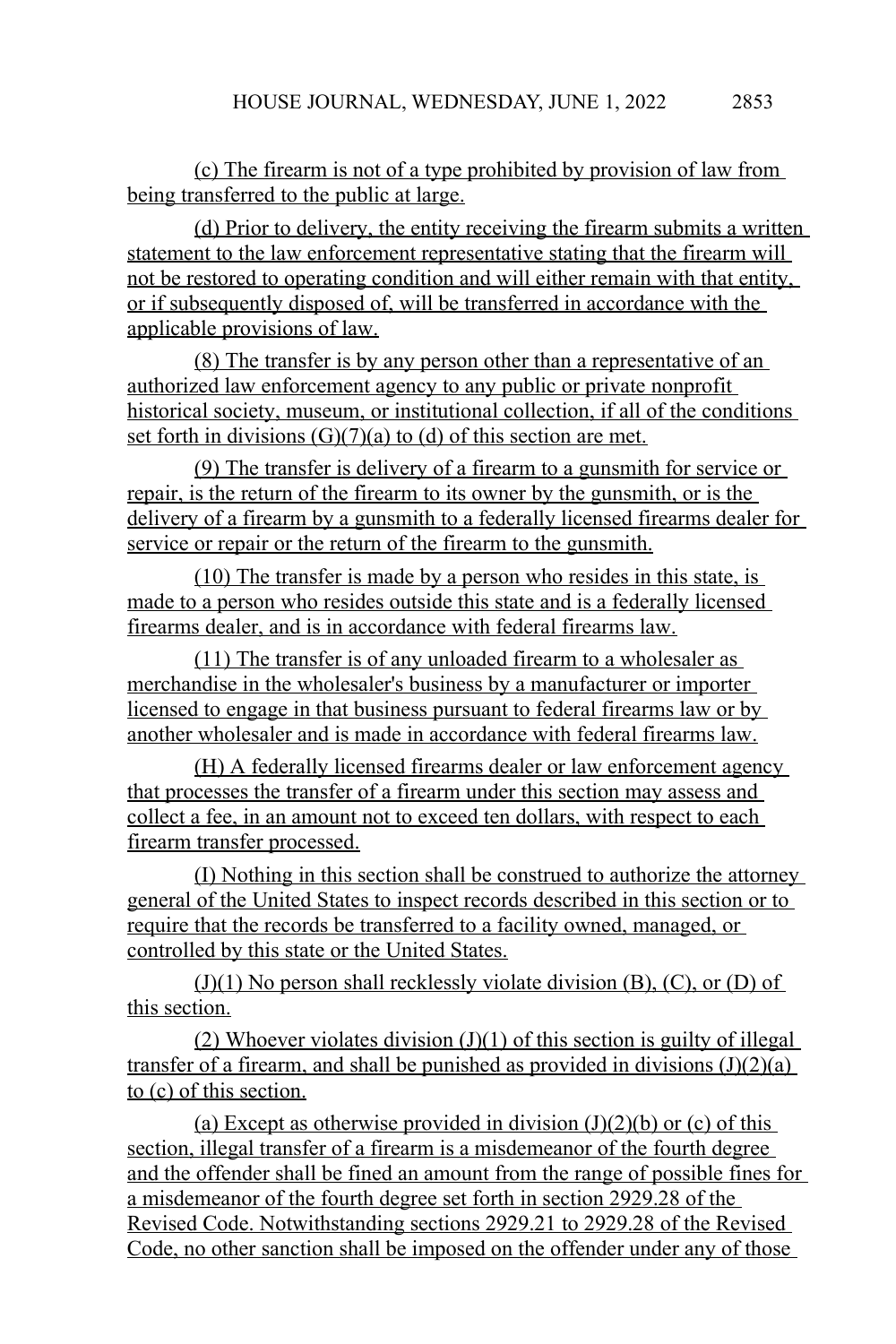#### sections.

(b) If the offender previously has been convicted of or pleaded guilty to one violation of this section, illegal transfer of a firearm is a misdemeanor of the second degree and the offender shall be fined an amount from the range of possible fines for a misdemeanor of the second degree set forth in section 2929.28 of the Revised Code. Notwithstanding sections 2929.21 to 2929.28 of the Revised Code, no other sanction shall be imposed on the offender under any of those sections.

(c) If the offender previously has been convicted of or pleaded guilty to two or more violations of this section, illegal transfer of a firearm is a misdemeanor of the first degree, the offender shall be fined an amount from the range of possible fines for a misdemeanor of the first degree set forth in section 2929.28 of the Revised Code, and, in addition to the mandatory fine, the court may impose any other sanction or sanctions authorized for a misdemeanor of the first degree other than a fine specified in section 2929.28 of the Revised Code.

**Sec. 2929.28.** (A) In addition to imposing court costs pursuant to section 2947.23 of the Revised Code, the court imposing a sentence upon an offender for a misdemeanor, including a minor misdemeanor, may sentence the offender to any financial sanction or combination of financial sanctions authorized under this section. If the court in its discretion imposes one or more financial sanctions, the financial sanctions that may be imposed pursuant to this section include, but are not limited to, the following:

(1) Unless the misdemeanor offense is a minor misdemeanor or could be disposed of by the traffic violations bureau serving the court under Traffic Rule 13, restitution by the offender to the victim of the offender's crime or any survivor of the victim, in an amount based on the victim's economic loss. The court may not impose restitution as a sanction pursuant to this division if the offense is a minor misdemeanor or could be disposed of by the traffic violations bureau serving the court under Traffic Rule 13. If the court requires restitution, the court shall order that the restitution be made to the victim in open court or to the adult probation department that serves the jurisdiction or the clerk of the court on behalf of the victim.

If the court imposes restitution, the court shall determine the amount of restitution to be paid by the offender. If the court imposes restitution, the court may base the amount of restitution it orders on an amount recommended by the victim, the offender, a presentence investigation report, estimates or receipts indicating the cost of repairing or replacing property, and other information, provided that the amount the court orders as restitution shall not exceed the amount of the economic loss suffered by the victim as a direct and proximate result of the commission of the offense. If the court imposes restitution for the cost of accounting or auditing done to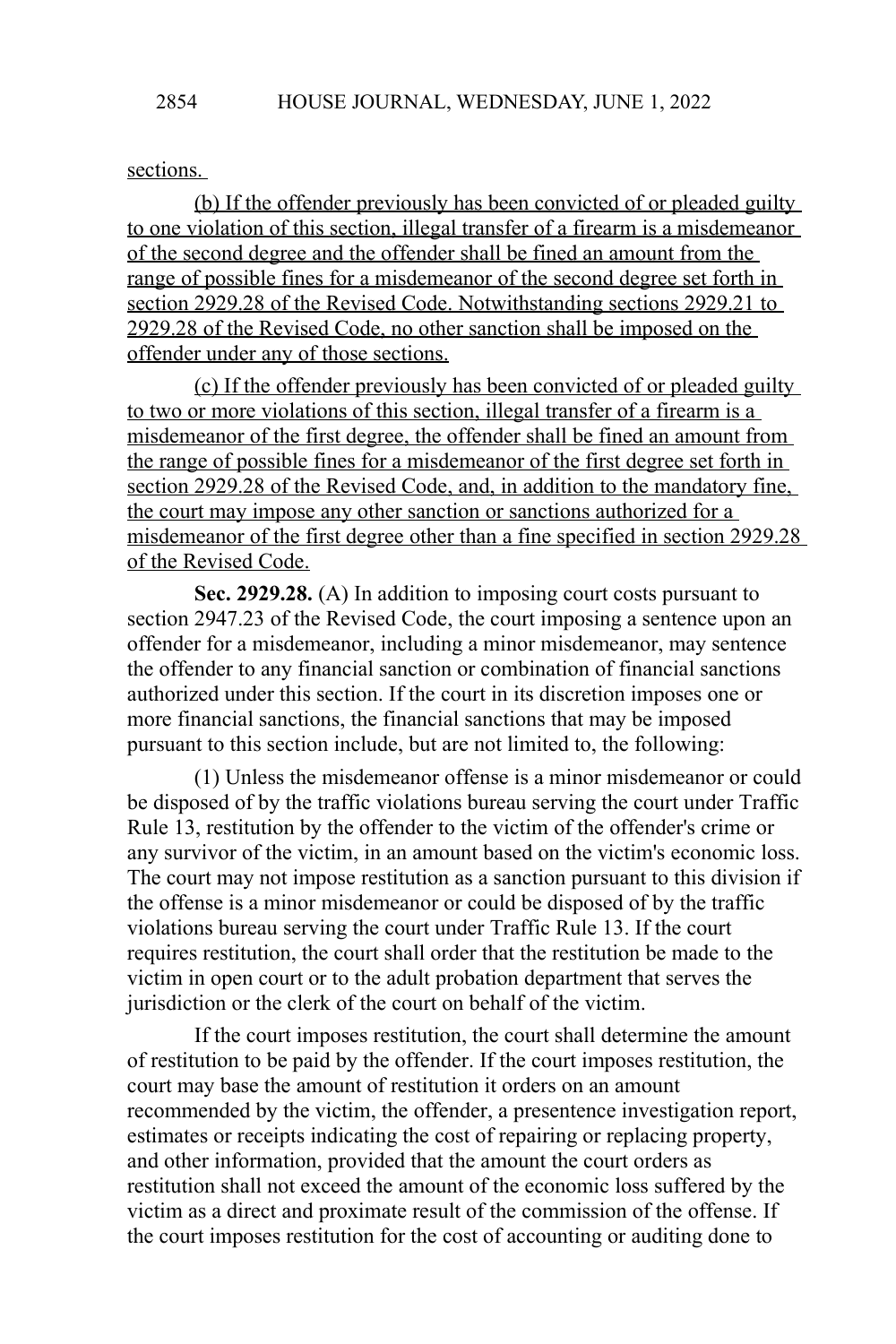determine the extent of economic loss, the court may order restitution for any amount of the victim's costs of accounting or auditing provided that the amount of restitution is reasonable and does not exceed the value of property or services stolen or damaged as a result of the offense. If the court decides to impose restitution, the court shall hold an evidentiary hearing on restitution if the offender, victim, or survivor disputes the amount of restitution. If the court holds an evidentiary hearing, at the hearing the victim or survivor has the burden to prove by a preponderance of the evidence the amount of restitution sought from the offender.

All restitution payments shall be credited against any recovery of economic loss in a civil action brought by the victim or any survivor of the victim against the offender. No person may introduce evidence of an award of restitution under this section in a civil action for purposes of imposing liability against an insurer under section 3937.18 of the Revised Code.

If the court imposes restitution, the court may order that the offender pay a surcharge, of not more than five per cent of the amount of the restitution otherwise ordered, to the entity responsible for collecting and processing restitution payments.

The victim or survivor may request that the prosecutor in the case file a motion, or the offender may file a motion, for modification of the payment terms of any restitution ordered. If the court grants the motion, it may modify the payment terms as it determines appropriate.

(2) A fine of the type described in divisions  $(A)(2)(a)$  and (b) of this section payable to the appropriate entity as required by law:

(a) A fine in the following amount:

(i) For a misdemeanor of the first degree, not more than one thousand dollars;

(ii) For a misdemeanor of the second degree, not more than seven hundred fifty dollars;

(iii) For a misdemeanor of the third degree, not more than five hundred dollars;

(iv) For a misdemeanor of the fourth degree, not more than two hundred fifty dollars;

(v) For a minor misdemeanor, not more than one hundred fifty dollars.

(b) A state fine or cost as defined in section 2949.111 of the Revised Code.

(3)(a) Reimbursement by the offender of any or all of the costs of sanctions incurred by the government, including, but not limited to, the following: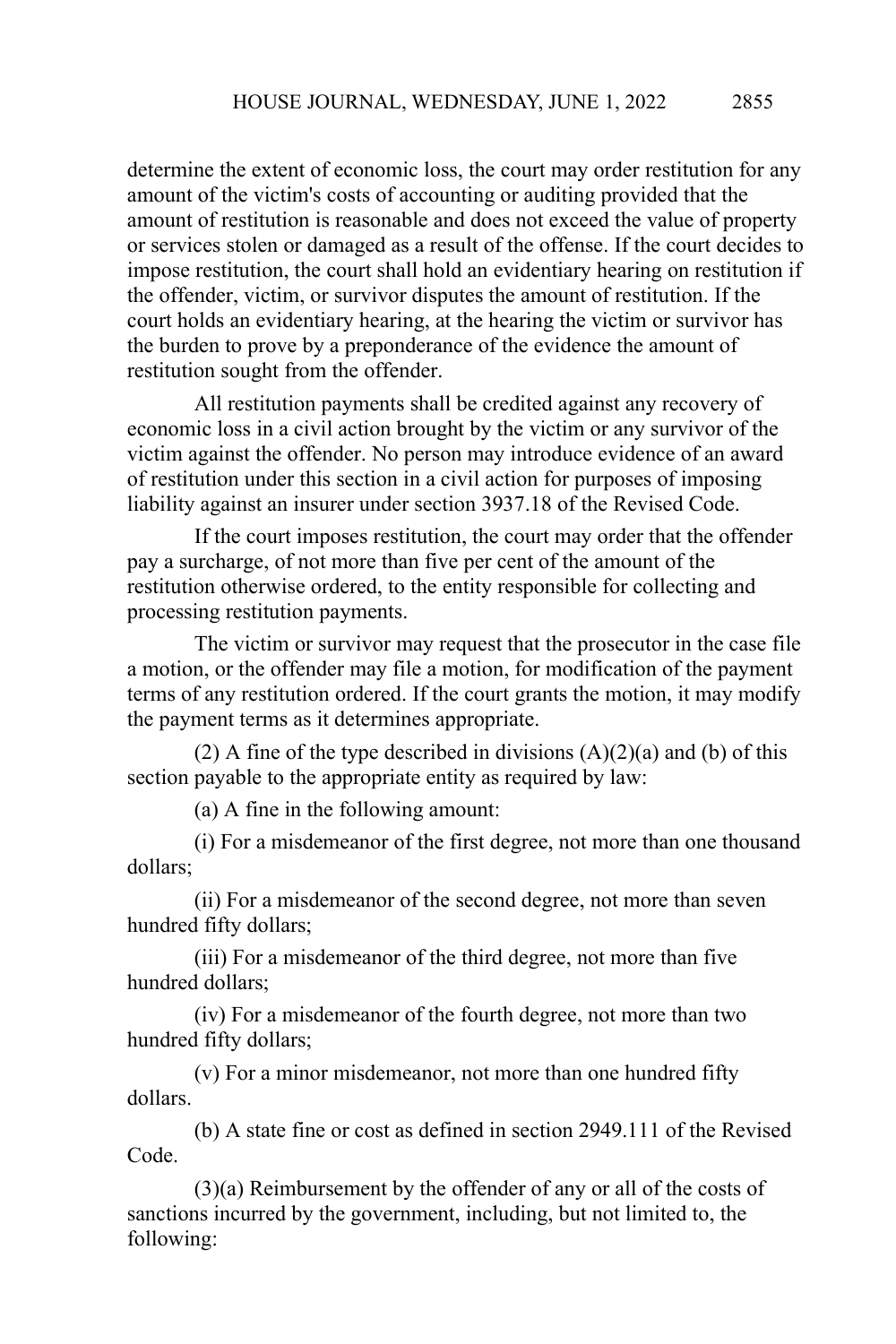(i) All or part of the costs of implementing any community control sanction, including a supervision fee under section 2951.021 of the Revised Code;

(ii) All or part of the costs of confinement in a jail or other residential facility, including, but not limited to, a per diem fee for room and board, the costs of medical and dental treatment, and the costs of repairing property damaged by the offender while confined;

(iii) All or part of the cost of purchasing and using an immobilizing or disabling device, including a certified ignition interlock device, or a remote alcohol monitoring device that a court orders an offender to use under section 4510.13 of the Revised Code.

(b) The amount of reimbursement ordered under division  $(A)(3)(a)$  of this section shall not exceed the total amount of reimbursement the offender is able to pay and shall not exceed the actual cost of the sanctions. The court may collect any amount of reimbursement the offender is required to pay under that division. If the court does not order reimbursement under that division, confinement costs may be assessed pursuant to a repayment policy adopted under section 2929.37 of the Revised Code. In addition, the offender may be required to pay the fees specified in section 2929.38 of the Revised Code in accordance with that section.

(4) For a misdemeanor violation of section 2923.26 of the Revised Code, the court shall impose upon the offender a mandatory fine in the amount specified in division  $(J)(2)(a)$ ,  $(b)$ , or  $(c)$  of that section.

(B) If the court determines a hearing is necessary, the court may hold a hearing to determine whether the offender is able to pay the financial sanction imposed pursuant to this section or court costs or is likely in the future to be able to pay the sanction or costs.

If the court determines that the offender is indigent and unable to pay the financial sanction or court costs, the court shall consider imposing and may impose a term of community service under division (A) of section 2929.27 of the Revised Code in lieu of imposing a financial sanction or court costs. If the court does not determine that the offender is indigent, the court may impose a term of community service under division (A) of section 2929.27 of the Revised Code in lieu of or in addition to imposing a financial sanction under this section and in addition to imposing court costs. The court may order community service for a minor misdemeanor pursuant to division (D) of section 2929.27 of the Revised Code in lieu of or in addition to imposing a financial sanction under this section and in addition to imposing court costs. If a person fails to pay a financial sanction or court costs, the court may order community service in lieu of the financial sanction or court costs.

 $(C)(1)$  The offender shall pay reimbursements imposed upon the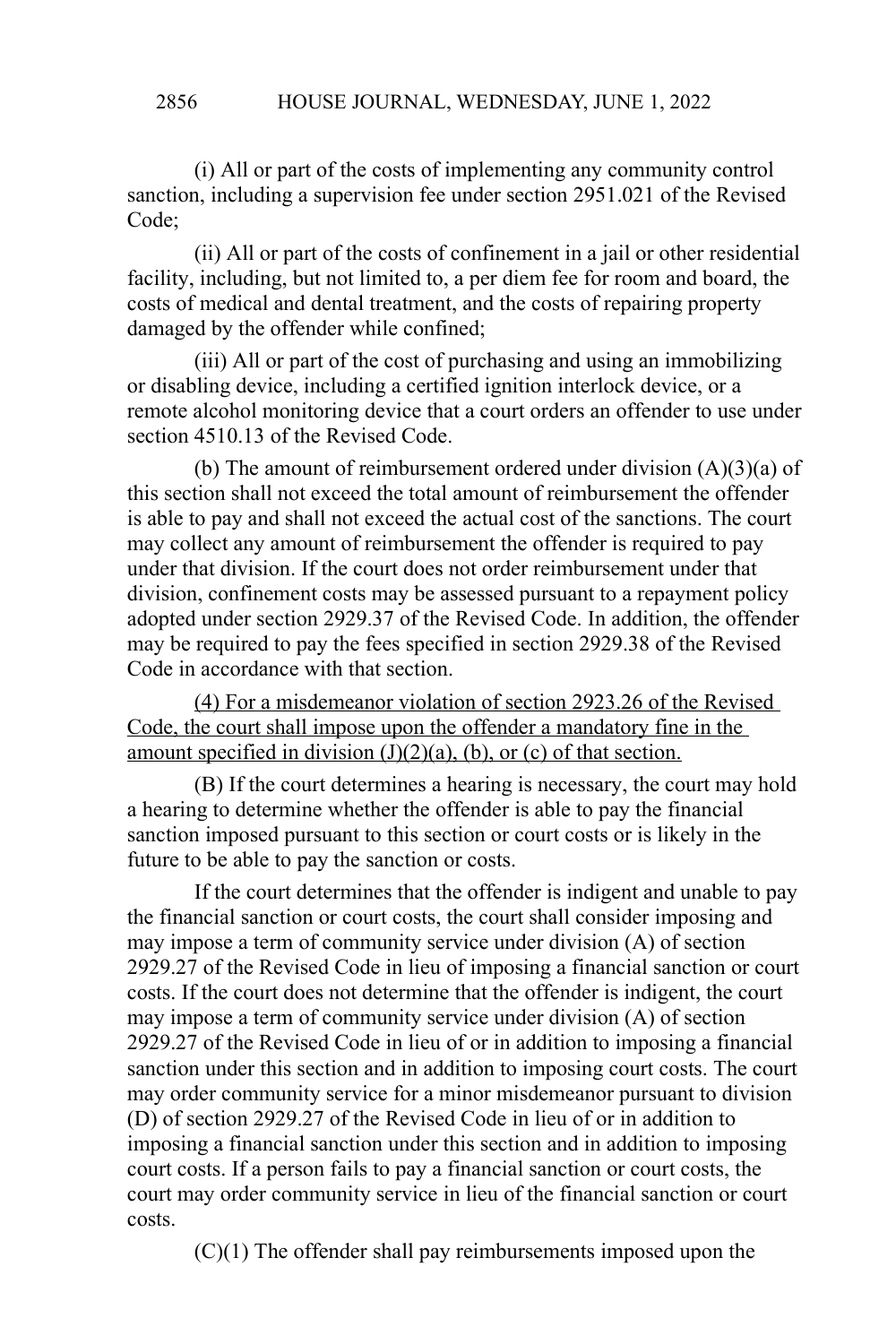offender pursuant to division  $(A)(3)$  of this section to pay the costs incurred by a county pursuant to any sanction imposed under this section or section 2929.26 or 2929.27 of the Revised Code or in operating a facility used to confine offenders pursuant to a sanction imposed under section 2929.26 of the Revised Code to the county treasurer. The county treasurer shall deposit the reimbursements in the county's general fund. The county shall use the amounts deposited in the fund to pay the costs incurred by the county pursuant to any sanction imposed under this section or section 2929.26 or 2929.27 of the Revised Code or in operating a facility used to confine offenders pursuant to a sanction imposed under section 2929.26 of the Revised Code.

(2) The offender shall pay reimbursements imposed upon the offender pursuant to division (A)(3) of this section to pay the costs incurred by a municipal corporation pursuant to any sanction imposed under this section or section 2929.26 or 2929.27 of the Revised Code or in operating a facility used to confine offenders pursuant to a sanction imposed under section 2929.26 of the Revised Code to the treasurer of the municipal corporation. The treasurer shall deposit the reimbursements in the municipal corporation's general fund. The municipal corporation shall use the amounts deposited in the fund to pay the costs incurred by the municipal corporation pursuant to any sanction imposed under this section or section 2929.26 or 2929.27 of the Revised Code or in operating a facility used to confine offenders pursuant to a sanction imposed under section 2929.26 of the Revised Code.

(3) The offender shall pay reimbursements imposed pursuant to division (A)(3) of this section for the costs incurred by a private provider pursuant to a sanction imposed under this section or section 2929.26 or 2929.27 of the Revised Code to the provider.

(D) In addition to any other fine that is or may be imposed under this section, the court imposing sentence upon an offender for misdemeanor domestic violence or menacing by stalking may impose a fine of not less than seventy nor more than five hundred dollars, which shall be transmitted to the treasurer of state to be credited to the address confidentiality program fund created by section 111.48 of the Revised Code.

(E) Except as otherwise provided in this division, a financial sanction imposed under division (A) of this section is a judgment in favor of the state or the political subdivision that operates the court that imposed the financial sanction, and the offender subject to the financial sanction is the judgment debtor. A financial sanction of reimbursement imposed pursuant to division  $(A)(3)(a)(i)$  of this section upon an offender is a judgment in favor of the entity administering the community control sanction, and the offender subject to the financial sanction is the judgment debtor. A financial sanction of reimbursement imposed pursuant to division (A)(3)(a)(ii) of this section upon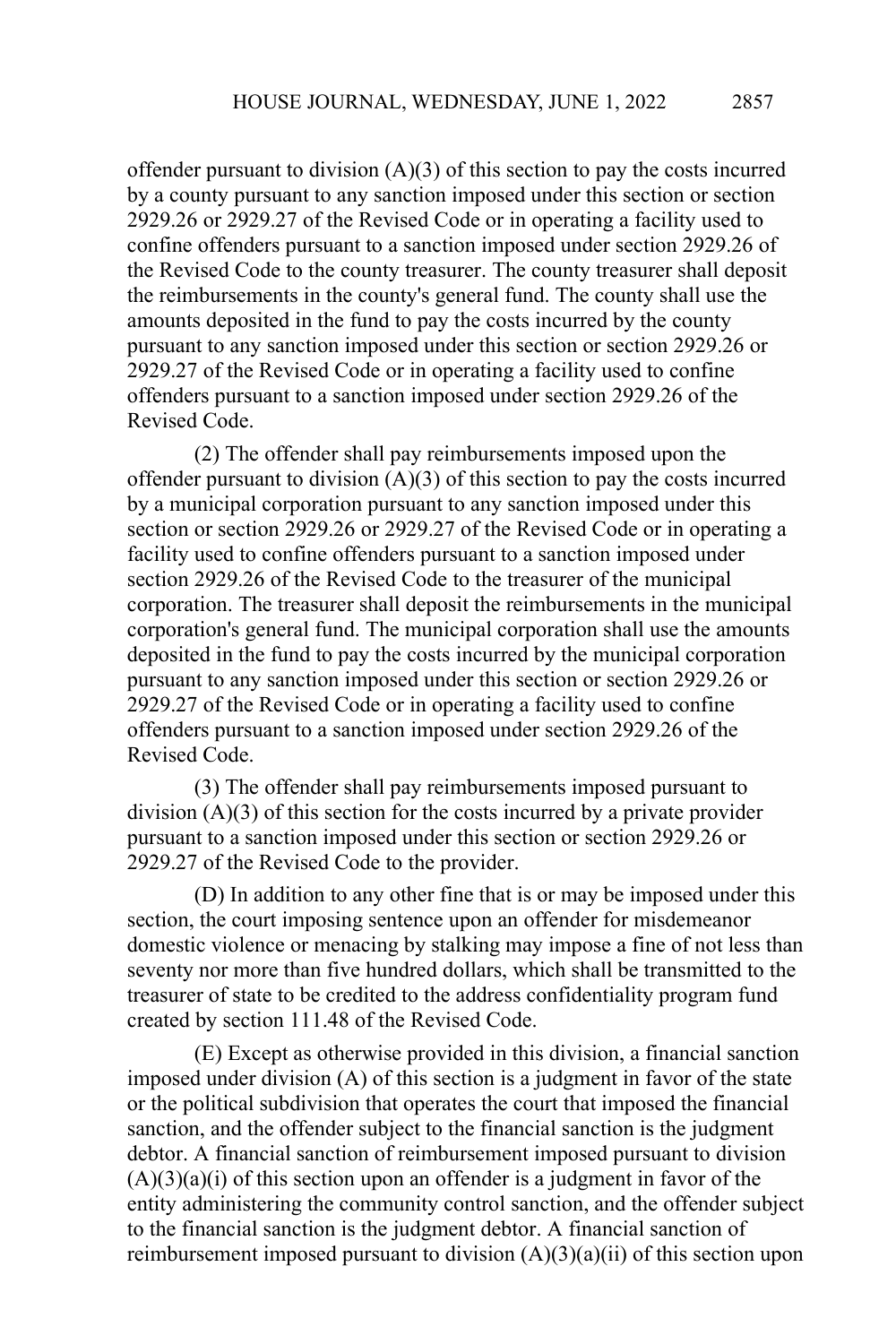an offender confined in a jail or other residential facility is a judgment in favor of the entity operating the jail or other residential facility, and the offender subject to the financial sanction is the judgment debtor. A financial sanction of restitution imposed pursuant to division (A)(1) of this section is an order in favor of the victim of the offender's criminal act that can be collected through a certificate of judgment as described in division  $(E)(1)$  of this section, through execution as described in division  $(E)(2)$  of this section, or through an order as described in division (E)(3) of this section, and the offender shall be considered for purposes of the collection as the judgment debtor.

Once the financial sanction is imposed as a judgment or order under this division, the victim, private provider, state, or political subdivision may do any of the following:

(1) Obtain from the clerk of the court in which the judgment was entered a certificate of judgment that shall be in the same manner and form as a certificate of judgment issued in a civil action;

(2) Obtain execution of the judgment or order through any available procedure, including any of the procedures identified in divisions (E)(1) and (2) of section 2929.18 of the Revised Code.

(3) Obtain an order for the assignment of wages of the judgment debtor under section 1321.33 of the Revised Code.

(F) The civil remedies authorized under division (E) of this section for the collection of the financial sanction supplement, but do not preclude, enforcement of the criminal sentence.

(G) Each court imposing a financial sanction upon an offender under this section may designate the clerk of the court or another person to collect the financial sanction. The clerk, or another person authorized by law or the court to collect the financial sanction may do the following:

(1) Enter into contracts with one or more public agencies or private vendors for the collection of amounts due under the sanction. Before entering into a contract for the collection of amounts due from an offender pursuant to any financial sanction imposed pursuant to this section, a court shall comply with sections 307.86 to 307.92 of the Revised Code.

(2) Permit payment of all or any portion of the sanction in installments, by financial transaction device if the court is a county court or a municipal court operated by a county, by credit or debit card or by another electronic transfer if the court is a municipal court not operated by a county, or by any other reasonable method, in any time, and on any terms that court considers just, except that the maximum time permitted for payment shall not exceed five years. If the court is a county court or a municipal court operated by a county, the acceptance of payments by any financial transaction device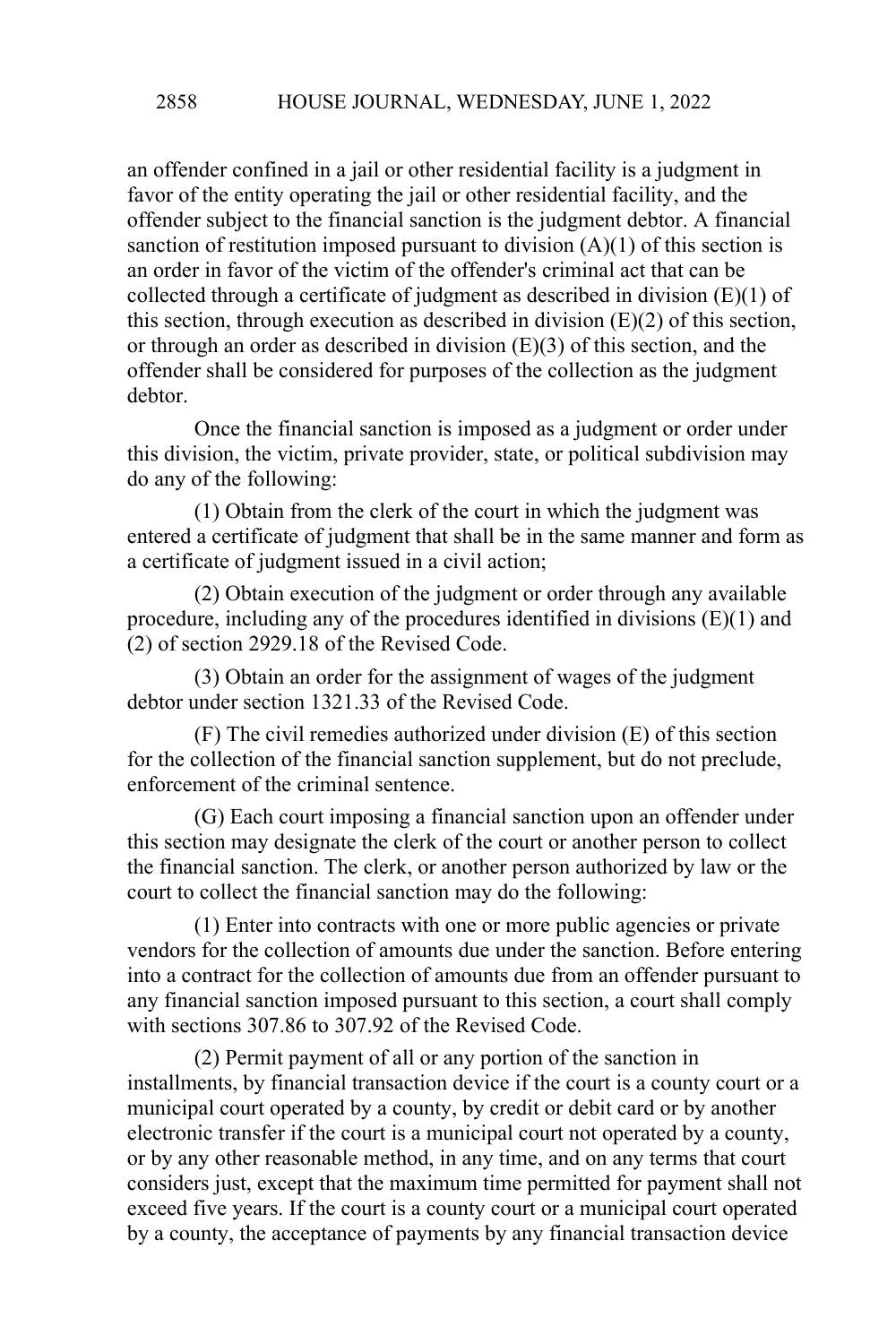shall be governed by the policy adopted by the board of county commissioners of the county pursuant to section 301.28 of the Revised Code. If the court is a municipal court not operated by a county, the clerk may pay any fee associated with processing an electronic transfer out of public money or may charge the fee to the offender.

(3) To defray administrative costs, charge a reasonable fee to an offender who elects a payment plan rather than a lump sum payment of any financial sanction.

(H) No financial sanction imposed under this section shall preclude a victim from bringing a civil action against the offender.

**Sec. 5122.311.** (A) Notwithstanding any provision of the Revised Code to the contrary, if, on or after April 8, 2004, an individual is found by a court to be a mentally ill person subject to court order or becomes an involuntary patient other than one who is a patient only for purposes of observation, the probate judge who made the adjudication or the chief clinical officer of the hospital, community mental health services provider, or facility in which the person is an involuntary patient shall notify the office of the attorney general, on the form described in division (C) of this section, of the identity of the individual. The notification shall be transmitted by the judge or the chief clinical officer not later than seven days after the adjudication or commitment.

(B) The office of the attorney general shall compile and maintain the notices it receives under division (A) of this section and the notices shall be used for the purpose of conducting incompetency records checks requested by sheriffs, federally licensed firearms dealers, or law enforcement agencies pursuant to section 311.41 or 2923.26 of the Revised Code. Records checks requested by a federally licensed firearms dealer or law enforcement agency pursuant to section 2923.26 of the Revised Code shall be conducted, and results of the checks shall be provided, immediately upon receipt of the request. The notices referred to in this division and the information they contain are confidential, except as provided in this division, and are not public records.

(C) The attorney general, by rule adopted under Chapter 119. of the Revised Code, shall prescribe and make available to all probate judges and all chief clinical officers a form to be used by them for the purpose of making the notifications required by division (A) of this section."

In line 87, delete "section 9.68" and insert "sections 109.52, 2929.28, and 5122.311"

> In line 88, delete "is" and insert "are" After line 88, insert:

"**Section 3.** That section 9.68 of the Revised Code is hereby repealed.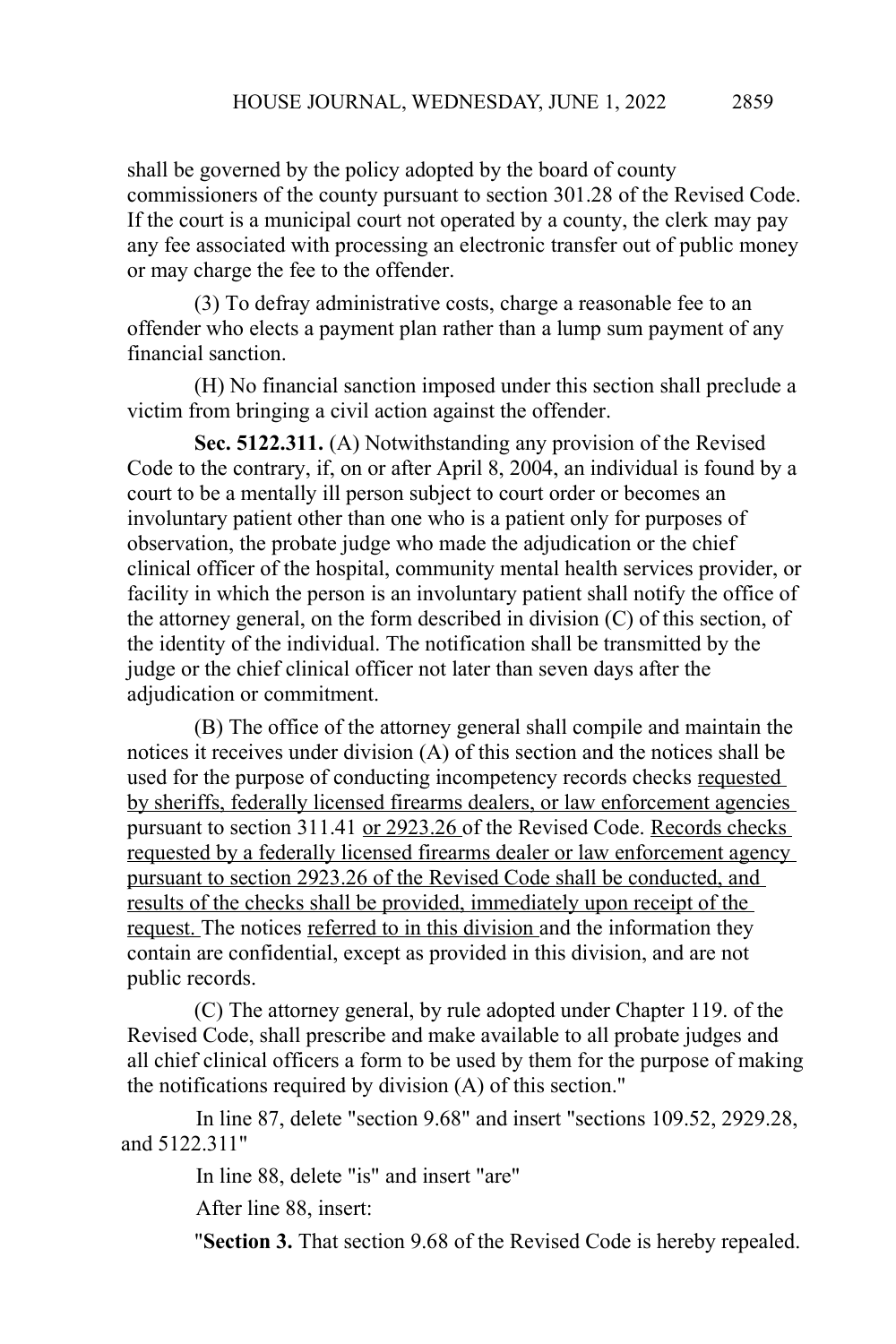**Section 4.** That sections 2929.28 and 5122.311 of the Revised Code as amended and section 2923.26 of the Revised Code as enacted by this act shall be known as the Protect Law Enforcement Act."

The question being, "Shall the motion to amend be agreed to?"

Representative Seitz moved that the motion be laid on the table.

The question being, "Shall the motion to amend be laid on the table?"

The yeas and nays were taken and resulted – yeas 56, nays 33, as follows:

Those who voted in the affirmative were: Representatives

| Baldridge                                             | Bird      | <b>Brinkman</b> | Callender      |  |
|-------------------------------------------------------|-----------|-----------------|----------------|--|
| Carruthers                                            | Click     | Creech          | Cutrona        |  |
| Dean                                                  | Edwards   | Fowler Arthur   | Fraizer        |  |
| Ghanbari                                              | Ginter    | Grendell        | Gross          |  |
| Hall                                                  | Hillyer   | Holmes          | Hoops          |  |
| John                                                  | Johnson   | Jones           | Jordan         |  |
| Kick                                                  | Koehler   | Lampton         | LaRe           |  |
| Lipps                                                 | Loychik   | Manchester      | Manning        |  |
| McClain                                               | Merrin    | Miller, K.      | Oelslager      |  |
| Pavliga                                               | Plummer   | Powell          | Ray            |  |
| Richardson                                            | Riedel    | Roemer          | Schmidt        |  |
| Seitz                                                 | Stein     | <b>Stephens</b> | <b>Stevens</b> |  |
| Stewart                                               | Stoltzfus | Swearingen      | Wiggam         |  |
| Wilkin                                                | Young, B. | Young, T.       | $Cupp-56$      |  |
| Those who voted in the negative were: Representatives |           |                 |                |  |

Addison Blackshear Boggs Brent

|              |            | ັ            |              |
|--------------|------------|--------------|--------------|
| <b>Brown</b> | Crossman   | Davis        | Denson       |
| Ferguson     | Galonski   | Hicks-Hudson | Humphrey     |
| Ingram       | Jarrells   | Leland       | Lepore-Hagan |
| Liston       | Miller, A. | Miller, J.   | Miranda      |
| Robinson     | Russo      | Sheehy       | Skindell     |
| Smith, K.    | Smith, M.  | Sobecki      | Sweeney      |
| Sykes        | Troy       | Upchurch     | Weinstein    |
|              |            |              | West-33      |

The motion to amend was laid on the table.

The question recurring, "Shall the bill pass?"

The yeas and nays were taken and resulted – yeas 59, nays 32, as follows:

Those who voted in the affirmative were: Representatives

| Baldridge  | Bird      | <b>Brinkman</b> | Callender     |
|------------|-----------|-----------------|---------------|
| Carruthers | Click     | Creech          | Cutrona       |
| Dean       | Edwards   | Ferguson        | Fowler Arthur |
| Fraizer    | Ghanbari  | Ginter          | Grendell      |
| Gross      | Hall      | Hillyer         | Holmes        |
| Hoops      | John      | Johnson         | Jones         |
| Jordan     | Kick      | Koehler         | Lampton       |
| Lanese     | LaRe      | Lipps           | Lovchik       |
| Manchester | Manning   | McClain         | Merrin        |
| Miller, K. | Oelslager | Patton          | Pavliga       |
| Plummer    | Powell    | Ray             | Richardson    |
| Riedel     | Roemer    | Schmidt         | Seitz         |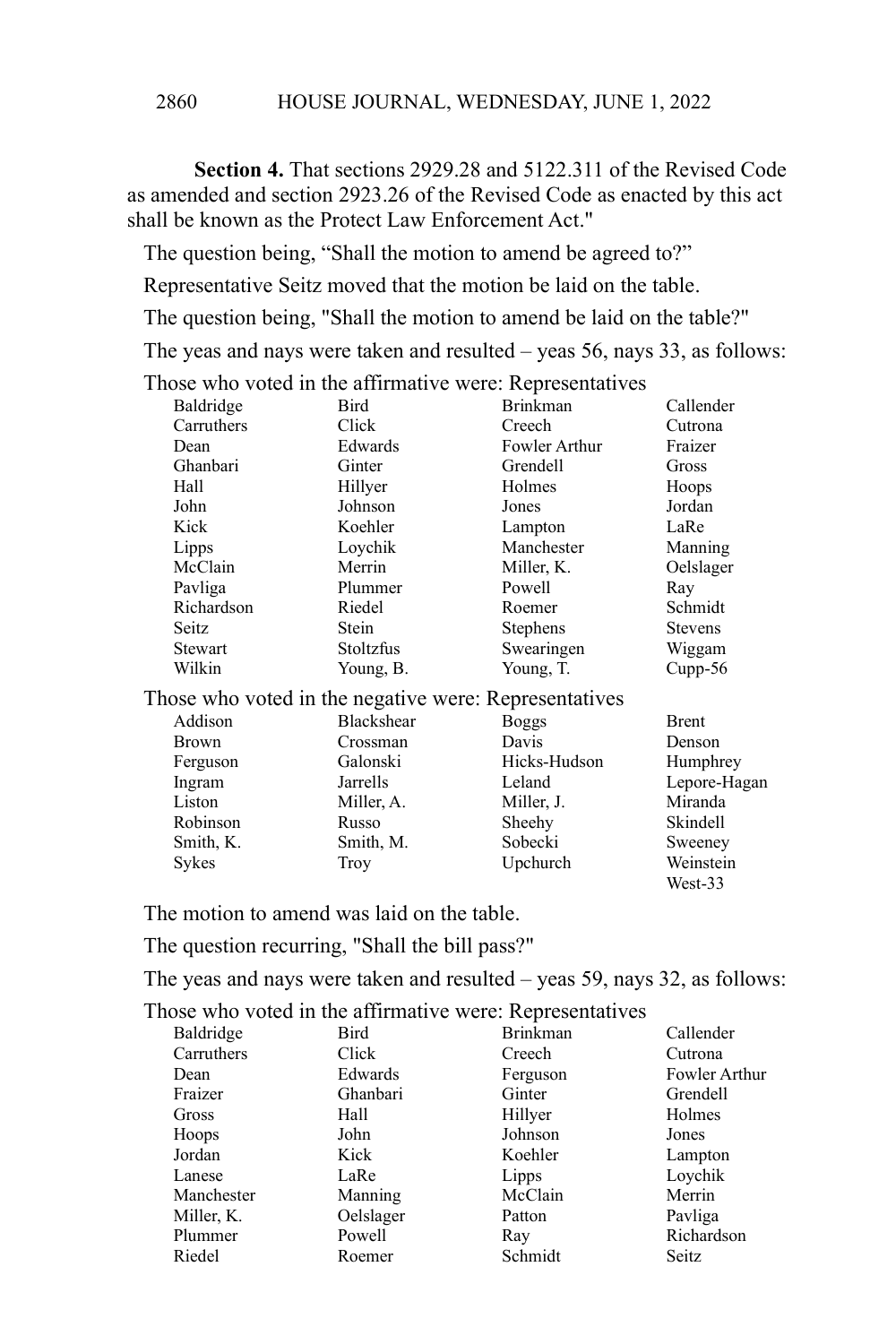| Stein<br><b>Stoltzfus</b><br>Young, B. | <b>Stephens</b><br>Swearingen<br>Young, T.            | <b>Stevens</b><br>Wiggam | <b>Stewart</b><br>Wilkin<br>$Cupp-59$ |
|----------------------------------------|-------------------------------------------------------|--------------------------|---------------------------------------|
|                                        | Those who voted in the negative were: Representatives |                          |                                       |
| Addison                                | <b>Blackshear</b>                                     | <b>Boggs</b>             | <b>Brent</b>                          |
| <b>Brown</b>                           | Crossman                                              | Davis                    | Denson                                |
| Galonski                               | Hicks-Hudson                                          | Humphrey                 | Ingram                                |
| Jarrells                               | Leland                                                | Lepore-Hagan             | Liston                                |
| Miller, A.                             | Miller, J.                                            | Miranda                  | Robinson                              |
| Russo                                  | Sheehy                                                | <b>Skindell</b>          | Smith, K.                             |
| Smith, M.                              | Sobecki                                               | Sweeney                  | <b>Sykes</b>                          |
| <b>Troy</b>                            | Upchurch                                              | Weinstein                | West-32                               |

The bill passed.

Representative Cutrona moved to amend the title as follows:

Add the names: "Baldridge, Click, Cutrona, Ferguson, Ginter, Gross, Hall, Hillyer, Holmes, Jordan, Loychik, Merrin, Riedel, Schmidt, Stephens, Stevens, Wiggam."

The motion was agreed to and the title so amended.

The title as amended was agreed to.

#### **Am. Sub. S. B. No. 160**-Senator O'Brien.

Cosponsors: Senators Cirino, Schaffer, Hackett, Hoagland, Johnson, Fedor, Antonio, Blessing, Brenner, Craig, Dolan, Gavarone, Huffman, S., Kunze, Lang, Maharath, Manning, McColley, Peterson, Reineke, Roegner, Romanchuk, Rulli, Schuring, Sykes, Thomas, Williams, Wilson, Yuko.

To amend sections 173.42, 3712.06, and 3727.75 and to enact sections 3721.141 and 5162.75 of the Revised Code to require certain entities to inform veterans and their spouses about available health care benefits, to require the Department of Medicaid to inform a veteran who applies for Medicaid about the county veterans service commission, and to name this act the Veteran Information Act, was taken up for consideration the third time.

The question being, "Shall the bill pass?"

The yeas and nays were taken and resulted – yeas 90, nays 0, as follows:

Those who voted in the affirmative were: Representatives

| Addison      | Baldridge    | Bird            | <b>Blackshear</b>    |
|--------------|--------------|-----------------|----------------------|
| <b>Boggs</b> | <b>Brent</b> | <b>Brinkman</b> | Brown                |
| Callender    | Carruthers   | Click           | Creech               |
| Crossman     | Cutrona      | Davis           | Dean                 |
| Denson       | Edwards      | Ferguson        | <b>Fowler Arthur</b> |
| Fraizer      | Galonski     | Ghanbari        | Ginter               |
| Grendell     | Gross        | Hall            | Hicks-Hudson         |
| Hillyer      | Holmes       | Hoops           | Humphrey             |
| Ingram       | Jarrells     | John            | Johnson              |
| Jones        | Jordan       | Kick            | Koehler              |
| Lampton      | Lanese       | LaRe            | Leland               |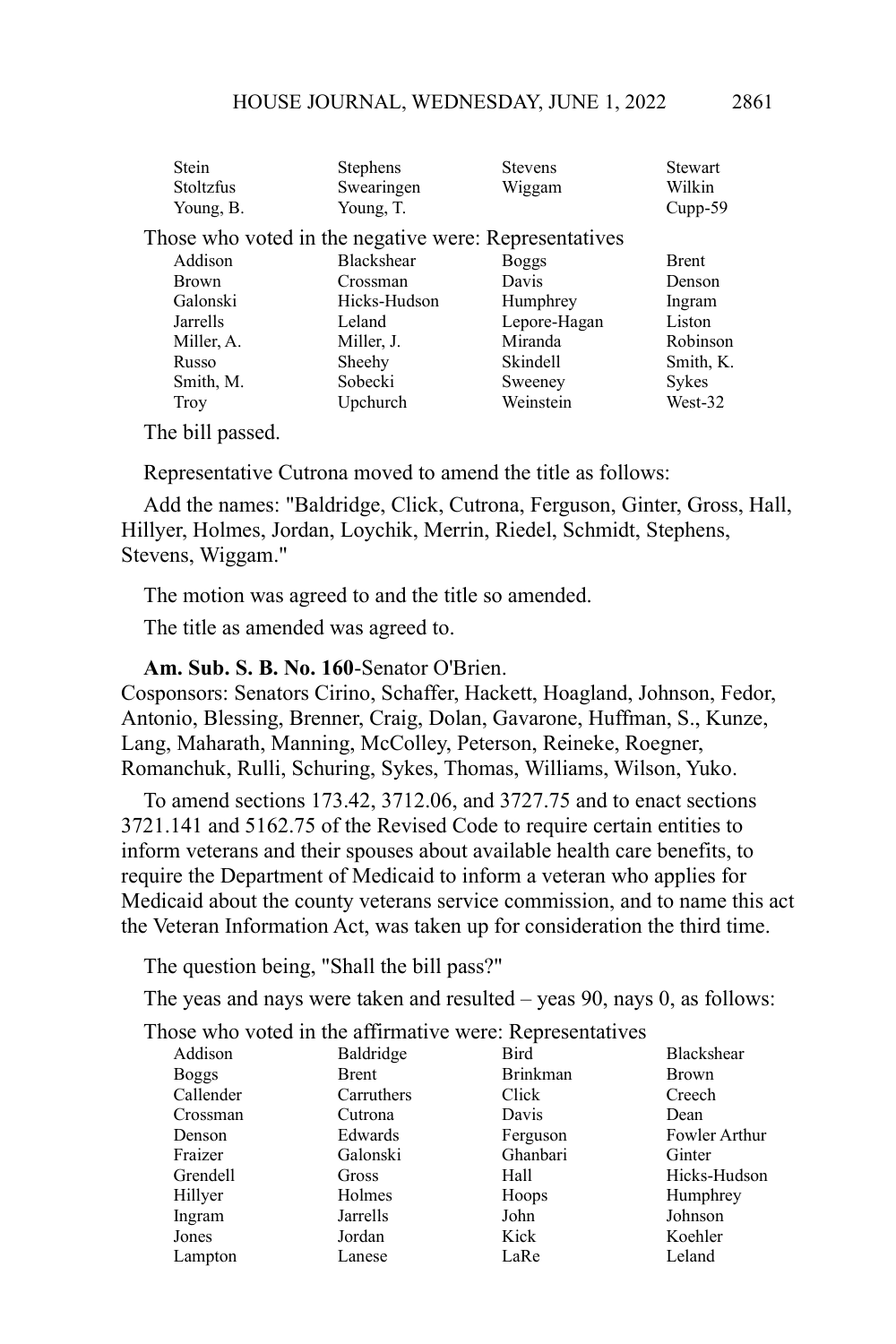| Lepore-Hagan | Lipps      | Liston          | Loychik        |
|--------------|------------|-----------------|----------------|
| Manchester   | Manning    | McClain         | Merrin         |
| Miller, A.   | Miller, J. | Miller, K.      | Miranda        |
| Oelslager    | Patton     | Pavliga         | Plummer        |
| Ray          | Richardson | Riedel          | Robinson       |
| Roemer       | Russo      | Schmidt         | Seitz          |
| Sheehy       | Skindell   | Smith, K.       | Smith, M.      |
| Sobecki      | Stein      | <b>Stephens</b> | <b>Stevens</b> |
| Stewart      | Stoltzfus  | Swearingen      | Sweeney        |
| Sykes        | Troy       | Upchurch        | Weinstein      |
| West         | Wiggam     | Wilkin          | Young, B.      |
| Young, T.    |            |                 | $C$ upp- $90$  |

The bill passed.

Representative Ghanbari moved to amend the title as follows:

Add the names: "Baldridge, Blackshear, Brent, Brown, Carruthers, Click, Creech, Crossman, Denson, Edwards, Fowler Arthur, Fraizer, Galonski, Ghanbari, Ginter, Grendell, Gross, Hall, Hicks-Hudson, Holmes, Hoops, Humphrey, Jarrells, John, Johnson, Jones, Kick, Koehler, Lampton, LaRe, Leland, Lepore-Hagan, Lipps, Liston, Loychik, Manning, Miller, A., Miller, J., Miller, K., Miranda, Oelslager, Patton, Pavliga, Plummer, Richardson, Roemer, Russo, Schmidt, Smith, M., Sobecki, Stein, Stephens, Stevens, Stewart, Swearingen, Troy, Upchurch, Weinstein, West, Wilkin, Young, T., Speaker Cupp."

The motion was agreed to and the title so amended.

The title as amended was agreed to.

**Sub. S. B. No. 224**-Senator Cirino.

Cosponsors: Senators Lang, Schaffer, Blessing, Hackett, Peterson, Rulli, Thomas, Yuko.

To amend sections 169.02, 2108.75, 2108.82, 3705.20, 4513.17, 4717.04, 4717.05, 4717.06, 4717.07, 4717.10, 4717.13, 4717.14, 4717.24, 4717.28, 4717.30, 4717.35, and 4717.36 and to enact section 4717.311 of the Revised Code to make changes to the laws that impact funeral homes, funeral professionals, funeral hearses, funeral escort vehicles, and preneed funeral contracts, was taken up for consideration the third time.

The question being, "Shall the bill pass?"

Representative Hicks-Hudson moved to amend, amendment 3484, as follows:

After line 889, insert:

"(D) If the executive director of the board has knowledge or notice of a violation of division  $(A)(1)$ ,  $(3)$ ,  $(5)$ , or  $(6)$  of section 4717.13 of the Revised Code or that a person is engaging in the business or profession of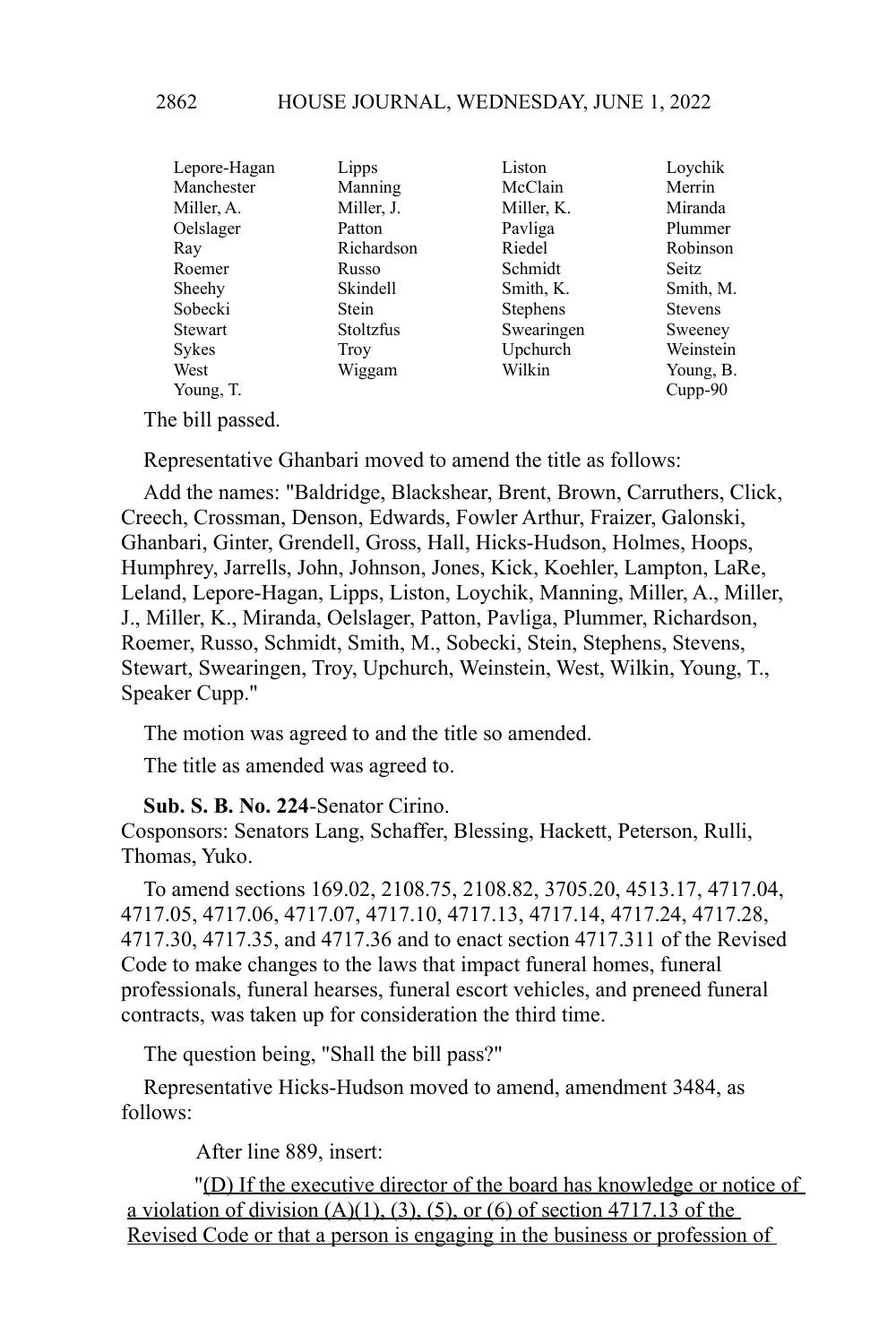funeral directing in violation of division (A)(14) of that section, the executive director shall investigate the matter, and, upon probable cause appearing, cause an attorney employed by or contracting with the board to file a complaint and prosecute the offender. When requested by the executive director, the prosecuting attorney of the proper county or the attorney general shall take charge of and conduct such prosecution."

The question being, "Shall the motion to amend be agreed to?"

The motion was agreed to and the bill so amended.

The question being, "Shall the bill as amended pass?"

The yeas and nays were taken and resulted – yeas 92, nays 0, as follows:

|                |                | $\ldots$        |                      |
|----------------|----------------|-----------------|----------------------|
| Addison        | Baldridge      | Bird            | <b>Blackshear</b>    |
| <b>Boggs</b>   | <b>Brent</b>   | <b>Brinkman</b> | Brown                |
| Callender      | Carruthers     | Click           | Creech               |
| Crossman       | Cutrona        | Davis           | Dean                 |
| Denson         | Edwards        | Ferguson        | <b>Fowler Arthur</b> |
| Fraizer        | Galonski       | Ghanbari        | Ginter               |
| Grendell       | Gross          | Hall            | Hicks-Hudson         |
| Hillyer        | Holmes         | Hoops           | Humphrey             |
| Ingram         | Jarrells       | John            | Johnson              |
| Jones          | Jordan         | Kick            | Koehler              |
| Lampton        | Lanese         | LaRe            | Leland               |
| Lepore-Hagan   | Lipps          | Liston          | Loychik              |
| Manchester     | Manning        | McClain         | Merrin               |
| Miller, A.     | Miller, J.     | Miller, K.      | Miranda              |
| Oelslager      | Patton         | Pavliga         | Plummer              |
| Powell         | Ray            | Richardson      | Riedel               |
| Robinson       | Roemer         | Russo           | Schmidt              |
| Seitz          | Sheehy         | Skindell        | Smith, K.            |
| Smith, M.      | Sobecki        | Stein           | Stephens             |
| <b>Stevens</b> | <b>Stewart</b> | Stoltzfus       | Swearingen           |
| Sweeney        | Sykes          | Troy            | Upchurch             |
| Weinstein      | West           | White           | Wiggam               |
| Wilkin         | Young, B.      | Young, T.       | Cupp-92              |
|                |                |                 |                      |

Those who voted in the affirmative were: Representatives

The bill passed.

Representative Hillyer moved to amend the title as follows:

Add the names: "Baldridge, Carruthers, Crossman, Fowler Arthur, Galonski, Ginter, Grendell, Hicks-Hudson, Hillyer, Humphrey, Ingram, Jones, Leland, Lepore-Hagan, Liston, Loychik, Miller, A., Miller, J., Pavliga, Seitz, Sheehy, Sobecki, Sykes, West, Young, T."

#### **Sub. S. B. No. 225**-Senator Schuring.

Cosponsors: Senators Lang, Romanchuk, Brenner, Manning, Blessing, Reineke, Gavarone, Rulli, Huffman, S., Antonio, Craig, Peterson, Schaffer, Hottinger, Yuko, Cirino, Hoagland, Antani, Hackett, Kunze, Wilson, Fedor, Dolan, Sykes, Huffman, M., Johnson, Maharath, McColley, O'Brien, Thomas,

2863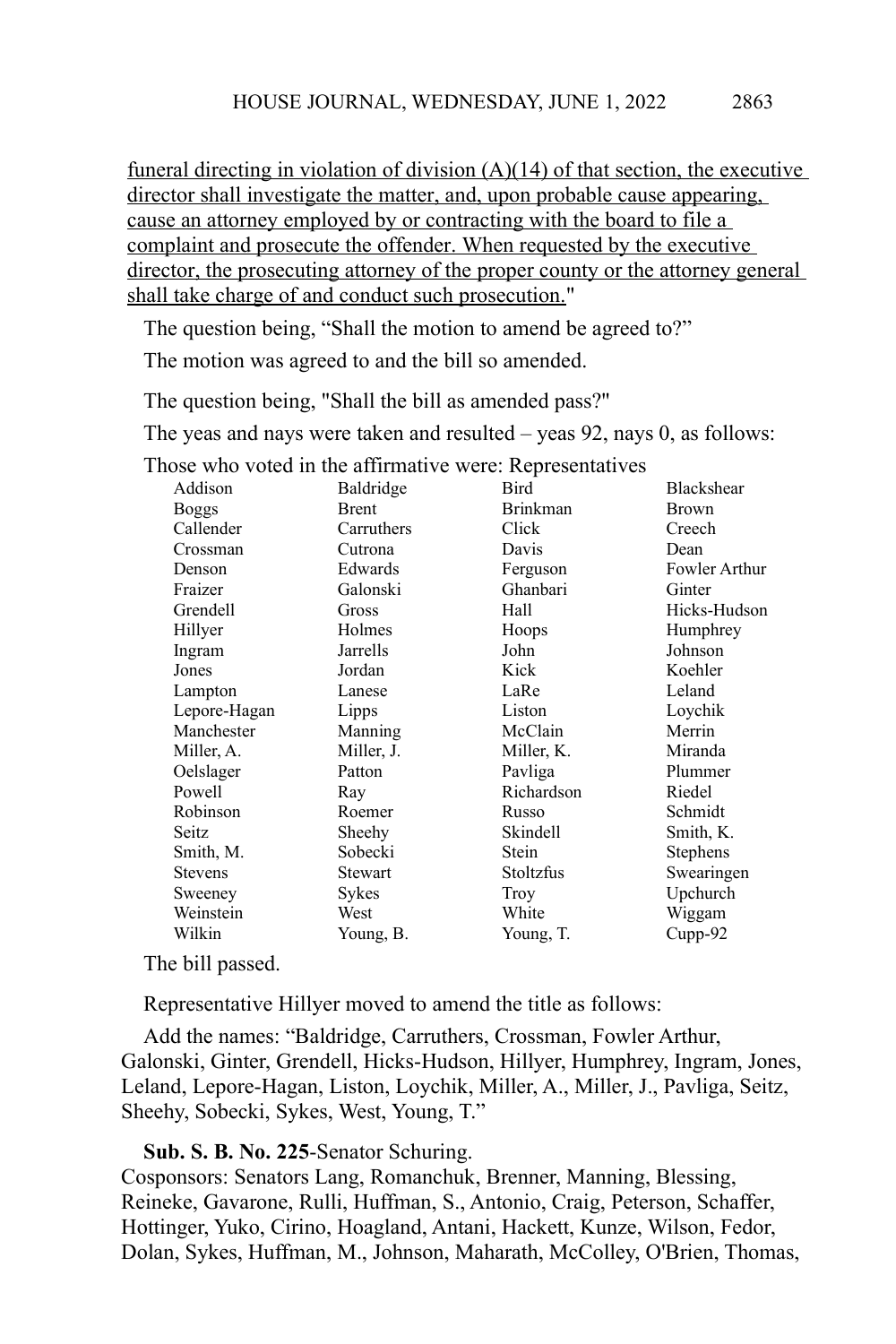Williams Representative Troy.

To amend sections 122.84, 149.311, and 5701.11 of the Revised Code and to amend Section 803.210 of H.B. 110 of the 134th General Assembly to modify the historic rehabilitation and the opportunity zone investment tax credits, to adjust the applicability of certain recently enacted provisions related to tax increment financing and downtown redevelopment districts, and to authorize the City of Canton to distribute moneys in the Hartford-Houtz Poor Fund to the Canton Ex-Newsboys Association or any other charitable organization, was taken up for consideration the third time.

The question being, "Shall the bill pass?"

The yeas and nays were taken and resulted – yeas 87, nays 5, as follows:

Those who voted in the affirmative were: Representatives

| Addison       | Baldridge    | Bird            | <b>Blackshear</b> |
|---------------|--------------|-----------------|-------------------|
| <b>Boggs</b>  | <b>Brown</b> | Callender       | Carruthers        |
| Click         | Creech       | Crossman        | Cutrona           |
| Davis         | Dean         | Denson          | Edwards           |
| Fowler Arthur | Fraizer      | Galonski        | Ghanbari          |
| Ginter        | Grendell     | Gross           | Hall              |
| Hicks-Hudson  | Hillyer      | Holmes          | Hoops             |
| Ingram        | Jarrells     | John            | Johnson           |
| Jones         | Jordan       | Kick            | Koehler           |
| Lampton       | Lanese       | LaRe            | Leland            |
| Lepore-Hagan  | Lipps        | Liston          | Loychik           |
| Manchester    | Manning      | McClain         | Merrin            |
| Miller, A.    | Miller, J.   | Miller, K.      | Miranda           |
| Oelslager     | Patton       | Pavliga         | Plummer           |
| Powell        | Ray          | Richardson      | Riedel            |
| Robinson      | Roemer       | Russo           | Schmidt           |
| Seitz         | Sheehy       | Smith, K.       | Smith, M.         |
| Sobecki       | Stein        | <b>Stephens</b> | <b>Stevens</b>    |
| Stewart       | Stoltzfus    | Swearingen      | Sweeney           |
| Sykes         | Troy         | Upchurch        | Weinstein         |
| West          | White        | Wiggam          | Wilkin            |
| Young, B.     | Young, T.    |                 | Cupp-87           |

Representatives Brent, Brinkman, Ferguson, Humphrey, and Skindell voted in the negative-5.

The bill passed.

Representative Merrin moved to amend the title as follows:

Add the names: "Carruthers, Click, Fraizer, Ghanbari, Grendell, Hall, Hicks-Hudson, Hillyer, Johnson, Jones, Kick, Koehler, Loychik, Merrin, Miller, A., Miller, J., Oelslager, Patton, Pavliga, Richardson, Roemer, Seitz, Sheehy, Smith, K., Sobecki, Stephens, Stoltzfus, Sykes, West, Young, T."

The motion was agreed to and the title so amended.

The title as amended was agreed to.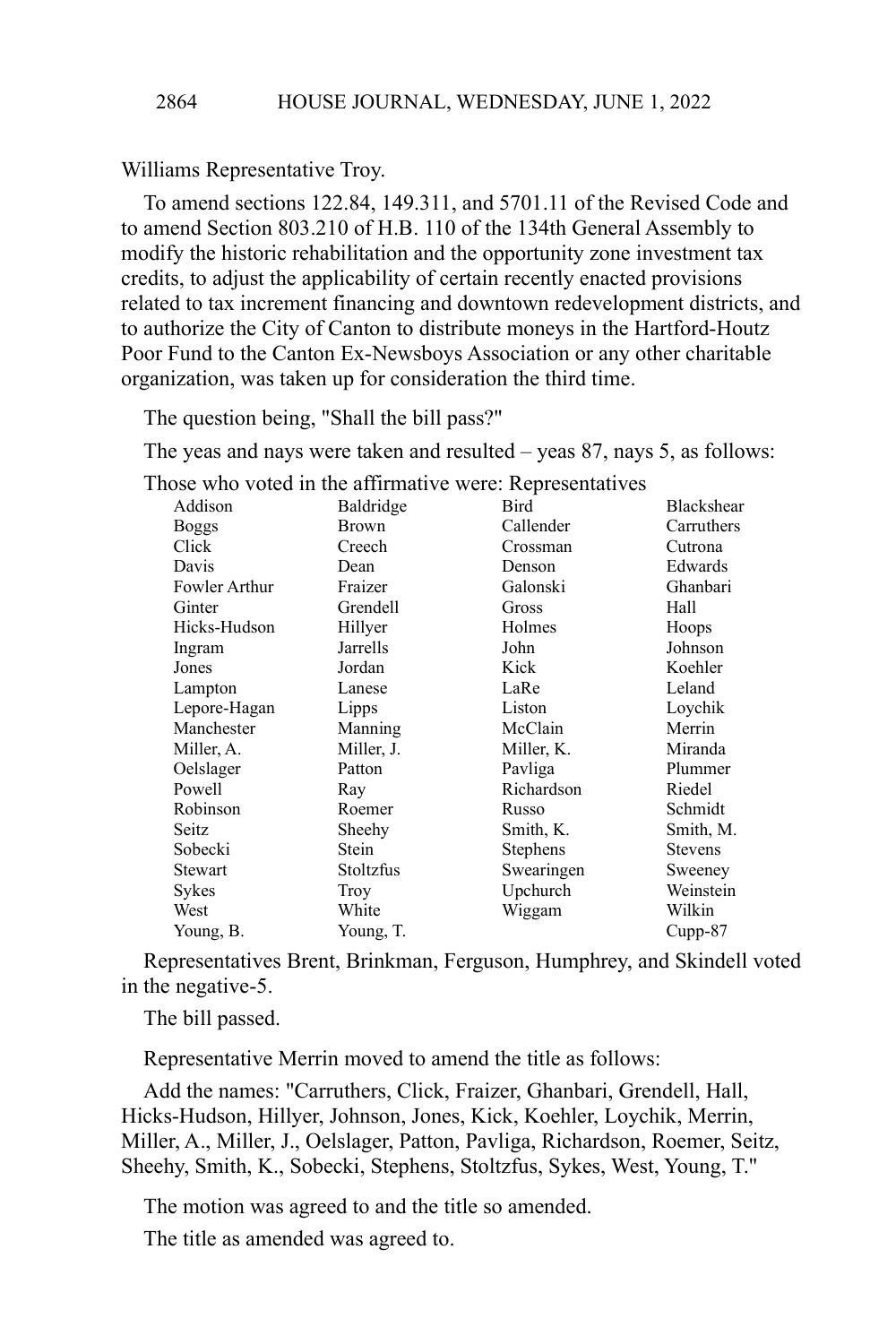2865

**S. B. No. 231**-Senator Hottinger.

Cosponsors: Senators Cirino, Blessing, Schaffer, Antonio, Brenner, Craig, Fedor, Gavarone, Hackett, Johnson, Kunze, Maharath, Manning, Reineke, Romanchuk, Schuring, Sykes, Thomas, Wilson.

To amend section 5747.11 of the Revised Code to expressly authorize the issuance of an income tax refund in the name of a deceased taxpayer's fiduciary, was taken up for consideration the third time.

The question being, "Shall the bill pass?"

The yeas and nays were taken and resulted – yeas 92, nays 0, as follows:

| Addison        | Baldridge       | Bird            | Blackshear    |
|----------------|-----------------|-----------------|---------------|
| <b>Boggs</b>   | Brent           | <b>Brinkman</b> | <b>Brown</b>  |
| Callender      | Carruthers      | Click           | Creech        |
| Crossman       | Cutrona         | Davis           | Dean          |
| Denson         | Edwards         | Ferguson        | Fowler Arthur |
| Fraizer        | Galonski        | Ghanbari        | Ginter        |
| Grendell       | Gross           | Hall            | Hicks-Hudson  |
| Hillyer        | Holmes          | Hoops           | Humphrey      |
| Ingram         | <b>Jarrells</b> | John            | Johnson       |
| Jones          | Jordan          | Kick            | Koehler       |
| Lampton        | Lanese          | LaRe            | Leland        |
| Lepore-Hagan   | Lipps           | Liston          | Loychik       |
| Manchester     | Manning         | McClain         | Merrin        |
| Miller, A.     | Miller, J.      | Miller, K.      | Miranda       |
| Oelslager      | Patton          | Pavliga         | Plummer       |
| Powell         | Ray             | Richardson      | Riedel        |
| Robinson       | Roemer          | Russo           | Schmidt       |
| Seitz          | Sheehy          | Skindell        | Smith, K.     |
| Smith, M.      | Sobecki         | Stein           | Stephens      |
| <b>Stevens</b> | Stewart         | Stoltzfus       | Swearingen    |
| Sweeney        | Sykes           | Troy            | Upchurch      |
| Weinstein      | West            | White           | Wiggam        |
| Wilkin         | Young, B.       | Young, T.       | $Cupp-92$     |
|                |                 |                 |               |

The bill passed.

Representative Merrin moved to amend the title as follows:

Add the names: "Bladridge, Brent, Carruthers, Click, Denson, Fowler Arthur, Fraizer, Galonski, Ginter, Grendell, Hillyer, Holmes, Jones, Kick, Lampton, LaRe, Loychik, Manning, Merrin, Miller, A., Oelslager, Patton, Pavliga, Richardson, Russo, Schmidt, Stevens, Troy, West, White, Young, T.."

The motion was agreed to and the title so amended.

The title as amended was agreed to.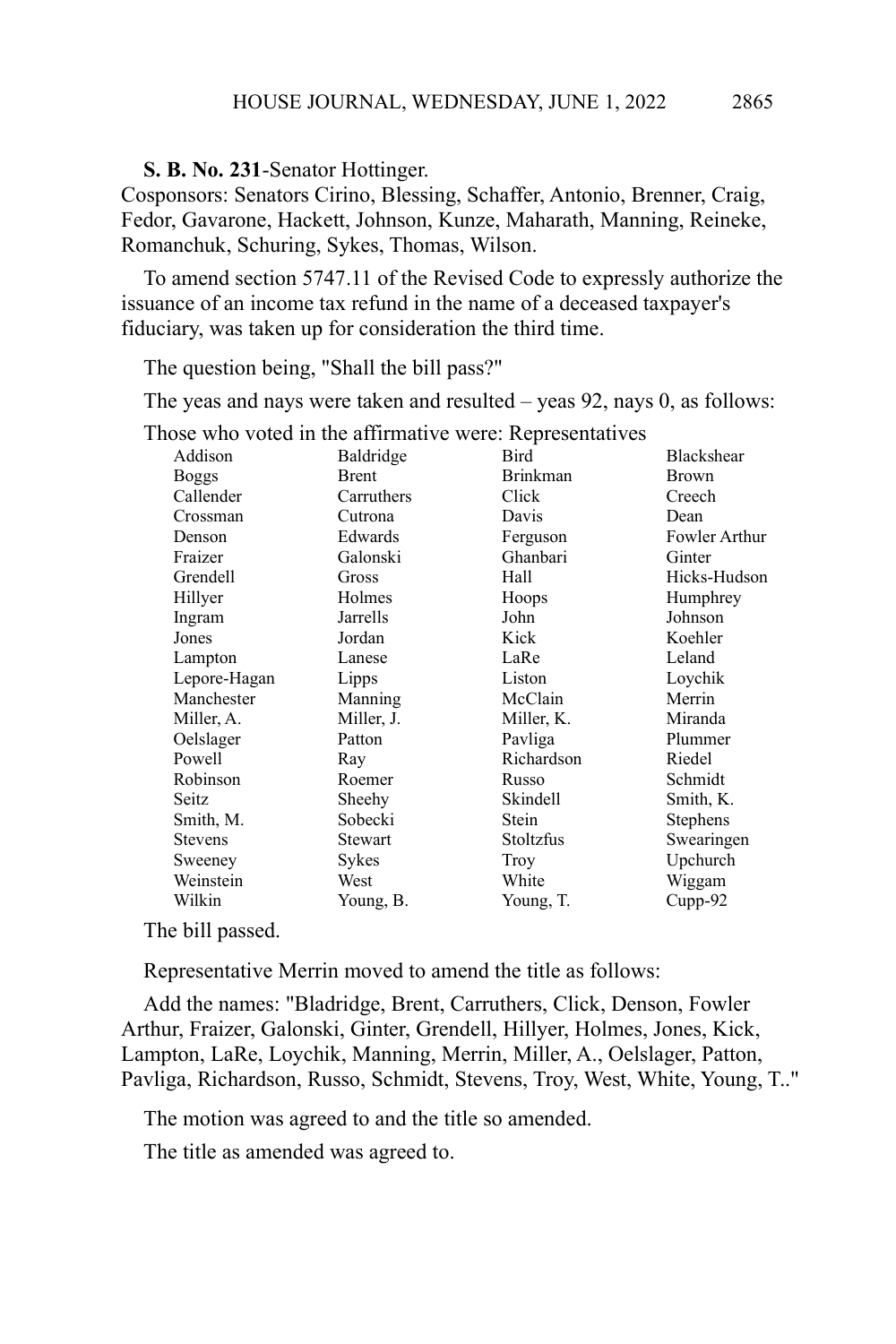**Sub. S. B. No. 239**-Senator Blessing.

Cosponsors: Senators Roegner, Lang, Kunze, Romanchuk, Johnson, Antonio, Cirino, Gavarone, Hackett, Manning, Reineke, Rulli, Thomas, Wilson, Yuko Representative Wiggam.

To enact sections 5103.57, 5103.58, and 5103.59 of the Revised Code regarding qualifications for professional treatment staff, was taken up for consideration the third time.

The question being, "Shall the bill pass?"

Representative Seitz moved to suspend Rule 71(b).

The question being, "Shall the motion be agreed to?"

The yeas and nays were taken and resulted – yeas 59, nays 32, as follows:

Those who voted in the affirmative were: Representatives

| Baldridge                                             | Bird           | <b>Brinkman</b> | Callender        |
|-------------------------------------------------------|----------------|-----------------|------------------|
| Carruthers                                            | Creech         | Cutrona         | Dean             |
| Edwards                                               | Ferguson       | Fowler Arthur   | Fraizer          |
| Ghanbari                                              | Ginter         | Grendell        | Gross            |
| Hall                                                  | Hillyer        | Holmes          | Hoops            |
| John                                                  | Johnson        | Jones           | Jordan           |
| Kick                                                  | Koehler        | Lampton         | Lanese           |
| LaRe                                                  | Lipps          | Loychik         | Manchester       |
| Manning                                               | McClain        | Merrin          | Miller, K.       |
| Oelslager                                             | Patton         | Pavliga         | Plummer          |
| Powell                                                | Ray            | Richardson      | Riedel           |
| Roemer                                                | Schmidt        | Seitz           | Stein            |
| Stephens                                              | <b>Stevens</b> | <b>Stewart</b>  | <b>Stoltzfus</b> |
| Swearingen                                            | White          | Wiggam          | Wilkin           |
| Young, B.                                             | Young, T.      |                 | $Cupp-59$        |
| Those who voted in the negative were: Representatives |                |                 |                  |
| Addison                                               | Blackshear     | <b>Boggs</b>    | <b>Brent</b>     |
| <b>Brown</b>                                          | Click          | Crossman        | Davis            |
| Denson                                                | Galonski       | Hicks-Hudson    | Humphrey         |
| Ingram                                                | Leland         | Lepore-Hagan    | Liston           |
| Miller, A.                                            | Miller, J.     | Miranda         | Robinson         |
| Russo                                                 | Sheehv         | <b>Skindell</b> | Smith. K         |

The motion was agreed to.

Representative Seitz moved to amend, amendment 3550, as follows:

Smith, M. Sobecki Sweeney Sykes Troy Upchurch Weinstein West-32

In line 2 of the title, after "Code" insert "and to amend Section 261.150 of H.B. 110 of the 134th General Assembly"

In line 3 of the title, after "staff" insert ", regarding the fiscal year 2023 payment rates for intermediate care facilities for individuals with intellectual disabilities, and to make an appropriation"

After line 59, insert: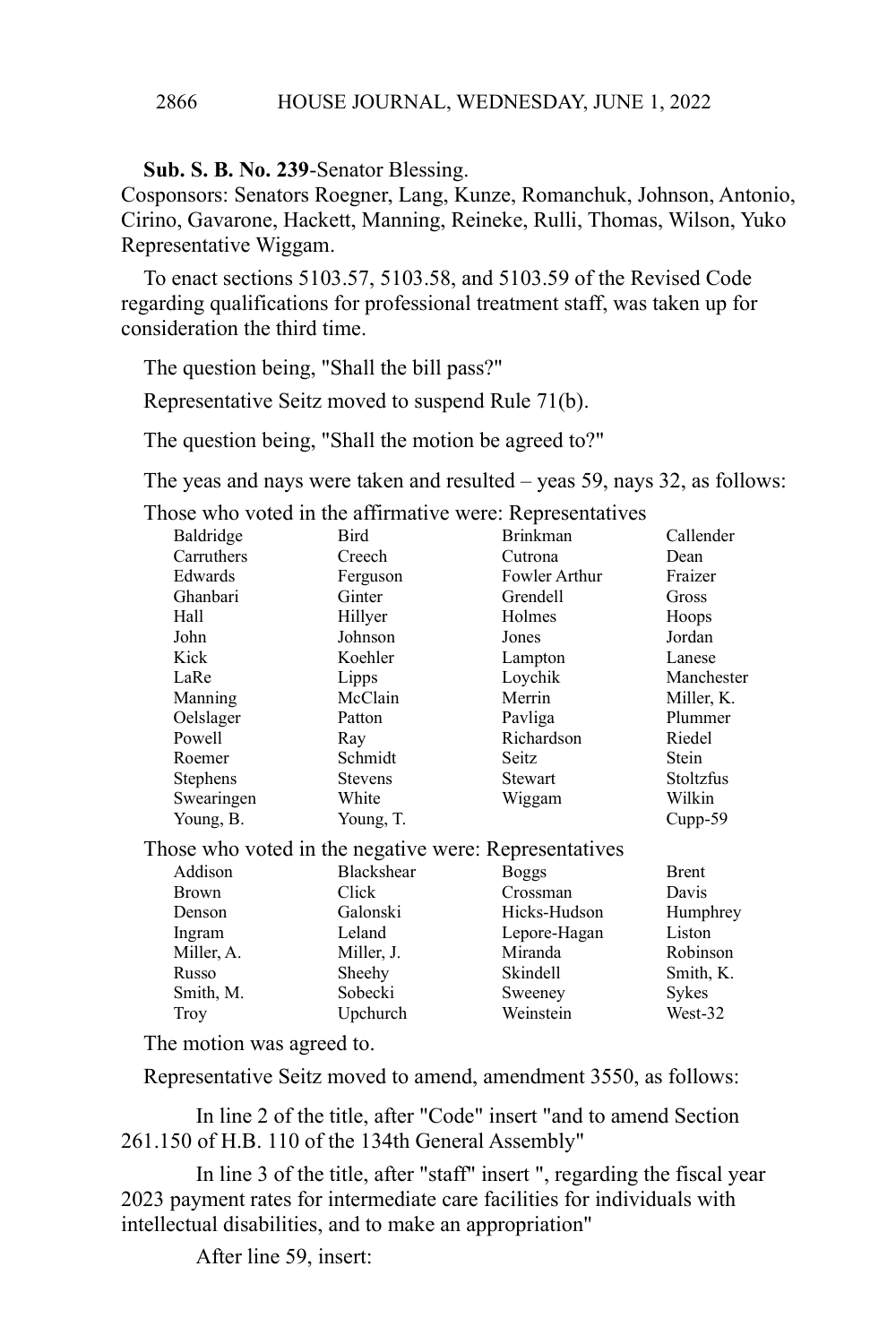"**Section 2.** That Section 261.150 of H.B. 110 of the 134th General Assembly be amended to read as follows:

**Sec. 261.150.** FISCAL YEAR 2022 and 2023 ICF/IID MEDICAID RATES FOR PEER GROUPS 1, 2, 3, 4, AND 5

(A) As used in this section:

(1) "Change of operator," "entering operator," "exiting operator," "ICF/IID," "ICF/IID services," "Medicaid days," "peer group 1," "peer group 2," "peer group 3," "peer group 4," "peer group 5," "provider," and "provider agreement" have the same meanings as in section 5124.01 of the Revised Code.

(2) "Franchise permit fee" means the fee imposed by sections 5168.60 to 5168.71 of the Revised Code.

(B)(1) This section applies to each ICF/IID that is in peer group 1, peer group 2, peer group 3, peer group 4, or peer group 5 and to which any of the following, as applicable to a fiscal year, applies:

(a) In the context of determining an ICF/IID's total Medicaid payment rate for fiscal year 2022, any of the following is the case:

(i) The provider of the ICF/IID has a valid Medicaid provider agreement for the ICF/IID on June 30, 2021, and a valid Medicaid provider agreement for the ICF/IID during fiscal year 2022.

(ii) The ICF/IID undergoes a change of operator that takes effect during fiscal year 2022, the existing operator has a valid Medicaid provider agreement for the ICF/IID on the day immediately preceding the effective date of the change of operator, and the entering operator has a valid Medicaid provider agreement for the ICF/IID during fiscal year 2022.

(iii) The ICF/IID is a new ICF/IID for which the provider obtains an initial provider agreement during fiscal year 2022.

(b) In the context of determining an ICF/IID's total Medicaid payment rate for fiscal year 2023, any of the following is the case:

(i) The provider of the ICF/IID has a valid Medicaid provider agreement for the ICF/IID on June 30, 2022, and a valid Medicaid provider agreement for the ICF/IID during fiscal year 2023.

(ii) The ICF/IID undergoes a change of operator that takes effect during fiscal year 2023, the existing operator has a valid Medicaid provider agreement for the ICF/IID on the day immediately preceding the effective date of the change of operator, and the entering operator has a valid Medicaid provider agreement for the ICF/IID during fiscal year 2023.

(iii) The ICF/IID is a new ICF/IID for which the provider obtains an initial provider agreement during fiscal year 2023.

(2) Notwithstanding Chapter 5124. of the Revised Code, the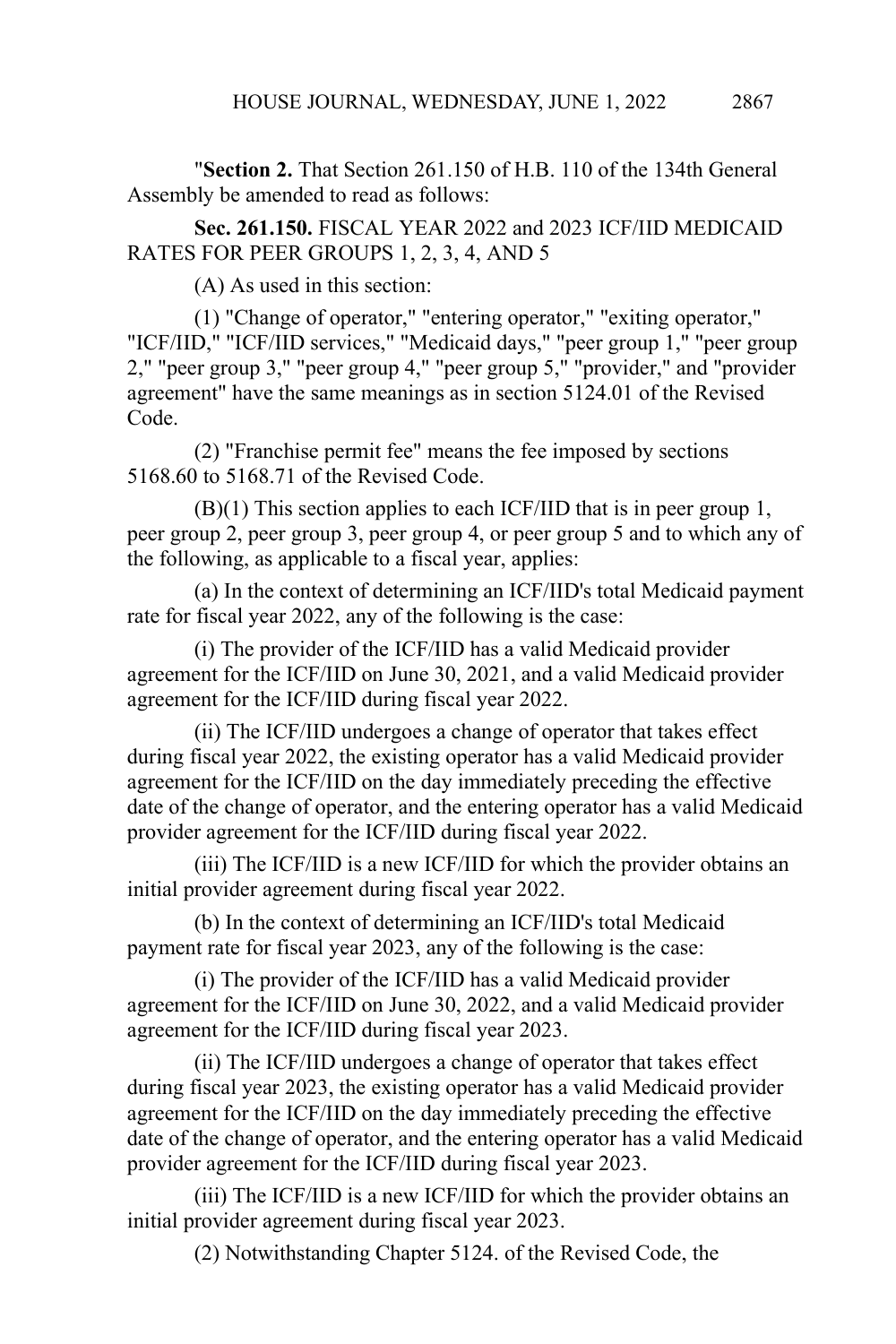Department of Developmental Disabilities shall follow this section in determining the rate to be paid for ICF/IID services provided during fiscal years 2022 and 2023 by ICFs/IID subject to this section.

(C)(1) For fiscal year 2022, the Department shall pay the following rates for ICF/IID services:

(a) For each ICF/IID described in division  $(B)(1)(a)(i)$  of this section, the total per Medicaid day rate in effect for the ICF/IID on June 30, 2021, increased by two per cent;

(b) For each ICF/IID described in division  $(B)(1)(a)(ii)$  of this section, the total per Medicaid day rate in effect for the ICF/IID on the day immediately preceding the effective date of the change of operator;

(c) For each ICF/IID described in division  $(B)(1)(a)(iii)$  of this section, a total per Medicaid day rate of \$357.89.

(2) If the mean total per Medicaid day rate for all ICFs/IID to which the section applies, as determined under division  $(B)(1)(b)$  of this section, as of July 1, 2022, and weighted by May Medicaid days from calendar year 2022, is greater than \$365.05, the Department shall adjust, for fiscal year 2023, the total per Medicaid day rate for each ICF/IID to which this section applies by the percentage by which the mean total per Medicaid day rate is greater than \$365.05For fiscal year 2023, the Department shall pay each ICF/IID a rate as determined under Chapter 5124. of the Revised Code.

(D) If the United States Centers for Medicare and Medicaid Services requires that the franchise permit fee be reduced or eliminated, the Department shall reduce the amount it pays ICF/IID providers under this section as necessary to reflect the loss to the state of the revenue and federal financial participation generated from the franchise permit fee.

(E) Of the foregoing appropriation items 653407, Medicaid Services, 653606, ICF/IID and Waiver Match, and 653654, Medicaid Services, portions shall be used to pay the Medicaid payment rates determined in accordance with this section for ICF/IID services provided during fiscal years 2022 and 2023.

(F) For fiscal year 2023, of the foregoing appropriation item 653654, Medicaid Services, due to the continuation of the enhanced federal medical assistance percentage enacted in Section 6008 of the "Families First Coronavirus Response Act," Pub. L. No. 116-127, up to \$10,000,000 state share, and the corresponding federal share, shall be used to pay the Medicaid payment rates determined in accordance with this section for ICF/IID services provided during fiscal year 2023.

**Section 3.** That existing Section 261.150 of H.B. 110 of the 134th General Assembly is hereby repealed."

The question being, "Shall the motion to amend be agreed to?"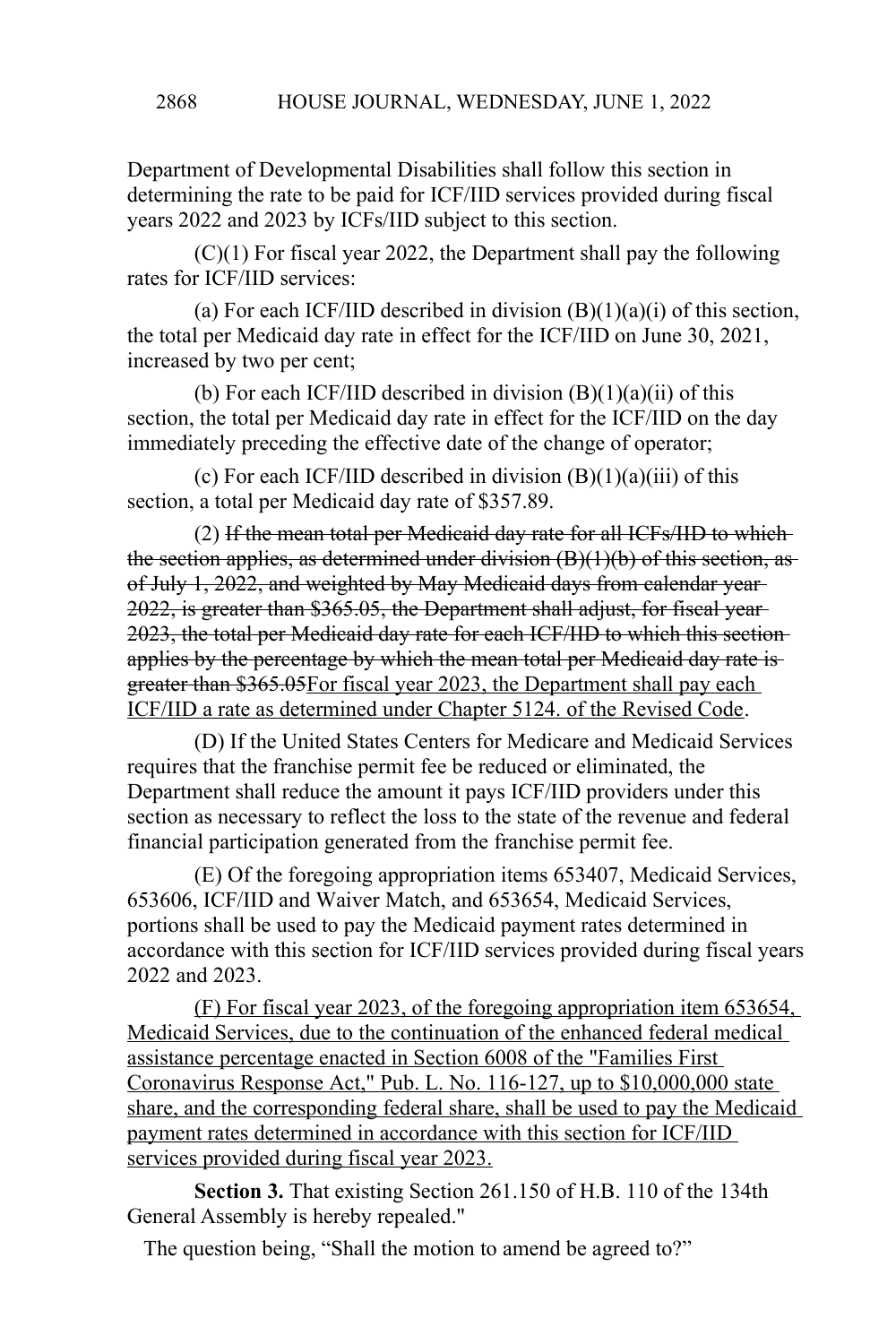Representative Brown moved that the motion be laid on the table.

The question being, "Shall the motion to amend be laid on the table?"

The yeas and nays were taken and resulted – yeas 30, nays 58, as follows:

Those who voted in the affirmative were: Representatives

| Addison         | Blackshear                                            | <b>Boggs</b>    | <b>Brent</b>  |
|-----------------|-------------------------------------------------------|-----------------|---------------|
| <b>Brown</b>    | Crossman                                              | Davis           | Denson        |
| Hicks-Hudson    | Humphrey                                              | Ingram          | Leland        |
| Lepore-Hagan    | Liston                                                | Miller, A.      | Miller, J.    |
| Miranda         | Robinson                                              | Russo           | Sheehy        |
| Skindell        | Smith, K.                                             | Smith, M.       | Sobecki       |
| Sweeney         | Sykes                                                 | Troy            | Upchurch      |
| Weinstein       |                                                       |                 | West-30       |
|                 | Those who voted in the negative were: Representatives |                 |               |
| Baldridge       | Bird                                                  | <b>Brinkman</b> | Callender     |
| Carruthers      | Click                                                 | Creech          | Cutrona       |
| Dean            | Edwards                                               | Ferguson        | Fowler Arthur |
| Fraizer         | Ghanbari                                              | Ginter          | Grendell      |
| Gross           | Hall                                                  | Hillyer         | Holmes        |
| Hoops           | John                                                  | Johnson         | Jones         |
| Jordan          | Kick                                                  | Koehler         | Lampton       |
| LaRe            | Lipps                                                 | Lovchik         | Manchester    |
| Manning         | McClain                                               | Merrin          | Miller, K.    |
| Oelslager       | Patton                                                | Pavliga         | Plummer       |
| Powell          | Ray                                                   | Richardson      | Riedel        |
| Roemer          | Schmidt                                               | Seitz           | Stein         |
| <b>Stephens</b> | <b>Stevens</b>                                        | Stewart         | Stoltzfus     |
| Swearingen      | White                                                 | Wilkin          | Young B       |

The motion to amend was not laid on the table.

The question recurring, "Shall the motion to amend be agreed to?"

The yeas and nays were taken and resulted – yeas 59, nays 31, as follows:

Swearingen White Wilkin Young, B. Young, T. Cupp-58

Those who voted in the affirmative were: Representatives

| Baldridge        | <b>Bird</b>     | <b>Brinkman</b> | Callender      |
|------------------|-----------------|-----------------|----------------|
| Carruthers       | Click           | Creech          | Cutrona        |
| Dean             | Edwards         | Ferguson        | Fowler Arthur  |
| Fraizer          | Ghanbari        | Ginter          | Grendell       |
| Gross            | Hall            | Hillyer         | Holmes         |
| Hoops            | John            | Johnson         | Jones          |
| Jordan           | Kick            | Koehler         | Lampton        |
| Lanese           | LaRe            | Lipps           | Loychik        |
| Manchester       | Manning         | McClain         | Merrin         |
| Miller, K.       | Oelslager       | Patton          | Pavliga        |
| Plummer          | Powell          | Ray             | Richardson     |
| Riedel           | Roemer          | Schmidt         | Seitz          |
| Stein            | <b>Stephens</b> | <b>Stevens</b>  | <b>Stewart</b> |
| <b>Stoltzfus</b> | Swearingen      | White           | Wilkin         |
| Young, B.        | Young, T.       |                 | $Cupp-59$      |
|                  |                 |                 |                |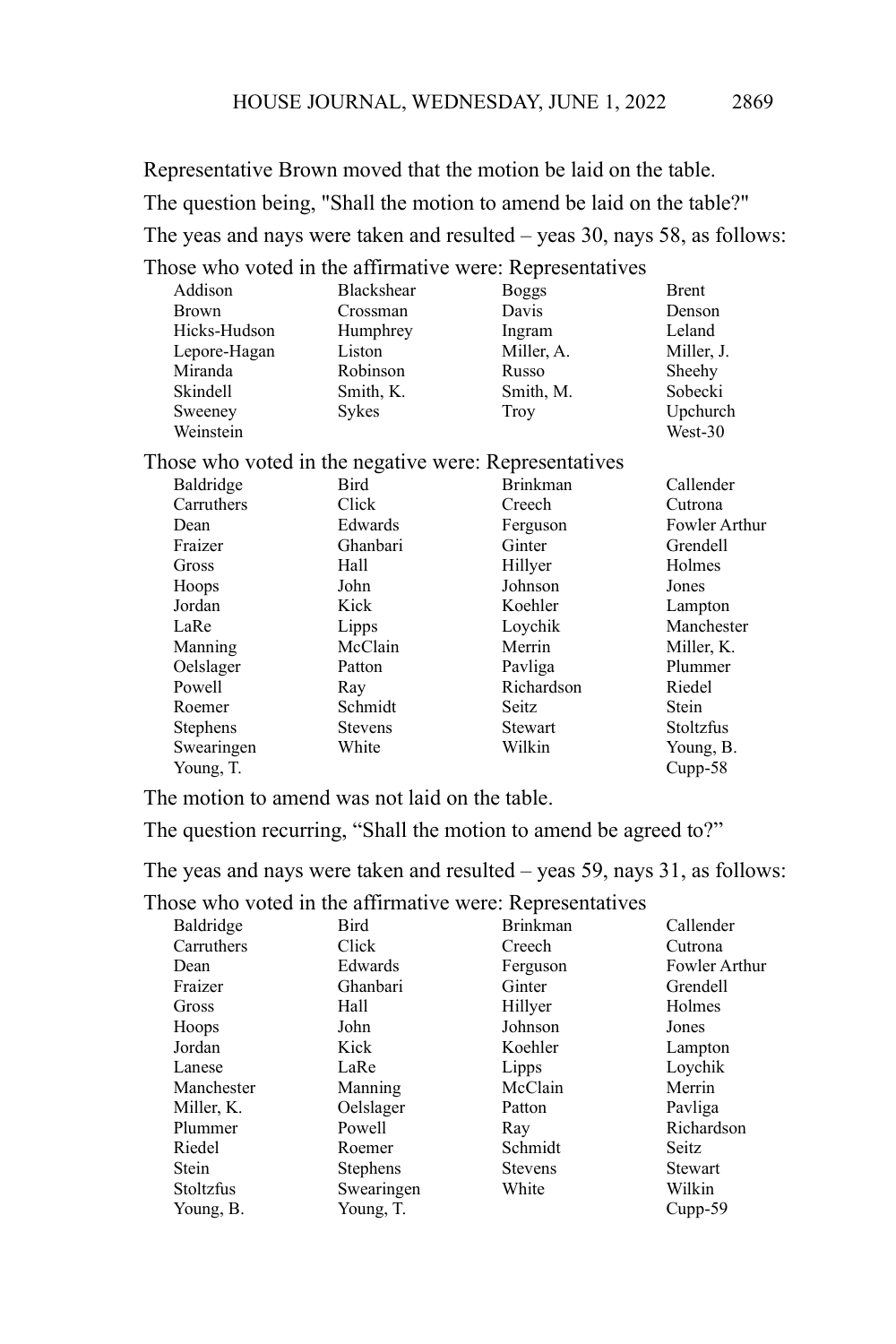|              | lose who voicu in the hegative were. Representatives |              |              |
|--------------|------------------------------------------------------|--------------|--------------|
| Addison      | Blackshear                                           | <b>Boggs</b> | <b>Brent</b> |
| <b>Brown</b> | Crossman                                             | Davis        | Denson       |
| Hicks-Hudson | Humphrey                                             | Ingram       | Jarrells     |
| Leland       | Lepore-Hagan                                         | Liston       | Miller, A.   |
| Miller, J.   | Miranda                                              | Robinson     | Russo        |
| Sheehy       | Skindell                                             | Smith, K.    | Smith, M.    |
| Sobecki      | Sweeney                                              | Sykes        | <b>Troy</b>  |
| Upchurch     | Weinstein                                            |              | West-31      |
|              |                                                      |              |              |

Those who voted in the negative were: Representatives

The motion was agreed to and the bill so amended.

The question being, "Shall the bill as amended pass?"

Representative Smith, K. moved that **Sub. S. B. No. 239**-Senator Blessing, be re-referred to the committee on Rules and Reference.

The question being, "Shall the motion to re-refer be agreed to?"

The yeas and nays were taken and resulted – yeas 33, nays 55, as follows:

Those who voted in the affirmative were: Representatives

| Addison      | Blackshear   | <b>Boggs</b> | <b>Brent</b> |
|--------------|--------------|--------------|--------------|
| <b>Brown</b> | Crossman     | Davis        | Denson       |
| Galonski     | Hicks-Hudson | Humphrey     | Ingram       |
| Jarrells     | Lanese       | Leland       | Lepore-Hagan |
| Liston       | Miller, A.   | Miller, J.   | Miranda      |
| Robinson     | Russo        | Sheehy       | Skindell     |
| Smith, K.    | Smith, M.    | Sobecki      | Sweeney      |
| <b>Sykes</b> | Troy         | Upchurch     | Weinstein    |
|              |              |              | West-33      |

Those who voted in the negative were: Representatives

| Baldridge  | Bird       | <b>Brinkman</b> | Callender      |
|------------|------------|-----------------|----------------|
| Carruthers | Click      | Creech          | Cutrona        |
| Dean       | Edwards    | Ferguson        | Fowler Arthur  |
| Fraizer    | Ghanbari   | Ginter          | Grendell       |
| Gross      | Hall       | Hillyer         | Holmes         |
| Hoops      | John       | Jones           | Jordan         |
| Kick       | Koehler    | Lampton         | LaRe           |
| Lipps      | Loychik    | Manchester      | Manning        |
| McClain    | Merrin     | Miller, K.      | Oelslager      |
| Patton     | Pavliga    | Plummer         | Ray            |
| Richardson | Riedel     | Roemer          | Schmidt        |
| Seitz      | Stein      | <b>Stevens</b>  | <b>Stewart</b> |
| Stoltzfus  | Swearingen | White           | Wilkin         |
| Young, B.  | Young, T.  |                 | $Cupp-55$      |
|            |            |                 |                |

The motion was not agreed to.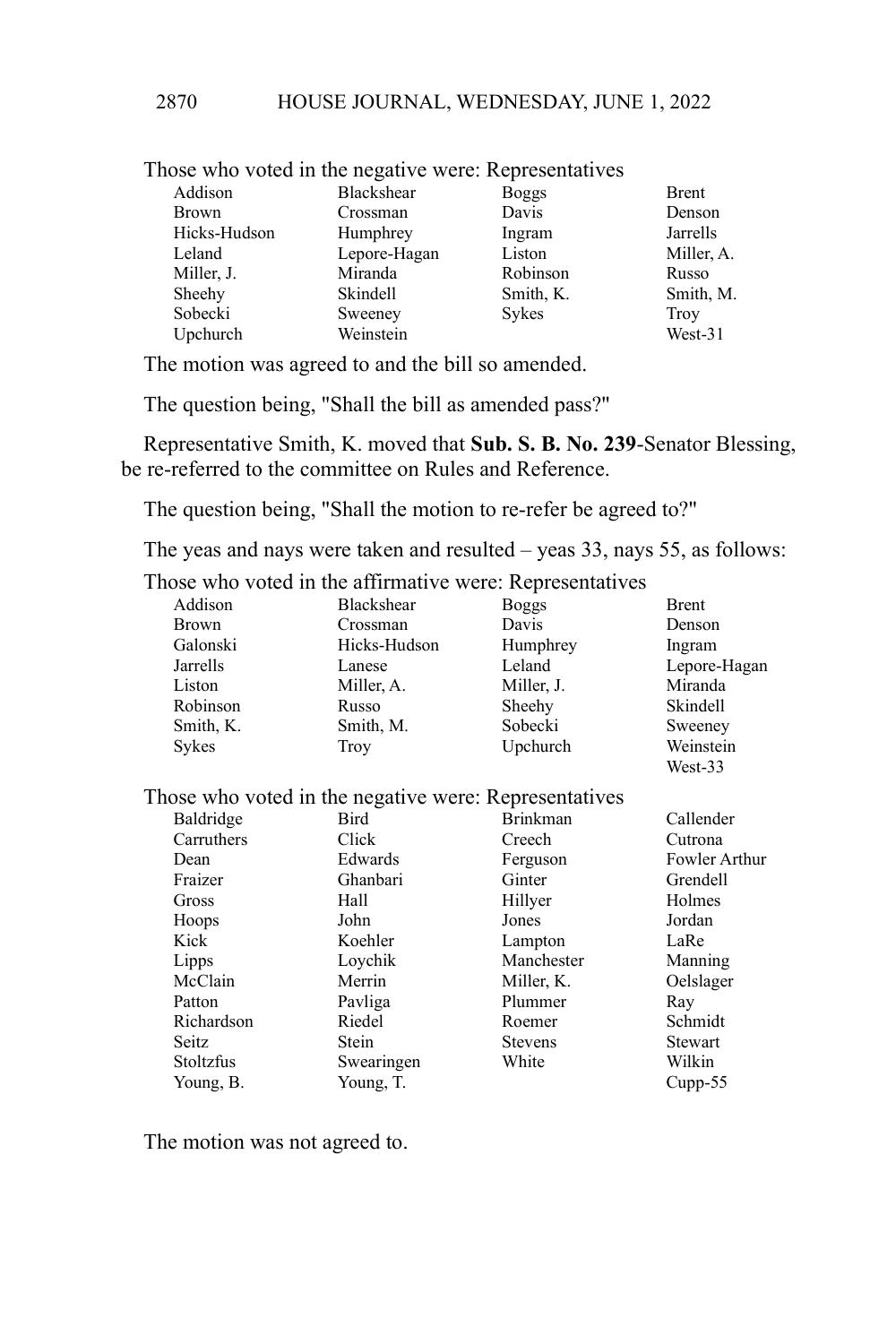The question recurring, "Shall the bill as amended pass?"

The yeas and nays were taken and resulted – yeas 61, nays 31, as follows:

Those who voted in the affirmative were: Representatives

| Baldridge    | Bird                                                  | <b>Brinkman</b> | Callender      |
|--------------|-------------------------------------------------------|-----------------|----------------|
| Carruthers   | Click                                                 | Creech          | Cutrona        |
| Dean         | Edwards                                               | Ferguson        | Fowler Arthur  |
| Fraizer      | Galonski                                              | Ghanbari        | Ginter         |
| Grendell     | Gross                                                 | Hall            | Hillyer        |
| Holmes       | Hoops                                                 | John            | Johnson        |
| Jones        | Jordan                                                | Kick            | Koehler        |
| Lampton      | Lanese                                                | LaRe            | Lipps          |
| Loychik      | Manchester                                            | Manning         | McClain        |
| Merrin       | Miller, K.                                            | Oelslager       | Patton         |
| Pavliga      | Plummer                                               | Powell          | Ray            |
| Richardson   | Riedel                                                | Roemer          | Schmidt        |
| Seitz        | Stein                                                 | Stephens        | <b>Stevens</b> |
| Stewart      | Stoltzfus                                             | Swearingen      | White          |
| Wiggam       | Wilkin                                                | Young, B.       | Young, T.      |
|              |                                                       |                 | $Cupp-61$      |
|              | Those who voted in the negative were: Representatives |                 |                |
| Addison      | Blackshear                                            | <b>Boggs</b>    | <b>Brent</b>   |
| <b>Brown</b> | Crossman                                              | Davis           | Denson         |
| Hicks-Hudson | Humphrey                                              | Ingram          | Jarrells       |
| Leland       | Lepore-Hagan                                          | Liston          | Miller, A.     |
| Miller, J.   | Miranda                                               | Robinson        | Russo          |
| Sheehy       | Skindell                                              | Smith, K.       | Smith, M.      |
| Sobecki      | Sweeney                                               | Sykes           | Troy           |
| Upchurch     | Weinstein                                             |                 | West-31        |

The bill passed.

Representative Ray moved to amend the title as follows:

Add the names: "Callender, Carruthers, Fraizer, Grendell, Gross, Hillyer, Jones, LaRe, Loychik, Seitz, White."

The motion was agreed to and the title so amended.

The title as amended was agreed to.

#### **Am. S. B. No. 264**-Senator Brenner.

Cosponsors: Senators Maharath, Hackett, Blessing, Cirino, Craig, Johnson, Reineke, Thomas, Williams, Yuko Representative Hillyer.

To amend section 1322.43 and to enact section 1321.691 of the Revised Code to regulate remote work under the Residential Mortgage Lending Act and the Consumer Installment Loan Act, was taken up for consideration the third time.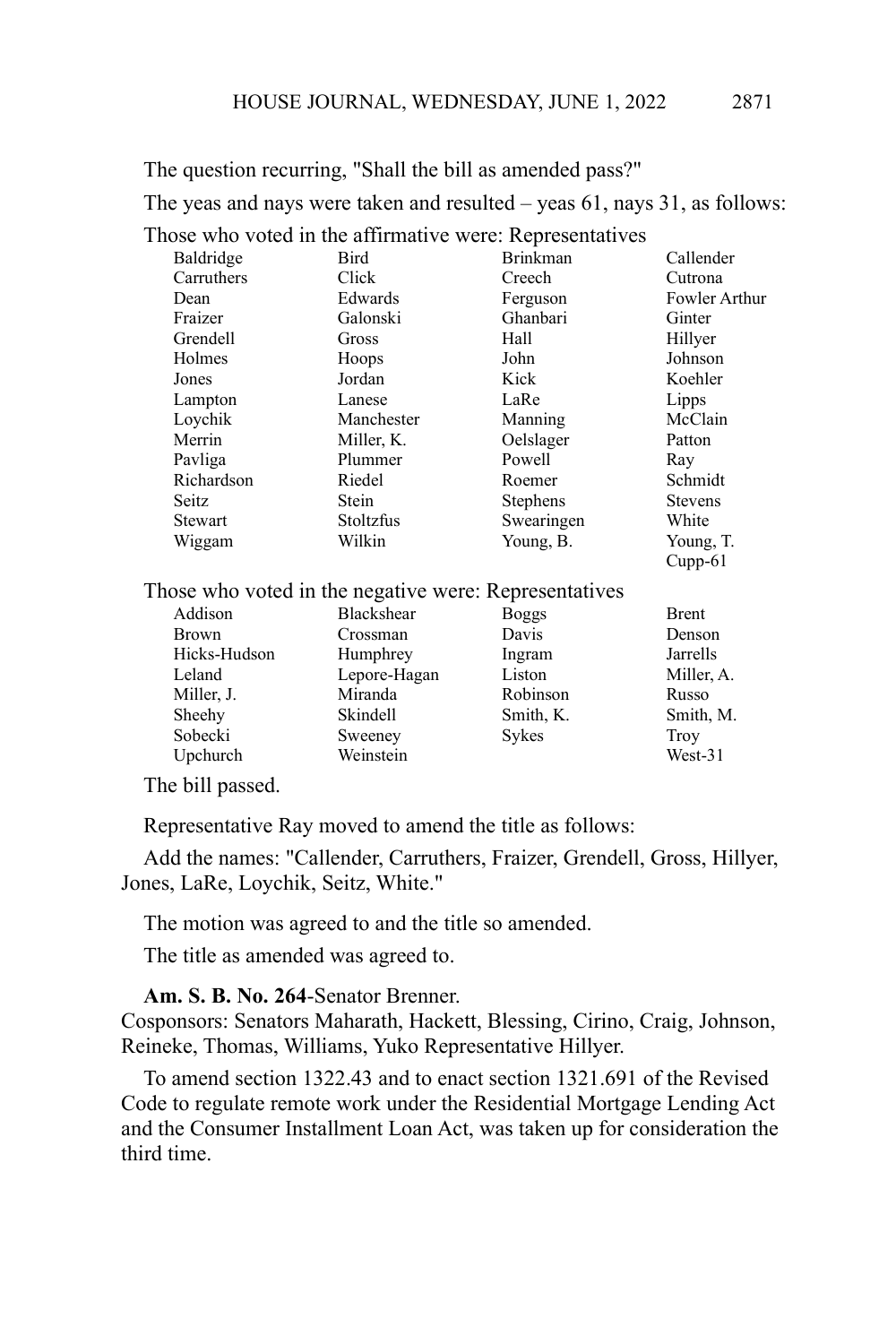The question being, "Shall the bill pass?"

The yeas and nays were taken and resulted – yeas 91, nays 1, as follows:

Those who voted in the affirmative were: Representatives

| Addison      | Baldridge    | Bird            | Blackshear     |
|--------------|--------------|-----------------|----------------|
| Boggs        | <b>Brent</b> | <b>Brinkman</b> | Brown          |
| Callender    | Carruthers   | Click           | Creech         |
| Crossman     | Cutrona      | Davis           | Dean           |
| Denson       | Edwards      | Ferguson        | Fowler Arthur  |
| Fraizer      | Galonski     | Ghanbari        | Ginter         |
| Grendell     | Gross        | Hall            | Hicks-Hudson   |
| Hillyer      | Holmes       | Hoops           | Humphrey       |
| Ingram       | Jarrells     | John            | Johnson        |
| Jones        | Jordan       | Kick            | Koehler        |
| Lampton      | Lanese       | LaRe            | Leland         |
| Lepore-Hagan | Lipps        | Liston          | Loychik        |
| Manchester   | Manning      | McClain         | Merrin         |
| Miller, A.   | Miller, J.   | Miller, K.      | Miranda        |
| Oelslager    | Patton       | Pavliga         | Plummer        |
| Powell       | Ray          | Richardson      | Riedel         |
| Robinson     | Roemer       | Russo           | Schmidt        |
| Seitz        | Sheehy       | Smith, K.       | Smith, M.      |
| Sobecki      | Stein        | Stephens        | <b>Stevens</b> |
| Stewart      | Stoltzfus    | Swearingen      | Sweeney        |
| Sykes        | Troy         | Upchurch        | Weinstein      |
| West         | White        | Wiggam          | Wilkin         |
| Young, B.    | Young, T.    |                 | Cupp-91        |

Representative Skindell voted in the negative-1.

The bill passed.

Representative Jordan moved to amend the title as follows:

Add the names: "Carruthers, Galonski, Grendell, Humphrey, Miller, A., Patton, Pavliga, Roemer, Smith, K., Stevens."

The motion was agreed to and the title so amended.

The title as amended was agreed to.

**Sub. S. B. No. 273**-Senators Hottinger, Hackett.

Cosponsors: Senators Schaffer, Wilson, Brenner, Blessing, Cirino, Craig, Hoagland, Johnson, Lang, Reineke, Thomas, Yuko Representative Lampton.

To amend sections 3305.07, 3305.10, 3956.01, 3956.03, 3956.04, 3956.06, 3956.07, 3956.08, 3956.09, 3956.10, 3956.11, 3956.12, 3956.13, 3956.16, 3956.18, and 3956.20; to enact new section 3956.19; and to repeal section 3956.19 of the Revised Code to amend the law governing the Ohio Life and Health Insurance Guaranty Association and to make changes regarding required distributions under an alternative retirement plan, was taken up for consideration the third time.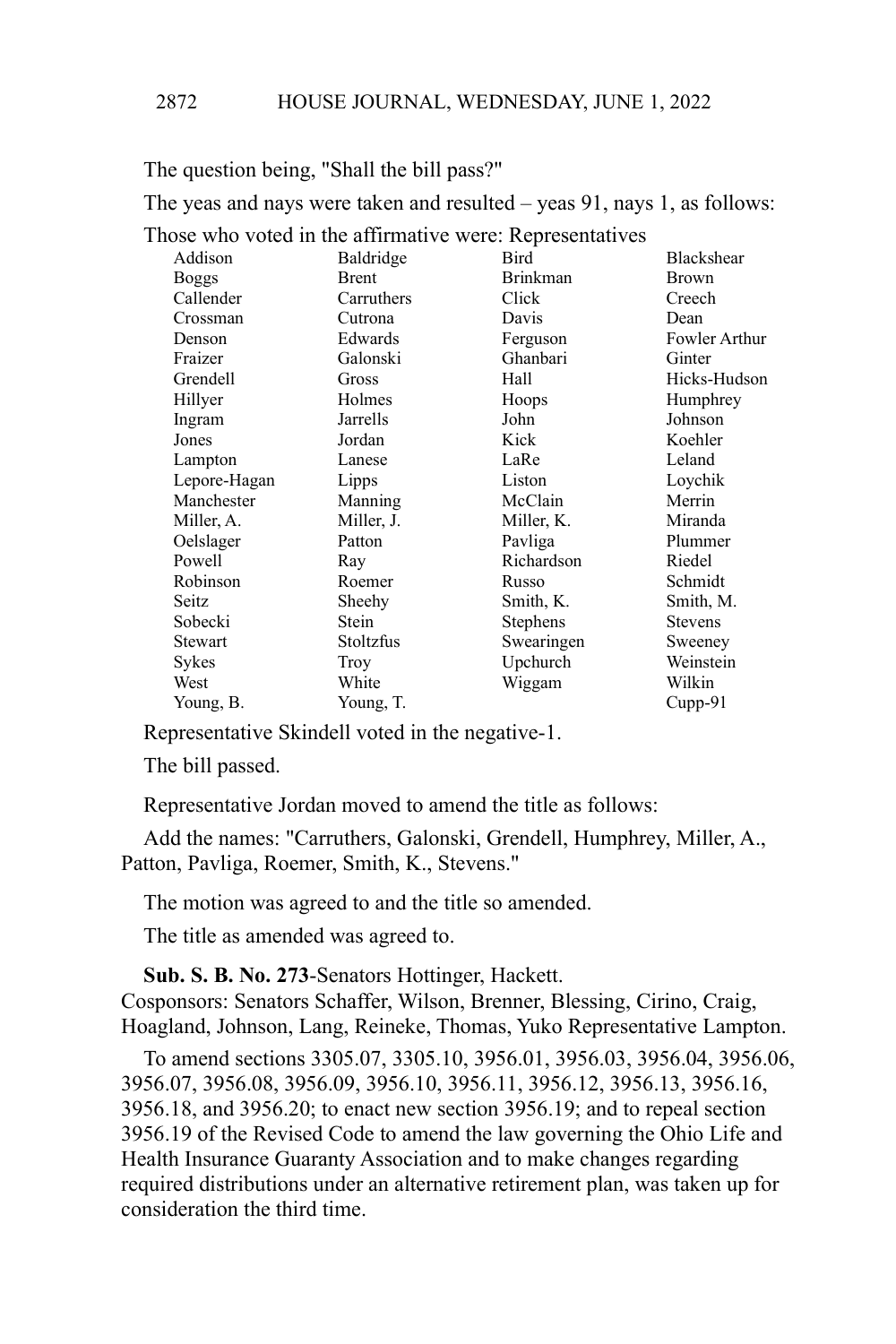The question being, "Shall the bill pass?"

The yeas and nays were taken and resulted – yeas 92, nays 0, as follows:

Those who voted in the affirmative were: Representatives

| Addison      | Baldridge    | Bird            | Blackshear      |
|--------------|--------------|-----------------|-----------------|
| Boggs        | <b>Brent</b> | <b>Brinkman</b> | Brown           |
| Callender    | Carruthers   | Click           | Creech          |
| Crossman     | Cutrona      | Davis           | Dean            |
| Denson       | Edwards      | Ferguson        | Fowler Arthur   |
| Fraizer      | Galonski     | Ghanbari        | Ginter          |
| Grendell     | Gross        | Hall            | Hicks-Hudson    |
| Hillyer      | Holmes       | Hoops           | Humphrey        |
| Ingram       | Jarrells     | John            | Johnson         |
| Jones        | Jordan       | Kick            | Koehler         |
| Lampton      | Lanese       | LaRe            | Leland          |
| Lepore-Hagan | Lipps        | Liston          | Loychik         |
| Manchester   | Manning      | McClain         | Merrin          |
| Miller, A.   | Miller, J.   | Miller, K.      | Miranda         |
| Oelslager    | Patton       | Pavliga         | Plummer         |
| Powell       | Ray          | Richardson      | Riedel          |
| Robinson     | Roemer       | Russo           | Schmidt         |
| Seitz        | Sheehy       | Skindell        | Smith, K.       |
| Smith, M.    | Sobecki      | Stein           | <b>Stephens</b> |
| Stevens      | Stewart      | Stoltzfus       | Swearingen      |
| Sweeney      | Sykes        | Troy            | Upchurch        |
| Weinstein    | West         | White           | Wiggam          |
| Wilkin       | Young, B.    | Young, T.       | $Cupp-92$       |
|              |              |                 |                 |

The bill passed.

Representative Lampton moved to amend the title as follows:

Add the names: "Baldridge, Brown, Fraizer, Miller, A., Miller, J."

The motion was agreed to and the title so amended.

The title as amended was agreed to.

#### **S. B. No. 287**-Senator Manning.

Cosponsors: Senators Antonio, Blessing, Brenner, Cirino, Craig, Gavarone, Hackett, Hoagland, Johnson, Kunze, Maharath, McColley, Reineke, Rulli, Sykes, Thomas, Yuko Representative Lampton.

To amend section 301.27 of the Revised Code to allow county credit card charges for temporary and necessary assistance care provided by a county veterans service office, was taken up for consideration the third time.

The question being, "Shall the bill pass?"

The yeas and nays were taken and resulted – yeas 92, nays 0, as follows:

Those who voted in the affirmative were: Representatives

| Addison   | Baldridge    | <b>Bird</b>     | <b>Blackshear</b> |
|-----------|--------------|-----------------|-------------------|
| Boggs     | <b>Brent</b> | <b>Brinkman</b> | <b>Brown</b>      |
| Callender | Carruthers   | Click           | Creech            |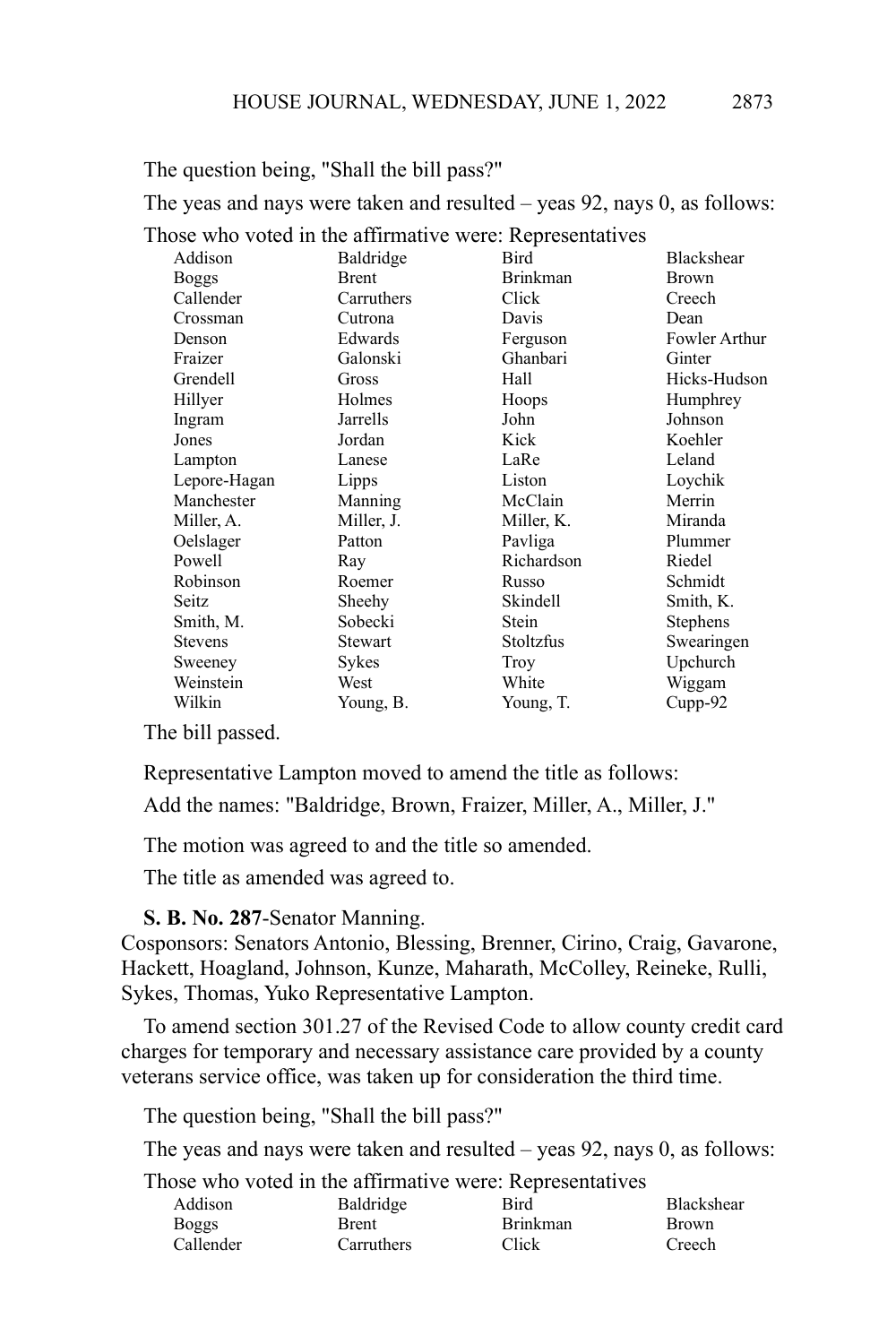| Crossman       | Cutrona    | Davis      | Dean            |
|----------------|------------|------------|-----------------|
| Denson         | Edwards    | Ferguson   | Fowler Arthur   |
| Fraizer        | Galonski   | Ghanbari   | Ginter          |
| Grendell       | Gross      | Hall       | Hicks-Hudson    |
| Hillyer        | Holmes     | Hoops      | Humphrey        |
| Ingram         | Jarrells   | John       | Johnson         |
| Jones          | Jordan     | Kick       | Koehler         |
| Lampton        | Lanese     | LaRe       | Leland          |
| Lepore-Hagan   | Lipps      | Liston     | Loychik         |
| Manchester     | Manning    | McClain    | Merrin          |
| Miller, A.     | Miller, J. | Miller, K. | Miranda         |
| Oelslager      | Patton     | Pavliga    | Plummer         |
| Powell         | Ray        | Richardson | Riedel          |
| Robinson       | Roemer     | Russo      | Schmidt         |
| Seitz          | Sheehy     | Skindell   | Smith, K.       |
| Smith, M.      | Sobecki    | Stein      | <b>Stephens</b> |
| <b>Stevens</b> | Stewart    | Stoltzfus  | Swearingen      |
| Sweeney        | Sykes      | Troy       | Upchurch        |
| Weinstein      | West       | White      | Wiggam          |
| Wilkin         | Young, B.  | Young, T.  | $Cupp-92$       |

The bill passed.

Representative Ghanbari moved to amend the title as follows:

Add the names: "Baldridge, Brent, Brown, Carruthers, Click, Creech, Crossman, Cutrona, Davis, Fowler Arthur, Fraizer, Ghanbari, Ginter, Grendell, Gross, Hall, Holmes, Hoops, Humphrey, Jarrells, John, Johnson, Jones, Kick, Koehler, LaRe, Leland, Lepore-Hagan, Loychik, Manning, Miller, A., Miller, J., Miller, K., Miranda, Oelslager, Patton, Pavliga, Richardson, Roemer, Russo, Schmidt, Seitz, Sheehy, Sobecki, Stein, Stewart, Sweeney, Upchurch, Weinstein, West, White, Wilkin, Young, T., Speaker Cupp."

The motion was agreed to and the title so amended.

The title as amended was agreed to.

# **Sub. H. B. No. 648**-Representative Pavliga.

Cosponsor: Representative Lampton.

To amend sections 1901.01, 1901.02, 1901.027, 1901.08, 1901.31, 2151.23, and 2301.03 of the Revised Code to expand the jurisdiction of the Portage County Domestic Relations Court, to abolish the East Liverpool Municipal Court in Columbiana County, and to add one judge to the Fairborn Municipal Court, was taken up for consideration the third time.

Representative Galonski moved to amend, amendment 3538.

Speaker Cupp ruled the amendment out of order.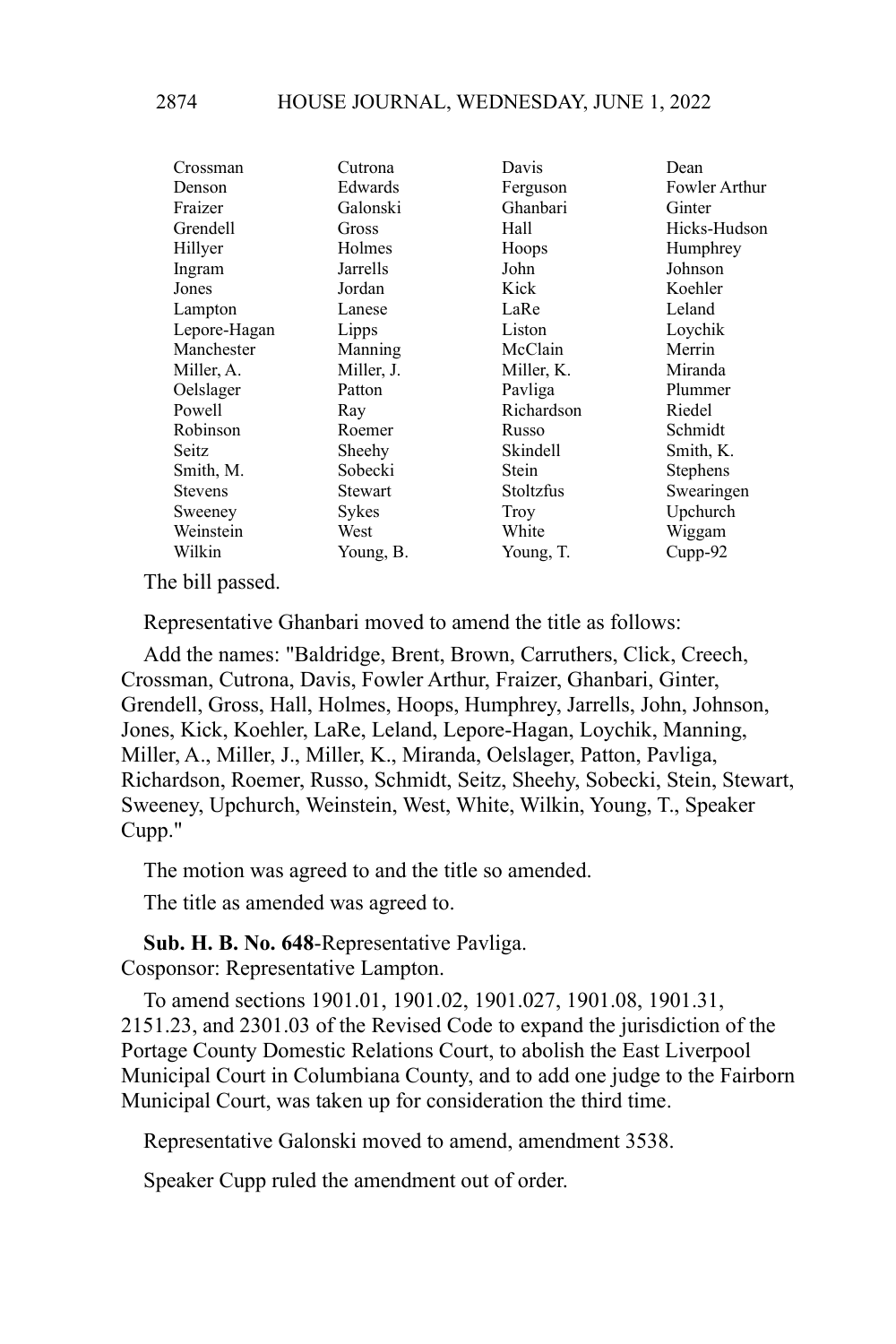The question recurring, "Shall the bill pass?"

The yeas and nays were taken and resulted – yeas 65, nays 26, as follows:

Those who voted in the affirmative were: Representatives

| Baldridge       | Bird                                                  | <b>Brinkman</b> | Callender        |
|-----------------|-------------------------------------------------------|-----------------|------------------|
| Carruthers      | Click                                                 | Creech          | Cutrona          |
| Dean            | Edwards                                               | Ferguson        | Fowler Arthur    |
| Fraizer         | Ghanbari                                              | Ginter          | Grendell         |
| Gross           | Hall                                                  | Hillyer         | Holmes           |
| Hoops           | Ingram                                                | John            | Johnson          |
| Jones           | Kick                                                  | Koehler         | Lampton          |
| Lanese          | LaRe                                                  | Lipps           | Loychik          |
| Manchester      | Manning                                               | McClain         | Merrin           |
| Miller, A.      | Miller, J.                                            | Miller, K.      | Oelslager        |
| Patton          | Pavliga                                               | Plummer         | Powell           |
| Ray             | Richardson                                            | Riedel          | Robinson         |
| Roemer          | Schmidt                                               | <b>Seitz</b>    | Stein            |
| <b>Stephens</b> | <b>Stevens</b>                                        | Stewart         | <b>Stoltzfus</b> |
| Swearingen      | Sykes                                                 | Troy            | White            |
| Wiggam          | Wilkin                                                | Young, B.       | Young, T.        |
|                 |                                                       |                 | $Cupp-65$        |
|                 | Those who voted in the negative were: Representatives |                 |                  |
| Addison         | <b>Blackshear</b>                                     | <b>Boggs</b>    | <b>Brent</b>     |
| <b>Brown</b>    | Crossman                                              | Davis           | Denson           |
| Galonski        | Hicks-Hudson                                          | Humphrey        | Jarrells         |
| Leland          | Lepore-Hagan                                          | Liston          | Miranda          |
| Russo           | Sheehy                                                | Skindell        | Smith, K.        |
| Smith, M.       | Sobecki                                               | Sweeney         | Upchurch         |
| Weinstein       |                                                       |                 | West-26          |

The bill not having received the required constitutional majority, failed of passage.

**Sub. H. B. No. 151**-Representative Jones.

Cosponsors: Representatives LaRe, Cross, Bird, Swearingen, Miller, J., Manning.

To amend sections 3314.03, 3319.26, and 3326.11 and to enact section 3319.225 of the Revised Code and to amend the version of section 3319.223 of the Revised Code that is scheduled to take effect on April 12, 2023, to continue the changes on and after that date, to reduce the duration of the Alternative Resident Educator License from four to two years, to revise the Ohio Teacher Residency Program as it exists beginning on April 12, 2023, and to require one day of professional development leave each school year for classroom teachers to observe veteran teachers, was taken up for consideration the third time.

The question being, "Shall the bill pass?"

Representative Ginter moved that **Sub. H. B. No. 151-**Representative Jones, et al., be informally passed and retain its place on the calendar.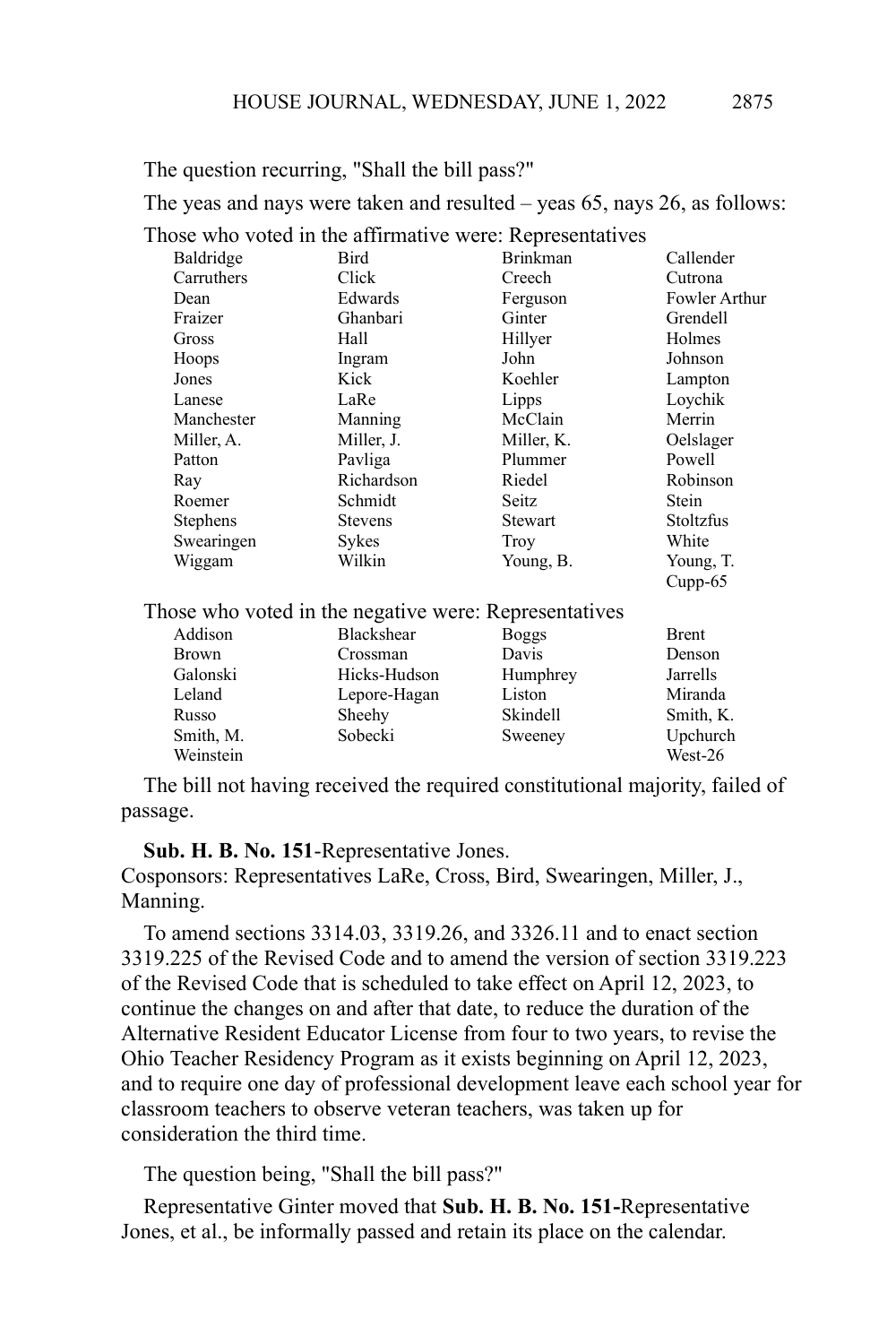The motion was agreed to without objection.

**Sub. H. B. No. 488**-Representatives Grendell, Galonski. Cosponsors: Representatives Seitz, Weinstein, Gross.

To amend sections 305.14, 309.09, 309.10, 1545.07, 2101.19, 2109.21, 2111.01, 2111.011, 2111.02, 2111.021, 2111.022, 2111.03, 2111.031, 2111.04, 2111.041, 2111.05, 2111.06, 2111.08, 2111.091, 2111.12, 2111.13, 2111.131, 2111.18, 2111.181, 2111.19, 2111.20, 2111.23, 2111.26, 2111.33, 2111.37, 2111.38, 2111.39, 2111.44, 2111.46, 2111.47, 2111.49, 2111.50, 2112.01, and 2303.201 and to repeal sections 2111.07, 2111.15, 2111.34, 2111.35, 2111.36, and 2111.45 of the Revised Code to make changes to the Guardianship Law and to authorize a court of common pleas or county court to employ an attorney under certain circumstances to provide legal services to the court, was taken up for consideration the third time.

The question being, "Shall the bill pass?"

Representative Ginter moved that **Sub. H. B. No. 488-**Representatives Grendell, Galonski, et al., be informally passed and retain its place on the calendar.

The yeas and nays were taken and resulted – yeas 60, nays 27, as follows:

| THUS WHO YOUGHT THE THEIR THE WOLD. IMPLESSINGLY VS   |                   |                 |               |
|-------------------------------------------------------|-------------------|-----------------|---------------|
| Baldridge                                             | Bird              | <b>Brinkman</b> | Callender     |
| Carruthers                                            | Click             | Creech          | Cutrona       |
| Dean                                                  | Edwards           | Ferguson        | Fowler Arthur |
| Fraizer                                               | Ghanbari          | Ginter          | Grendell      |
| Gross                                                 | Hall              | Hillyer         | Holmes        |
| Hoops                                                 | John              | Johnson         | Jones         |
| Jordan                                                | Kick              | Koehler         | Lampton       |
| LaRe                                                  | Lipps             | Loychik         | Manchester    |
| Manning                                               | McClain           | Merrin          | Miller, K.    |
| Oelslager                                             | Patton            | Pavliga         | Plummer       |
| Powell                                                | Ray               | Richardson      | Riedel        |
| Roemer                                                | Schmidt           | Seitz           | Stein         |
| <b>Stephens</b>                                       | <b>Stevens</b>    | Stewart         | Stoltzfus     |
| Swearingen                                            | Troy              | White           | Wiggam        |
| Wilkin                                                | Young, B.         | Young, T.       | $Cupp-60$     |
| Those who voted in the negative were: Representatives |                   |                 |               |
| Addison                                               | <b>Blackshear</b> | <b>Brent</b>    | <b>Brown</b>  |
| Crossman                                              | Davis             | Galonski        | Humphrey      |
| Ingram                                                | Jarrells          | Lepore-Hagan    | Liston        |
| Miller, A.                                            | Miller, J.        | Miranda         | Robinson      |
| Russo                                                 | Sheehy            | Skindell        | Smith, K.     |
| Smith, M.                                             | Sobecki           | Sweeney         | Sykes         |
| Upchurch                                              | Weinstein         |                 | West-27       |
|                                                       |                   |                 |               |

Those who voted in the affirmative were: Representatives

The motion was agreed to.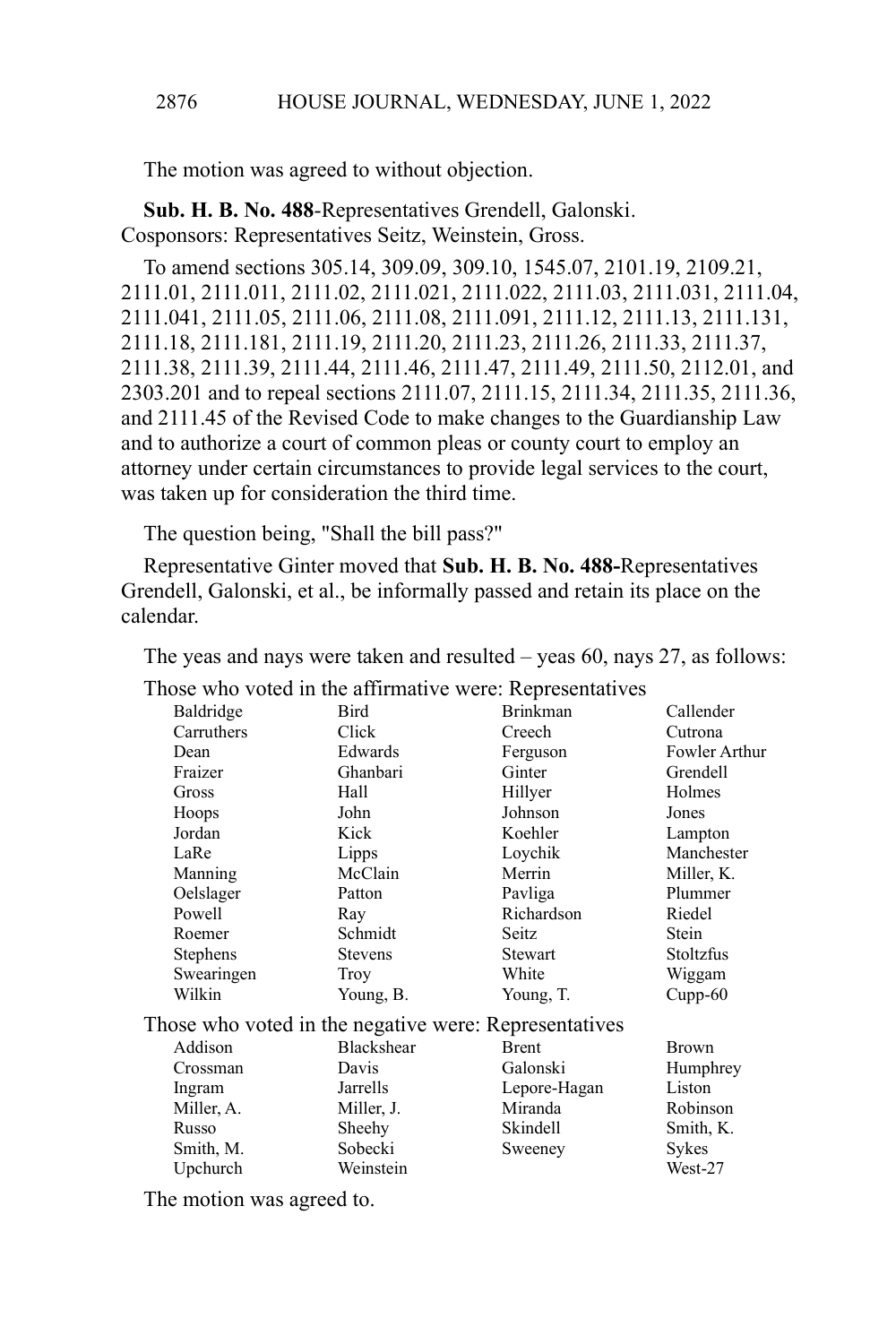**Sub. H. B. No. 492**-Representatives Loychik, Pavliga.

To amend sections 3313.5310, 3314.03, 3319.303, 3326.11, and 3328.24 and to enact section 3313.5318 of the Revised Code to require school athletic coaches to complete mental health training and to revise the renewal requirements for pupil-activity program permits, was taken up for consideration the third time.

The question being, "Shall the bill pass?"

Representative Smith, M. moved to amend, amendment 3534, as follows:

In line 2 of the title, delete the first "and"; after "3328.24" insert ", and 5119.10"

In line 5 of the title, delete "and" and insert ","

In line 6 of the title, after "permits" insert ", and regarding plans for comprehensive counseling and supportive mental health services in response to disasters, emergencies, and other adverse events"

In line 8, delete the first "and"; after "3328.24" insert ", and 5119.10"

After line 591, insert:

"**Sec. 5119.10.** (A) The director of mental health and addiction services is the chief executive and appointing authority of the department of mental health and addiction services. The director may organize the department for its efficient operation, including creating divisions or offices as necessary. The director may establish procedures for the governance of the department, conduct of its employees and officers, performance of its business, and custody, use, and preservation of departmental records, papers, books, documents, and property. Whenever the Revised Code imposes a duty upon or requires an action of the department or any of its institutions, the director or the director's designee shall perform the action or duty in the name of the department, except that the medical director appointed pursuant to section 5119.11 of the Revised Code shall be responsible for decisions relating to medical diagnosis, treatment, rehabilitation, quality assurance, and the clinical aspects of the following: licensure of hospitals and residential facilities, research, community addiction and mental health plans, and certification and delivery of addiction services and mental health services.

(B) The director shall:

(1) Adopt rules for the proper execution of the powers and duties of the department with respect to the institutions under its control, and require the performance of additional duties by the officers of the institutions as necessary to fully meet the requirements, intents, and purposes of this chapter. In case of an apparent conflict between the powers conferred upon any managing officer and those conferred by such sections upon the department, the presumption shall be conclusive in favor of the department.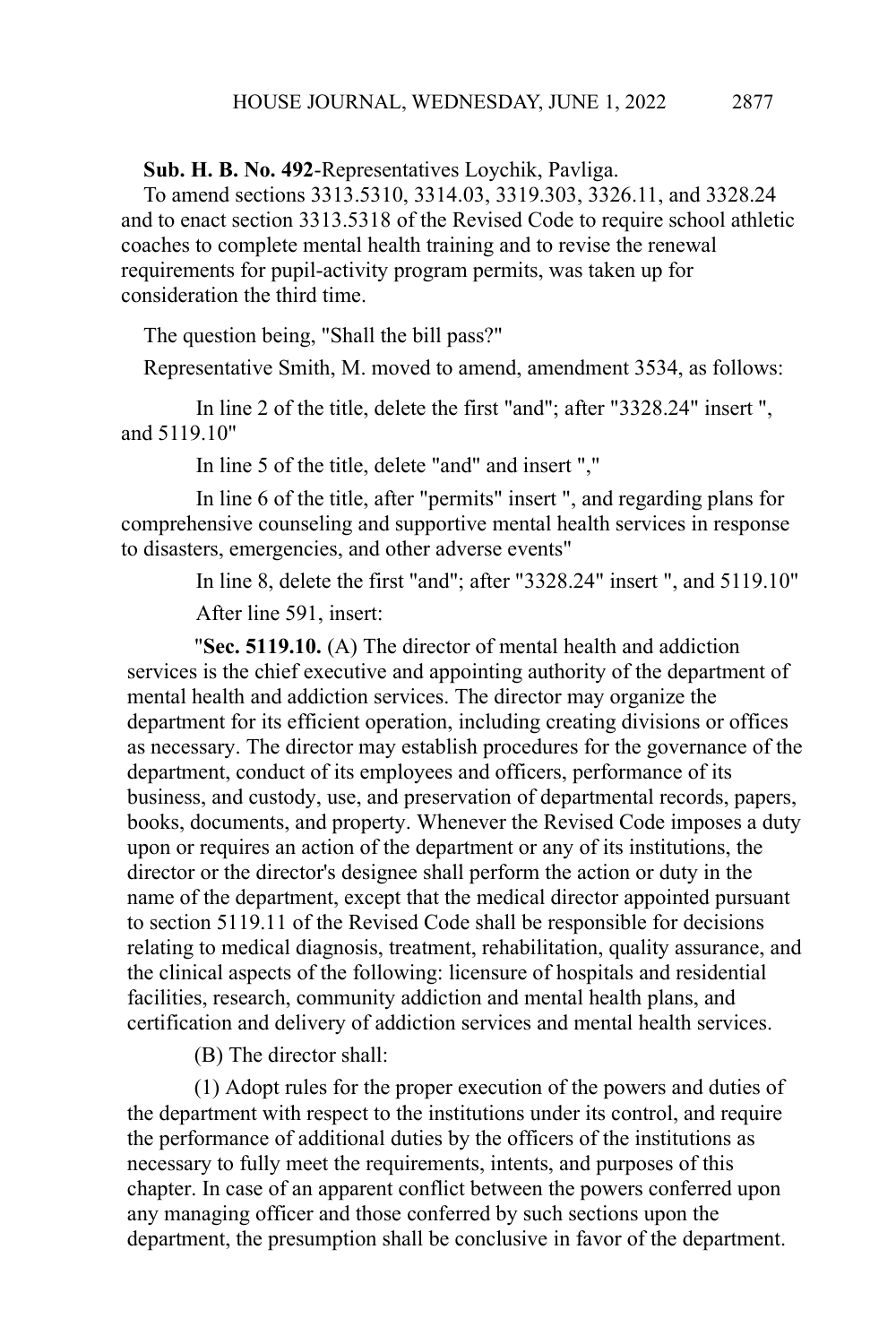(2) Adopt rules for the nonpartisan management of the institutions under the department's control. An officer or employee of the department or any officer or employee of any institution under its control who, by solicitation or otherwise, exerts influence directly or indirectly to induce any other officer or employee of the department or any of its institutions to adopt the exerting officer's or employee's political views or to favor any particular person, issue, or candidate for office shall be removed from the exerting officer's or employee's office or position, by the department in case of an officer or employee, and by the governor in case of the director.

(3) Appoint such employees, including the medical director, as are necessary for the efficient conduct of the department, and prescribe their titles and duties;

(4) Prescribe the forms of affidavits, applications, medical certificates, orders of hospitalization and release, and all other forms, reports, and records that are required in the hospitalization or admission and release of all persons to the institutions under the control of the department, or are otherwise required under this chapter or Chapter 5122. of the Revised Code;

(5) Exercise the powers and perform the duties relating to addiction and mental health facilities, addiction services, mental health services, and recovery supports that are assigned to the director under this chapter and Chapter 340. of the Revised Code;

(6) Develop and implement clinical evaluation and monitoring of services that are operated by the department;

(7) Adopt rules establishing standards for the performance of evaluations by a forensic center or other psychiatric program or facility of the mental condition of defendants ordered by the court under section 2919.271, or 2945.371 of the Revised Code, and for the treatment of defendants who have been found incompetent to stand trial and ordered by the court under section 2945.38, 2945.39, 2945.401, or 2945.402 of the Revised Code to receive treatment in facilities;

(8) On behalf of the department, have the authority and responsibility for entering into contracts and other agreements with providers, agencies, institutions, and other entities, both public and private, as necessary for the department to carry out its duties under this chapter and Chapters 340., 2919., 2945., and 5122. of the Revised Code. Chapter 125. of the Revised Code does not apply to contracts the director enters into under this section for addiction services, mental health services, or recovery supports provided to individuals who have an addiction or mental illness by providers, agencies, institutions, and other entities not owned or operated by the department.

(9) Adopt rules in accordance with Chapter 119. of the Revised Code specifying the supplemental services that may be provided through a trust authorized by section 5815.28 of the Revised Code;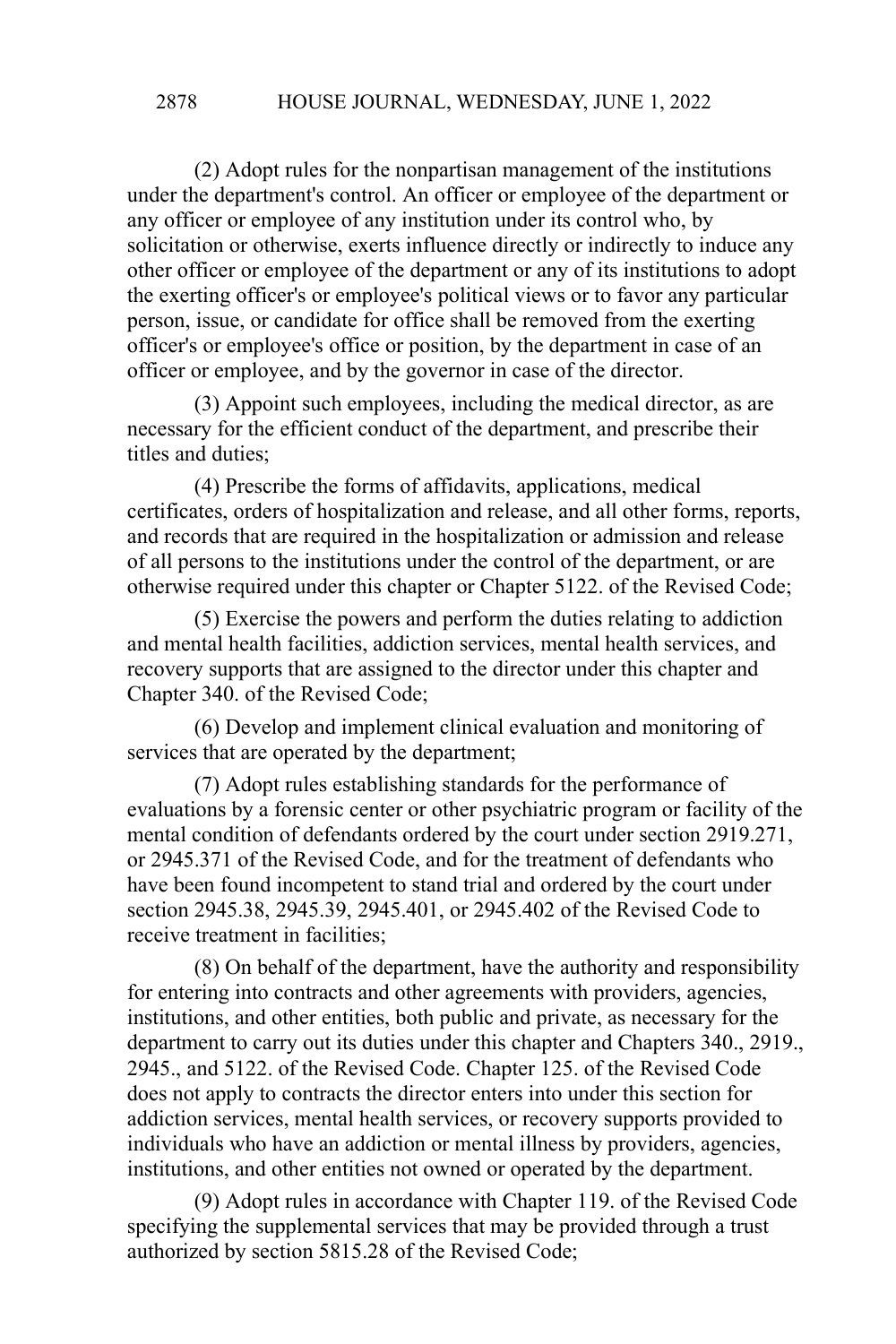(10) Adopt rules in accordance with Chapter 119. of the Revised Code establishing standards for the maintenance and distribution to a beneficiary of assets of a trust authorized by section 5815.28 of the Revised Code;

(11)(a) Adopt rules in accordance with Chapter 119. of the Revised Code establishing procedures for the department and boards of alcohol, drug addiction, and mental health services to follow in planning for the provision and availability of comprehensive counseling and other supportive mental health services in response to all of the following:

(i) A natural disaster;

(ii) A pandemic;

(iii) A mass casualty incident;

(iv) A mass fatality incident;

(v) A mass shooting incident;

(vi) An emergency declared by a public official at the federal, regional, state, or local level.

(b) In adopting rules under division  $(B)(11)(a)$  of this section, the director shall ensure that the procedures address the manner in which the comprehensive counseling and other supportive mental health services are to meet both of the following standards:

(i) Be coordinated with public and private entities that provide services, at a federal, regional, state, or local level, in response to the events described in divisions  $(B)(11)(a)(i)$  to (vi) of this section;

(ii) Be made available to and accessible by individuals who are involved in or affected by the events, including emergency service personnel and other health care providers, social service providers, charitable and other relief service providers, residents of the areas in which the events occur, and other members of the general public.

(C) The director may contract with hospitals licensed by the department under section 5119.33 of the Revised Code for the care and treatment of mentally ill patients, or with persons, organizations, or agencies for the custody, evaluation, supervision, care, or treatment of mentally ill persons receiving services elsewhere than within the enclosure of a hospital operated under section 5119.14 of the Revised Code."

In line 593, delete "and"; after "3328.24" insert ", and 5119.10"

The question being, "Shall the motion to amend be agreed to?"

The motion was agreed to and the bill so amended.

The question being, "Shall the bill as amended pass?"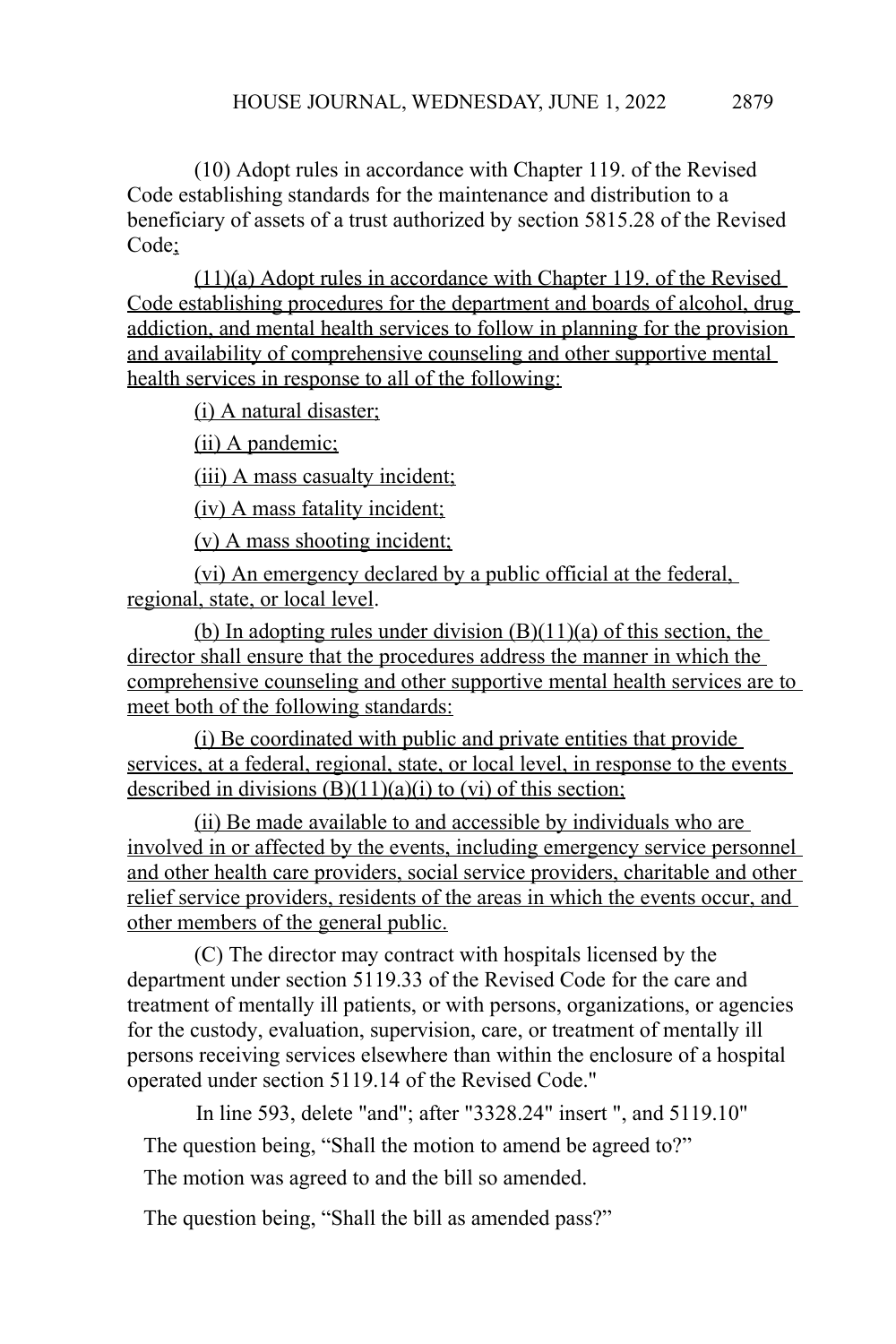| Those who voted in the affirmative were: Representatives |                   |              |                |
|----------------------------------------------------------|-------------------|--------------|----------------|
| Addison                                                  | <b>Blackshear</b> | <b>Boggs</b> | <b>Brent</b>   |
| <b>Brinkman</b>                                          | <b>Brown</b>      | Carruthers   | Crossman       |
| Davis                                                    | Denson            | Edwards      | Fraizer        |
| Galonski                                                 | Ghanbari          | Ginter       | Grendell       |
| Hicks-Hudson                                             | Hillyer           | Holmes       | Hoops          |
| Humphrey                                                 | Ingram            | Jarrells     | John           |
| Johnson                                                  | Jones             | Lampton      | LaRe           |
| Leland                                                   | Lepore-Hagan      | Lipps        | Liston         |
| Loychik                                                  | Manchester        | Manning      | Miller, A.     |
| Miller, J.                                               | Miller, K.        | Miranda      | Oelslager      |
| Patton                                                   | Pavliga           | Plummer      | Ray            |
| Richardson                                               | Riedel            | Robinson     | Roemer         |
| Russo                                                    | Seitz             | Sheehy       | Skindell       |
| Smith, K.                                                | Smith, M.         | Sobecki      | Sweeney        |
| Sykes                                                    | Troy              | Upchurch     | Weinstein      |
| West                                                     | White             | Young, T.    | $Cupp-64$      |
| Those who voted in the negative were: Representatives    |                   |              |                |
| Baldridge                                                | Bird              | Click        | Creech         |
| Cutrona                                                  | Dean              | Ferguson     | Fowler Arthur  |
| Gross                                                    | Hall              | Jordan       | Kick           |
| Koehler                                                  | McClain           | Merrin       | Powell         |
| Schmidt                                                  | Stein             | Stephens     | <b>Stevens</b> |
| Stoltzfus                                                | Swearingen        | Wiggam       | Wilkin         |
|                                                          |                   |              | Young, $B.-25$ |

The yeas and nays were taken and resulted – yeas 64, nays 25, as follows:

The bill passed.

Representative Pavliga moved to amend the title as follows:

Add the names: "Addison, Brent, Crossman, Davis, Galonski, Hicks-Hudson, Humphrey, Ingram, Lepore-Hagan, Liston, Miller, A., Miranda, Patton, Robinson, Russo, Smith, K., Smith, M., Sobecki, Troy, West, White."

The motion was agreed to and the title so amended.

The title as amended was agreed to.

**H. B. No. 497**-Representatives Manning, Robinson.

Cosponsors: Representatives Patton, O'Brien, Crossman, Sobecki, Ingram, Humphrey, Lightbody, Abrams, Weinstein, Blackshear, Brent, Bird, Miranda, Boggs, Sweeney, Hicks-Hudson, Galonski, Upchurch, Miller, J., Sheehy, Lepore-Hagan, Boyd, Russo, Leland, Liston, Brown, Troy, Miller, A., Smith, M., Smith, K., Fowler Arthur, Jones.

To amend sections 3301.0711, 3301.163, and 3313.608 of the Revised Code to eliminate retention under the Third Grade Reading Guarantee, was taken up for consideration the third time.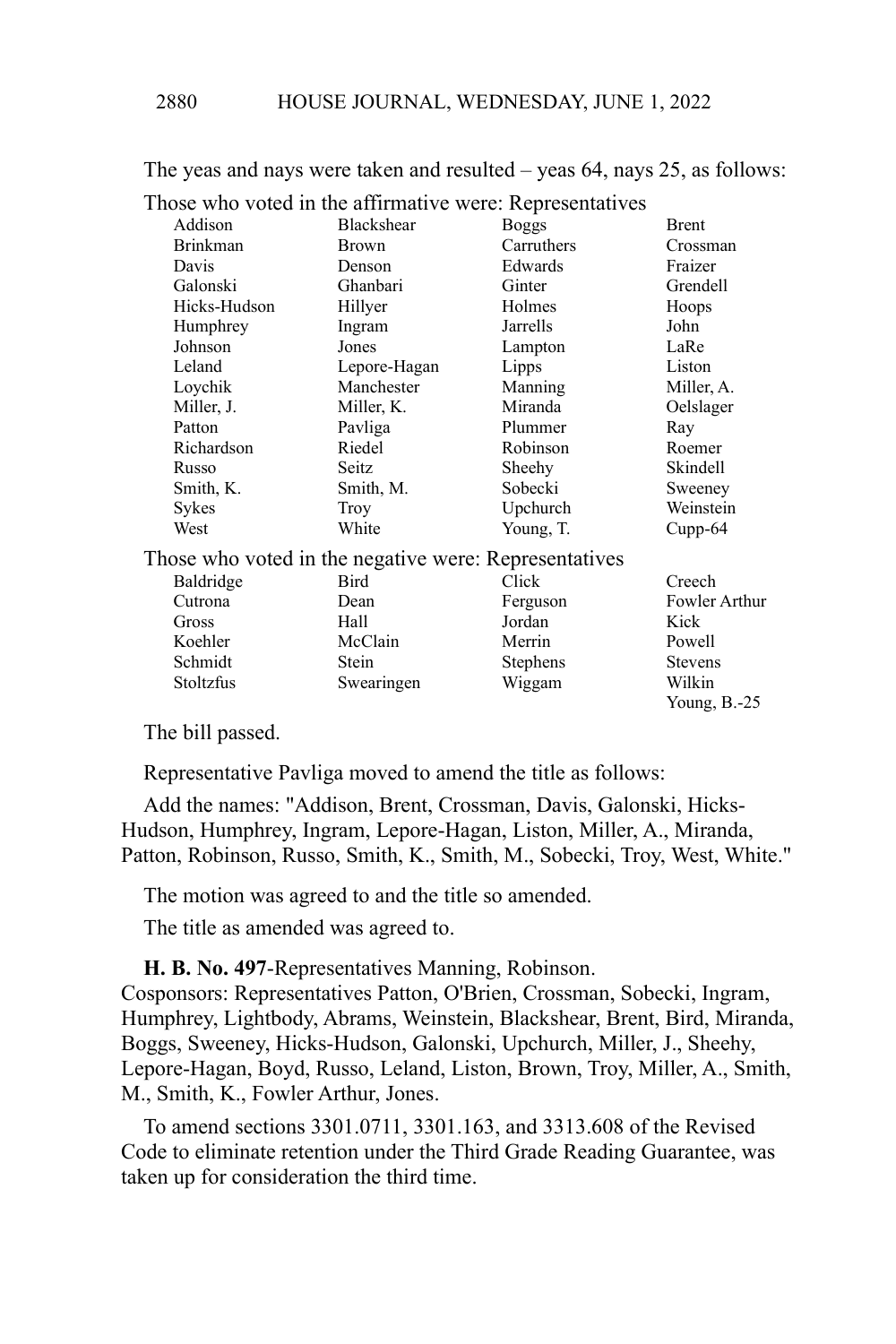The question being, "Shall the bill pass?"

The yeas and nays were taken and resulted – yeas 82, nays 10, as follows:

Those who voted in the affirmative were: Representatives

| Addison                                               | Baldridge     | Bird       | <b>Blackshear</b> |
|-------------------------------------------------------|---------------|------------|-------------------|
| <b>Boggs</b>                                          | Brent         | Brown      | Carruthers        |
| Click                                                 | Creech        | Crossman   | Cutrona           |
| Davis                                                 | Dean          | Denson     | Edwards           |
| Ferguson                                              | Fowler Arthur | Fraizer    | Galonski          |
| Ghanbari                                              | Ginter        | Grendell   | Hall              |
| Hicks-Hudson                                          | Hillyer       | Holmes     | Hoops             |
| Humphrey                                              | Ingram        | Jarrells   | John              |
| Johnson                                               | Jones         | Jordan     | Kick              |
| Lampton                                               | Lanese        | LaRe       | Leland            |
| Lepore-Hagan                                          | Lipps         | Liston     | Loychik           |
| Manchester                                            | Manning       | Miller, A. | Miller, J.        |
| Miller, K.                                            | Miranda       | Oelslager  | Patton            |
| Pavliga                                               | Plummer       | Ray        | Richardson        |
| Riedel                                                | Robinson      | Roemer     | Russo             |
| Seitz                                                 | Sheehy        | Skindell   | Smith, K.         |
| Smith, M.                                             | Sobecki       | Stein      | <b>Stephens</b>   |
| <b>Stevens</b>                                        | Stewart       | Swearingen | Sweeney           |
| Sykes                                                 | Troy          | Upchurch   | Weinstein         |
| West                                                  | White         | Wilkin     | Young, B.         |
| Young, T.                                             |               |            | $Cupp-82$         |
| Those who voted in the negative were: Representatives |               |            |                   |
| <b>Brinkman</b>                                       | Callender     | Gross      | Koehler           |
| McClain                                               | Merrin        | Powell     | Schmidt           |
| Stoltzfus                                             |               |            | Wiggam-10         |

The bill passed.

Representative Manning moved to amend the title as follows:

Add the names: "Davis, Hillyer, Holmes, Jarrells, Johnson, West."

The motion was agreed to and the title so amended.

The title as amended was agreed to.

**Sub. H. B. No. 501**-Representative Hall.

Cosponsors: Representatives Seitz, Schmidt, Miller, J., Carfagna.

To amend sections 307.204, 503.01, 505.10, 505.266, 4113.52, 5709.41, 5709.74, 5709.75, 5709.78, and 5709.85 of the Revised Code to make various township law changes, was taken up for consideration the third time.

The question being, "Shall the bill pass?"

The yeas and nays were taken and resulted – yeas 89, nays 2, as follows:

Those who voted in the affirmative were: Representatives

| Addison   | Baldridge    | Bird            | <b>Blackshear</b> |
|-----------|--------------|-----------------|-------------------|
| Boggs     | <b>Brent</b> | <b>Brinkman</b> | <b>Brown</b>      |
| Callender | Carruthers   | Click           | Creech            |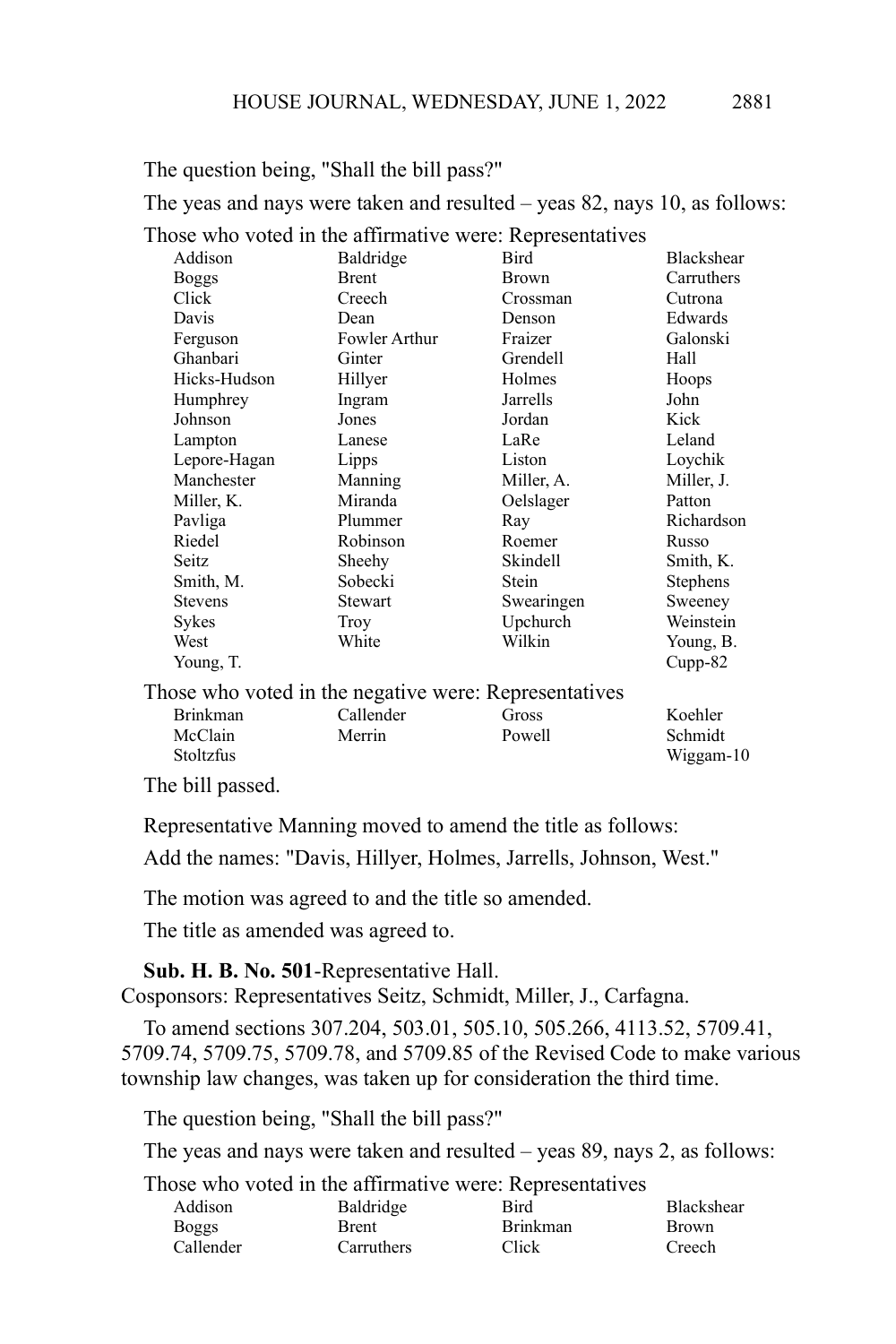| Crossman   | Cutrona         | Davis          | Dean         |
|------------|-----------------|----------------|--------------|
| Denson     | Edwards         | Fowler Arthur  | Fraizer      |
| Galonski   | Ghanbari        | Ginter         | Grendell     |
| Gross      | Hall            | Hicks-Hudson   | Hillyer      |
| Holmes     | Hoops           | Humphrey       | Ingram       |
| Jarrells   | John            | Johnson        | Jones        |
| Jordan     | Kick            | Koehler        | Lampton      |
| Lanese     | LaRe            | Leland         | Lepore-Hagan |
| Lipps      | Liston          | Loychik        | Manchester   |
| Manning    | McClain         | Merrin         | Miller, A.   |
| Miller, J. | Miller, K.      | Miranda        | Oelslager    |
| Patton     | Pavliga         | Plummer        | Ray          |
| Richardson | Riedel          | Robinson       | Roemer       |
| Russo      | Schmidt         | Seitz          | Sheehy       |
| Skindell   | Smith, K.       | Smith, M.      | Sobecki      |
| Stein      | <b>Stephens</b> | <b>Stevens</b> | Stewart      |
| Stoltzfus  | Swearingen      | Sweeney        | Sykes        |
| Troy       | Weinstein       | West           | White        |
| Wiggam     | Wilkin          | Young, B.      | Young, T.    |
|            |                 |                | Cupp-89      |

Representatives Ferguson and Powell voted in the negative-2.

The bill passed.

Representative Hall moved to amend the title as follows:

Add the names: "Baldridge, Bird, Carruthers, Creech, Crossman, Fraizer, Galonski, Hillyer, Johnson, Jones, Lepore-Hagan, Loychik, Miller, A., Miranda, Roemer, Sheehy, Sobecki."

The motion was agreed to and the title so amended.

The title as amended was agreed to.

Message from the Senate

Mr. Speaker:

I am directed to inform the House of Representatives that the Senate has concurred in the passage of the following bill:

**Sub. H. B. No. 99** - Representative Hall

Cosponsors: Representatives Riedel, Stoltzfus, Seitz, Stewart, Baldridge, Bird, Callender, Click, Creech, Cross, Cutrona, Edwards, Ferguson, Fowler Arthur, Gross, Hillyer, Holmes, Hoops, John, Johnson, Jones, Jordan, Lipps, McClain, Miller, K., Powell, Schmidt, Stein, Stephens, Vitale, Wiggam, Young, T. Senators Johnson, Antani, Brenner, Cirino, Gavarone, Hackett, Huffman, S., O'Brien, Peterson, Schaffer, Wilson

To amend sections 109.78, 149.43, 149.433, 2923.122, 3314.03, 3326.11, 5502.01, and 5502.262 and to enact sections 5502.70, 5502.701, 5502.702, and 5502.703 of the Revised Code to establish the Ohio School Safety Crisis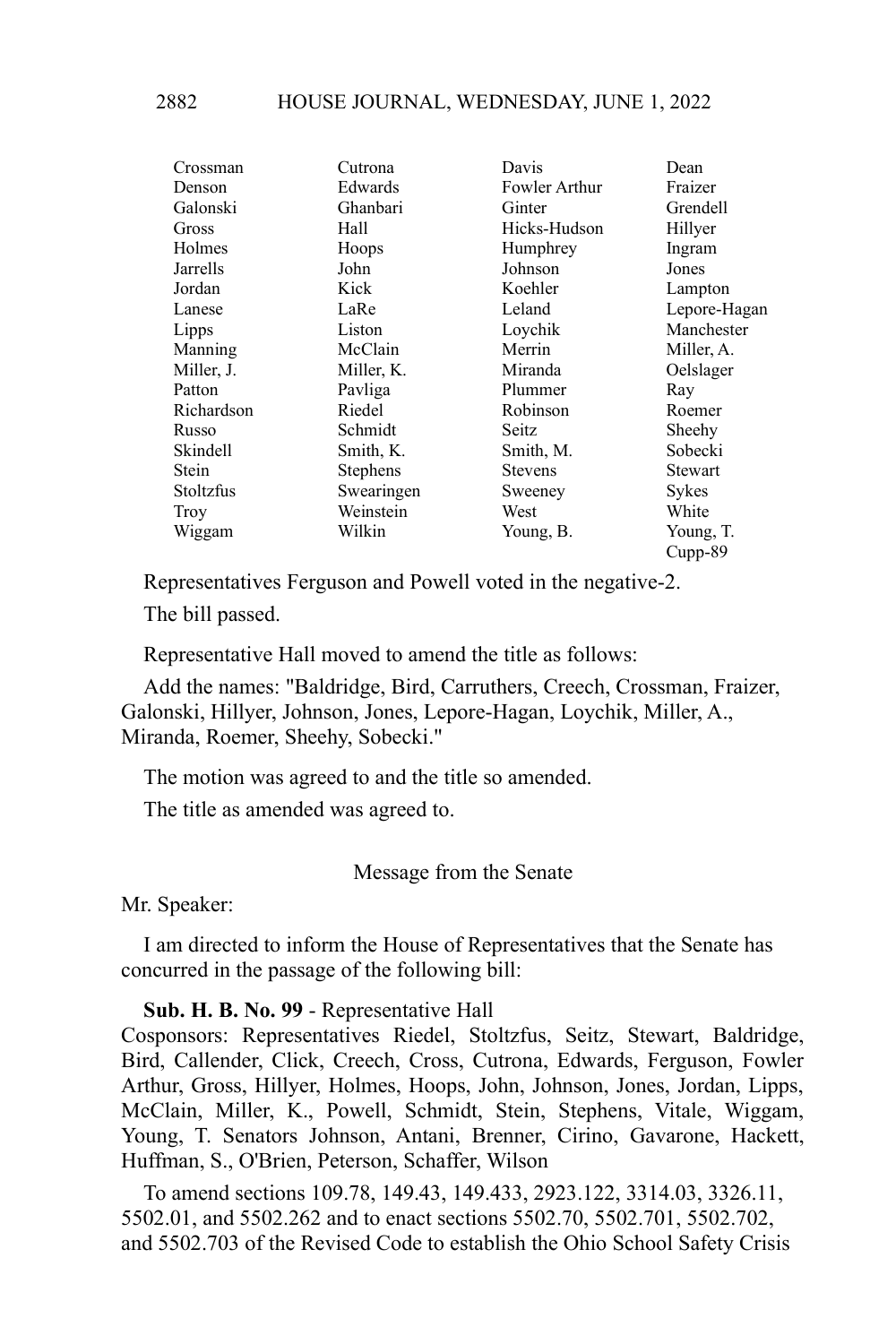Center and the Ohio Mobile Training Team to develop a curriculum and provide instruction and training for individuals to convey deadly weapons and dangerous ordnance in a school safety zone, to expressly exempt such individuals from a peace officer basic training requirement, to require public notice if a board of education or school governing body authorizes persons to go armed in a school, and to make an appropriation.

As a substitute bill, in which the concurrence of the House is requested.

Attest: Vincent L. Keeran, Clerk.

Representative Ginter moved that the Senate amendments to **Sub. H. B. No. 99-**Representative Hall, et. al., be taken up for immediate consideration.

The yeas and nays were taken and resulted – yeas 55, nays 33, as follows:

| Those who voted in the affirmative were: Representatives |
|----------------------------------------------------------|
|----------------------------------------------------------|

| Baldridge                                             | Bird           | <b>Brinkman</b> | Callender    |
|-------------------------------------------------------|----------------|-----------------|--------------|
| Carruthers                                            | Click          | Creech          | Dean         |
| Edwards                                               | Ferguson       | Fowler Arthur   | Fraizer      |
| Ghanbari                                              | Ginter         | Grendell        | Gross        |
|                                                       |                |                 |              |
| Hall                                                  | Hillyer        | Holmes          | Hoops        |
| John                                                  | Johnson        | Jones           | Jordan       |
| Kick                                                  | Koehler        | Lampton         | LaRe         |
| Lipps                                                 | Loychik        | Manchester      | McClain      |
| Merrin                                                | Miller, K.     | Oelslager       | Pavliga      |
| Plummer                                               | Powell         | Ray             | Richardson   |
| Riedel                                                | Roemer         | Schmidt         | Stein        |
| <b>Stephens</b>                                       | <b>Stevens</b> | Stewart         | Stoltzfus    |
| Swearingen                                            | White          | Wiggam          | Wilkin       |
| Young, B.                                             | Young, T.      |                 | $Cupp-55$    |
| Those who voted in the negative were: Representatives |                |                 |              |
| Addison                                               | Blackshear     | <b>Boggs</b>    | <b>Brent</b> |
| Brown                                                 | Crossman       | Davis           | Denson       |
| Galonski                                              | Hicks-Hudson   | Humphrey        | Ingram       |
| Jarrells                                              | Leland         | Lepore-Hagan    | Liston       |
| Manning                                               | Miller, A.     | Miller, J.      | Miranda      |
| Patton                                                | Robinson       | Russo           | Sheehy       |
| Skindell                                              | Smith, K.      | Smith, M.       | Sobecki      |
| Sweeney                                               | Sykes          | Troy            | Weinstein    |
|                                                       |                |                 | West-33      |

The motion was agreed to.

The Senate amendments to **Sub. H. B. No. 99**-Representative Hall, et. al., were taken up for consideration.

**Sub. H. B. No. 99 -** Representative Hall.

Cosponsors: Representatives Riedel, Stoltzfus, Seitz, Stewart, Baldridge, Bird, Callender, Click, Creech, Cross, Cutrona, Edwards, Ferguson, Fowler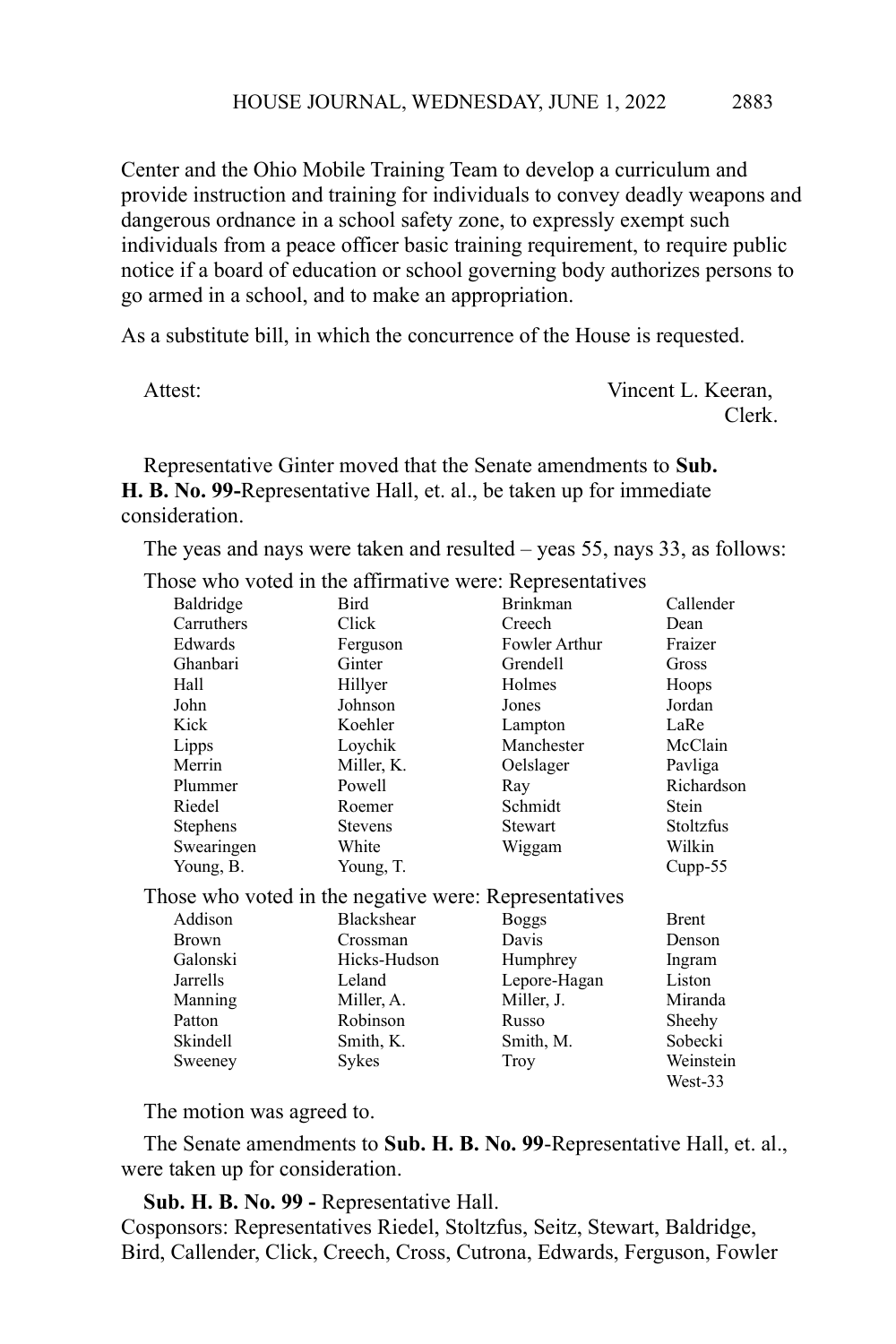Arthur, Gross, Hillyer, Holmes, Hoops, John, Johnson, Jones, Jordan, Lipps, McClain, Miller, K., Powell, Schmidt, Stein, Stephens, Vitale, Wiggam, Young, T. Senators Johnson, Antani, Brenner, Cirino, Gavarone, Hackett, Hoagland, Huffman, S., O'Brien, Peterson, Schaffer, Wilson.

To amend sections 109.78, 149.43, 149.433, 2923.122, 3314.03, 3326.11, 5502.01, and 5502.262 and to enact sections 5502.70, 5502.701, 5502.702, and 5502.703 of the Revised Code to establish the Ohio School Safety Crisis Center and the Ohio Mobile Training Team to develop a curriculum and provide instruction and training for individuals to convey deadly weapons and dangerous ordnance in a school safety zone, to expressly exempt such individuals from a peace officer basic training requirement, to require public notice if a board of education or school governing body authorizes persons to go armed in a school, and to make an appropriation.

The question being, "Shall the Senate amendments be concurred in?"

The yeas and nays were taken and resulted – yeas 56, nays 35, as follows:

Those who voted in the affirmative were: Representatives

| Baldridge                                             | Bird              | <b>Brinkman</b> | Callender    |
|-------------------------------------------------------|-------------------|-----------------|--------------|
| Carruthers                                            | Click             | Creech          | Cutrona      |
| Dean                                                  | Edwards           | Ferguson        | Fraizer      |
| Ghanbari                                              | Ginter            | Grendell        | Gross        |
| Hall                                                  | Hillyer           | Holmes          | Hoops        |
| John                                                  | Johnson           | Jones           | Jordan       |
| Kick                                                  | Koehler           | Lampton         | LaRe         |
| Lipps                                                 | Loychik           | Manchester      | McClain      |
| Merrin                                                | Miller, K.        | Oelslager       | Pavliga      |
| Plummer                                               | Powell            | Ray             | Richardson   |
| Riedel                                                | Roemer            | Schmidt         | Seitz        |
| Stein                                                 | <b>Stephens</b>   | <b>Stevens</b>  | Stewart      |
| Stoltzfus                                             | Swearingen        | White           | Wiggam       |
| Wilkin                                                | Young, B.         | Young, T.       | $Cupp-56$    |
| Those who voted in the negative were: Representatives |                   |                 |              |
| Addison                                               | <b>Blackshear</b> | <b>Boggs</b>    | <b>Brent</b> |
| <b>Brown</b>                                          | Crossman          | Davis           | Denson       |
| Fowler Arthur                                         | Galonski          | Hicks-Hudson    | Humphrey     |
| Ingram                                                | Jarrells          | Leland          | Lepore-Hagan |
| Liston                                                | Manning           | Miller, A.      | Miller, J.   |
| Miranda                                               | Patton            | Robinson        | Russo        |
| Sheehy                                                | Skindell          | Smith, K.       | Smith, M.    |
| Sobecki                                               | Sweeney           | Sykes           | Troy         |
| Upchurch                                              | Weinstein         |                 | West-35      |

The Senate amendments were concurred in.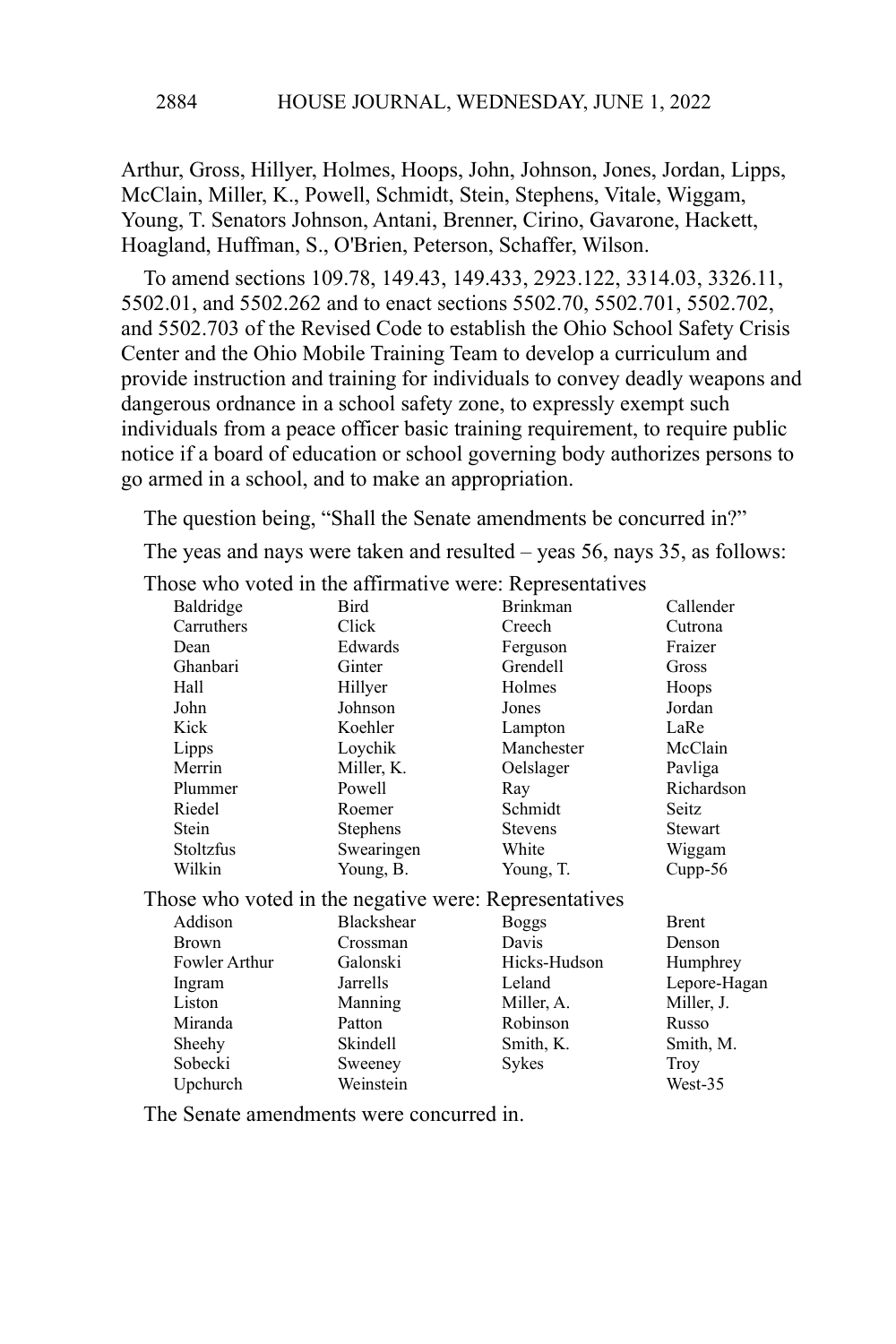## Message from the Senate

Mr. Speaker:

I am directed to inform the House of Representatives that the Senate has concurred in the passage of the following bill:

#### **Sub. H. B. No. 193** - Representatives Cutrona, Pavliga

Cosponsors: Representatives Gross, Miller, J., LaRe, Click, Schmidt, Russo, Bird, West, White, Abrams, Blackshear, Boyd, Brent, Brown, Carruthers, Cross, Crossman, Denson, Fraizer, Galonski, Ghanbari, Ginter, Holmes, Ingram, Jarrells, Lanese, Leland, Lepore-Hagan, Lightbody, Liston, Loychik, Miller, A., O'Brien, Patton, Plummer, Richardson, Smith, M., Sobecki, Stephens, Wilkin, Young, T., Speaker Cupp Senators Huffman, S., Antonio, Blessing, Cirino, Craig, Hackett, Johnson, Manning, Reineke, Romanchuk, Rulli, Sykes, Thomas, Yuko

To amend sections 2925.61, 3707.56, 3707.561, 3707.562, 3712.01, 3712.031, 3712.061, 3719.05, 3719.06, 4723.484, 4723.485, 4723.486, 4729.01, 4729.29, 4729.44, 4729.51, 4729.511, 4729.514, 4729.515, 4729.541, 4730.434, 4730.435, 4730.436, 4731.36, 4731.94, 4731.941, 4731.942, 4731.943, 4765.44, 4765.45, and 4765.52 of the Revised Code and to amend Section 337.205 of H.B. 110 of the 134th General Assembly regarding electronic prescriptions and schedule II controlled substances, terminology related to overdose reversal drugs, a pilot program for dispensing controlled substances in lockable containers, out-of-state physician consultations, and pediatric respite care programs.

As a substitute bill, in which the concurrence of the House is requested.

Attest: Vincent L. Keeran, Clerk.

Representative Ginter moved that the Senate amendments to **Sub. H. B. No. 193-**Representatives Cutrona, Pavliga, et. al., be taken up for immediate consideration.

The motion was agreed to without objection.

The Senate amendments to **Sub. H. B. No. 193**-Representatives Cutrona, Pavliga, et. al., were taken up for consideration.

**Sub. H. B. No. 193 -** Representatives Cutrona, Pavliga. Cosponsors: Representatives Gross, Miller, J., LaRe, Click, Schmidt, Russo, Bird, West, White, Abrams, Blackshear, Boyd, Brent, Brown, Carruthers, Cross, Crossman, Denson, Fraizer, Galonski, Ghanbari, Ginter, Holmes, Ingram, Jarrells, Lanese, Leland, Lepore-Hagan, Lightbody, Liston, Loychik, Miller, A., O'Brien, Patton, Plummer, Richardson, Smith, M., Sobecki,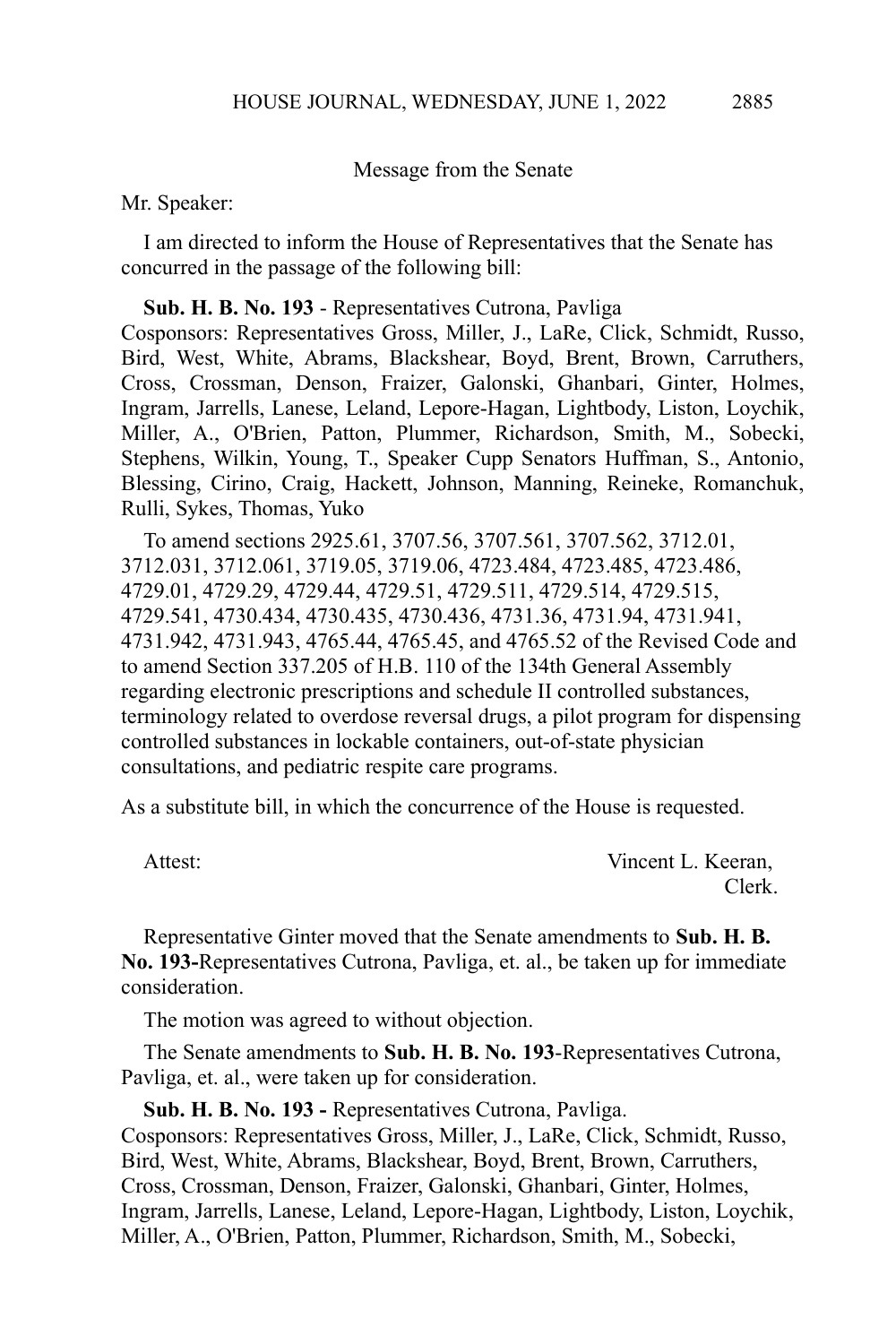Stephens, Wilkin, Young, T., Speaker Cupp Senators Huffman, S., Antonio, Blessing, Cirino, Craig, Hackett, Johnson, Manning, Reineke, Romanchuk, Rulli, Sykes, Thomas, Yuko.

To amend sections 2925.61, 3707.56, 3707.561, 3707.562, 3712.01, 3712.031, 3712.061, 3719.05, 3719.06, 4723.484, 4723.485, 4723.486, 4729.01, 4729.29, 4729.44, 4729.51, 4729.511, 4729.514, 4729.515, 4729.541, 4730.434, 4730.435, 4730.436, 4731.36, 4731.94, 4731.941, 4731.942, 4731.943, 4765.44, 4765.45, and 4765.52 of the Revised Code and to amend Section 337.205 of H.B. 110 of the 134th General Assembly regarding electronic prescriptions and schedule II controlled substances, terminology related to overdose reversal drugs, a pilot program for dispensing controlled substances in lockable containers, out-of-state physician consultations, and pediatric respite care programs.

The question being, "Shall the Senate amendments be concurred in?"

The yeas and nays were taken and resulted – yeas 92, nays 0, as follows:

Those who voted in the affirmative were: Representatives

| Addison        | Baldridge  | Bird            | Blackshear    |
|----------------|------------|-----------------|---------------|
| Boggs          | Brent      | <b>Brinkman</b> | <b>Brown</b>  |
| Callender      | Carruthers | Click           | Creech        |
| Crossman       | Cutrona    | Davis           | Dean          |
| Denson         | Edwards    | Ferguson        | Fowler Arthur |
| Fraizer        | Galonski   | Ghanbari        | Ginter        |
| Grendell       | Gross      | Hall            | Hicks-Hudson  |
| Hillyer        | Holmes     | Hoops           | Humphrey      |
| Ingram         | Jarrells   | John            | Johnson       |
| Jones          | Jordan     | Kick            | Koehler       |
| Lampton        | Lanese     | LaRe            | Leland        |
| Lepore-Hagan   | Lipps      | Liston          | Loychik       |
| Manchester     | Manning    | McClain         | Merrin        |
| Miller, A.     | Miller, J. | Miller, K.      | Miranda       |
| Oelslager      | Patton     | Pavliga         | Plummer       |
| Powell         | Ray        | Richardson      | Riedel        |
| Robinson       | Roemer     | Russo           | Schmidt       |
| Seitz          | Sheehy     | Skindell        | Smith, K.     |
| Smith, M.      | Sobecki    | Stein           | Stephens      |
| <b>Stevens</b> | Stewart    | Stoltzfus       | Swearingen    |
| Sweeney        | Sykes      | Troy            | Upchurch      |
| Weinstein      | West       | White           | Wiggam        |
| Wilkin         | Young, B.  | Young, T.       | $Cupp-92$     |

The Senate amendments were concurred in.

## Message from the Senate

# Mr. Speaker:

I am directed to inform the House of Representatives that the Senate has concurred in the passage of the following bill: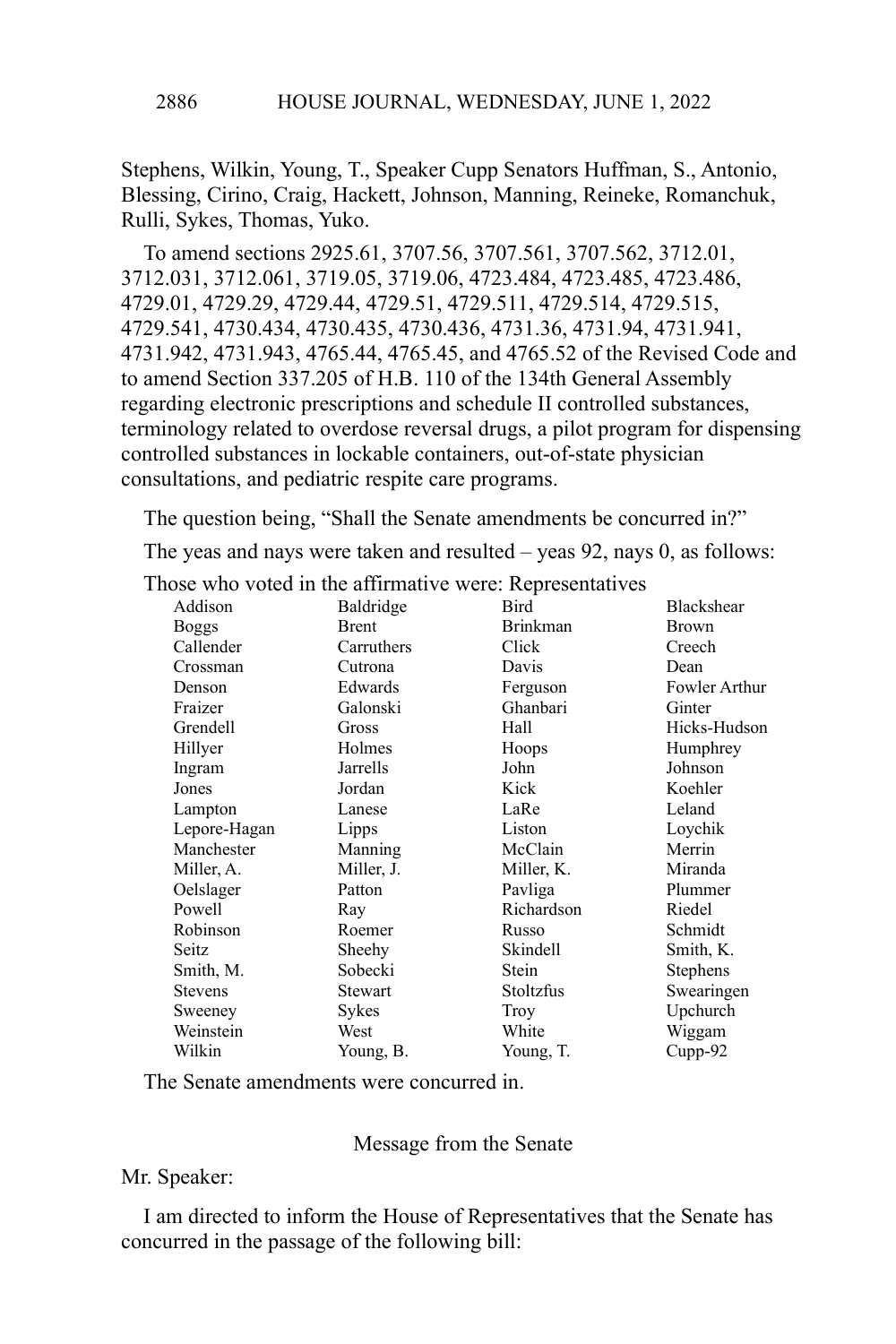## **Am. H. B. No. 371** - Representatives Schmidt, Denson

Cosponsors: Representatives Galonski, Troy, Weinstein, Miller, J., Ingram, Creech, Abrams, Pavliga, White, Miranda, O'Brien, Bird, Miller, K., Ghanbari, Young, T., Hoops, Lampton, John, Liston, Click, Edwards, Ginter, Grendell, Baldridge, Blackshear, Boggs, Boyd, Brent, Brown, Callender, Carfagna, Carruthers, Crossman, Cutrona, Fraizer, Gross, Hall, Hicks-Hudson, Humphrey, Jarrells, Jones, Kelly, Koehler, Lanese, Leland, Lightbody, Loychik, Manning, Miller, A., Oelslager, Plummer, Robinson, Russo, Sheehy, Skindell, Smith, M., Sobecki, Stein, Sweeney, Sykes, Upchurch, West, Wilkin, Young, B., Speaker Cupp Senators Huffman, S., Antonio, Blessing, Cirino, Craig, Dolan, Gavarone, Hackett, Hottinger, Johnson, Manning, O'Brien, Reineke, Sykes, Thomas, Wilson, Yuko

To amend sections 1751.62, 3702.40, 3923.52, 3923.53, and 5164.08 of the Revised Code to revise the laws governing coverage of screening mammography and patient notice of dense breast tissue and to make temporary changes regarding certificates of need and to make temporary changes regarding certificates of need.

With the following additional amendments, in which the concurrence of the House is requested.

In line 5 of the title, after "tissue" insert "and to make temporary changes regarding certificates of need"

After line 441, insert:

"Section 4. Notwithstanding division (A) of section 3702.523 and divisions (A) and (B) of section 3702.524 of the Revised Code, or any other conflicting provision in sections 3702.51 to 3702.62 of the Revised Code, all of the following apply in the case of a certificate of need granted during the period beginning March 9, 2020, and ending June 18, 2021:

(A) The Director of Health shall grant the holder of a certificate of need a twenty-four-month extension to obligate capital expenditures and commence construction for a proposed project. The extension shall be effective during the twenty-four-month period immediately following the expiration date of the twenty-four-month period that otherwise would apply, as described in division (A) of section 3702.524 of the Revised Code. The Director shall notify the holder of the certificate of need of the date on which the twenty-four-month extension expires.

 $(B)(1)$  Subject to division  $(B)(2)$  of this section, the transfer of a certificate of need, or the transfer of the controlling interest in an entity that holds a certificate of need, prior to completion of the reviewable activity for which the certificate of need was granted, does not void the certificate of need.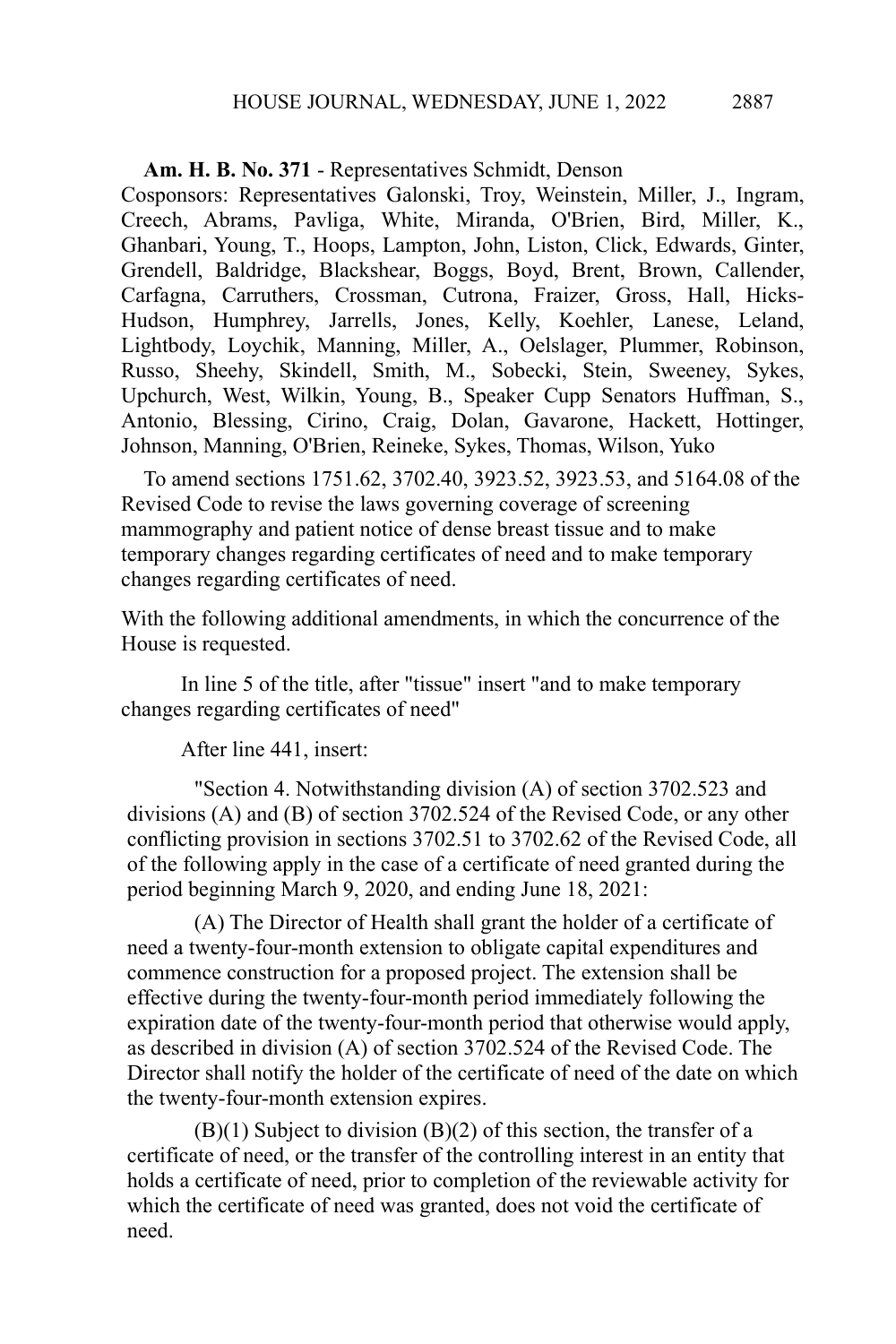(2) In the event of a transfer as described in division  $(B)(1)$  of this section, upon receipt of written notice from the transferee that provides sufficient evidence to enable the Director to determine that recognizing the new owner and operator will not cause any of the circumstances specified in division (B) of section 3702.59 of the Revised Code to occur, the Director shall recognize the transfer of ownership of the entity granted the certificate of need to the new owner.

Section 5. (A) Subject to division (B) of this section, notwithstanding division (C)(8) of section 3702.52 of the Revised Code and any rules adopted by the Director of Health to the contrary, for a period of twenty-four months after the effective date of this section, the Director of Health shall not impose a civil monetary penalty against any person holding a certificate of need for obligating under the certificate a capital expenditure in an amount between one hundred ten and one hundred fifty per cent of the approved project cost.

(B) This section applies to any certificate of need that was granted on or before the effective date of this section and for which the Director of Health is still monitoring the activities of the person granted the certificate."

Attest: Vincent L. Keeran, Clerk.

Representative Ginter moved that the Senate amendments to **Am. H. B. No. 371-**Representatives Schmidt, Denson, et. al., be taken up for immediate consideration.

The motion was agreed to without objection.

The Senate amendments to **Am. H. B. No. 371**-Representatives Schmidt, Denson, et. al., were taken up for consideration.

**Am. H. B. No. 371 -** Representatives Schmidt, Denson. Cosponsors: Representatives Galonski, Troy, Weinstein, Miller, J., Ingram, Creech, Abrams, Pavliga, White, Miranda, O'Brien, Bird, Miller, K., Ghanbari, Young, T., Hoops, Lampton, John, Liston, Click, Edwards, Ginter, Grendell, Baldridge, Blackshear, Boggs, Boyd, Brent, Brown, Callender, Carfagna, Carruthers, Crossman, Cutrona, Fraizer, Gross, Hall, Hicks-Hudson, Humphrey, Jarrells, Jones, Kelly, Koehler, Lanese, Leland, Lightbody, Loychik, Manning, Miller, A., Oelslager, Plummer, Robinson, Russo, Sheehy, Skindell, Smith, M., Sobecki, Stein, Sweeney, Sykes, Upchurch, West, Wilkin, Young, B., Speaker Cupp Senators Huffman, S., Antonio, Blessing, Cirino, Craig, Dolan, Gavarone, Hackett, Hottinger, Johnson, Manning, O'Brien, Reineke, Sykes, Thomas, Wilson, Yuko.

To amend sections 1751.62, 3702.40, 3923.52, 3923.53, and 5164.08 of the Revised Code to revise the laws governing coverage of screening mammography and patient notice of dense breast tissue and to make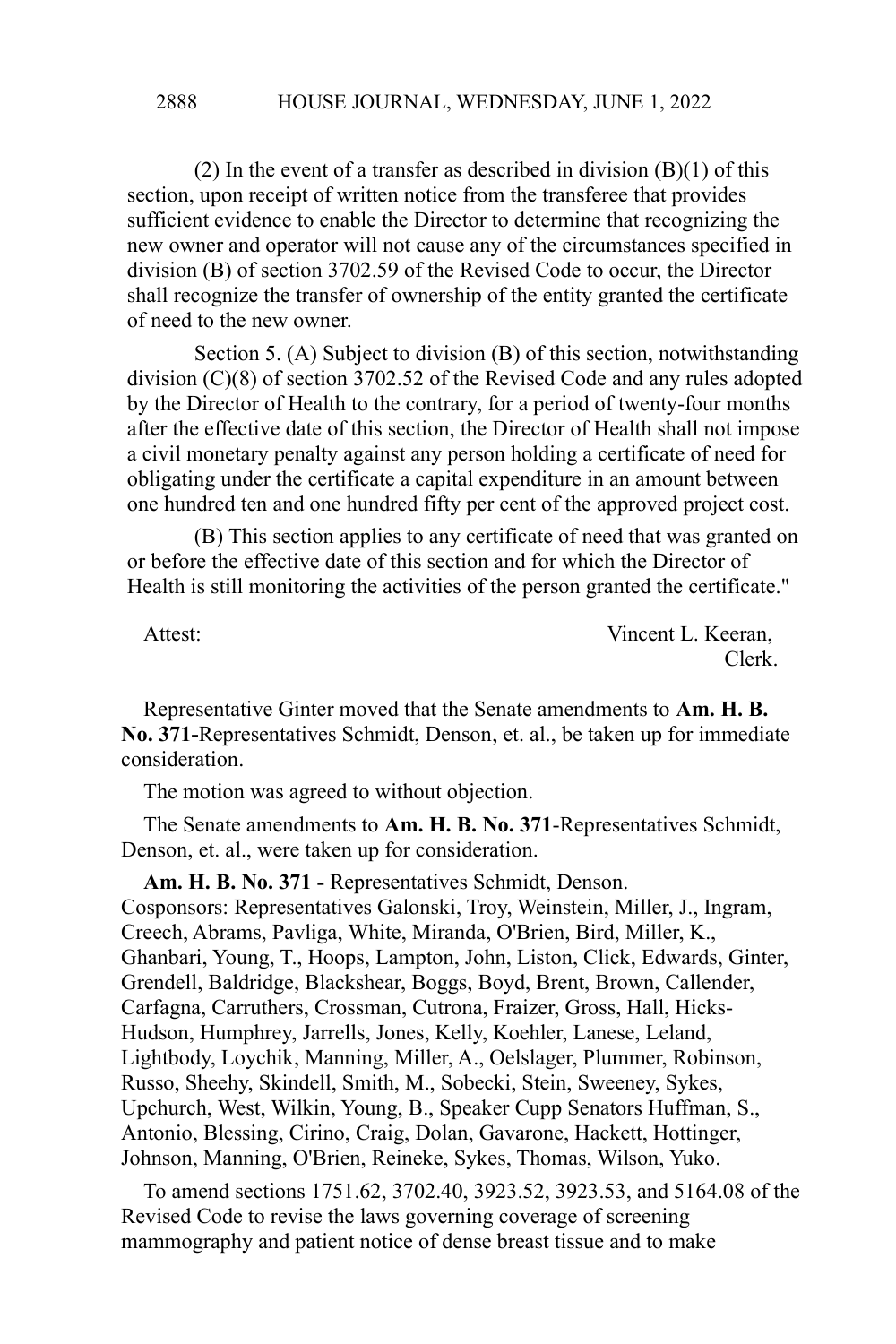temporary changes regarding certificates of need.

The question being, "Shall the Senate amendments be concurred in?" The yeas and nays were taken and resulted – yeas 88, nays 1, as follows: Those who voted in the affirmative were: Representatives

|                 | volva in the annihate were, respresentatives |                 |                   |
|-----------------|----------------------------------------------|-----------------|-------------------|
| Addison         | Baldridge                                    | Bird            | <b>Blackshear</b> |
| <b>Boggs</b>    | <b>Brent</b>                                 | <b>Brinkman</b> | <b>Brown</b>      |
| Carruthers      | Click                                        | Creech          | Crossman          |
| Cutrona         | Davis                                        | Dean            | Denson            |
| Edwards         | Ferguson                                     | Fraizer         | Galonski          |
| Ghanbari        | Ginter                                       | Grendell        | Gross             |
| Hall            | Hicks-Hudson                                 | Holmes          | Hoops             |
| Humphrey        | Ingram                                       | Jarrells        | John              |
| Johnson         | Jones                                        | Jordan          | Kick              |
| Koehler         | Lampton                                      | Lanese          | LaRe              |
| Leland          | Lepore-Hagan                                 | Lipps           | Liston            |
| Loychik         | Manchester                                   | Manning         | McClain           |
| Merrin          | Miller, A.                                   | Miller, J.      | Miller, K.        |
| Miranda         | Oelslager                                    | Patton          | Pavliga           |
| Plummer         | Powell                                       | Ray             | Richardson        |
| Riedel          | Robinson                                     | Roemer          | Russo             |
| Schmidt         | Seitz                                        | Sheehy          | Skindell          |
| Smith, K.       | Smith, M.                                    | Sobecki         | Stein             |
| <b>Stephens</b> | <b>Stevens</b>                               | Stewart         | Swearingen        |
| Sweeney         | Sykes                                        | Troy            | Upchurch          |
| Weinstein       | West                                         | White           | Wiggam            |
| Wilkin          | Young, B.                                    | Young, T.       | Cupp-88           |
|                 |                                              |                 |                   |

Representative Fowler Arthur voted in the negative-1.

The Senate amendments were concurred in.

Message from the Senate

Mr. Speaker:

I am directed to inform the House of Representatives that the Senate has concurred in the passage of the following bill:

#### **Sub. H. B. No. 430** - Representative Cross

Cosponsors: Representatives Johnson, Holmes, Fraizer, Carruthers, Edwards, Galonski, Ghanbari, Hillyer, Humphrey, Ingram, John, Jones, Lanese, LaRe, Lightbody, Loychik, Miller, A., Miller, J., O'Brien, Patton, Riedel, Stephens, White Senators Brenner, Cirino, McColley, Peterson, Reineke, Schaffer

To amend sections 153.64, 1509.01, 1509.071, 1509.151, 1513.37, 3781.06, 3781.106, 3781.27, 5321.01, and 5321.19 and to enact sections 5.248, 4927.102, and 5321.20 of the Revised Code to address underground utility facilities affected by construction, to exempt mobile computing units from certain building regulation, to make changes relating to the Landlord and Tenant Law, to limit regulation of telecommunications, wireless, or internet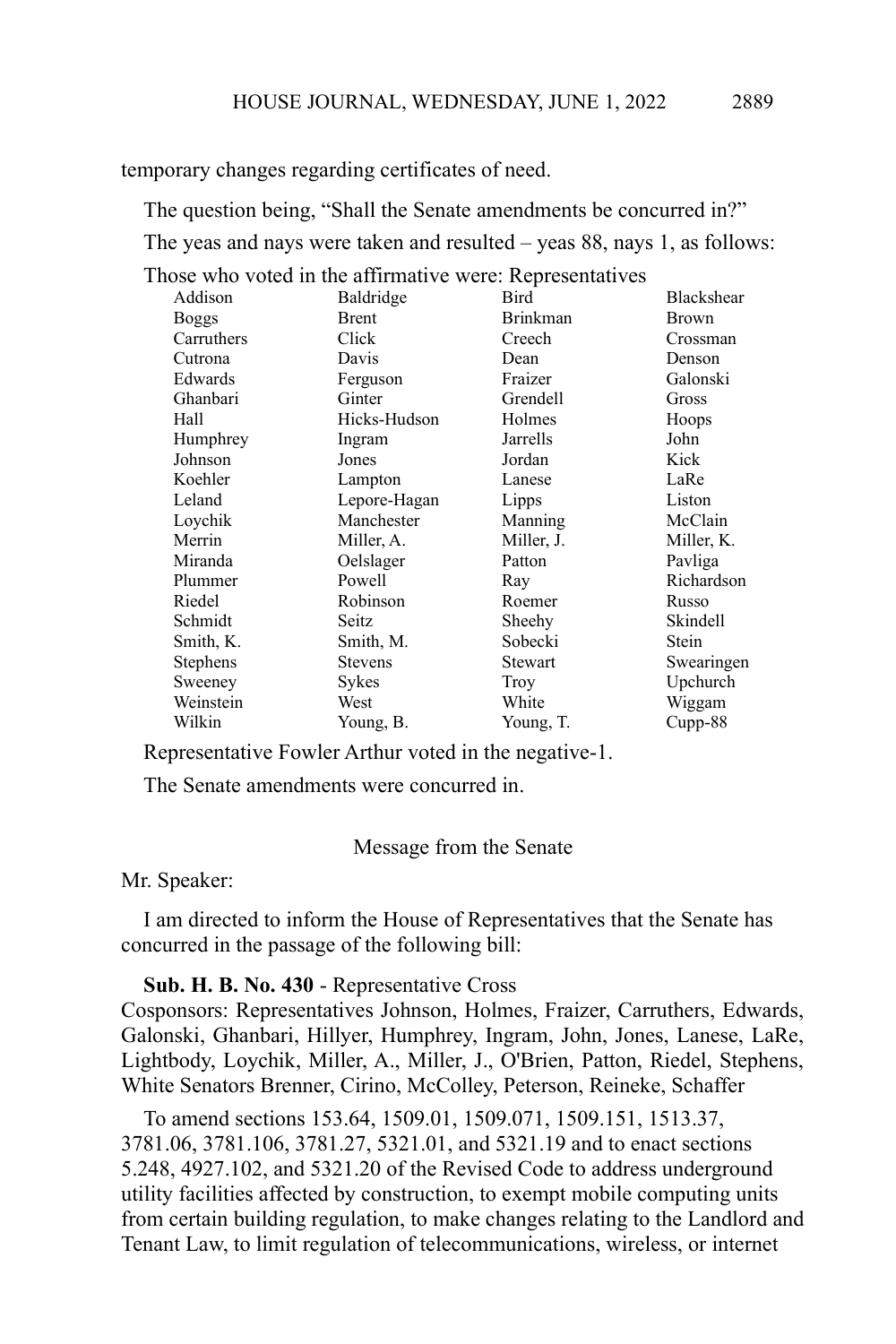protocol-enabled service providers, to revise the law governing the plugging of idle and orphaned wells, and to revise the use of the Abandoned Mine Reclamation Fund, and to designate April as "Ohio Work Zone Safety Awareness Month."

As a substitute bill, in which the concurrence of the House is requested.

Attest: Vincent L. Keeran, Clerk.

Representative Ginter moved that the Senate amendments to **Sub. H. B. No. 430-**Representative Cross, et. al., be taken up for immediate consideration.

The motion was agreed to without objection.

The Senate amendments to **Sub. H. B. No. 430**-Representative Cross, et. al., were taken up for consideration.

**Sub. H. B. No. 430 -** Representative Cross.

Cosponsors: Representatives Johnson, Holmes, Fraizer, Carruthers, Edwards, Galonski, Ghanbari, Hillyer, Humphrey, Ingram, John, Jones, Lanese, LaRe, Lightbody, Loychik, Miller, A., Miller, J., O'Brien, Patton, Riedel, Stephens, White Senators Brenner, Cirino, McColley, Peterson, Reineke, Schaffer.

To amend sections 153.64, 1509.01, 1509.071, 1509.151, 1513.37, 3781.06, 3781.106, 3781.27, 5321.01, and 5321.19 and to enact sections 5.248, 4927.102, and 5321.20 of the Revised Code to address underground utility facilities affected by construction, to exempt mobile computing units from certain building regulation, to make changes relating to the Landlord and Tenant Law, to limit regulation of telecommunications, wireless, or internet protocol-enabled service providers, to revise the law governing the plugging of idle and orphaned wells, and to revise the use of the Abandoned Mine Reclamation Fund, and to designate April as "Ohio Work Zone Safety Awareness Month."

The question being, "Shall the Senate amendments be concurred in?"

The yeas and nays were taken and resulted – yeas 59, nays 31, as follows:

Those who voted in the affirmative were: Representatives

| Baldridge  | Bird     | <b>Brinkman</b> | Callender  |
|------------|----------|-----------------|------------|
| Carruthers | Creech   | Cutrona         | Dean       |
| Edwards    | Ferguson | Fowler Arthur   | Fraizer    |
| Ghanbari   | Ginter   | Gross           | Hall       |
| Hillyer    | Holmes   | Hoops           | John       |
| Johnson    | Jones    | Jordan          | Kick       |
| Koehler    | Lampton  | Lanese          | LaRe       |
| Lipps      | Loychik  | Manchester      | Manning    |
| McClain    | Merrin   | Miller, J.      | Miller, K. |
| Oelslager  | Patton   | Pavliga         | Plummer    |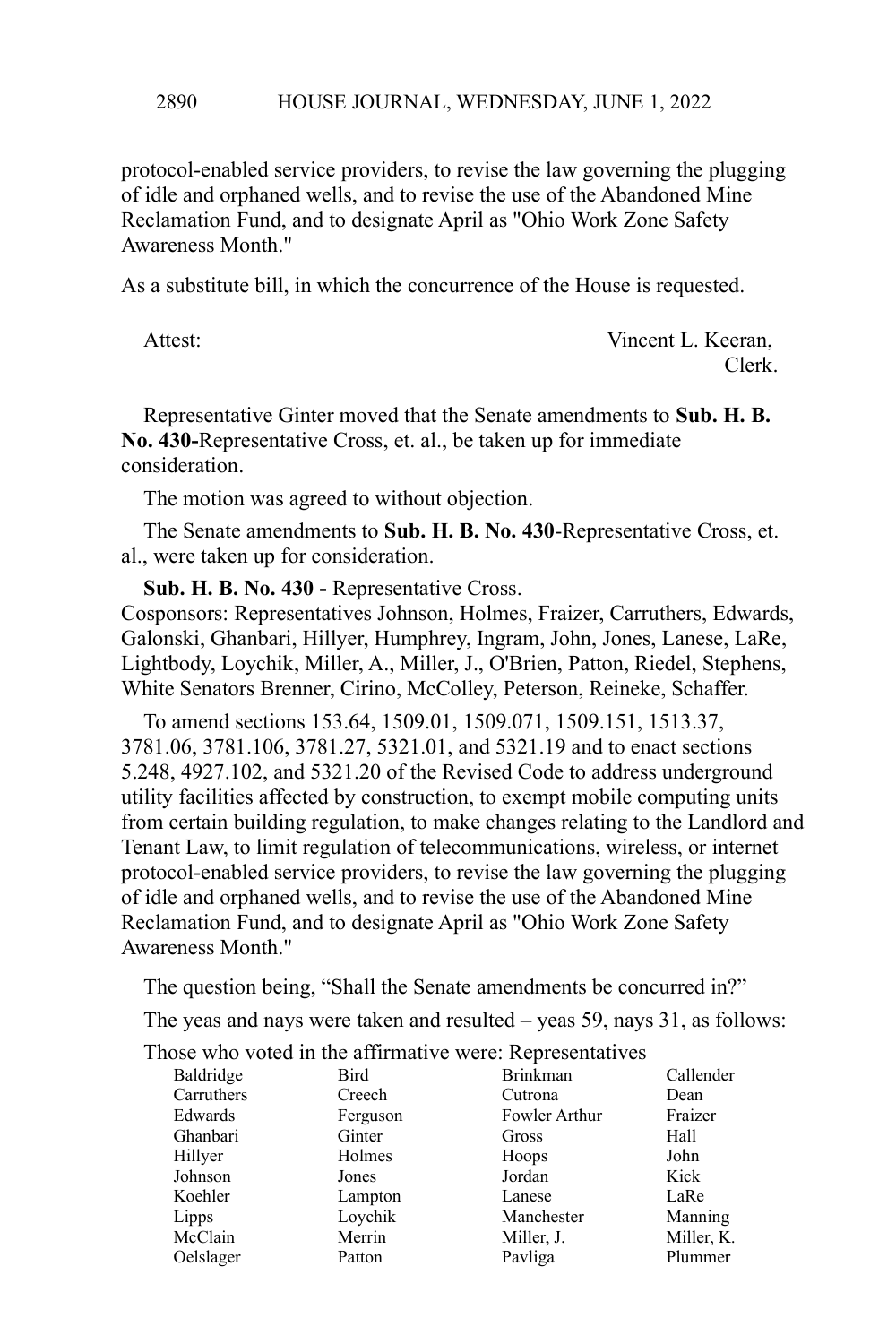| Powell                                                | Ray               | Richardson     | Riedel           |
|-------------------------------------------------------|-------------------|----------------|------------------|
| Roemer                                                | Schmidt           | <b>Seitz</b>   | <b>Stein</b>     |
| <b>Stephens</b>                                       | <b>Stevens</b>    | <b>Stewart</b> | <b>Stoltzfus</b> |
| Swearingen                                            | White             | Wiggam         | Wilkin           |
| Young, B.                                             | Young, T.         |                | $Cupp-59$        |
| Those who voted in the negative were: Representatives |                   |                |                  |
| Addison                                               | <b>Blackshear</b> | <b>Boggs</b>   | <b>Brent</b>     |
| <b>Brown</b>                                          | Crossman          | Davis          | Denson           |
| Galonski                                              | Grendell          | Hicks-Hudson   | Humphrey         |
| Ingram                                                | Jarrells          | Leland         | Lepore-Hagan     |
| Liston                                                | Miller, A.        | Miranda        | Robinson         |
| Russo                                                 | Sheehy            | Skindell       | Smith, K.        |
| Sobecki                                               | Sweeney           | <b>Sykes</b>   | Troy             |
| Upchurch                                              | Weinstein         |                | West-31          |
|                                                       |                   |                |                  |

The Senate amendments were concurred in.

#### Message from the Senate

#### Mr. Speaker:

I am directed to inform the House of Representatives that the Senate has concurred in the passage of the following bill:

**Sub. H. B. No. 515** - Representatives Hoops, Riedel

Cosponsors: Representatives Stoltzfus, Stewart, Schmidt, Seitz, Baldridge, Callender, Carruthers, Fraizer, Galonski, Ghanbari, Ginter, Grendell, Gross, Hall, Hillyer, Holmes, Johnson, Jones, Kick, Lampton, Lanese, LaRe, Manning, McClain, Miller, J., Miller, K., Oelslager, Pavliga, Plummer, Ray, Richardson, Roemer, Stein, Swearingen Senators Schuring, Roegner, Cirino, Lang, McColley, Reineke, Romanchuk, Schaffer, Thomas, Yuko

To amend sections 5747.01, 5753.01, and 5753.04 of the Revised Code to exempt from income tax certain gains from the sale of an ownership interest in a business and to modify the tax laws governing sports gaming.

As a substitute bill, in which the concurrence of the House is requested.

Attest: Vincent L. Keeran, Clerk.

Representative Ginter moved that the Senate amendments to **Sub. H. B. No. 515-**Representatives Hoops, Riedel, et. al., be taken up for immediate consideration.

The motion was agreed to without objection.

The Senate amendments to **Sub. H. B. No. 515**-Representatives Hoops, Riedel, et al., were taken up for consideration.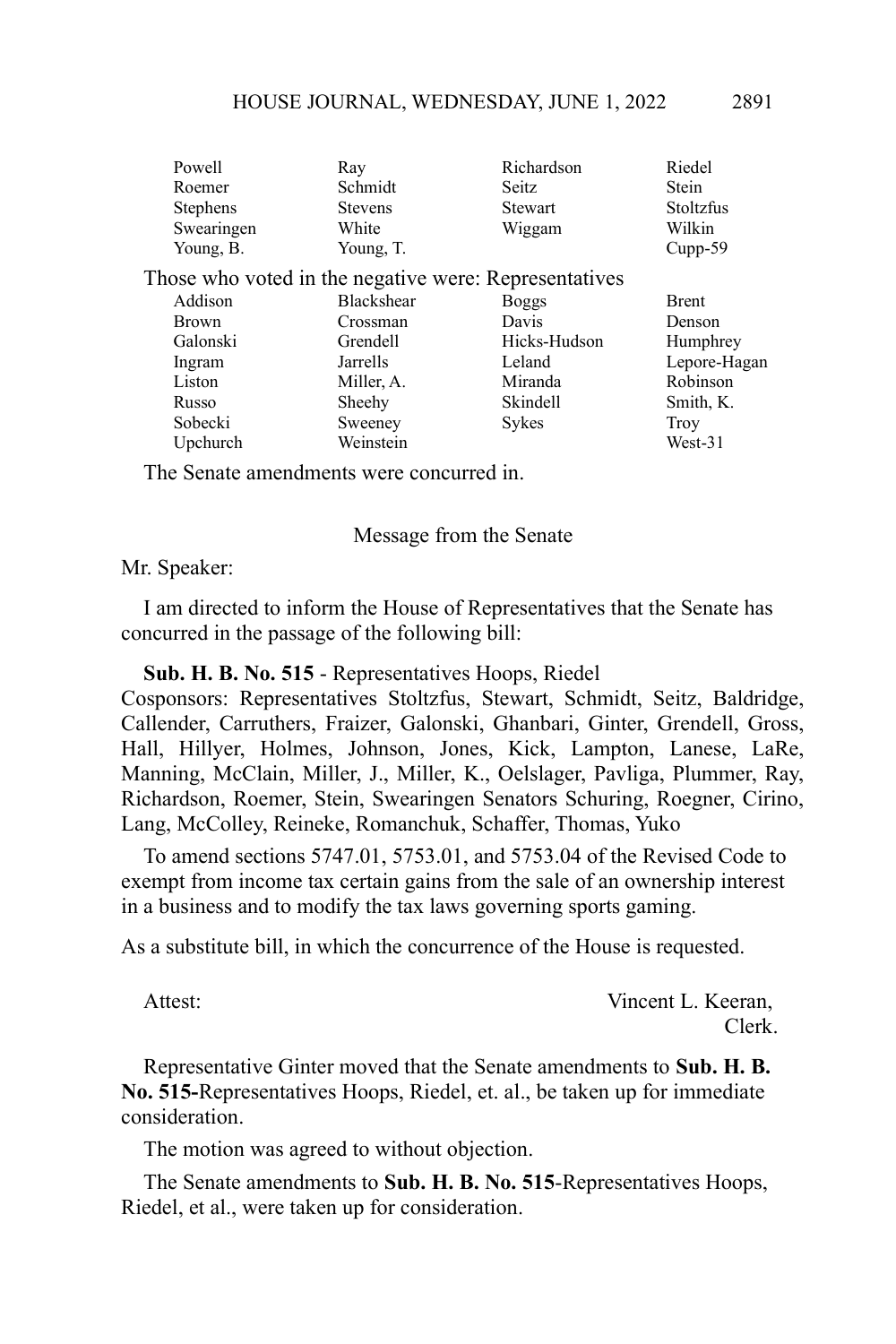**Sub. H. B. No. 515 -** Representatives Hoops, Riedel.

Cosponsors: Representatives Stoltzfus, Stewart, Schmidt, Seitz, Baldridge, Callender, Carruthers, Fraizer, Galonski, Ghanbari, Ginter, Grendell, Gross, Hall, Hillyer, Holmes, Johnson, Jones, Kick, Lampton, Lanese, LaRe, Manning, McClain, Miller, J., Miller, K., Oelslager, Pavliga, Plummer, Ray, Richardson, Roemer, Stein, Swearingen Senators Schuring, Roegner, Cirino, Lang, McColley, Reineke, Romanchuk, Schaffer, Thomas, Yuko.

To amend sections 5747.01, 5753.01, and 5753.04 of the Revised Code to exempt from income tax certain gains from the sale of an ownership interest in a business and to modify the tax laws governing sports gaming.

The question being, "Shall the Senate amendments be concurred in?"

The yeas and nays were taken and resulted – yeas 90, nays 0, as follows:

Those who voted in the affirmative were: Representatives

| Addison    | Baldridge  | Bird            | Blackshear   |
|------------|------------|-----------------|--------------|
| Boggs      | Brent      | <b>Brinkman</b> | Brown        |
| Carruthers | Click      | Creech          | Crossman     |
| Cutrona    | Davis      | Dean            | Denson       |
| Edwards    | Ferguson   | Fowler Arthur   | Fraizer      |
| Galonski   | Ghanbari   | Ginter          | Grendell     |
| Gross      | Hall       | Hicks-Hudson    | Hillyer      |
| Holmes     | Hoops      | Humphrey        | Ingram       |
| Jarrells   | John       | Johnson         | Jones        |
| Jordan     | Kick       | Koehler         | Lampton      |
| Lanese     | LaRe       | Leland          | Lepore-Hagan |
| Lipps      | Liston     | Loychik         | Manchester   |
| Manning    | McClain    | Merrin          | Miller, A.   |
| Miller, J. | Miller, K. | Miranda         | Oelslager    |
| Patton     | Pavliga    | Plummer         | Powell       |
| Ray        | Richardson | Riedel          | Robinson     |
| Roemer     | Russo      | Schmidt         | Seitz        |
| Sheehy     | Skindell   | Smith, K.       | Sobecki      |
| Stein      | Stephens   | <b>Stevens</b>  | Stewart      |
| Stoltzfus  | Swearingen | Sweeney         | Sykes        |
| Troy       | Upchurch   | Weinstein       | West         |
| White      | Wiggam     | Wilkin          | Young, B.    |
| Young, T.  |            |                 | $Cupp-90$    |

The Senate amendments were concurred in.

Message from the Senate

Mr. Speaker:

I am directed to inform the House of Representatives that the Senate has concurred in the passage of the following bill:

## **Sub. H. B. No. 518** - Representative Hoops

Cosponsors: Representatives Abrams, Baldridge, Boyd, Carruthers, Denson, Fraizer, Galonski, Hicks-Hudson, Ingram, Lanese, Miller, J., Miller, K.,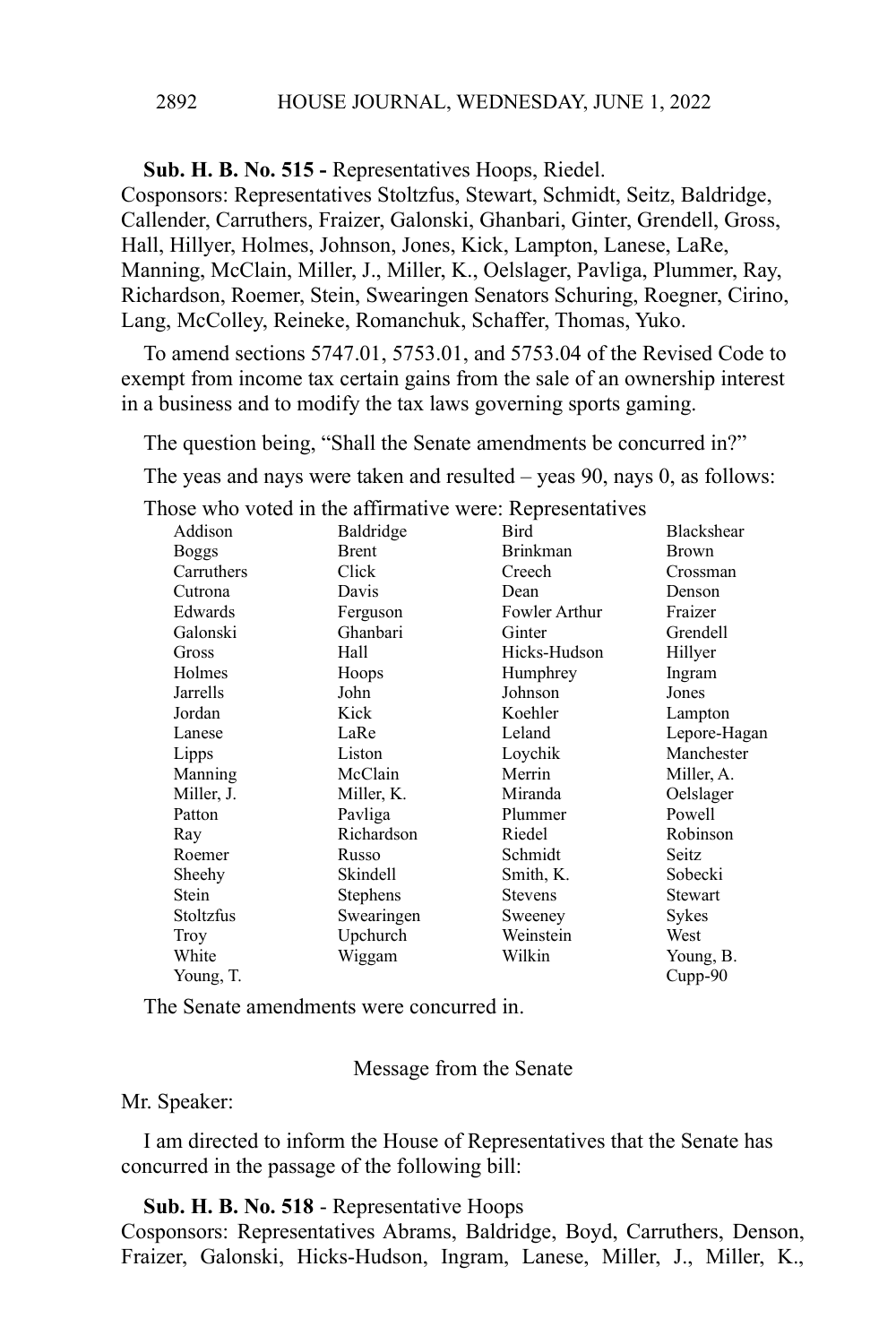Riedel, Russo, Seitz, Sobecki, Stephens, West, White Senators Manning, Blessing, Cirino, Gavarone, Hackett, McColley, Rulli, Yuko

To amend sections 1901.01, 1901.02, 1901.021, 1901.027, 1901.03, 1901.08, 1901.181, 1901.31, 1901.311, 1901.34, 1907.11, 2151.23, and 2301.03 of the Revised Code to create the Fulton County Municipal Court in Wauseon on January 1, 2024, to establish one full-time judgeship in that court, to abolish the Fulton County County Court on that date, to provide for the election for the Fulton County Municipal Court of one full-time judge in 2023, to add one full-time judge to the Fairborn Municipal Court, to expand the jurisdiction of the Housing Division of the Toledo Municipal Court, to abolish the East Liverpool Municipal Court in Columbiana County, to expand the jurisdiction of the Portage County Domestic Relations Court, and relative to the Hamilton County Municipal Court.

As a substitute bill, in which the concurrence of the House is requested.

Attest: Vincent L. Keeran, Clerk.

Representative Ginter moved that the Senate amendments to **Sub. H. B. No. 518-**Representative Hoops, et. al., be taken up for immediate consideration.

The motion was agreed to without objection.

The Senate amendments to **Sub. H. B. No. 518**-Representative Hoops, et. al., were taken up for consideration.

**Sub. H. B. No. 518 -** Representative Hoops. Cosponsors: Representatives Abrams, Baldridge, Boyd, Carruthers, Denson, Fraizer, Galonski, Hicks-Hudson, Ingram, Lanese, Miller, J., Miller, K., Riedel, Russo, Seitz, Sobecki, Stephens, West, White Senators Manning, Blessing, Cirino, Gavarone, Hackett, McColley, Rulli, Yuko.

To amend sections 1901.01, 1901.02, 1901.021, 1901.027, 1901.03, 1901.08, 1901.181, 1901.31, 1901.311, 1901.34, 1907.11, 2151.23, and 2301.03 of the Revised Code to create the Fulton County Municipal Court in Wauseon on January 1, 2024, to establish one full-time judgeship in that court, to abolish the Fulton County County Court on that date, to provide for the election for the Fulton County Municipal Court of one full-time judge in 2023, to add one full-time judge to the Fairborn Municipal Court, to expand the jurisdiction of the Housing Division of the Toledo Municipal Court, to abolish the East Liverpool Municipal Court in Columbiana County, to expand the jurisdiction of the Portage County Domestic Relations Court, and relative to the Hamilton County Municipal Court.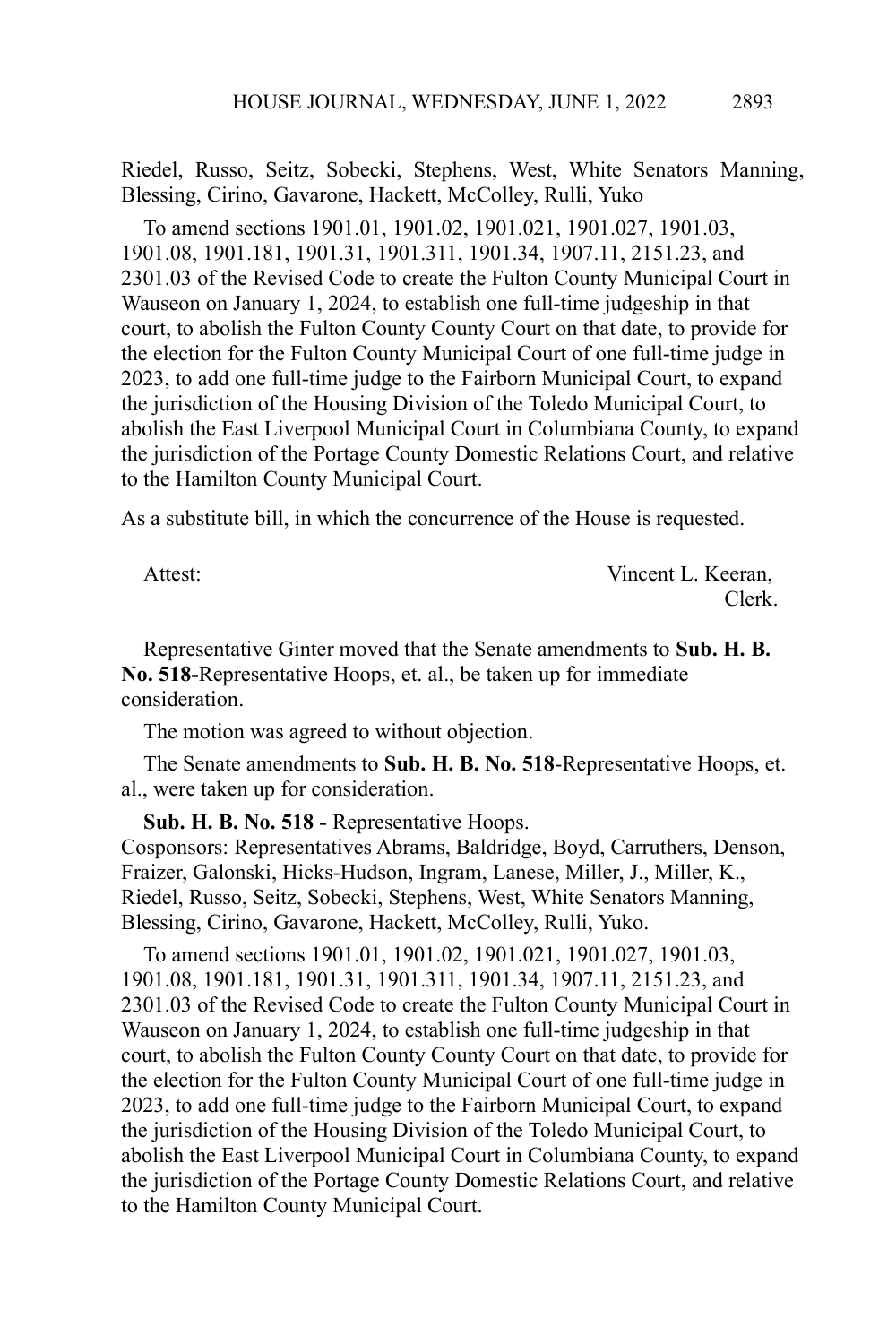The question being, "Shall the Senate amendments be concurred in?" The yeas and nays were taken and resulted – yeas 82, nays 7, as follows:

Those who voted in the affirmative were: Representatives

| Addison      | Baldridge       | Bird            | Blackshear     |
|--------------|-----------------|-----------------|----------------|
| <b>Brent</b> | <b>Brinkman</b> | Callender       | Carruthers     |
| Click        | Creech          | Cutrona         | Davis          |
| Dean         | Edwards         | Ferguson        | Fowler Arthur  |
| Fraizer      | Ginter          | Grendell        | Gross          |
| Hall         | Hicks-Hudson    | Hillyer         | Holmes         |
| Hoops        | Humphrey        | Jarrells        | John           |
| Jones        | Jordan          | Kick            | Koehler        |
| Lampton      | Lanese          | LaRe            | Lepore-Hagan   |
| Lipps        | Liston          | Loychik         | Manchester     |
| Manning      | McClain         | Merrin          | Miller, A.     |
| Miller, J.   | Miller, K.      | Miranda         | Oelslager      |
| Patton       | Pavliga         | Plummer         | Powell         |
| Ray          | Richardson      | Riedel          | Robinson       |
| Roemer       | Russo           | Schmidt         | Seitz          |
| Sheehy       | Skindell        | Smith, K.       | Smith, M.      |
| Sobecki      | Stein           | <b>Stephens</b> | <b>Stevens</b> |
| Stewart      | Stoltzfus       | Swearingen      | Sweeney        |
| Troy         | Upchurch        | Weinstein       | West           |
| White        | Wiggam          | Wilkin          | Young, B.      |
| Young, T.    |                 |                 | $Cupp-82$      |
|              |                 |                 |                |

Representatives Boggs, Brown, Crossman, Denson, Galonski, Ingram, and Leland voted in the negative-7.

The Senate amendments were concurred in.

On motion of Representative Ginter, the House recessed.

The House met pursuant to recess.

Message from the Senate

Mr. Speaker:

I am directed to inform the House of Representatives that the Senate has concurred in the House amendments to:

**Sub. S. B. No. 61** - Senators Blessing, Antonio – et al.

Attest: Vincent L. Keeran, Clerk.

Message from the Senate

Mr. Speaker:

I am directed to inform the House of Representatives that the Senate has concurred in the adoption of the following joint resolutions: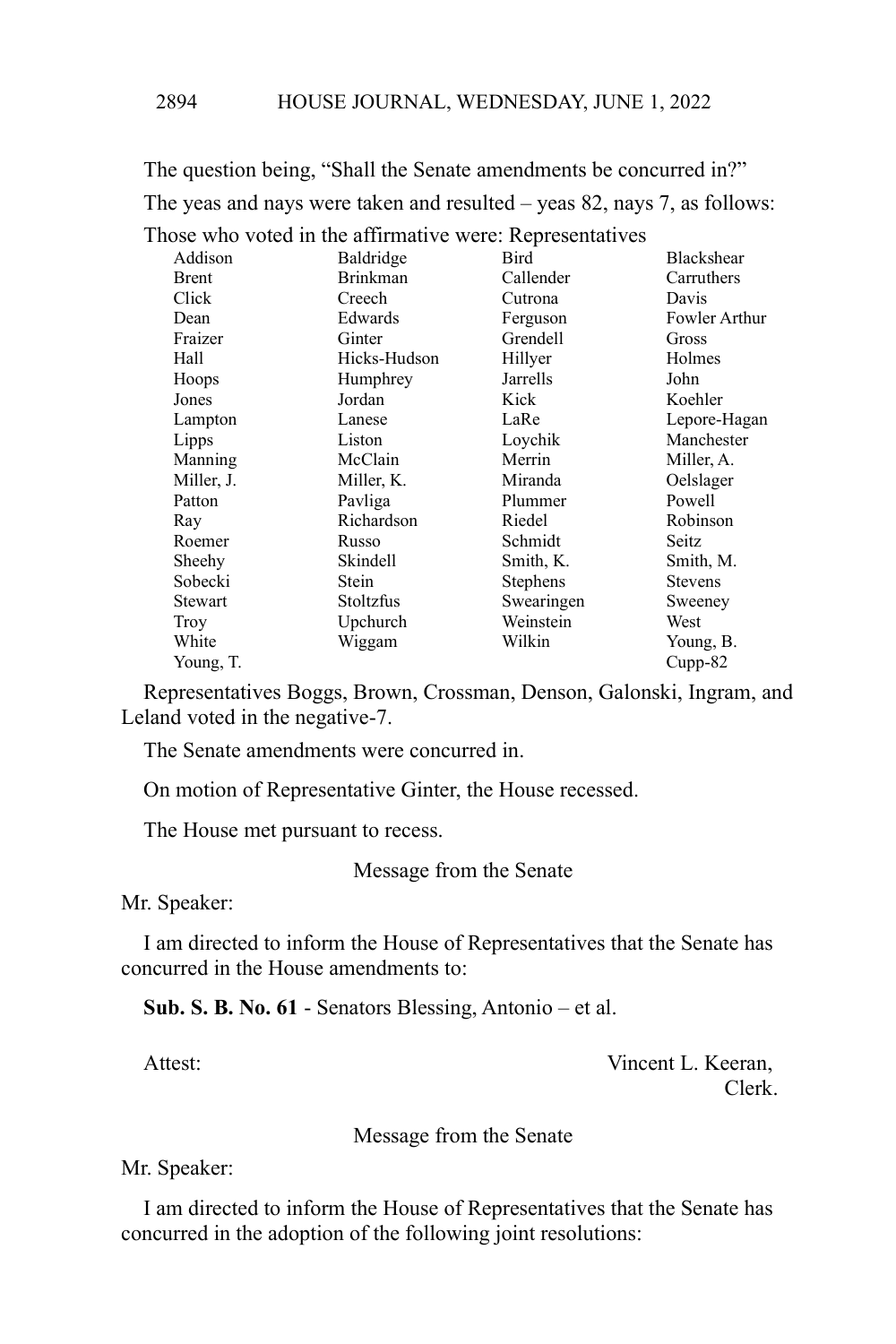## **Sub. H. J. R. No. 2** - Representatives LaRe, Swearingen

Cosponsors: Representatives Abrams, Bird, Carruthers, Click, Creech, Cross, Cutrona, Edwards, Fraizer, Ghanbari, Ginter, Grendell, Gross, Hall, Holmes, Hoops, John, Johnson, Jones, Kick, Koehler, Lampton, Lipps, Loychik, McClain, Miller, K., Oelslager, Plummer, Richardson, Riedel, Roemer, Schmidt, Seitz, Stein, Stephens, Stevens, White, Wiggam, Wilkin, Young, B., Young, T., Speaker Cupp Senators Antani, Brenner, Cirino, Gavarone, Hackett, Hoagland, Hottinger, Johnson, O'Brien, Peterson, Reineke, Romanchuk, Schaffer, Schuring, Wilson

Proposing to amend Section 9 of Article I of the Constitution of the State of Ohio to eliminate the requirement that the amount and conditions of bail be established pursuant to Section 5(b) of Article IV of the Constitution of the State of Ohio, and instead allow the courts to use factors such as public safety, including the seriousness of the offense, and a person's criminal record, the likelihood a person will return to court, and any other factor the General Assembly may prescribe.

## **H. J. R. No. 4** - Representatives Edwards, Seitz

Cosponsors: Representatives John, Creech, Fowler Arthur, Stevens, Stewart, Abrams, Baldridge, Bird, Carruthers, Click, Cross, Cutrona, Ferguson, Fraizer, Ghanbari, Ginter, Grendell, Gross, Hall, Hillyer, Holmes, Hoops, Johnson, Jones, Kick, Koehler, Lampton, LaRe, Lipps, Loychik, McClain, Merrin, Miller, K., Oelslager, Pavliga, Plummer, Powell, Ray, Richardson, Riedel, Roemer, Schmidt, Stein, Stephens, Stoltzfus, Swearingen, White, Wiggam, Wilkin, Young, B., Young, T., Zeltwanger, Speaker Cupp Senators Gavarone, Antani, Blessing, Brenner, Cirino, Dolan, Hackett, Hoagland, Hottinger, Huffman, S., Johnson, Kunze, Lang, McColley, O'Brien, Peterson, Reineke, Roegner, Romanchuk, Schaffer, Schuring

Proposing to amend Section 1 of Article V, Section 3 of Article X, and Section 3 of Article XVIII of the Constitution of the State of Ohio to prohibit local governments from allowing persons who lack the qualifications of an elector to vote in local elections.

Attest: Vincent L. Keeran, Clerk.

Message from the Senate

Mr. Speaker:

I am directed to inform the House of Representatives that the Senate has concurred in the passage of the following bills:

**Am. H. B. No. 140** - Representative Merrin Cosponsors: Representatives Roemer, Young, T., Brinkman, Callender,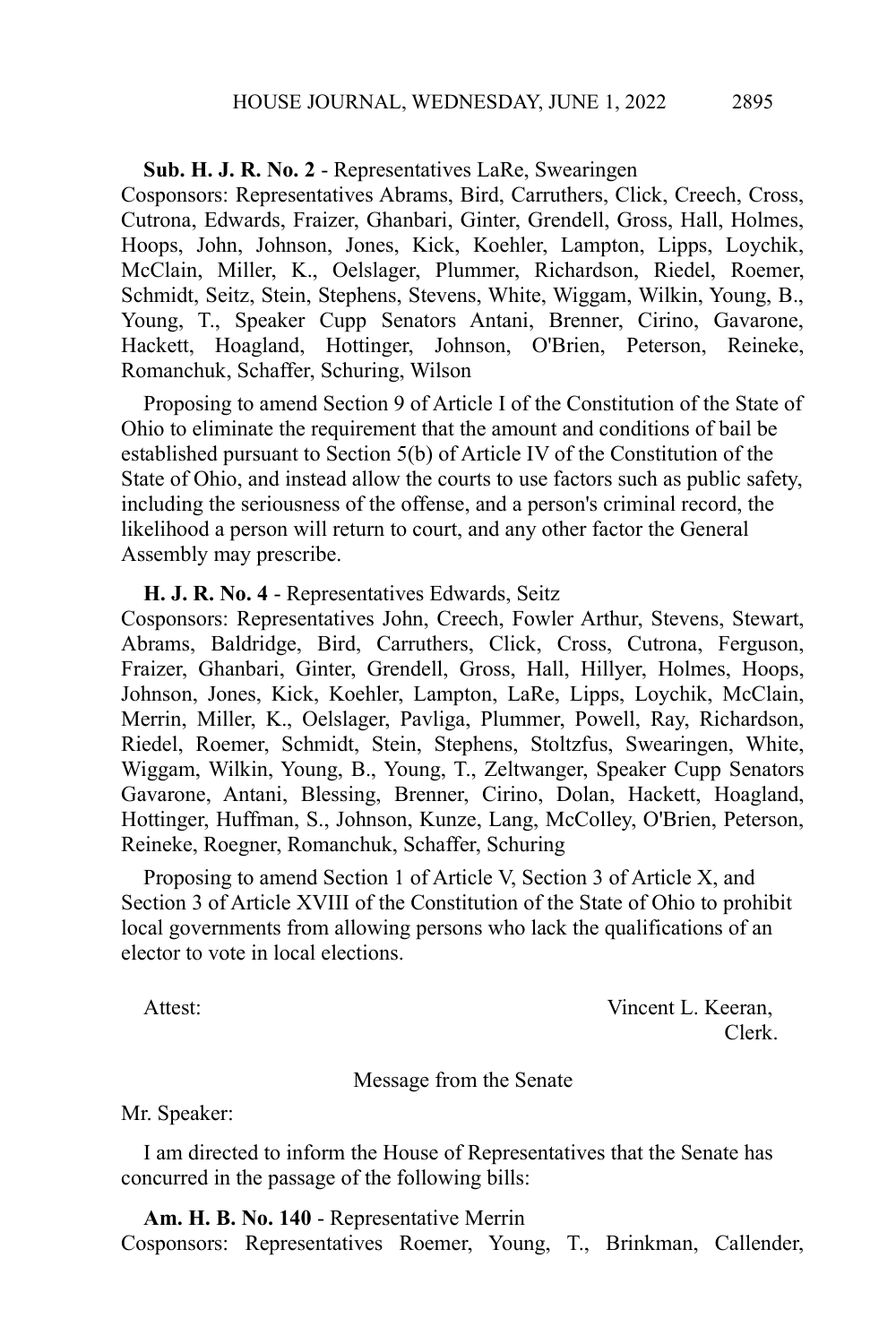Carruthers, Click, Cross, Cutrona, Edwards, Fowler Arthur, Holmes, Householder, John, Johnson, Jones, Jordan, LaRe, Lipps, Loychik, McClain, Plummer, Riedel, Seitz, Stein, Stephens, Stewart, Stoltzfus, Swearingen, Wiggam, Young, B. Senators Cirino, Gavarone, Huffman, S., Lang, McColley, Peterson, Schaffer

To amend sections 133.18, 306.32, 306.322, 345.01, 345.03, 345.04, 505.37, 505.48, 505.481, 511.27, 511.28, 511.34, 513.18, 755.181, 1545.041, 1545.21, 1711.30, 3311.50, 3318.01, 3318.06, 3318.061, 3318.062, 3318.063, 3318.361, 3318.45, 3381.03, 3505.06, 4582.024, 4582.26, 5705.01, 5705.03, 5705.192, 5705.195, 5705.196, 5705.197, 5705.199, 5705.21, 5705.212, 5705.213, 5705.215, 5705.218, 5705.219, 5705.233, 5705.25, 5705.251, 5705.261, 5705.55, 5748.01, 5748.02, 5748.03, 5748.04, 5748.08, and 5748.09 of the Revised Code to enact the "Ballot Uniformity and Transparency Act" to modify the form of election notices and ballot language for property tax levies.

**H. B. No. 206** - Representatives Ghanbari, O'Brien

Cosponsors: Representatives LaRe, Stein, Plummer, Hoops, Stephens, Abrams, Riedel, Seitz, Kick, Baldridge, Ginter, Click, Swearingen, Carfagna, Weinstein, Cutrona, White, Creech, Hall, Young, T., Jones, Brent, Johnson, Kelly, Miranda, Miller, A., Miller, J., Sheehy, John, Richardson, McClain, Carruthers, Stoltzfus, Gross, Fowler Arthur, Lampton, Ray, Loychik, Pavliga, Bird, Fraizer, Lanese, Sobecki, Upchurch, Robinson, Lightbody, Cross, Denson, Dean, Lepore-Hagan, Russo Senators Schaffer, Cirino, Gavarone, Roegner, Thomas, Yuko

To amend sections 4513.35 and 4513.39 of the Revised Code to permit a township police officer who serves a population between 5,000 and 50,000 to enforce specified traffic offenses on interstate highways within the township if authorized by that township's board of trustees.

# **Am. H. B. No. 447** - Representative Lampton

Cosponsors: Representatives Merrin, Cross, Riedel, Carfagna, Baldridge, Bird, Carruthers, Crossman, Cutrona, Edwards, Fowler Arthur, Fraizer, Galonski, Ghanbari, Grendell, Hillyer, Jarrells, Jones, Lanese, LaRe, Loychik, McClain, Miller, A., Miller, J., Miranda, O'Brien, Patton, Pavliga, Richardson, Roemer, Russo, Schmidt, Seitz, Stephens, Troy, West Senators Hottinger, Brenner, Antonio, Blessing, Cirino, Craig, Dolan, Gavarone, Hackett, Kunze, Lang, McColley, Romanchuk, Sykes, Thomas, Yuko

To amend sections 4123.01, 4123.56, and 4123.64 of the Revised Code regarding workers' compensation for employees who work from home and other changes to the Workers' Compensation Law.

**H. B. No. 537** - Representative Abrams

Cosponsors: Representatives Liston, Blackshear, Brent, Brown, Carruthers,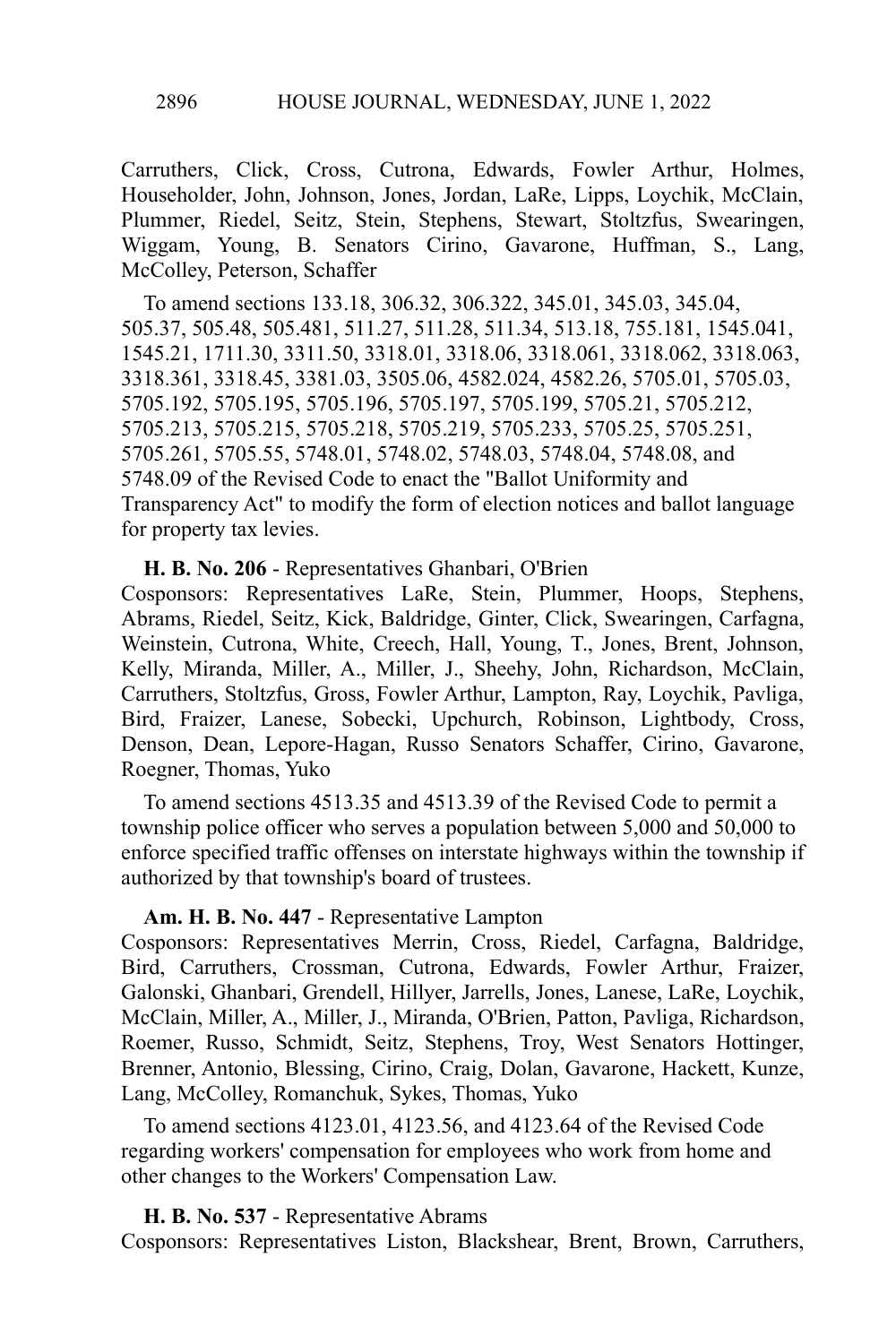Crossman, Galonski, Ginter, Hoops, Humphrey, Jarrells, John, Jones, Leland, Lepore-Hagan, Manning, Miller, J., Miranda, O'Brien, Patton, Pavliga, Schmidt, Skindell, Sobecki, Swearingen, Sweeney, White, Speaker Cupp Senators Brenner, Cirino, Craig, Dolan, Gavarone, Hackett, Johnson, Peterson, Reineke, Schaffer, Schuring, Sykes, Thomas, Wilson, Yuko

To enact section 5.2529 of the Revised Code to designate February 12 as "Cholangiocarcinoma Awareness Day."

Attest: Vincent L. Keeran, Clerk.

#### Message from the Senate

Mr. Speaker:

I am directed to inform the House of Representatives that the Senate has concurred in the passage of the following bill:

**Sub. H. B. No. 687** - Representative Oelslager

Cosponsors: Representatives West, Baldridge, Bird, Blackshear, Boggs, Brent, Brown, Callender, Carruthers, Click, Creech, Crossman, Cutrona, Davis, Denson, Fraizer, Galonski, Ghanbari, Hall, Hicks-Hudson, Hillyer, Holmes, Humphrey, Ingram, Jarrells, John, Jones, Lepore-Hagan, Lipps, Liston, Loychik, Miller, A., Miller, J., Miller, K., Miranda, Patton, Pavliga, Plummer, Richardson, Robinson, Roemer, Russo, Schmidt, Seitz, Sheehy, Smith, K., Smith, M., Sobecki, Stein, Stephens, Stewart, Sykes, Troy, Weinstein, White, Wilkin, Young, B., Young, T. Senators Antonio, Blessing, Brenner, Cirino, Craig, Dolan, Fedor, Gavarone, Hackett, Hoagland, Hottinger, Huffman, S., Johnson, Kunze, Lang, Manning, Peterson, Reineke, Roegner, Rulli, Schaffer, Schuring, Sykes, Thomas, Williams, Yuko

To amend sections 122.17, 123.201, 123.211, 153.692, 153.71, 1501.011, 3318.08, 3318.36, 3735.67, 3735.671, 5739.01, 5739.02, 5751.01, 5751.052, 5751.091, and 6115.20 of the Revised Code and to amend Sections 219.10, 221.10, 221.13, 223.10, 223.15, 227.10, 229.10, 229.20, 237.10, and 237.13 of H.B. 597 of the 134th General Assembly to provide authorization and conditions for the operation of certain state programs, to make capital appropriations for the biennium ending June 30, 2024, and to make other appropriations.

Attest: Vincent L. Keeran, Clerk.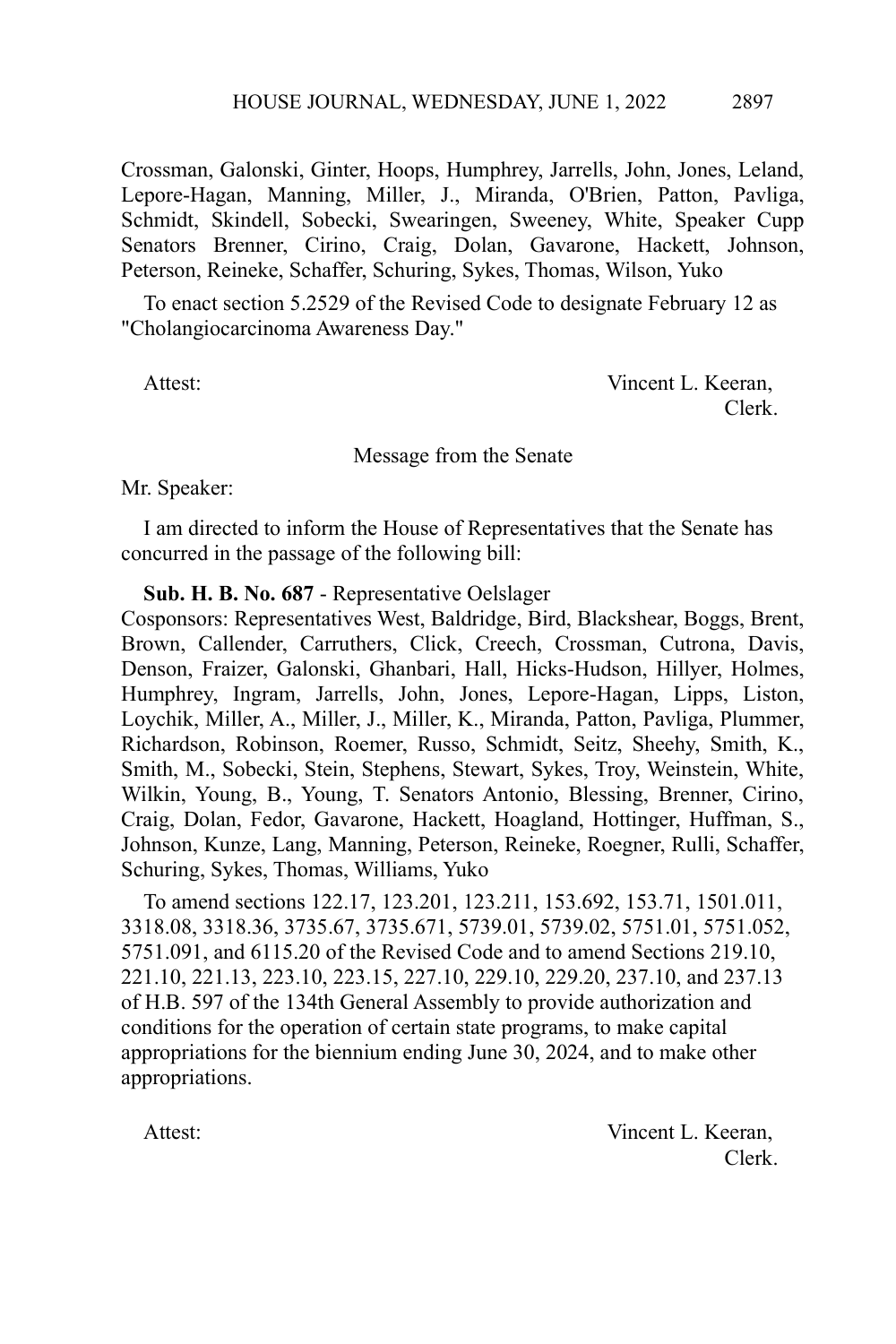## Message from the Senate

Mr. Speaker:

I am directed to inform the House of Representatives that the Senate has concurred in the passage of the following bill:

#### **Am. Sub. H. B. No. 377** - Representatives Hall, Swearingen

Cosponsors: Representatives Riedel, Click, Seitz, Carfagna, White, Jones, Callender, Edwards, Roemer, West, Abrams, Addison, Baldridge, Blackshear, Brent, Brown, Carruthers, Cross, Cutrona, Davis, Denson, Fraizer, Ghanbari, Hicks-Hudson, Humphrey, Ingram, Jarrells, Leland, Lepore-Hagan, Lipps, Liston, Loychik, Miller, J., Miranda, O'Brien, Oelslager, Robinson, Russo, Sheehy, Smith, K., Smith, M., Sweeney, Troy, Upchurch, Weinstein, Young, T., Speaker Cupp Senators Hottinger, Dolan, Schuring, Antonio, Blessing, Brenner, Cirino, Craig, Gavarone, Hackett, Hoagland, Huffman, S., Johnson, Kunze, Lang, Manning, Peterson, Reineke, Rulli, Schaffer, Sykes, Thomas, Williams, Wilson, Yuko

To amend sections 124.81, 145.012, and 505.60 of the Revised Code and to amend Section 220.11 of H.B. 168 of the 134th General Assembly, Section 5 of H.B. 175 of the 134th General Assembly, Section 7 of S.B. 9 of the 134th General Assembly, and Section 7 of S.B. 11 of the 134th General Assembly to establish the Appalachian Community Grant Program, to specify certain election workers are excluded from PERS membership, expand the category of first responders of certain townships who are considered part-time for health coverage purposes, convey state-owned land, correct an outdated reference to state treasury warrants, and to make appropriations.

As a substitute bill with the following additional amendments, in which the concurrence of the House is requested.

In line 1 of the title, delete "and" and insert ","; after "145.012" insert ", and 505.60"

In line 9 of the title, after "membership," insert "expand the category of first responders of certain townships who are considered part-time for health coverage purposes,"

In line 13, delete "and" and insert ","; after "145.012" insert ", and 505.60"

After line 210, insert:

"Sec. 505.60. (A) As provided in this section and section 505.601 of the Revised Code, the board of township trustees of any township may procure and pay all or any part of the cost of insurance policies that may provide benefits for hospitalization, surgical care, major medical care,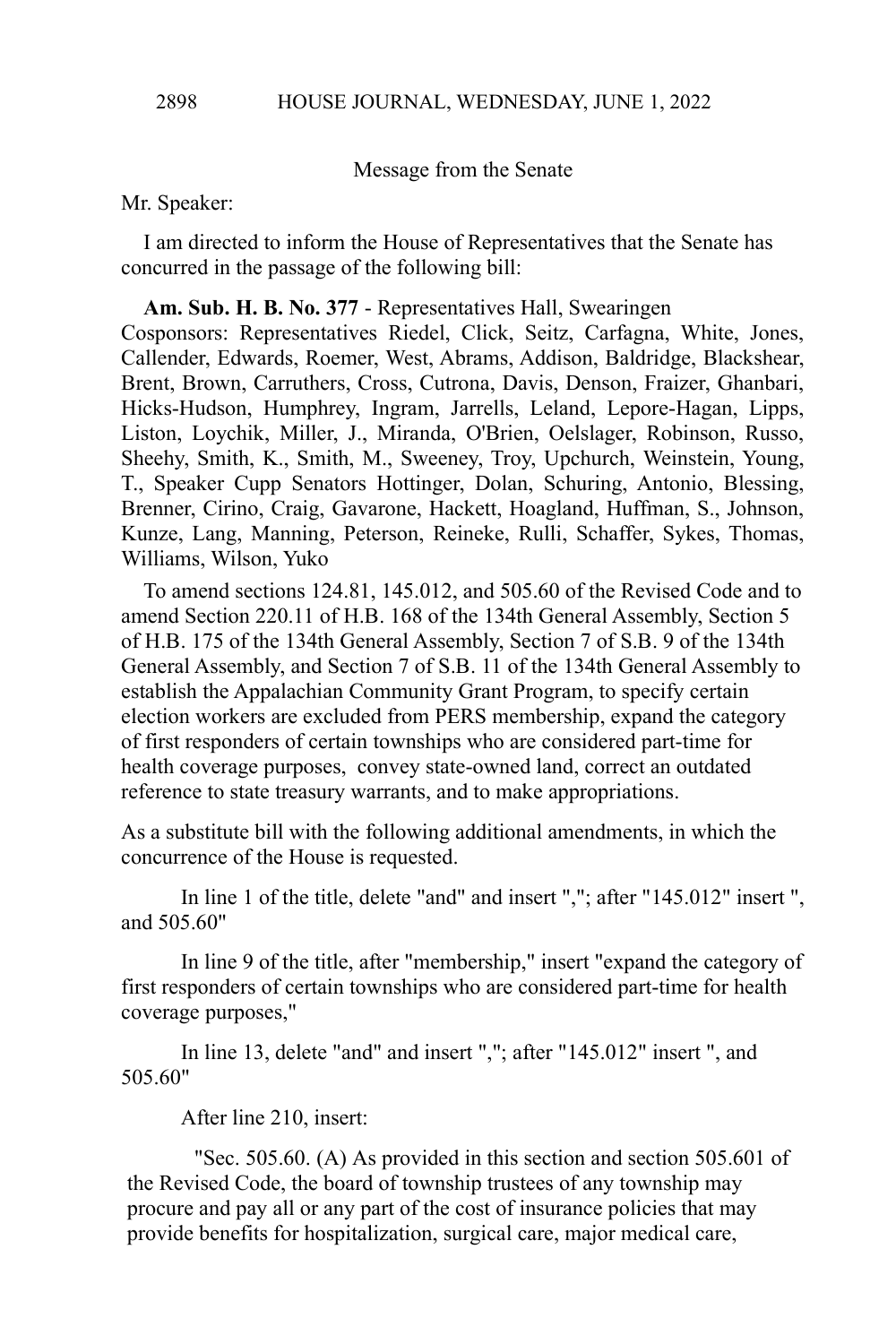disability, dental care, eye care, medical care, hearing aids, prescription drugs, or sickness and accident insurance, or a combination of any of the foregoing types of insurance for township officers and employees. The board of township trustees of any township may negotiate and contract for the purchase of a policy of long-term care insurance for township officers and employees pursuant to section 124.841 of the Revised Code.

If the board procures any insurance policies under this section, the board shall provide uniform coverage under these policies for township officers and full-time township employees and their immediate dependents, and may provide coverage under these policies for part-time township employees and their immediate dependents, from the funds or budgets from which the officers or employees are compensated for services, such policies to be issued by an insurance company duly authorized to do business in this state.

(B) The board may also provide coverage for any or all of the benefits described in division (A) of this section by entering into a contract for group health care services with health insuring corporations holding certificates of authority under Chapter 1751. of the Revised Code for township officers and employees and their immediate dependents. If the board so contracts, it shall provide uniform coverage under any such contracts for township officers and full-time township employees and their immediate dependents, from the funds or budgets from which the officers or employees are compensated for services, and may provide coverage under such contracts for part-time township employees and their immediate dependents, from the funds or budgets from which the officers or employees are compensated for services, provided that each officer and employee so covered is permitted to:

(1) Choose between a plan offered by an insurance company and a plan offered by a health insuring corporation, and provided further that the officer or employee pays any amount by which the cost of the plan chosen exceeds the cost of the plan offered by the board under this section;

(2) Change the choice made under this division at a time each year as determined in advance by the board.

An addition of a class or change of definition of coverage to the plan offered under this division by the board may be made at any time that it is determined by the board to be in the best interest of the township. If the total cost to the township of the revised plan for any trustee's coverage does not exceed that cost under the plan in effect during the prior policy year, the revision of the plan does not cause an increase in that trustee's compensation.

(C) Any township officer or employee may refuse to accept any coverage authorized by this section without affecting the availability of such coverage to other township officers and employees.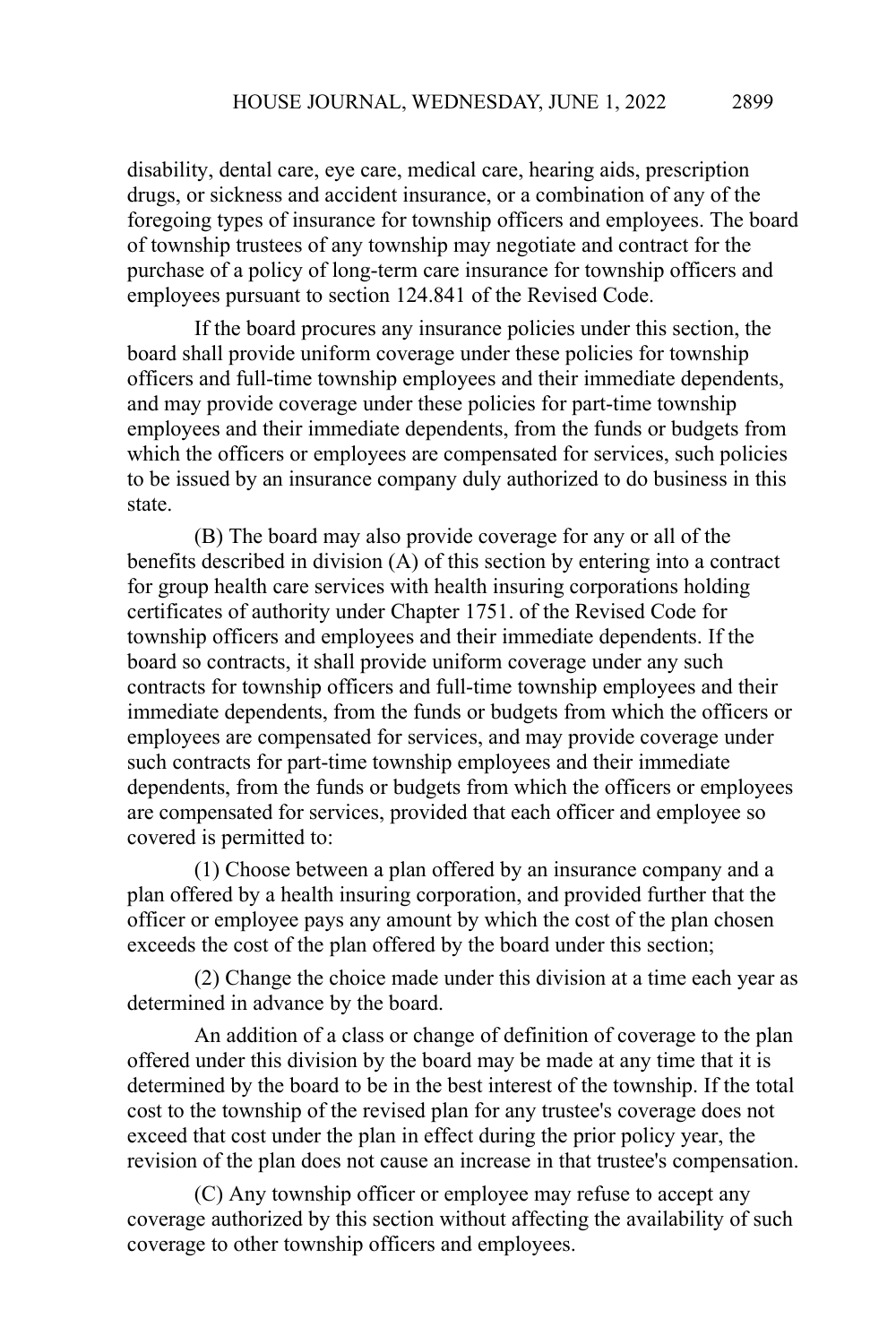(D) If any township officer or employee is denied coverage under a health care plan procured under this section or if any township officer or employee elects not to participate in the township's health care plan, the township may reimburse the officer or employee for each out-of-pocket premium attributable to the coverage provided for the officer or employee and their immediate dependents for insurance benefits described in division (A) of this section that the officer or employee otherwise obtains, but not to exceed an amount equal to the average premium paid by the township for its officers and employees under any health care plan it procures under this section.

(E) The board may provide the benefits authorized under this section, without competitive bidding, by contributing to a health and welfare trust fund administered through or in conjunction with a collective bargaining representative of the township employees.

The board may also provide the benefits described in this section through an individual self-insurance program or a joint self-insurance program as provided in section 9.833 of the Revised Code.

(F) If a board of township trustees fails to pay one or more premiums for a policy, contract, or plan of insurance or health care services authorized under this section and the failure causes a lapse, cancellation, or other termination of coverage under the policy, contract, or plan, it may reimburse a township officer or employee for, or pay on behalf of the officer or employee, any expenses incurred that would have been covered under the policy, contract, or plan.

(G) As used in this section and section 505.601 of the Revised Code:

(1) "Part-time "Applicable large employer" has the same meaning as in section 1513 of the "Patient Protection and Affordable Care Act," 26 U.S.C. 4980H.

(2) "First responder" means a township employee whose primary job duties include those of any of the following occupations:

(a) A firefighter of a lawfully constituted fire department;

(b) A first responder, emergency medical technician-basic, emergency medical technician-intermediate, or emergency medical technician-paramedic of an ambulance service organization or emergency medical service organization as described in Chapter 4765. of the Revised Code.

 $(3)(a)$  Except as provided in division  $(G)(3)(b)$  of this section, "parttime township employee" means a township employee who is hired with the expectation that the employee will work not more than one thousand five hundred hours in any year;

(b) "Part-time township employee" with respect to a first responder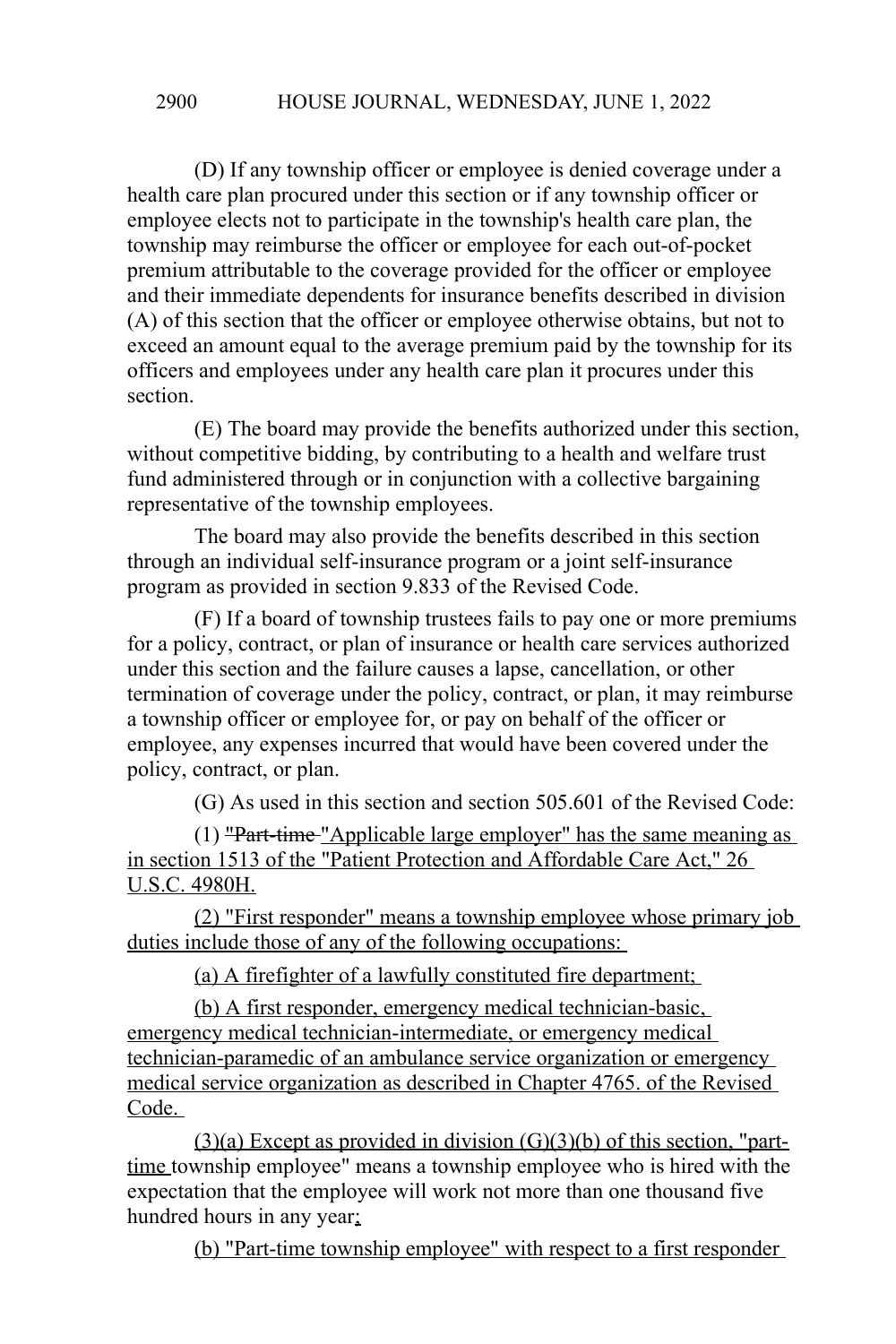who is employed by a township that does not qualify as an applicable large employer means a first responder who is hired with the expectation that the first responder will work not more than one thousand nine hundred seventysix hours in any year.

 $(2)$  (4) "Premium" does not include any deductible or health care costs paid directly by a township officer or employee."

In line 211, delete "and" and insert ","; after "145.012" insert ", and 505.60"

Attest: Vincent L. Keeran, Clerk.

Representative Ginter moved that the Senate amendments to **Am. Sub. H. B. No. 377-**Representatives Hall, Swearingen, et. al., be taken up for immediate consideration.

The motion was agreed to without objection.

The Senate amendments to **Am. Sub. H. B. No. 377**-Representatives Hall, Swearingen, et. al., were taken up for consideration.

**Am. Sub. H. B. No. 377 -** Representatives Hall, Swearingen. Cosponsors: Representatives Riedel, Click, Seitz, Carfagna, White, Jones, Callender, Edwards, Roemer, West, Abrams, Addison, Baldridge, Blackshear, Brent, Brown, Carruthers, Cross, Cutrona, Davis, Denson, Fraizer, Ghanbari, Hicks-Hudson, Humphrey, Ingram, Jarrells, Leland, Lepore-Hagan, Lipps, Liston, Loychik, Miller, J., Miranda, O'Brien, Oelslager, Robinson, Russo, Sheehy, Smith, K., Smith, M., Sweeney, Troy, Upchurch, Weinstein, Young, T., Speaker Cupp Senators Hottinger, Dolan, Schuring, Antonio, Blessing, Brenner, Cirino, Craig, Gavarone, Hackett, Hoagland, Huffman, S., Johnson, Kunze, Lang, Manning, Peterson, Reineke, Rulli, Schaffer, Sykes, Thomas, Williams, Wilson, Yuko.

To amend sections 124.81, 145.012, and 505.60 of the Revised Code and to amend Section 220.11 of H.B. 168 of the 134th General Assembly, Section 5 of H.B. 175 of the 134th General Assembly, Section 7 of S.B. 9 of the 134th General Assembly, and Section 7 of S.B. 11 of the 134th General Assembly to establish the Appalachian Community Grant Program, to specify certain election workers are excluded from PERS membership, expand the category of first responders of certain townships who are considered part-time for health coverage purposes, convey state-owned land, correct an outdated reference to state treasury warrants, and to make appropriations.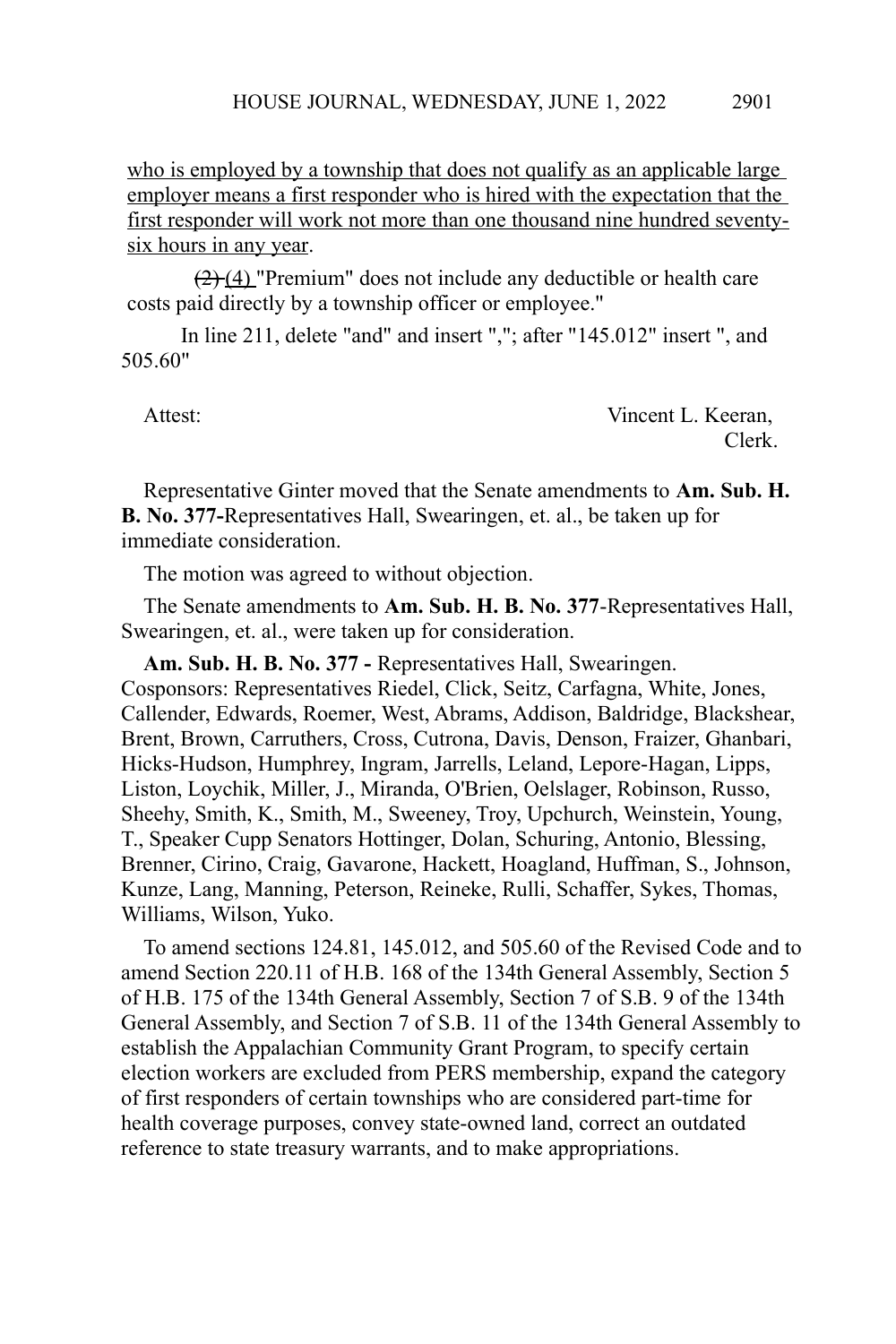The question being, "Shall the Senate amendments be concurred in?" The yeas and nays were taken and resulted – yeas 80, nays 10, as follows:

Those who voted in the affirmative were: Representatives

| Addison          | Baldridge                                             | Bird           | <b>Blackshear</b> |
|------------------|-------------------------------------------------------|----------------|-------------------|
| <b>Boggs</b>     | <b>Brent</b>                                          | <b>Brown</b>   | Callender         |
| Carruthers       | Click                                                 | Creech         | Crossman          |
| Cutrona          | Davis                                                 | Denson         | Edwards           |
| Fowler Arthur    | Fraizer                                               | Galonski       | Ghanbari          |
| Ginter           | Grendell                                              | Hall           | Hillyer           |
| Holmes           | Hoops                                                 | Humphrey       | Ingram            |
| Jarrells         | John                                                  | Johnson        | Jones             |
| Koehler          | Lampton                                               | Lanese         | LaRe              |
| Leland           | Lepore-Hagan                                          | Lipps          | Liston            |
| Loychik          | Manchester                                            | Manning        | Merrin            |
| Miller, J.       | Miller, K.                                            | Miranda        | Oelslager         |
| Patton           | Pavliga                                               | Plummer        | Ray               |
| Richardson       | Riedel                                                | Robinson       | Roemer            |
| Russo            | Schmidt                                               | Seitz          | Sheehy            |
| Skindell         | Smith, K.                                             | Smith, M.      | Sobecki           |
| Stein            | Stephens                                              | <b>Stevens</b> | Stewart           |
| Swearingen       | Sweeney                                               | <b>Sykes</b>   | Troy              |
| Upchurch         | Weinstein                                             | West           | White             |
| Wilkin           | Young, B.                                             | Young, T.      | $Cupp-80$         |
|                  | Those who voted in the negative were: Representatives |                |                   |
| <b>Brinkman</b>  | Dean                                                  | Ferguson       | Gross             |
| Jordan           | Kick                                                  | McClain        | Powell            |
| <b>Stoltzfus</b> |                                                       |                | Wiggam-10         |
|                  |                                                       |                |                   |

The Senate amendments were concurred in.

Representative Ginter moved that House Rule 66, pertaining to bills being placed on the calendar, be suspended and that **Am. S. B. No. 246**-Senators Rulli, Lang be taken up for immediate consideration the third time.

The question being, shall the motion be agreed to?

The motion was agreed to without objection.

## **Am. S. B. No. 246**-Senators Rulli, Lang.

Cosponsors: Senators Schaffer, Roegner, Antani, Blessing, Brenner, Cirino, Dolan, Gavarone, Hackett, Hoagland, Hottinger, Huffman, S., Manning, McColley, Peterson, Reineke, Thomas, Wilson, Yuko Representative Troy.

To amend sections 5733.04, 5733.41, 5747.01, 5747.03, 5747.08, 5747.11, 5747.13, 5747.132, 5747.14, 5747.15, 5747.41, 5747.42, 5747.43, 5747.44, 5747.45, 5747.451, 5747.453, and 5747.98 and to enact sections 5747.38 and 5747.39 of the Revised Code to levy a tax on a pass-through entity's income apportioned to Ohio and to authorize a refundable income tax credit for an owner for such tax paid, was taken up for consideration the third time.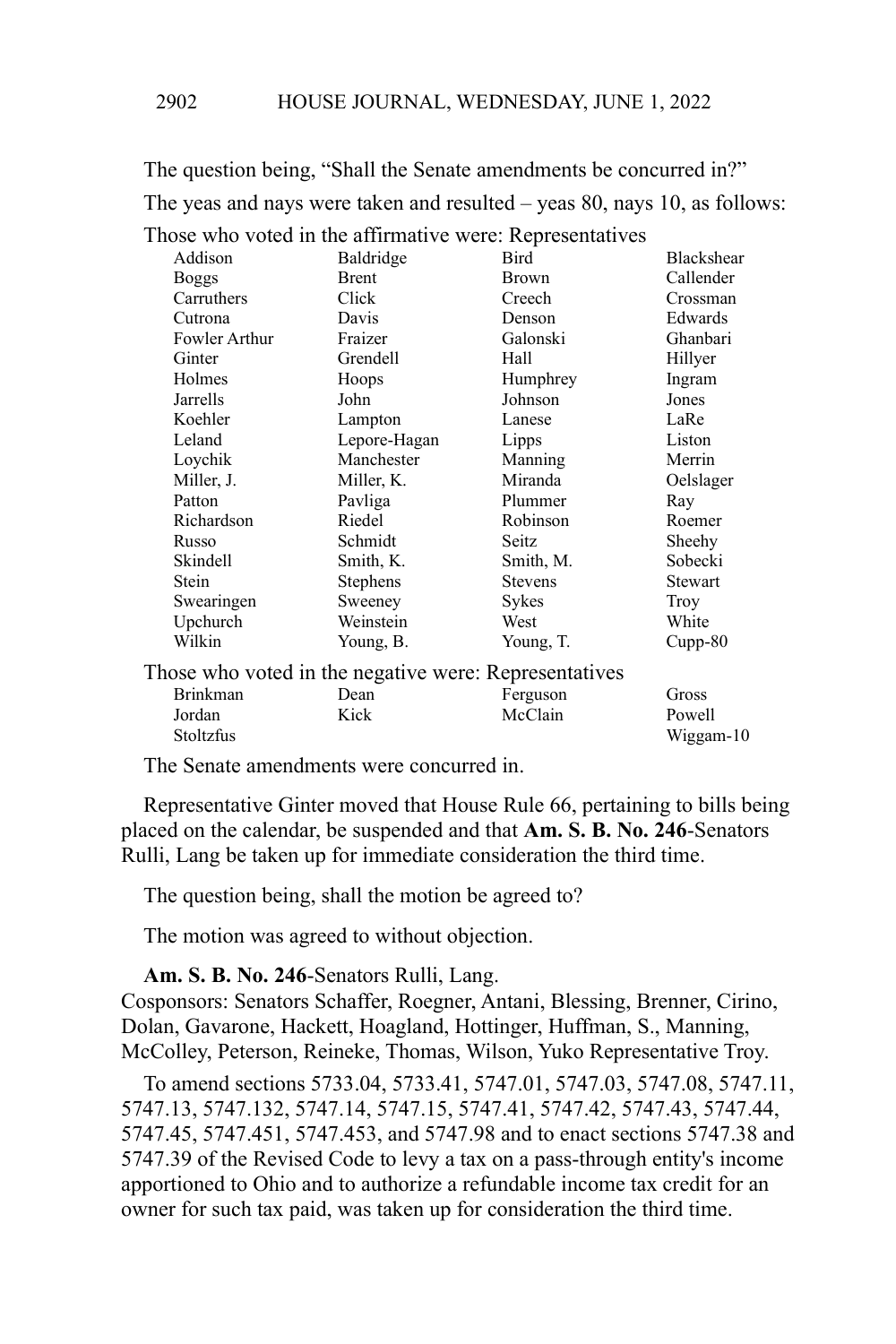The question being, "Shall the bill pass?"

The yeas and nays were taken and resulted – yeas 88, nays 2, as follows:

Those who voted in the affirmative were: Representatives

| Brinkman<br>Brent<br><b>Brown</b><br><b>Boggs</b><br>Callender<br>Carruthers<br>Click<br>Creech<br>Davis<br>Cutrona<br>Dean<br>Crossman<br>Edwards<br>Fowler Arthur<br>Ferguson<br>Denson<br>Fraizer<br>Galonski<br>Ghanbari<br>Ginter<br>Grendell<br>Hall<br>Hillyer<br>Gross<br>Jarrells<br>Holmes<br>Hoops<br>Humphrey<br>John<br>Johnson<br>Jordan<br>Jones<br>Kick<br>Koehler<br>Lanese<br>Lampton<br>LaRe<br>Leland<br>Liston<br>Lipps<br>McClain<br>Manchester<br>Loychik<br>Manning<br>Merrin<br>Miller, K.<br>Miranda<br>Miller, J.<br>Oelslager<br>Pavliga<br>Plummer<br>Patton<br>Powell<br>Richardson<br>Riedel<br>Ray<br>Robinson<br>Schmidt<br>Roemer<br>Russo<br>Skindell<br>Smith, K.<br>Seitz<br>Sheehy<br>Sobecki<br>Smith, M.<br>Stein<br>Stephens<br>Stoltzfus<br>Swearingen<br><b>Stevens</b><br>Stewart | Addison | Baldridge | Bird | Blackshear |
|-------------------------------------------------------------------------------------------------------------------------------------------------------------------------------------------------------------------------------------------------------------------------------------------------------------------------------------------------------------------------------------------------------------------------------------------------------------------------------------------------------------------------------------------------------------------------------------------------------------------------------------------------------------------------------------------------------------------------------------------------------------------------------------------------------------------------------|---------|-----------|------|------------|
|                                                                                                                                                                                                                                                                                                                                                                                                                                                                                                                                                                                                                                                                                                                                                                                                                               |         |           |      |            |
|                                                                                                                                                                                                                                                                                                                                                                                                                                                                                                                                                                                                                                                                                                                                                                                                                               |         |           |      |            |
|                                                                                                                                                                                                                                                                                                                                                                                                                                                                                                                                                                                                                                                                                                                                                                                                                               |         |           |      |            |
|                                                                                                                                                                                                                                                                                                                                                                                                                                                                                                                                                                                                                                                                                                                                                                                                                               |         |           |      |            |
|                                                                                                                                                                                                                                                                                                                                                                                                                                                                                                                                                                                                                                                                                                                                                                                                                               |         |           |      |            |
|                                                                                                                                                                                                                                                                                                                                                                                                                                                                                                                                                                                                                                                                                                                                                                                                                               |         |           |      |            |
|                                                                                                                                                                                                                                                                                                                                                                                                                                                                                                                                                                                                                                                                                                                                                                                                                               |         |           |      |            |
|                                                                                                                                                                                                                                                                                                                                                                                                                                                                                                                                                                                                                                                                                                                                                                                                                               |         |           |      |            |
|                                                                                                                                                                                                                                                                                                                                                                                                                                                                                                                                                                                                                                                                                                                                                                                                                               |         |           |      |            |
|                                                                                                                                                                                                                                                                                                                                                                                                                                                                                                                                                                                                                                                                                                                                                                                                                               |         |           |      |            |
|                                                                                                                                                                                                                                                                                                                                                                                                                                                                                                                                                                                                                                                                                                                                                                                                                               |         |           |      |            |
|                                                                                                                                                                                                                                                                                                                                                                                                                                                                                                                                                                                                                                                                                                                                                                                                                               |         |           |      |            |
|                                                                                                                                                                                                                                                                                                                                                                                                                                                                                                                                                                                                                                                                                                                                                                                                                               |         |           |      |            |
|                                                                                                                                                                                                                                                                                                                                                                                                                                                                                                                                                                                                                                                                                                                                                                                                                               |         |           |      |            |
|                                                                                                                                                                                                                                                                                                                                                                                                                                                                                                                                                                                                                                                                                                                                                                                                                               |         |           |      |            |
|                                                                                                                                                                                                                                                                                                                                                                                                                                                                                                                                                                                                                                                                                                                                                                                                                               |         |           |      |            |
|                                                                                                                                                                                                                                                                                                                                                                                                                                                                                                                                                                                                                                                                                                                                                                                                                               |         |           |      |            |
|                                                                                                                                                                                                                                                                                                                                                                                                                                                                                                                                                                                                                                                                                                                                                                                                                               |         |           |      |            |
|                                                                                                                                                                                                                                                                                                                                                                                                                                                                                                                                                                                                                                                                                                                                                                                                                               | Sweeney | Sykes     | Troy | Upchurch   |
| Weinstein<br>White<br>Wiggam<br>West                                                                                                                                                                                                                                                                                                                                                                                                                                                                                                                                                                                                                                                                                                                                                                                          |         |           |      |            |
| Wilkin<br>Cupp-88<br>Young, B.<br>Young, T.                                                                                                                                                                                                                                                                                                                                                                                                                                                                                                                                                                                                                                                                                                                                                                                   |         |           |      |            |

Representatives Ingram and Lepore-Hagan voted in the negative-2.

The bill passed.

Representative Merrin moved to amend the title as follows:

Add the names: "Baldridge, Click, Fraizer, Grendell, Gross, Hall, Holmes, Hoops, Koehler, Lampton, Lanese, LaRe, McClain, Merrin, Plummer, Riedel, Roemer, Schmidt, Stevens, White, Young, T., Speaker Cupp."

The motion was agreed to and the title so amended.

The title as amended was agreed to.

Message from the Senate

Mr. Speaker:

I am directed to inform the House of Representatives that the Senate has adopted the following concurrent resolution in which the concurrence of the House is requested:

**S. C. R. No. 16** - Senator Gavarone

Cosponsors: Senators Brenner, Cirino, Johnson

To disapprove the proposed amendments to specified rules, and to Staff Notes to specified rules, under the Ohio Rules of Civil Procedure, the Ohio Rules of Criminal Procedure, the Ohio Rules of Evidence, and the Ohio Rules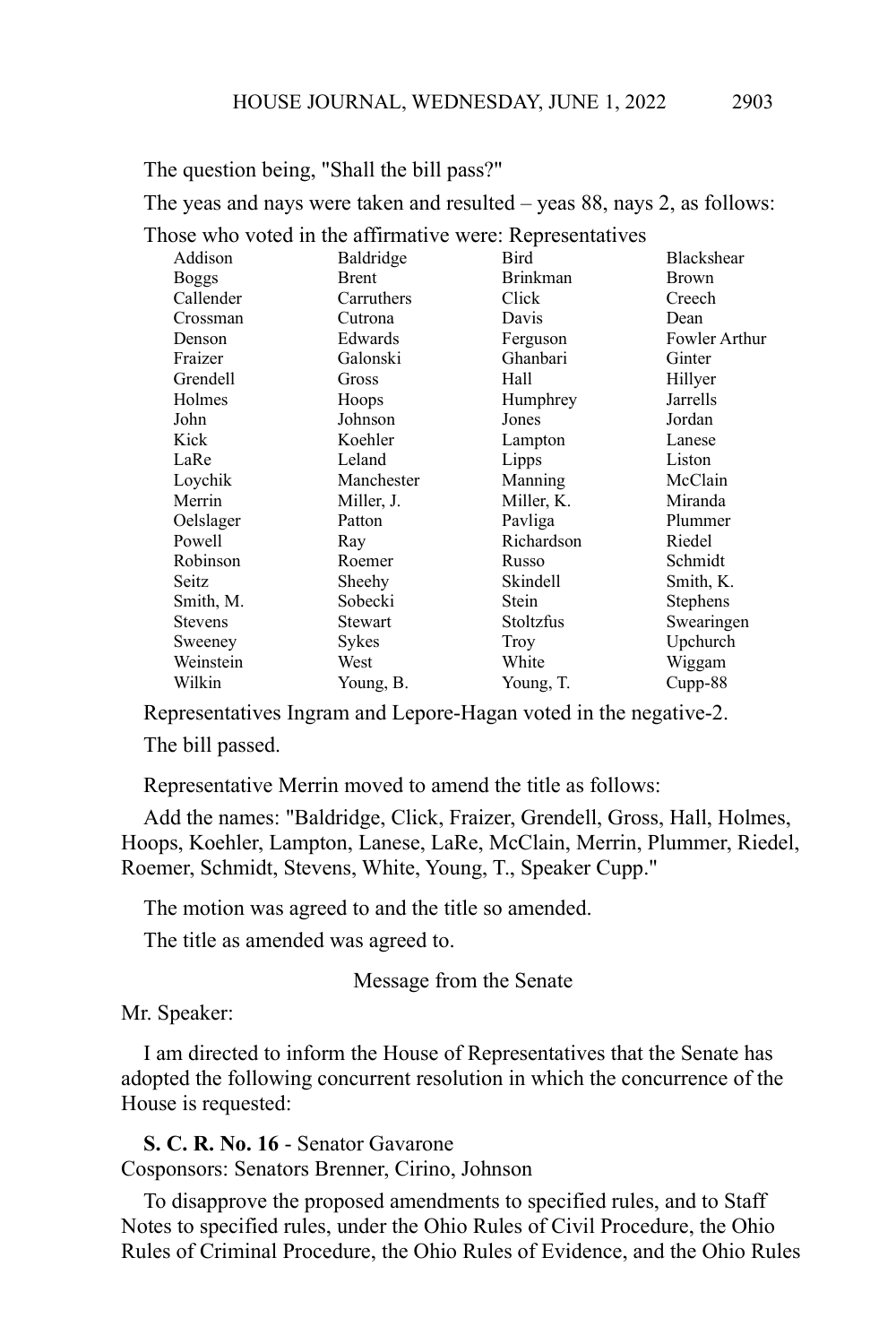HOUSE JOURNAL, WEDNESDAY, JUNE 1, 2022 2904

of Juvenile Procedure, filed by the Ohio Supreme Court with the General Assembly on April 26, 2022, and the previously proposed amendments to those specified Rules and Staff Notes to those specified rules filed on January 12, 2022.

Attest: Vincent L. Keeran, Clerk.

Representative Stewart moved to amend the title as follows:

Add the names: "Baldridge, Fraizer, Ginter, Gross, Hillyer, John, Johnson, Koehler, Merrin, Patton, Schmidt, Stewart."

The motion was agreed to and the title so amended.

The title as amended was agreed to.

 The question being "Shall the concurrent resolution be adopted, reading as follows?"

 **S. C. R. No. 16**- Senators Gavarone, Brenner, Cirino, Johnson Representatives Baldridge, Fraizer, Ginter, Gross, Hillyer, John, Johnson, Koehler, Merrin, Patton, Schmidt, Stewart

 To disapprove the proposed amendments to specified rules, and to Staff Notes to specified rules, under the Ohio Rules of Civil Procedure, the Ohio Rules of Criminal Procedure, the Ohio Rules of Evidence, and the Ohio Rules of Juvenile Procedure, filed by the Ohio Supreme Court with the General Assembly on April 26, 2022, and the previously proposed amendments to those specified Rules and Staff Notes to those specified rules filed on January 12, 2022.

BE IT RESOLVED BY THE SENATE OF THE STATE OF OHIO (THE HOUSE OF REPRESENTATIVES CONCURRING):

WHEREAS, The Ohio Supreme Court, under the authority granted by Section 5(B) of Article IV of the Ohio Constitution, promulgated and filed on January 12, 2022, with the Clerk of the Senate and the Clerk of the House of Representatives, proposed amendments to the Ohio Rules of Civil Procedure, the Ohio Rules of Criminal Procedure, the Ohio Rules of Evidence, and the Ohio Rules of Juvenile Procedure, and also filed with the chairperson of the Senate Judiciary Committee, the chairperson of the House Criminal Justice Committee, and the chairperson of the House Civil Justice Committee on that date the same proposed amendments to those Rules that also included proposed amendments to Staff Notes for certain of those Rules; and

WHEREAS, The Ohio Supreme Court, under the authority granted by Section 5(B) of Article IV of the Ohio Constitution, promulgated and filed on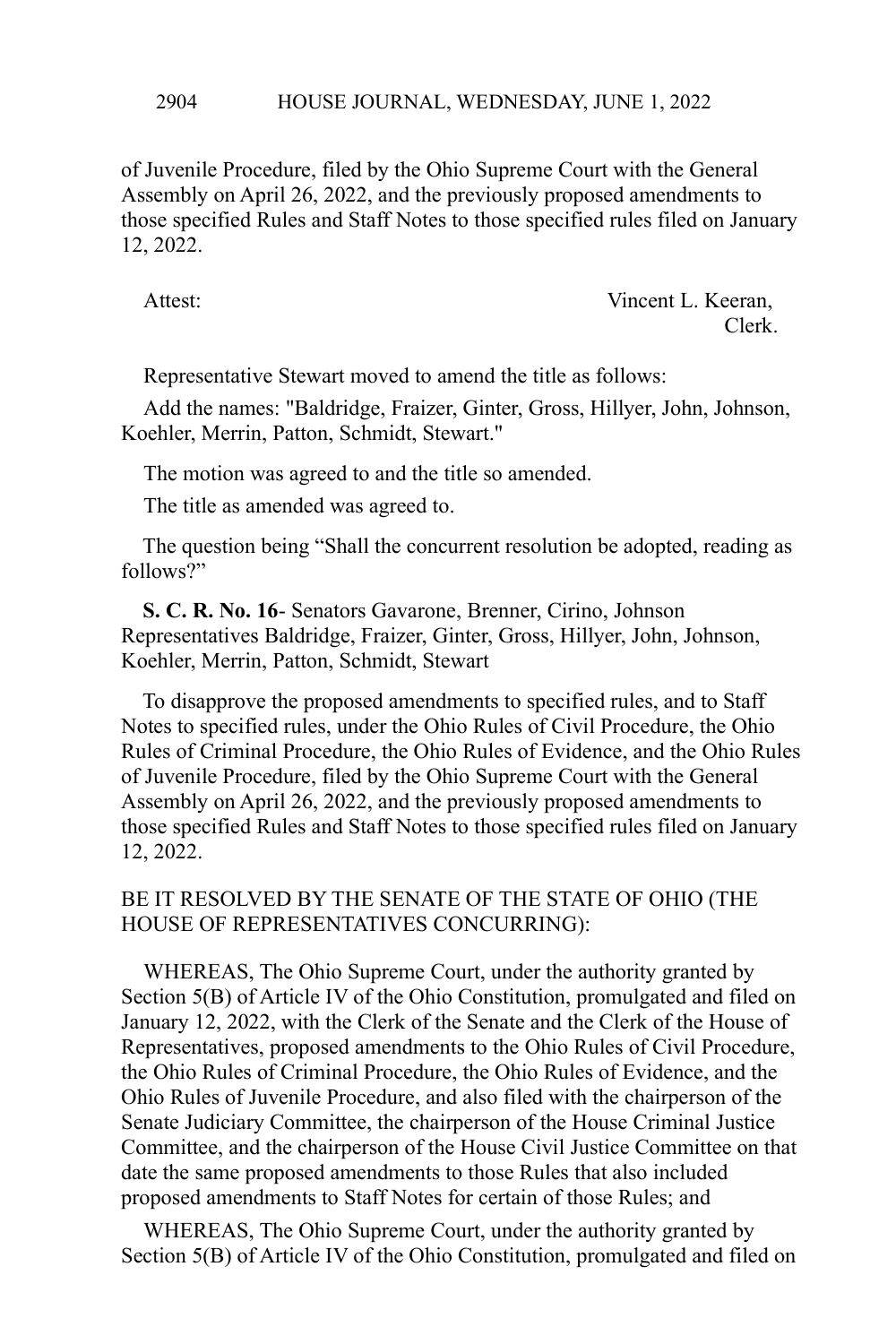April 26, 2022, with the Clerk of the Senate and the Clerk of the House of Representatives, proposed amendments to the Ohio Rules of Civil Procedure, the Ohio Rules of Criminal Procedure, the Ohio Rules of Evidence, and the Ohio Rules of Juvenile Procedure, and also filed with the chairperson of the Senate Judiciary Committee, the chairperson of the House Criminal Justice Committee, and the chairperson of the House Civil Justice Committee on that date the same proposed amendments to those Rules that also included proposed amendments to Staff Notes for certain of those Rules, to supplant the proposed Rules and Staff Notes filed on January 12, 2022; and

WHEREAS, The proposed amendments to the Ohio Rules of Civil Procedure, the Ohio Rules of Criminal Procedure, the Ohio Rules of Evidence, and the Ohio Rules of Juvenile Procedure and any other amendments to those Rules, and the proposed amendments to Staff Notes under those Rules, that are filed not later than May 1, 2022, would take effect July 1, 2022, and all statutes of this state in conflict with those amendments to the Rules would have no further force or effect thereafter, unless this 134th General Assembly of the State of Ohio adopts a concurrent resolution of disapproval of the Rules prior to July 1, 2022; now therefore be it

RESOLVED, That the 134th General Assembly of the State of Ohio hereby disapproves of the proposed amendments to the following Ohio Rules of Civil Procedure, Ohio Rules of Criminal Procedure, Ohio Rules of Evidence, and Ohio Rules of Juvenile Procedure filed on April 26, 2022, with the Clerk of the Senate and the Clerk of the House of Representatives, and the previously proposed amendments to those Rules filed on January 12, 2022, and also disapproves of the proposed amendments to the following Staff Notes for certain of those Rules filed with the chairperson of the Senate Judiciary Committee, the chairperson of the House Criminal Justice Committee, and the chairperson of the House Civil Justice Committee on those dates:

1. Ohio Rules of Civil Procedure -- disapprove proposed amendments to Rule 1, Rule 1.1, Rule 30, Rule 39, and Rule 43, and to Staff Notes to Rule 16, Rule 30, Rule 39, and Rule 43;

2. Ohio Rules of Criminal Procedure -- disapprove proposed amendments to Rule 1, Rule 2, Rule 10, Rule 40, and Rule 43, and to Staff Notes to Rule 40 and Rule 43;

3. Ohio Rules of Evidence -- disapprove proposed amendments to Rule 101;

4. Ohio Rules of Juvenile Procedure -- disapprove proposed amendments to Rule 1, Rule 2, Rule 20, Rule 25, Rule 27, Rule 29, Rule 34, and Rule 41; and be it further

RESOLVED, That it is the intention of the General Assembly in adopting this concurrent resolution of disapproval to comply with Section 5(B) of Article IV of the Ohio Constitution, and thus to prevent the specified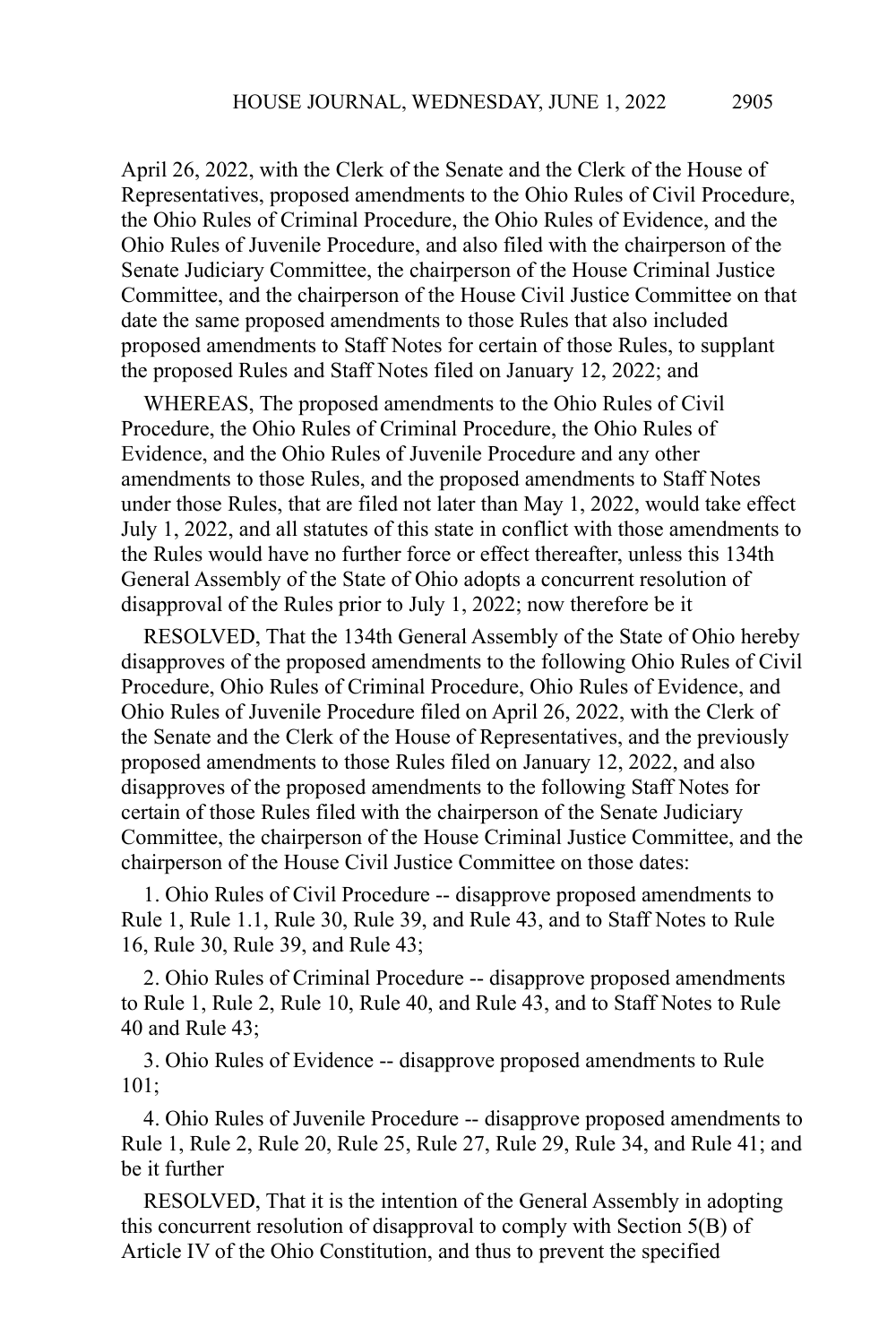2906

proposed amendments to the Ohio Rules of Civil Procedure, Ohio Rules of Criminal Procedure, Ohio Rules of Evidence, and Ohio Rules of Juvenile Procedure filed on April 26, 2022, and the previously proposed amendments to those Rules filed on January 12, 2022, from taking effect, and to also prevent the specified proposed amendments to the Staff Notes for certain of those Rules filed with the chairperson of the Senate Judiciary Committee, the chairperson of the House Criminal Justice Committee, and the chairperson of the House Civil Justice Committee on those dates from taking effect; and be it further

RESOLVED, That within five days after the adoption of this concurrent resolution, the Clerk of the Senate shall send a certified copy to the Supreme Court, together with a certification stating the date on which this resolution was adopted.

The yeas and nays were taken and resulted – yeas 60, nays 29, as follows:

| Those who voted in the affirmative were. Representatives |                 |                   |                 |
|----------------------------------------------------------|-----------------|-------------------|-----------------|
| Baldridge                                                | Bird            | <b>Blackshear</b> | <b>Brown</b>    |
| Carruthers                                               | Click           | Creech            | Cutrona         |
| Dean                                                     | Ferguson        | Fowler Arthur     | Fraizer         |
| Ginter                                                   | Grendell        | Gross             | Hall            |
| Hillyer                                                  | Holmes          | Hoops             | Humphrey        |
| John                                                     | Johnson         | Jones             | Kick            |
| Koehler                                                  | Lampton         | Lanese            | Lipps           |
| Loychik                                                  | Manchester      | Manning           | McClain         |
| Merrin                                                   | Miller, K.      | Oelslager         | Patton          |
| Pavliga                                                  | Plummer         | Powell            | Ray             |
| Richardson                                               | Riedel          | Roemer            | Schmidt         |
| Seitz                                                    | Sheehy          | Skindell          | Smith, K.       |
| Stein                                                    | <b>Stephens</b> | <b>Stevens</b>    | <b>Stewart</b>  |
| Stoltzfus                                                | Swearingen      | Troy              | White           |
| Wiggam                                                   | Wilkin          | Young, B.         | $Cupp-60$       |
| Those who voted in the negative were: Representatives    |                 |                   |                 |
| Addison                                                  | <b>Boggs</b>    | <b>Brent</b>      | <b>Brinkman</b> |
| Callender                                                | Crossman        | Davis             | Denson          |
| Edwards                                                  | Galonski        | Ghanbari          | Ingram          |
| Jarrells                                                 | LaRe            | Leland            | Lepore-Hagan    |
| Liston                                                   | Miller, J.      | Miranda           | Robinson        |
| Russo                                                    | Smith, M.       | Sobecki           | Sweeney         |
| Sykes                                                    | Upchurch        | Weinstein         | West            |
|                                                          |                 |                   | Young, T.-29    |
|                                                          |                 |                   |                 |

Those who voted in the affirmative were: Representatives

The concurrent resolution was adopted.

**Sub. H. B. No. 513**-Representatives Cross, Roemer. Cosponsors: Representatives Seitz, Riedel, Schmidt, Lipps, Stoltzfus, Fraizer, Loychik.

To amend section 5743.53 and to enact section 5743.06 of the Revised Code regarding the deduction and recovery of bad debts for cigarette and tobacco and vapor products taxes, was taken up for consideration the third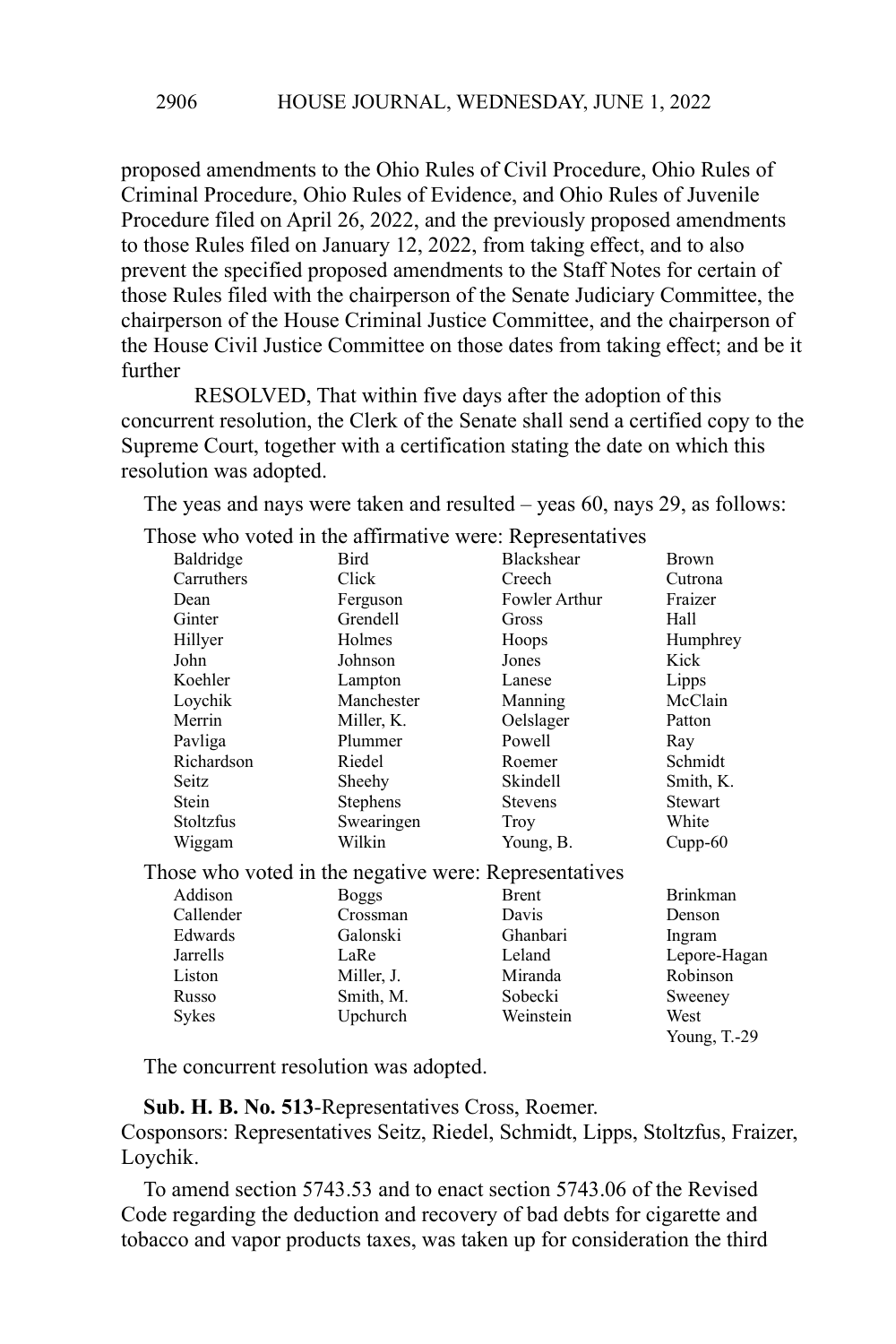time.

The question being, "Shall the bill pass?"

The yeas and nays were taken and resulted – yeas 90, nays 0, as follows:

Those who voted in the affirmative were: Representatives

| Addison      | Baldridge    | Bird            | Blackshear    |
|--------------|--------------|-----------------|---------------|
| <b>Boggs</b> | <b>Brent</b> | <b>Brinkman</b> | Brown         |
| Callender    | Carruthers   | Click           | Creech        |
| Crossman     | Cutrona      | Davis           | Dean          |
| Denson       | Edwards      | Ferguson        | Fowler Arthur |
| Fraizer      | Galonski     | Ghanbari        | Ginter        |
| Grendell     | Gross        | Hall            | Hillyer       |
| Holmes       | Hoops        | Humphrey        | Ingram        |
| Jarrells     | John         | Johnson         | Jones         |
| Jordan       | Kick         | Koehler         | Lampton       |
| Lanese       | LaRe         | Leland          | Lepore-Hagan  |
| Lipps        | Liston       | Loychik         | Manchester    |
| Manning      | McClain      | Merrin          | Miller, J.    |
| Miller, K.   | Miranda      | Oelslager       | Patton        |
| Pavliga      | Plummer      | Powell          | Ray           |
| Richardson   | Riedel       | Robinson        | Roemer        |
| Russo        | Schmidt      | Seitz           | Sheehy        |
| Skindell     | Smith, K.    | Smith, M.       | Sobecki       |
| Stein        | Stephens     | Stevens         | Stewart       |
| Stoltzfus    | Swearingen   | Sweeney         | Sykes         |
| Troy         | Upchurch     | Weinstein       | West          |
| White        | Wiggam       | Wilkin          | Young, B.     |
| Young, T.    |              |                 | $Cupp-90$     |
|              |              |                 |               |

The bill passed.

Representative Cross moved to amend the title as follows:

Add the names: "Carruthers, Grendell, Hillyer, Jones, Kick, Merrin, Oelslager, Patton, Richardson, Wilkin."

The motion was agreed to and the title so amended.

The title as amended was agreed to.

**Sub. H. B. No. 556**-Representative Swearingen.

To amend sections 1702.27, 1702.30, 1702.33, 1702.38, 1702.521, 1702.53, 1702.55, and 1745.05 and to enact sections 1702.341 and 1702.531 of the Revised Code to amend the Nonprofit Corporation Law, was taken up for consideration the third time.

The question being, "Shall the bill pass?"

The yeas and nays were taken and resulted – yeas 90, nays 0, as follows:

Those who voted in the affirmative were: Representatives

| Addison   | Baldridge    | <b>Bird</b>     | Blackshear   |
|-----------|--------------|-----------------|--------------|
| Boggs     | <b>Brent</b> | <b>Brinkman</b> | <b>Brown</b> |
| Callender | Carruthers   | Click           | Creech       |

2907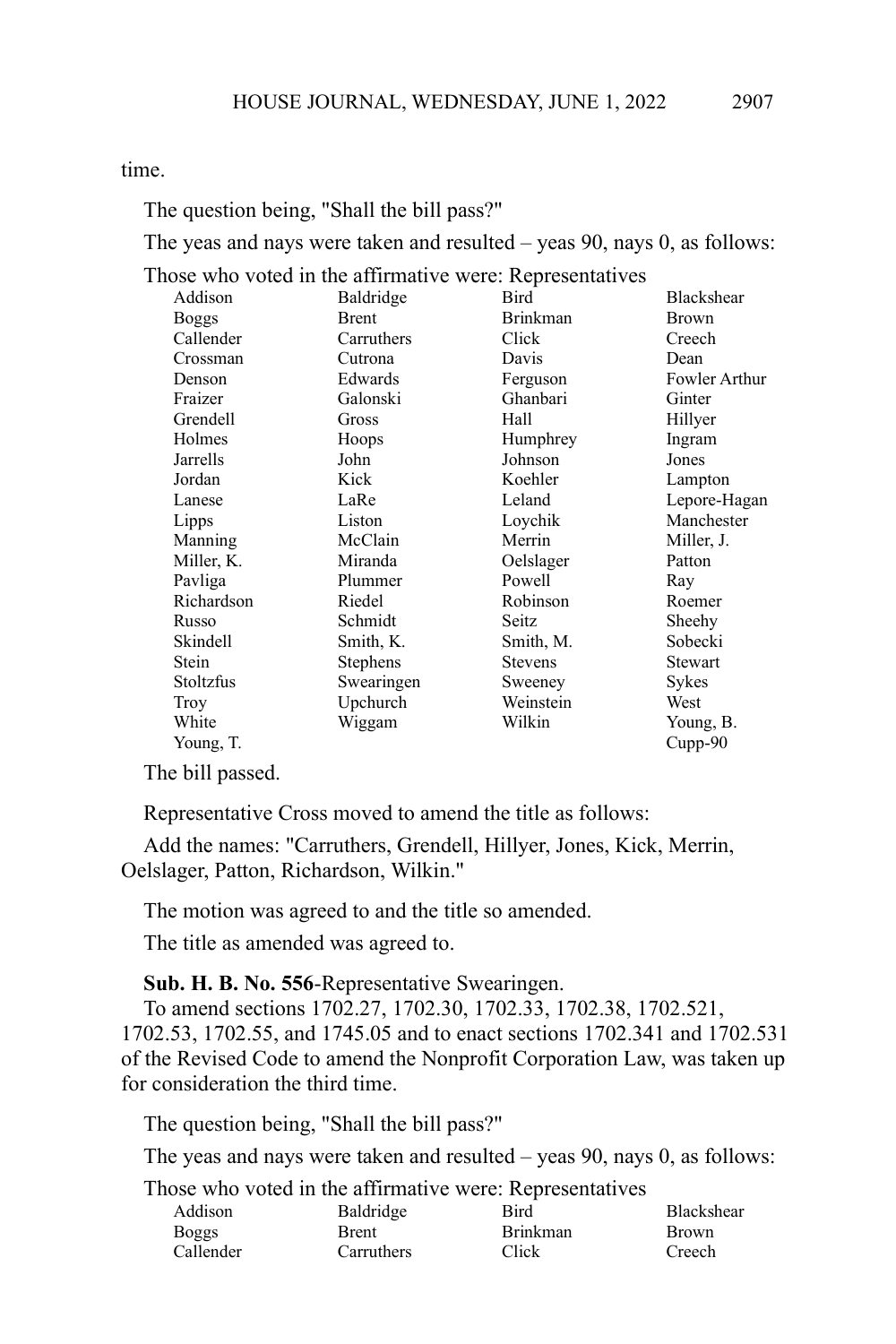| Crossman   | Cutrona         | Davis          | Dean                 |
|------------|-----------------|----------------|----------------------|
| Denson     | Edwards         | Ferguson       | <b>Fowler Arthur</b> |
| Fraizer    | Galonski        | Ghanbari       | Ginter               |
| Grendell   | Gross           | Hall           | Hillyer              |
| Holmes     | Hoops           | Humphrey       | Ingram               |
| Jarrells   | John            | Johnson        | Jones                |
| Jordan     | Kick            | Koehler        | Lampton              |
| Lanese     | LaRe            | Leland         | Lepore-Hagan         |
| Lipps      | Liston          | Lovchik        | Manchester           |
| Manning    | McClain         | Merrin         | Miller, J.           |
| Miller, K. | Miranda         | Oelslager      | Patton               |
| Pavliga    | Plummer         | Powell         | Ray                  |
| Richardson | Riedel          | Robinson       | Roemer               |
| Russo      | Schmidt         | Seitz          | Sheehy               |
| Skindell   | Smith, K.       | Smith, M.      | Sobecki              |
| Stein      | <b>Stephens</b> | <b>Stevens</b> | <b>Stewart</b>       |
| Stoltzfus  | Swearingen      | Sweeney        | Sykes                |
| Troy       | Upchurch        | Weinstein      | West                 |
| White      | Wiggam          | Wilkin         | Young, B.            |
| Young, T.  |                 |                | Cupp-90              |

Representative Swearingen moved to amend the title as follows:

Add the names: "Carruthers, Galonski, Hillyer, Jones, Lanese, LaRe, Patton, Schmidt, Seitz, Stephens, Wilkin."

The motion was agreed to and the title so amended.

The title as amended was agreed to.

**H. B. No. 575**-Representative Cutrona.

Cosponsors: Representatives Lampton, Sweeney, Upchurch, Jarrells, Cross.

To amend section 3921.19 and to enact sections 3921.102 and 3921.32 of the Revised Code to modernize fraternal benefit society solvency regulation and oversight, was taken up for consideration the third time.

The question being, "Shall the bill pass?"

The yeas and nays were taken and resulted – yeas 90, nays 0, as follows:

| Addison   | Baldridge    | Bird            | Blackshear    |
|-----------|--------------|-----------------|---------------|
| Boggs     | <b>Brent</b> | <b>Brinkman</b> | Brown         |
| Callender | Carruthers   | Click           | Creech        |
| Crossman  | Cutrona      | Davis           | Dean          |
| Denson    | Edwards      | Ferguson        | Fowler Arthur |
| Fraizer   | Galonski     | Ghanbari        | Ginter        |
| Grendell  | Gross        | Hall            | Hillyer       |
| Holmes    | Hoops        | Humphrey        | Ingram        |
| Jarrells  | John         | Johnson         | Jones         |
| Jordan    | Kick         | Koehler         | Lampton       |
| Lanese    | LaRe         | Leland          | Lepore-Hagan  |
| Lipps     | Liston       | Lovchik         | Manchester    |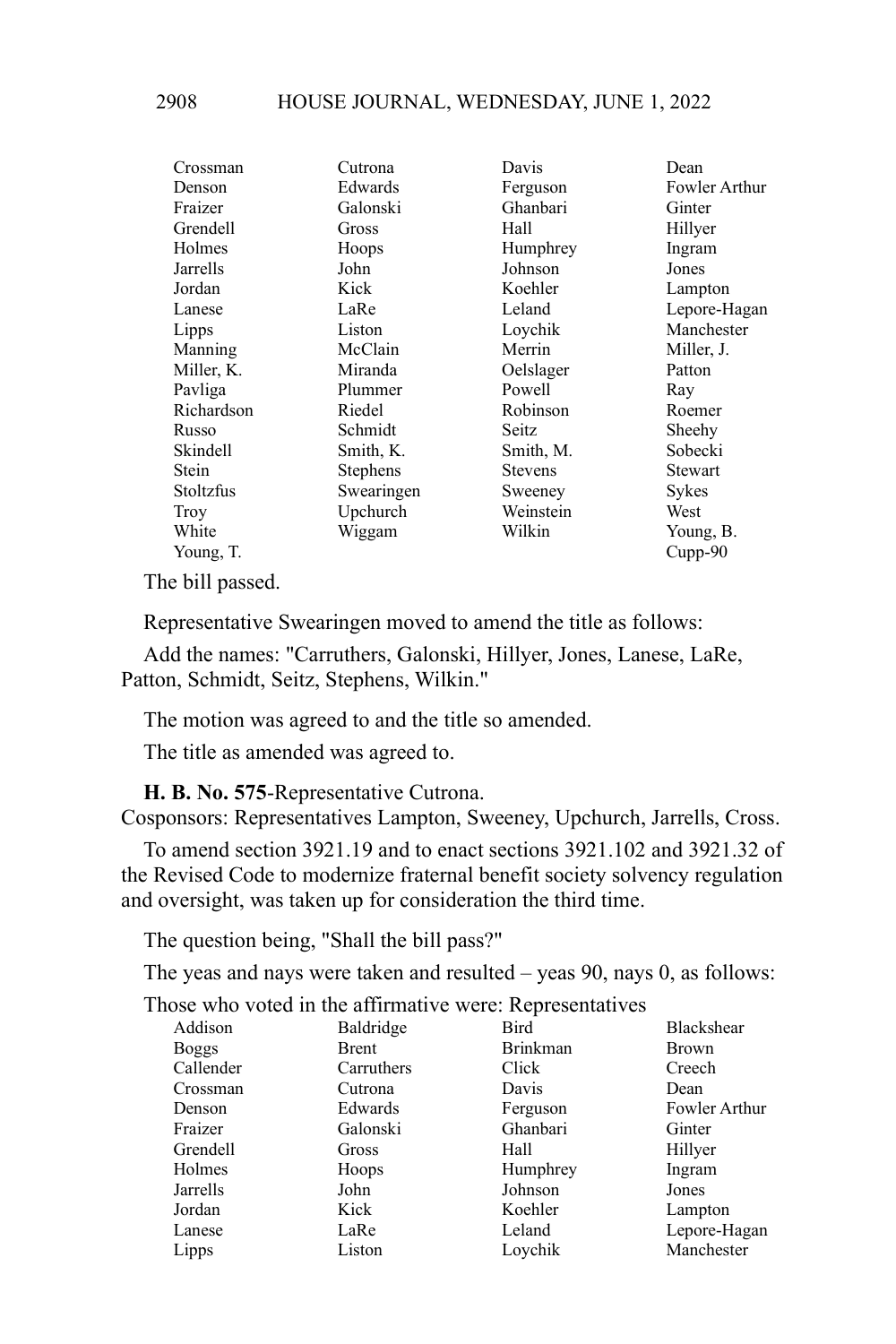| Manning     | McClain         | Merrin         | Miller, J.     |
|-------------|-----------------|----------------|----------------|
| Miller, K.  | Miranda         | Oelslager      | Patton         |
| Pavliga     | Plummer         | Powell         | Ray            |
| Richardson  | Riedel          | Robinson       | Roemer         |
| Russo       | Schmidt         | Seitz          | Sheehy         |
| Skindell    | Smith, K.       | Smith, M.      | Sobecki        |
| Stein       | <b>Stephens</b> | <b>Stevens</b> | <b>Stewart</b> |
| Stoltzfus   | Swearingen      | Sweeney        | Sykes          |
| <b>Troy</b> | Upchurch        | Weinstein      | West           |
| White       | Wiggam          | Wilkin         | Young, B.      |
| Young, T.   |                 |                | $C$ upp- $90$  |

Representative Cutrona moved to amend the title as follows:

Add the names: "Baldridge, Carruthers, Grendell, Lanese, Loychik, Miller, J., Stephens, Swearingen."

The motion was agreed to and the title so amended.

The title as amended was agreed to.

**Sub. H. B. No. 578**-Representative Roemer.

Cosponsors: Representatives Baldridge, McClain, Sheehy, Brent, Creech, Lepore-Hagan, O'Brien.

To amend sections 4501.21 and 4503.715 and to enact sections 4503.519, 4503.582, 4503.704, 4503.741, 4503.885, 4503.886, 5534.417, 5534.434, 5534.435, 5534.54, 5534.608, 5534.641, 5534.836, 5534.845, 5534.889, 5534.915, 5534.921, and 5534.924 of the Revised Code to create and amend various license plates and designate memorial highways, was taken up for consideration the third time.

The question being, "Shall the bill pass?"

The yeas and nays were taken and resulted – yeas 90, nays 0, as follows:

|              | $\ddotsc$ of $\ddotsc$ and $\ddotsc$ $\ddotsc$ $\ddotsc$ $\ddotsc$ $\ddotsc$ $\ddotsc$ $\ddotsc$ $\ddotsc$ |                 |                   |
|--------------|------------------------------------------------------------------------------------------------------------|-----------------|-------------------|
| Addison      | Baldridge                                                                                                  | Bird            | <b>Blackshear</b> |
| <b>Boggs</b> | <b>Brent</b>                                                                                               | <b>Brinkman</b> | <b>Brown</b>      |
| Callender    | Carruthers                                                                                                 | Click           | Creech            |
| Crossman     | Cutrona                                                                                                    | Davis           | Dean              |
| Denson       | Edwards                                                                                                    | Ferguson        | Fowler Arthur     |
| Fraizer      | Galonski                                                                                                   | Ghanbari        | Ginter            |
| Grendell     | Gross                                                                                                      | Hall            | Hillyer           |
| Holmes       | Hoops                                                                                                      | Humphrey        | Ingram            |
| Jarrells     | John                                                                                                       | Johnson         | Jones             |
| Jordan       | Kick                                                                                                       | Koehler         | Lampton           |
| Lanese       | LaRe                                                                                                       | Leland          | Lepore-Hagan      |
| Lipps        | Liston                                                                                                     | Lovchik         | Manchester        |
| Manning      | McClain                                                                                                    | Merrin          | Miller, J.        |
| Miller, K.   | Miranda                                                                                                    | Oelslager       | Patton            |
| Pavliga      | Plummer                                                                                                    | Powell          | Ray               |
| Richardson   | Riedel                                                                                                     | Robinson        | Roemer            |
|              |                                                                                                            |                 |                   |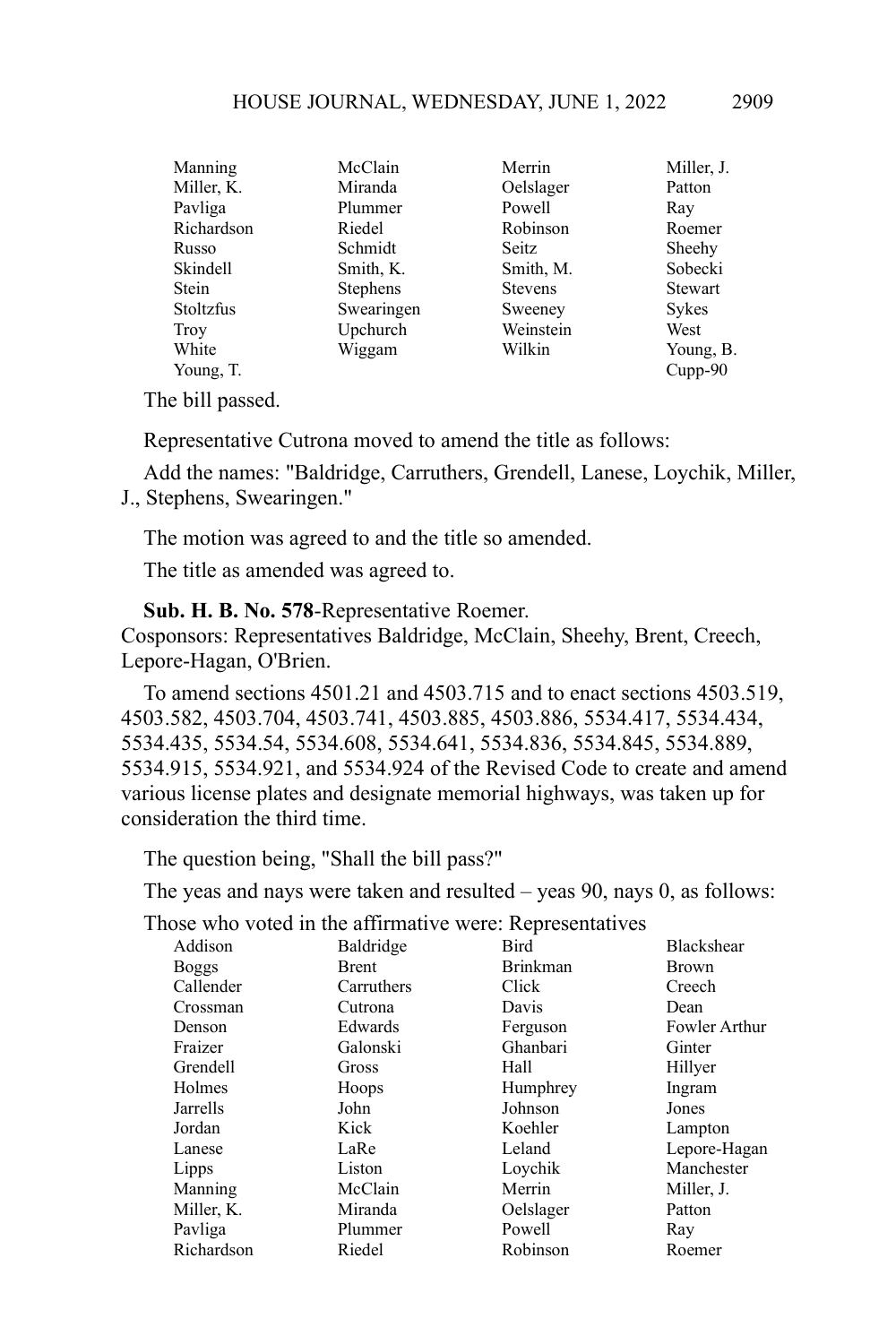| Russo            | Schmidt         | Seitz          | Sheehy         |
|------------------|-----------------|----------------|----------------|
| Skindell         | Smith, K.       | Smith, M.      | Sobecki        |
| Stein            | <b>Stephens</b> | <b>Stevens</b> | <b>Stewart</b> |
| <b>Stoltzfus</b> | Swearingen      | Sweeney        | <b>Sykes</b>   |
| <b>Troy</b>      | Upchurch        | Weinstein      | West           |
| White            | Wiggam          | Wilkin         | Young, B.      |
| Young, T.        |                 |                | $Cupp-90$      |

Representative Roemer moved to amend the title as follows:

Add the names: "Blackshear, Click, Fowler Arthur, Galonski, Grendell, Gross, Hall, Humphrey, Jarrells, John, Lanese, Lipps, Liston, Pavliga, Russo, Stein, Swearingen, Sweeney, Upchurch, West, White, Young, B., Speaker Cupp."

The motion was agreed to and the title so amended.

The title as amended was agreed to.

**H. R. No. 194**-Representatives Stoltzfus, Ginter.

Cosponsors: Representatives Bird, Click, Ferguson, Gross, Hall, Johnson, Powell, Riedel, Schmidt, White, Young, B., Wiggam, John, Creech, Dean, Fowler Arthur.

To urge the United States Commission on International Religious Freedom to take whatever action is necessary to address and rectify the situation described in this resolution, and consider adding Canada to the Special Watch List of countries where the government engages in violations of religious freedom, was taken up for consideration the third time.

Representative Stoltzfus moved to amend the title as follows:

Add the names: "Baldridge, Carruthers, Ghanbari, Grendell, Holmes, Hoops, Jordan, Kick, Koehler, LaRe, McClain, Merrin, Pavliga, Richardson, Roemer, Stein, Stephens, Stevens, Stewart, Swearingen."

The motion was agreed to and the title so amended.

The title as amended was agreed to.

The question being, "Shall the resolution be adopted?"

June 1, 2022

The Honorable Robert R. Cupp, Speaker The Ohio House of Representatives Columbus, Ohio

Speaker Cupp,

Pursuant to House Rule No. 57, I respectfully request that I be excused from voting on **H. R. No. 194**-Representatives Stoltzfus, Ginter, et al., because it might be construed that I have an interest in the legislation.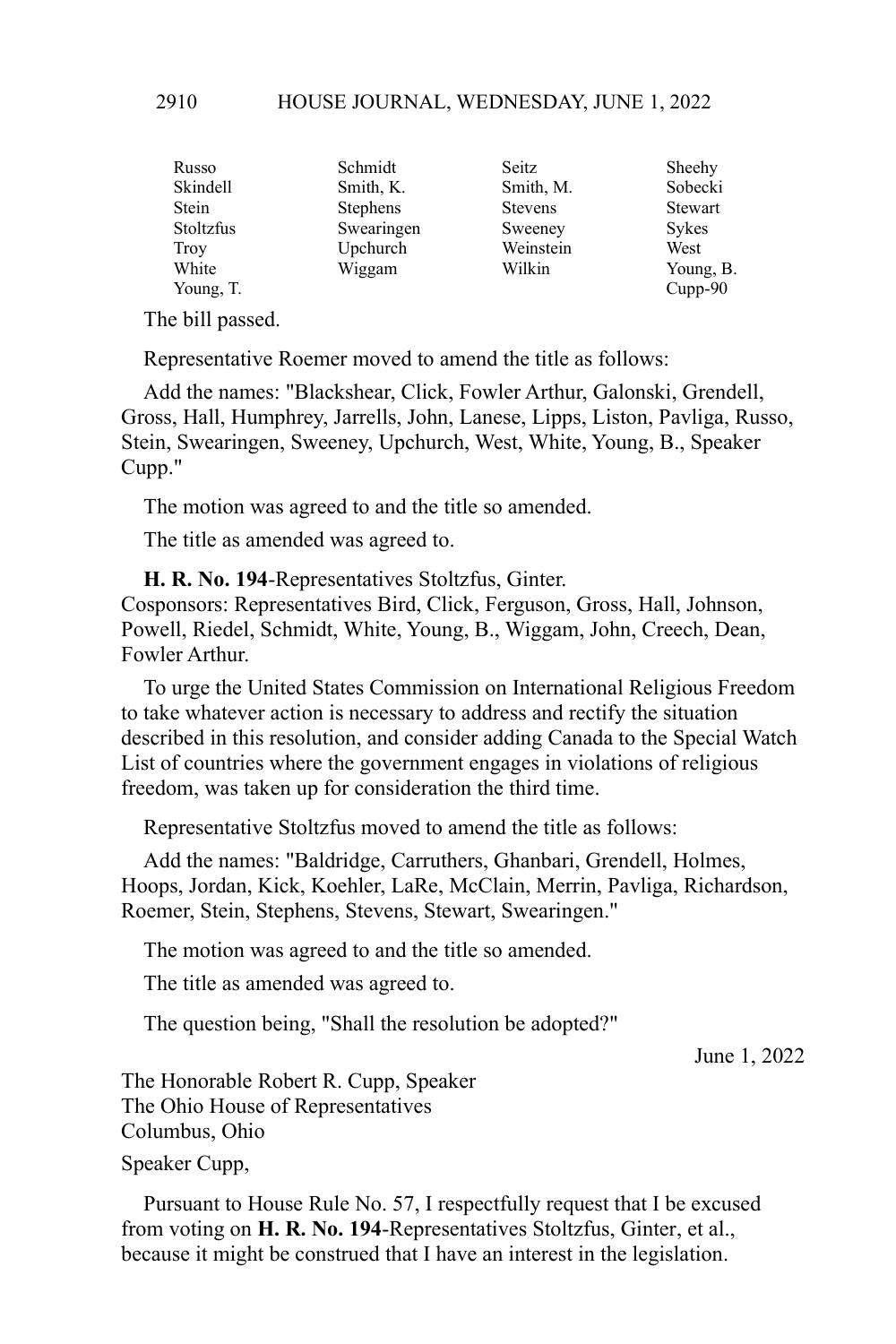Sincerely,

/s/ BRETT HUDSON HILLYER Brett Hudson Hillyer State Representative 98th House District

The request was granted.

The yeas and nays were taken and resulted – yeas 58, nays 29, as follows:

| Those who voted in the affirmative were: Representatives |              |                 |              |
|----------------------------------------------------------|--------------|-----------------|--------------|
| Baldridge                                                | Bird         | <b>Brinkman</b> | Callender    |
| Carruthers                                               | Click        | Creech          | Dean         |
| Edwards                                                  | Ferguson     | Fowler Arthur   | Fraizer      |
| Ghanbari                                                 | Ginter       | Grendell        | Gross        |
| Hall                                                     | Holmes       | Hoops           | John         |
| Johnson                                                  | Jones        | Jordan          | Kick         |
| Koehler                                                  | Lampton      | Lanese          | LaRe         |
| Lipps                                                    | Loychik      | Manchester      | Manning      |
| McClain                                                  | Merrin       | Miller, K.      | Oelslager    |
| Patton                                                   | Pavliga      | Plummer         | Powell       |
| Ray                                                      | Richardson   | Riedel          | Roemer       |
| Schmidt                                                  | <b>Seitz</b> | Stein           | Stephens     |
| <b>Stevens</b>                                           | Stewart      | Stoltzfus       | Swearingen   |
| White                                                    | Wiggam       | Wilkin          | Young, B.    |
| Young, T.                                                |              |                 | $Cupp-58$    |
| Those who voted in the negative were: Representatives    |              |                 |              |
| Addison                                                  | Blackshear   | <b>Boggs</b>    | <b>Brent</b> |
| <b>Brown</b>                                             | Crossman     | Davis           | Denson       |
| Galonski                                                 | Humphrey     | Ingram          | Jarrells     |
| Leland                                                   | Lepore-Hagan | Liston          | Miller, J.   |
| Miranda                                                  | Robinson     | Russo           | Sheehy       |
| Skindell                                                 | Smith, K.    | Smith, M.       | Sobecki      |
| Sweeney                                                  | Troy         | Upchurch        | Weinstein    |
|                                                          |              |                 | West-29      |

The resolution was adopted.

**Sub. H. B. No. 203**-Representative Powell.

Cosponsors: Representatives Riedel, Click, Fowler Arthur, Lipps, Gross, Merrin, Kick, McClain, Dean, Jordan, Zeltwanger.

To amend sections 109.73, 109.77, 109.771, 109.78, 109.804, 147.01, 147.63, 169.16, 173.21, 173.391, 173.422, 503.41, 715.27, 903.07, 905.321, 917.09, 917.091, 921.06, 921.11, 921.12, 921.24, 921.26, 926.30, 928.02, 943.09, 956.05, 956.06, 1315.04, 1315.13, 1315.23, 1321.04, 1321.37, 1321.53, 1321.64, 1321.74, 1322.10, 1322.21, 1513.07, 1513.161, 1514.12, 1514.47, 1531.40, 1533.051, 1533.51, 1561.14, 1561.15, 1561.16, 1561.17, 1561.18, 1561.19, 1561.20, 1561.21, 1561.22, 1565.06, 1565.15, 1707.15, 1707.151, 1707.16, 1707.161, 1707.163, 1707.165, 1717.06, 3101.10, 3301.071, 3301.074, 3319.088, 3319.22, 3319.226, 3319.229, 3319.26,

2911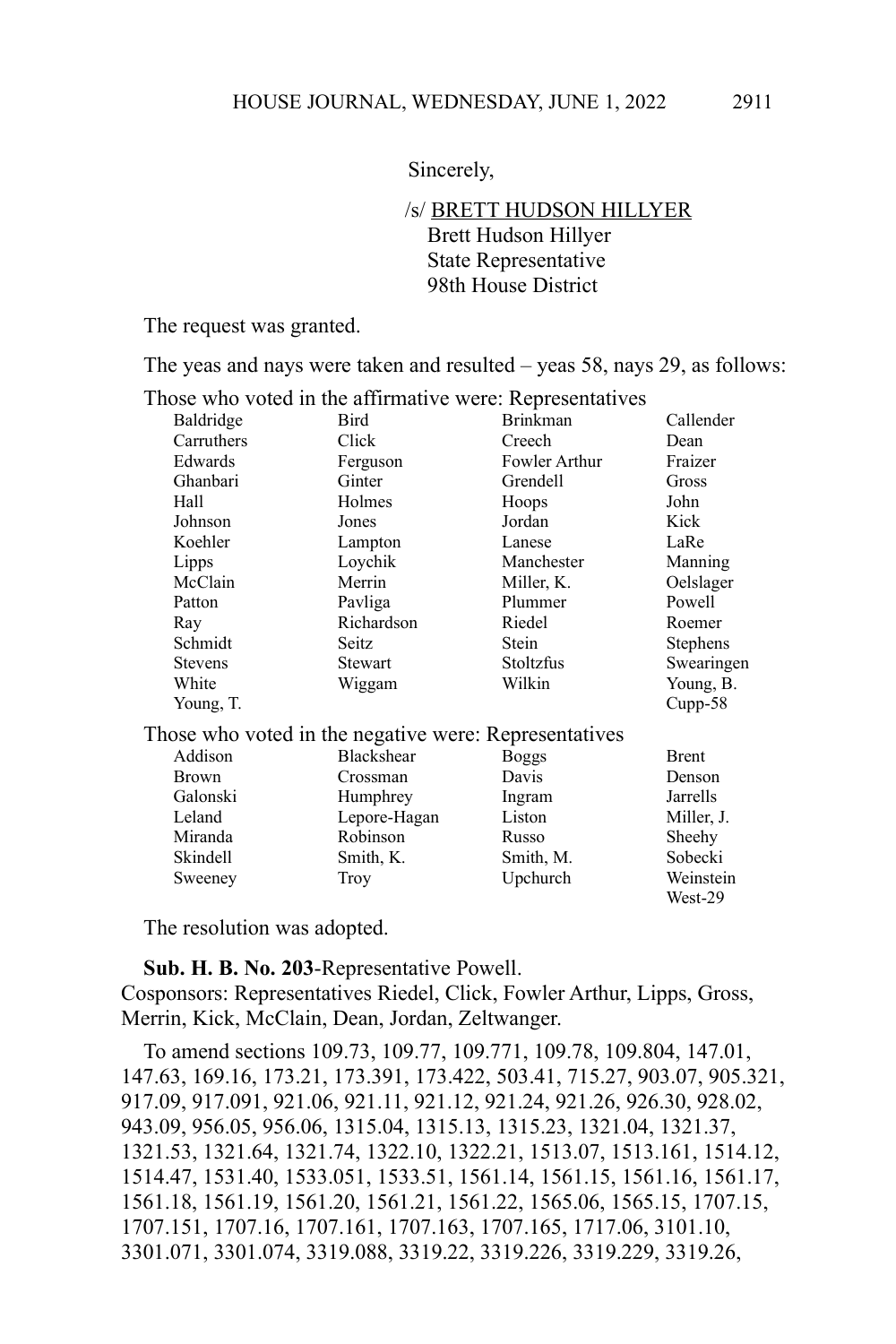3319.261, 3319.262, 3319.27, 3319.28, 3319.301, 3319.303, 3319.361, 3327.10, 3703.21, 3704.14, 3713.05, 3717.09, 3723.03, 3723.06, 3737.83, 3737.881, 3742.05, 3743.03, 3743.16, 3743.40, 3743.51, 3748.07, 3748.12, 3769.03, 3770.05, 3772.13, 3772.131, 3773.36, 3773.421, 3781.10, 3781.102, 3781.105, 3905.041, 3905.062, 3905.063, 3905.07, 3905.071, 3905.072, 3905.08, 3905.09, 3905.30, 3905.471, 3905.72, 3905.81, 3905.85, 3916.03, 3951.03, 3951.05, 3951.09, 4104.07, 4104.101, 4104.19, 4105.02, 4169.03, 4301.10, 4508.03, 4508.04, 4508.08, 4511.763, 4701.06, 4701.07, 4701.10, 4703.08, 4703.10, 4703.33, 4703.35, 4703.37, 4707.07, 4707.072, 4707.09, 4709.07, 4709.08, 4709.10, 4713.10, 4713.28, 4713.30, 4713.31, 4713.34, 4713.37, 4713.69, 4715.03, 4715.09, 4715.10, 4715.16, 4715.27, 4715.362, 4715.363, 4715.39, 4715.42, 4715.421, 4715.43, 4715.53, 4715.62, 4717.05, 4717.051, 4717.10, 4723.08, 4723.09, 4723.26, 4723.32, 4723.41, 4723.651, 4723.75, 4723.76, 4723.85, 4725.13, 4725.18, 4725.26, 4725.48, 4725.52, 4725.57, 4725.591, 4727.03, 4728.03, 4729.09, 4729.11, 4729.15, 4729.901, 4729.921, 4730.10, 4731.151, 4731.19, 4731.291, 4731.293, 4731.294, 4731.295, 4731.297, 4731.299, 4731.30, 4731.52, 4731.572, 4731.573, 4732.10, 4732.12, 4732.22, 4733.18, 4733.19, 4734.23, 4734.27, 4734.283, 4735.023, 4735.07, 4735.08, 4735.09, 4735.10, 4735.27, 4735.28, 4736.10, 4736.14, 4740.05, 4740.06, 4741.12, 4741.13, 4741.14, 4741.19, 4743.04, 4743.041, 4747.04, 4747.05, 4747.10, 4749.12, 4751.01, 4751.15, 4751.20, 4751.201, 4751.202, 4751.21, 4751.32, 4752.05, 4752.12, 4753.07, 4753.071, 4753.072, 4753.073, 4753.08, 4753.09, 4753.12, 4755.08, 4755.09, 4755.411, 4755.44, 4755.441, 4755.45, 4755.451, 4755.48, 4755.482, 4755.62, 4755.65, 4757.18, 4758.25, 4759.05, 4759.06, 4760.03, 4760.031, 4761.04, 4761.05, 4762.03, 4763.05, 4764.10, 4765.10, 4765.11, 4765.30, 4765.55, 4767.031, 4771.08, 4773.03, 4774.03, 4775.07, 4778.03, 4778.08, 4778.09, 4779.17, 4779.18, 4781.07, 4781.08, 4781.17, 4783.04, 5123.161, 5123.45, 5126.25, 5902.02, 5903.04, 6109.04, and 6111.46; to enact sections 3746.041, 4796.01, 4796.02, 4796.03, 4796.04, 4796.05, 4796.08, 4796.10, 4796.12, 4796.15, 4796.18, and 4796.20; and to repeal sections 921.08, 1322.24, 3905.081, 4707.12, 4740.08, and 4757.25 of the Revised Code to require an occupational licensing authority to issue a license or government certification to an applicant who holds a license, government certification, or private certification or has satisfactory work experience in another state under certain circumstances and to amend the version of section 3319.22 of the Revised Code that is scheduled to take effect on April 12, 2023, to continue the changes on and after that date, was taken up for consideration the third time.

The question being, "Shall the bill pass?"

The yeas and nays were taken and resulted – yeas 56, nays 33, as follows:

| Addison   | Baldridge  | Bird  | <b>Brinkman</b> |
|-----------|------------|-------|-----------------|
| Callender | Carruthers | Click | Creech          |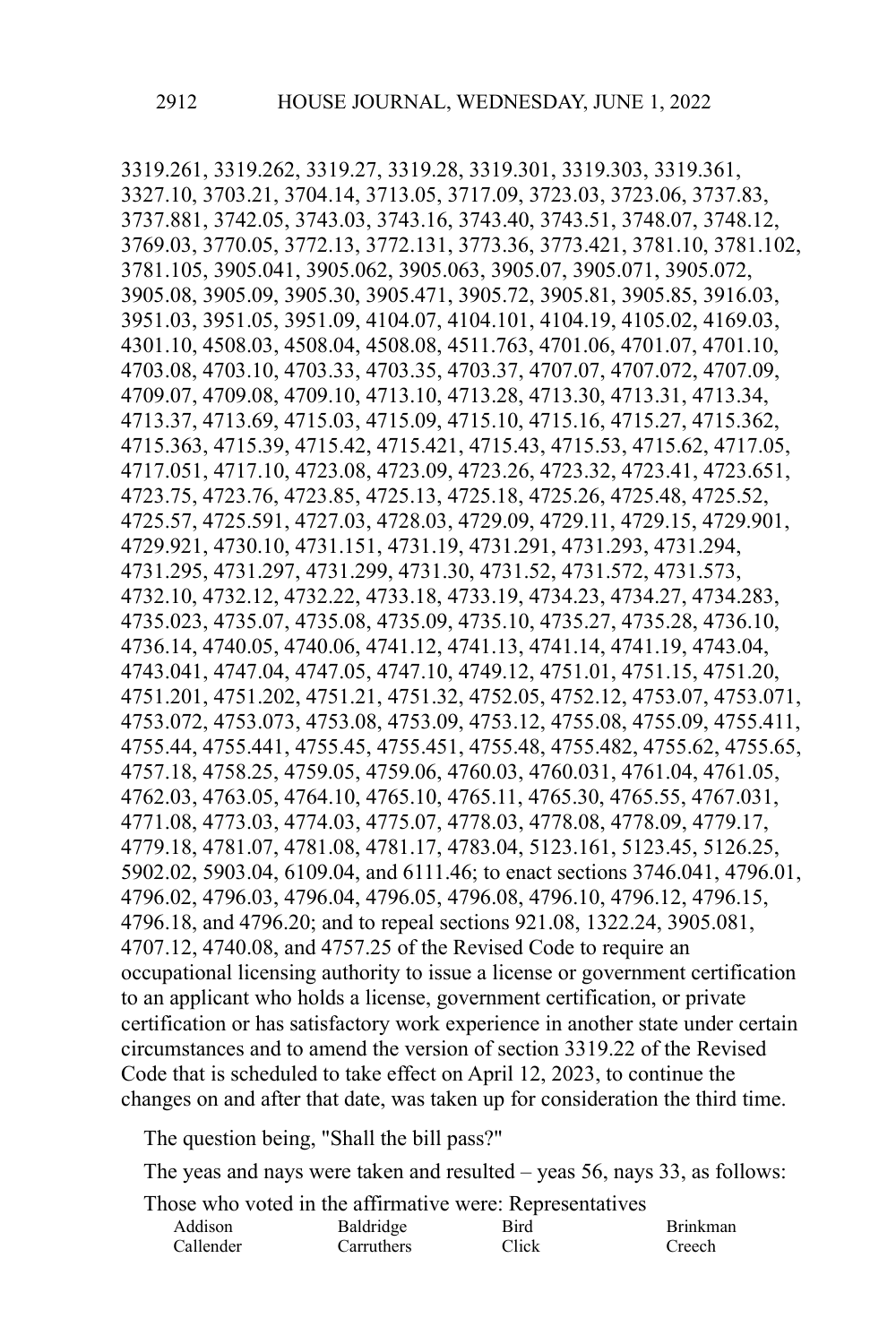| Cutrona           | Dean                                                  | Edwards        | Ferguson         |
|-------------------|-------------------------------------------------------|----------------|------------------|
| Fowler Arthur     | Fraizer                                               | Ginter         | Grendell         |
| Gross             | Hall                                                  | Hillyer        | Holmes           |
| Hoops             | Ingram                                                | John           | Johnson          |
| Jones             | Jordan                                                | Kick           | Lampton          |
| Lanese            | LaRe                                                  | Lipps          | Loychik          |
| Manchester        | McClain                                               | Merrin         | Miranda          |
| Plummer           | Powell                                                | Ray            | Richardson       |
| Riedel            | Roemer                                                | Schmidt        | Seitz            |
| Stein             | <b>Stephens</b>                                       | <b>Stevens</b> | <b>Stoltzfus</b> |
| Swearingen        | West                                                  | White          | Wiggam           |
| Wilkin            | Young, B.                                             | Young, T.      | $Cupp-56$        |
|                   | Those who voted in the negative were: Representatives |                |                  |
| <b>Blackshear</b> | <b>Boggs</b>                                          | <b>Brent</b>   | <b>Brown</b>     |
| Crossman          | Davis                                                 | Denson         | Galonski         |
| Ghanbari          | Humphrey                                              | Jarrells       | Koehler          |
| Leland            | Lepore-Hagan                                          | Liston         | Manning          |
| Miller, J.        | Miller, K.                                            | Oelslager      | Patton           |
| Pavliga           | Robinson                                              | Russo          | Sheehy           |
| Skindell          | Smith, K.                                             | Smith, M.      | Sobecki          |
| Stewart           | Sweeney                                               | Troy           | Upchurch         |
|                   |                                                       |                | Weinstein-33     |

Representative Powell moved to amend the title as follows:

Add the names: "Ferguson, Hall, Holmes, Stevens, West, Wiggam."

The motion was agreed to and the title so amended.

The title as amended was agreed to.

**Sub. H. B. No. 441**-Representatives Wiggam, Cutrona. Cosponsors: Representatives Cross, Grendell, Hall, Carruthers, Loychik, Stoltzfus, Riedel, Plummer, Bird, Jordan, Gross, Fowler Arthur, Schmidt, Swearingen, Brinkman, Click, Jones, Edwards, Zeltwanger, Merrin, Lipps, McClain, Powell, Baldridge, John, Kick, Creech, Stein, Holmes, Johnson, Wilkin, Young, B., Dean.

To enact sections 1355.01, 1355.011, 1355.02, 1355.03, 1355.04, 1355.05, 1355.06, 1355.07, 1355.08, 1355.09, and 1355.10 of the Revised Code relating to the censorship of users' expressions by social media platforms, was taken up for consideration the third time.

The question being, "Shall the bill pass?"

Representative Ginter moved that **Sub. H. B. No. 441-**Representatives Wiggam, Cutrona, et al., be informally passed and retain its place on the calendar.

The motion was agreed to without objection.

**Sub. H. B. No. 28**-Representative Wiggam.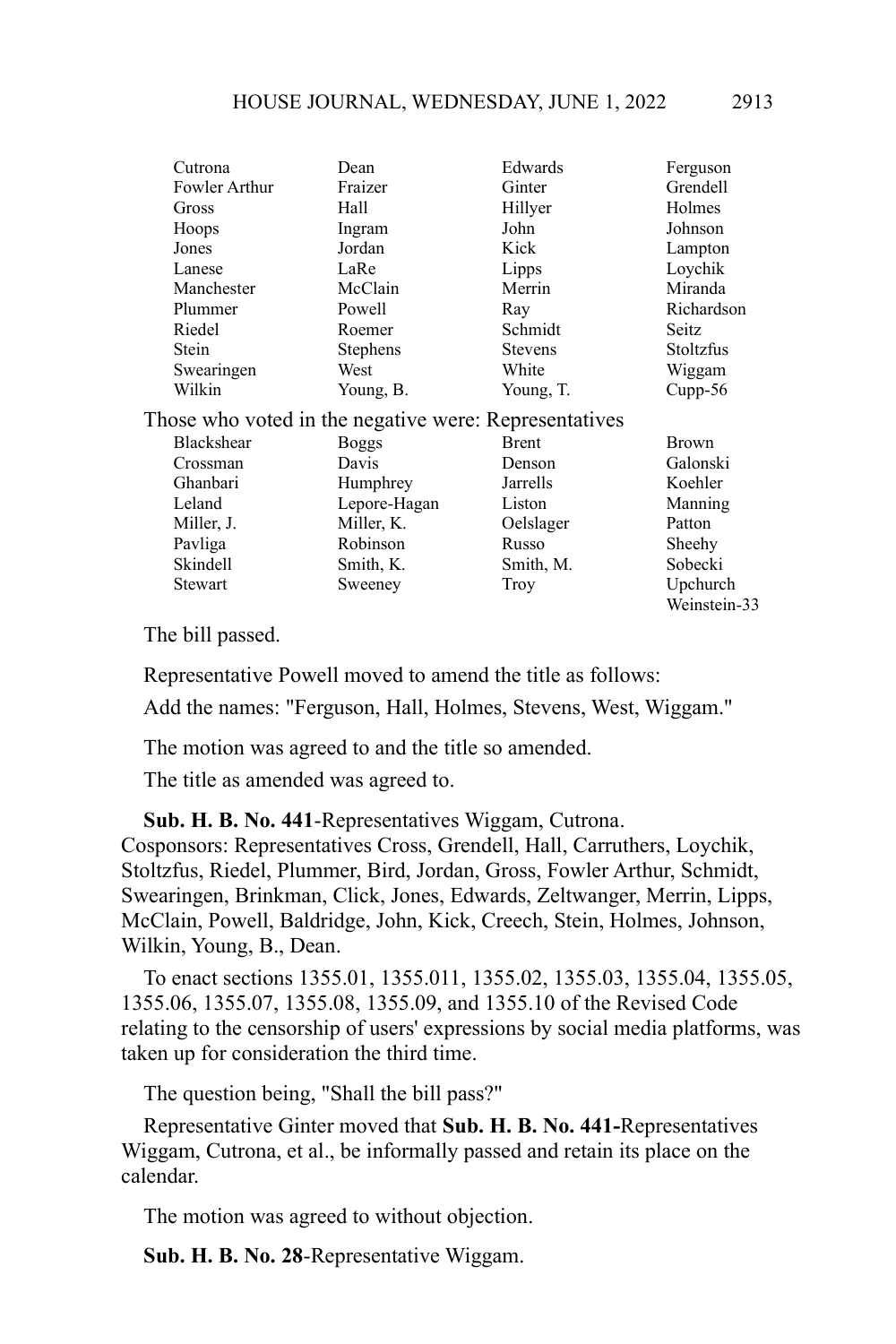Cosponsors: Representatives Lipps, Kick.

To amend sections 4766.01, 4766.03, 4766.04, 4766.05, 4766.06, 4766.07, 4766.08, 4766.09, 4766.13, 4766.14, 4766.15, 4766.22, and 4766.23 and to enact section 4766.18 of the Revised Code to establish requirements for the regulation of stretcher vans and to modify certain laws governing ambulances and other medical-related vehicles, was taken up for consideration the third time.

The question being, "Shall the bill pass?"

Representative Ginter moved that **Sub. H. B. No. 28-**Representative Wiggam, et al., be informally passed and retain its place on the calendar.

The motion was agreed to without objection.

**H. C. R. No. 46**-Representatives Johnson, Wilkin. Cosponsors: Representatives Miller, A., Gross, Lampton.

To urge President Biden not to recommend to Congress that the Veterans Affairs Medical Center located in Chillicothe, Ohio be closed, was taken up for consideration the third time.

Representative Johnson moved to amend the title as follows:

Add the names: "Baldridge, Carruthers, Click, Denson, Edwards, Fowler Arthur, Fraizer, Galonski, Ghanbari, Grendell, Hall, Hillyer, Holmes, Hoops, Humphrey, Jarrells, Jones, LaRe, Lepore-Hagan, Liston, Loychik, Miller, J., Miller, K., Miranda, Patton, Plummer, Richardson, Riedel, Russo, Schmidt, Skindell, Smith, K., Sobecki, Stein, Stephens, Stevens, Stewart, Stoltzfus, Swearingen, Sweeney, West, White, Young, T."

The motion was agreed to and the title so amended.

The title as amended was agreed to.

The question being, "Shall the concurrent resolution be adopted?"

The yeas and nays were taken and resulted – yeas 89, nays 0, as follows:

| Addison      | Baldridge  | Bird            | Blackshear    |
|--------------|------------|-----------------|---------------|
| <b>Boggs</b> | Brent      | <b>Brinkman</b> | <b>Brown</b>  |
| Callender    | Carruthers | Click           | Creech        |
| Crossman     | Cutrona    | Davis           | Dean          |
| Denson       | Edwards    | Ferguson        | Fowler Arthur |
| Fraizer      | Galonski   | Ghanbari        | Ginter        |
| Grendell     | Gross      | Hall            | Hillyer       |
| Holmes       | Hoops      | Humphrey        | Ingram        |
| Jarrells     | John       | Johnson         | Jones         |
| Jordan       | Kick       | Koehler         | Lampton       |
| Lanese       | LaRe       | Leland          | Lepore-Hagan  |
| Lipps        | Liston     | Loychik         | Manchester    |
| Manning      | McClain    | Merrin          | Miller, J.    |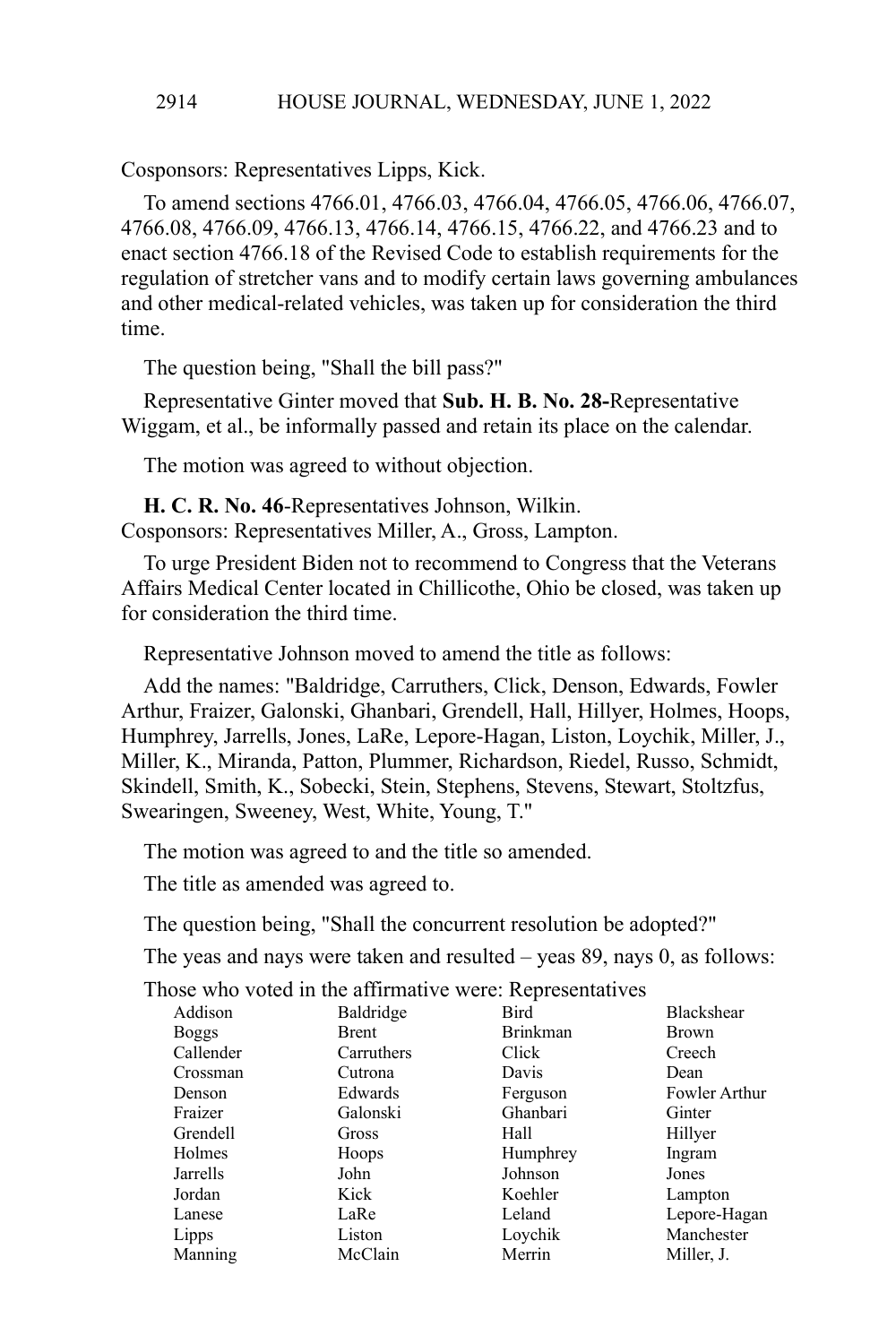| Miller, K.       | Miranda         | Oelslager      | Patton         |
|------------------|-----------------|----------------|----------------|
| Pavliga          | Plummer         | Powell         | Ray            |
| Richardson       | Riedel          | Robinson       | Roemer         |
| Russo            | Schmidt         | Seitz          | Sheehy         |
| Skindell         | Smith, K.       | Smith, M.      | Sobecki        |
| <b>Stein</b>     | <b>Stephens</b> | <b>Stevens</b> | <b>Stewart</b> |
| <b>Stoltzfus</b> | Swearingen      | Sweeney        | Troy           |
| Upchurch         | Weinstein       | West           | White          |
| Wiggam           | Wilkin          | Young, B.      | Young, T.      |
|                  |                 |                | Cupp-89        |

The concurrent resolution was adopted.

**Sub. H. B. No. 151**-Representative Jones.

Cosponsors: Representatives LaRe, Cross, Bird, Swearingen, Miller, J., Manning.

To amend sections 3314.03, 3319.26, and 3326.11 and to enact section 3319.225 of the Revised Code and to amend the version of section 3319.223 of the Revised Code that is scheduled to take effect on April 12, 2023, to continue the changes on and after that date, to reduce the duration of the Alternative Resident Educator License from four to two years, to revise the Ohio Teacher Residency Program as it exists beginning on April 12, 2023, and to require one day of professional development leave each school year for classroom teachers to observe veteran teachers, was taken up for consideration the third time.

The question being, "Shall the bill pass?"

Representative Powell moved to amend, amendment 3521, as follows:

In line 2 of the title, delete "section" and insert "sections 3313.5318,"; after "3319.225" insert ", and 3345.561"

In line 10 of the title, delete "and"

In line 13 of the title, after "teachers" insert ", and to enact the Save Women's Sports Act to require schools, state institutions of higher education, and private colleges to designate separate single-sex teams and sports for each sex"

In line 15, delete "section" and insert "sections 3313.5318,"; after "3319.225" insert ", and 3345.561"

After line 16, insert:

"**Sec. 3313.5318.** (A) Each school that participates in athletic competitions or events administered by an organization that regulates interscholastic athletic conferences or events shall designate interscholastic athletic teams based on the sex of the participants as follows:

(1) Separate teams for participants of the female sex within female sports divisions;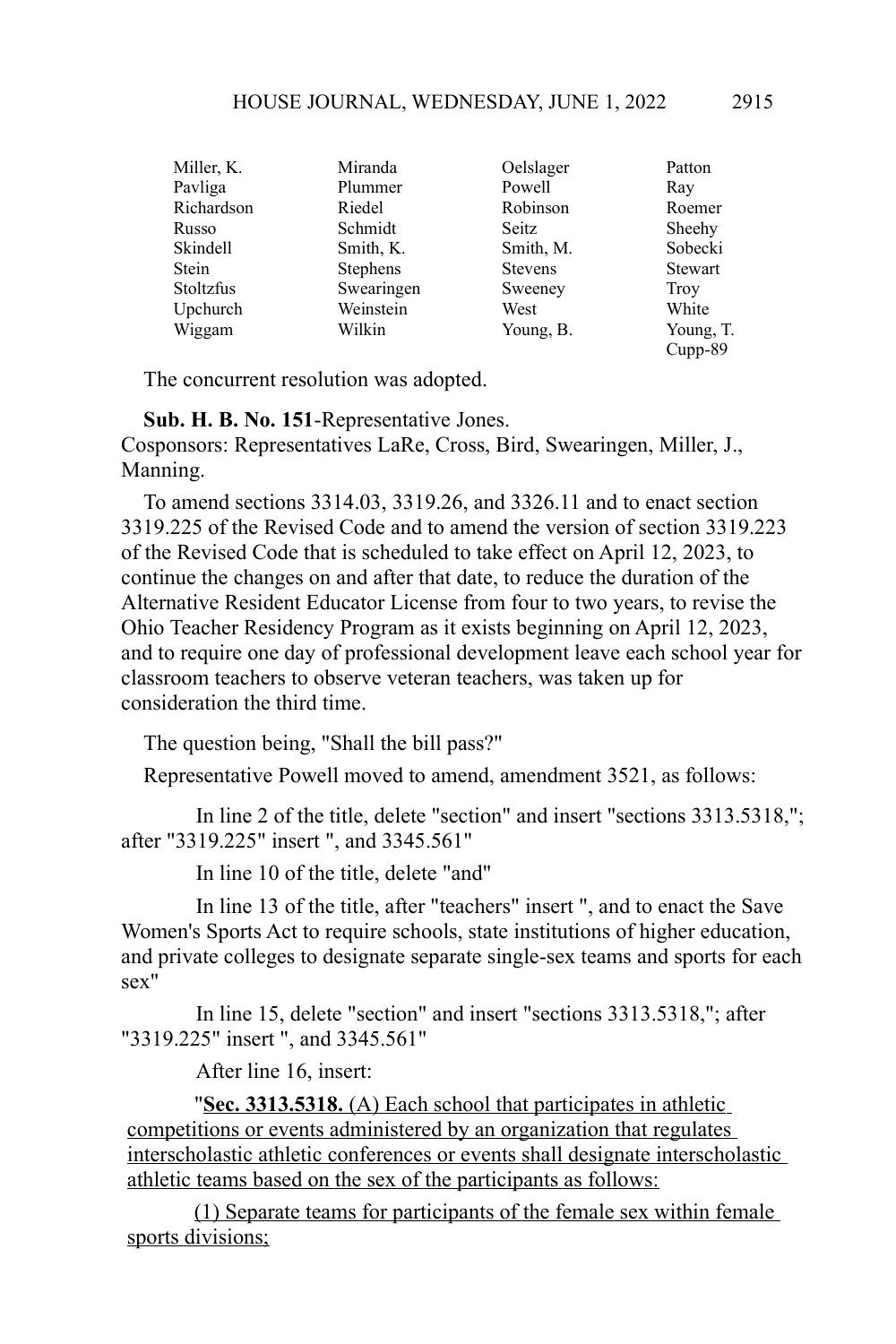(2) Separate teams for participants of the male sex within male sports divisions;

(3) If applicable, co-ed teams for participants of the female and male sexes within co-ed sports divisions.

(B) No school, interscholastic conference, or organization that regulates interscholastic athletics shall permit individuals of the male sex to participate on athletic teams or in athletic competitions designated only for participants of the female sex.

(C) If a participant's sex is disputed, the participant shall establish the participant's sex by presenting a signed physician's statement indicating the participant's sex based upon only the following:

(1) The participant's internal and external reproductive anatomy;

(2) The participant's normal endogenously produced levels of testosterone;

(3) An analysis of the participant's genetic makeup.

(D) No agency or political subdivision of the state and no accrediting organization or athletic association that operates or has business activities in this state shall process a complaint, begin an investigation, or take any other adverse action against a school or school district for maintaining separate single-sex interscholastic athletic teams or sports.

(E)(1) Any participant who is deprived of an athletic opportunity or suffers a direct or indirect harm as a result of a violation of this section shall have a private cause of action for injunctive relief, damages, and any other relief available against the school, school district, interscholastic conference, or organization that regulates interscholastic athletics.

(2) Any participant who is subject to retaliation or other adverse action by a school, school district, interscholastic conference, or organization that regulates interscholastic athletics as a result of reporting a violation of this section shall have a private cause of action for injunctive relief, damages, and any other relief available against the entity that takes the retaliatory or other adverse action.

(3) Any school or school district that suffers any direct or indirect harm as a result of a violation of division (D) of this section shall have a private cause of action for injunctive relief, damages, and any other relief available against the agency, political subdivision, accrediting organization, or athletic association that violates that division.

(F) Any civil action brought as a result of a violation of this section shall be initiated within two years after the date on which the violation occurs. Persons or organizations who prevail on a claim brought pursuant to this section shall be entitled to monetary damages, including for any psychological, emotional, or physical harm suffered, reasonable attorney's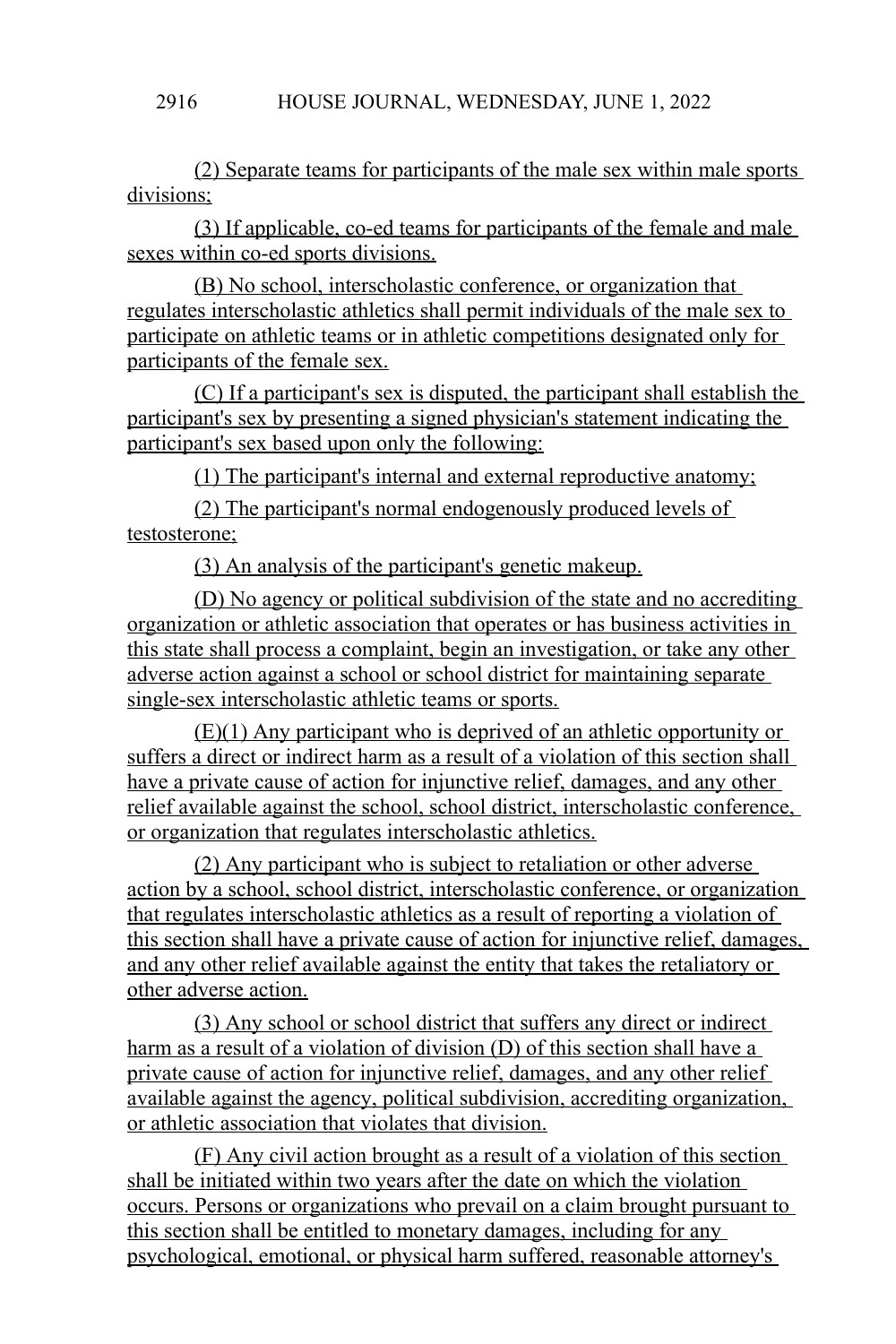fees and costs, and any other appropriate relief."

After line 565, insert:

" **Sec. 3345.561.** (A) As used in this section:

(1) "Private college" means a nonprofit institution that holds a certificate of authorization issued under section 1713.02 of the Revised Code;

(2) "State institution of higher education" has the same meaning as in section 3345.011 of the Revised Code.

(B) Each state institution of higher education or private college that is a member of the national collegiate athletics association, the national association of intercollegiate athletics, or the national junior college association shall designate intercollegiate athletic teams and sports based on the sex of the participants as follows:

(1) One single-sex team for participants of the female sex;

(2) One single-sex team for participants of the male sex;

(3) If applicable, one team for participants of both the female and male sexes.

(C) No state institution or private college to which division (B) of this section applies shall allow individuals of the male sex to participate on athletic teams or in athletic competitions designated for only participants of the female sex.

(D) If a participant's sex is disputed, the participant shall establish the participant's sex by presenting a signed physician's statement indicating the participant's sex based upon only the following:

(1) The participant's internal and external reproductive anatomy;

(2) The participant's normal endogenously produced levels of testosterone;

(3) An analysis of the participant's genetic makeup.

(E) No agency or political subdivision of the state and no accrediting organization or athletic association that operates or has business activities in this state shall process a complaint, begin an investigation, or take any other adverse action against a state institution of higher education or private college for maintaining separate single-sex intercollegiate athletic teams or sports for participants of the female sex.

(F)(1) Any participant who is deprived of an athletic opportunity or suffers a direct or indirect harm as a result of a violation of this section shall have a private cause of action for injunctive relief, damages, and any other relief available against the state institution or the private college.

(2) Any participant who is subject to retaliation or other adverse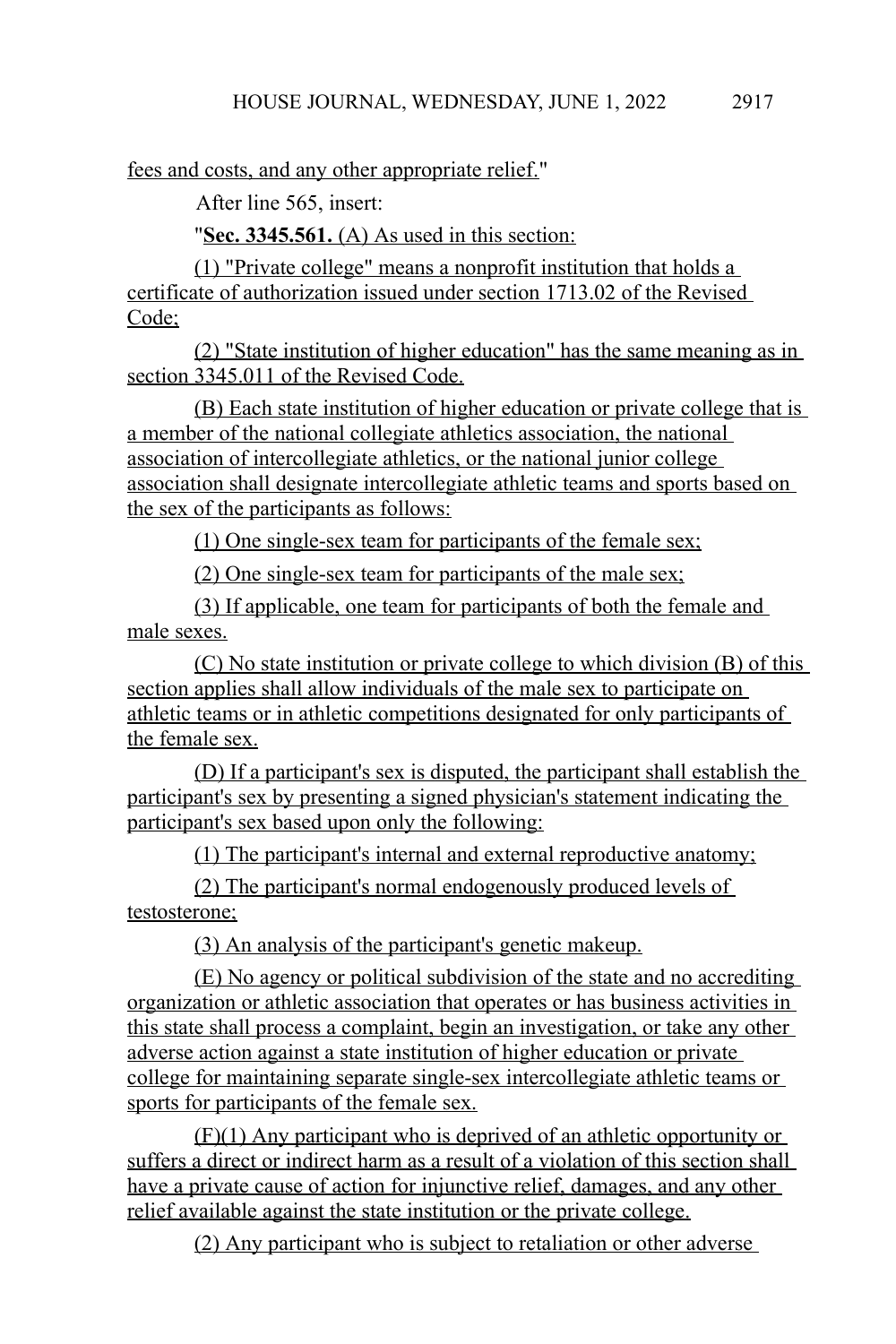action by a state institution or private college as a result of reporting a violation of this section shall have a private cause of action for injunctive relief, damages, and any other relief available against the entity that takes the retaliatory or other adverse action.

(3) Any state institution or private college that suffers any direct or indirect harm as a result of a violation of division (E) of this section shall have a private cause of action for injunctive relief, damages, and any other relief available against the agency, political subdivision, accrediting organization, or athletic association that violates that division.

(G) Any civil action brought as a result of a violation of this section shall be initiated within two years after the date on which the violation occurs. Persons or organizations who prevail on a claim brought pursuant to this section shall be entitled to monetary damages, including for any psychological, emotional, or physical harm suffered, reasonable attorney's fees and costs, and any other appropriate relief."

In line 566, delete "3319.26, and"

In line 567, delete "3326.11 of the Revised Code and existing section"; after "3319.223" insert ", 3319.26, and 3326.11"

> In line 568, delete "that is scheduled to take effect on April 12, 2023," After line 569, insert:

"**Section 3.** Sections 3313.5318 and 3345.561 of the Revised Code as enacted by this act shall be known as the Save Women's Sports Act."

In line 570, delete "**3**" and insert "**4**"

The question being, "Shall the motion to amend be agreed to?"

Representative Sobecki moved that the motion be laid on the table.

The question being, "Shall the motion to amend be laid on the table?"

The yeas and nays were taken and resulted – yeas 30, nays 55, as follows:

|              | $\ddotsc$ . The state measurement of $\ddotsc$ is the state of $\ddotsc$ of $\ddotsc$ |                 |               |
|--------------|---------------------------------------------------------------------------------------|-----------------|---------------|
| Addison      | Blackshear                                                                            | <b>Boggs</b>    | <b>Brent</b>  |
| <b>Brown</b> | Crossman                                                                              | Davis           | Galonski      |
| Ghanbari     | Humphrey                                                                              | Ingram          | Jarrells      |
| Leland       | Lepore-Hagan                                                                          | Liston          | Manning       |
| Miller, J.   | Miranda                                                                               | Robinson        | Russo         |
| Sheehy       | Skindell                                                                              | Smith, K.       | Smith, M.     |
| Sobecki      | Sweeney                                                                               | Troy            | Upchurch      |
| Weinstein    |                                                                                       |                 | West-30       |
|              | Those who voted in the negative were: Representatives                                 |                 |               |
| Baldridge    | <b>Bird</b>                                                                           | <b>Brinkman</b> | Callender     |
| Carruthers   | Click                                                                                 | Creech          | Cutrona       |
| Dean         | Edwards                                                                               | Ferguson        | Fowler Arthur |
| Fraizer      | Ginter                                                                                | Grendell        | Gross         |
| Hall         | Holmes                                                                                | Hoops           | John          |
|              |                                                                                       |                 |               |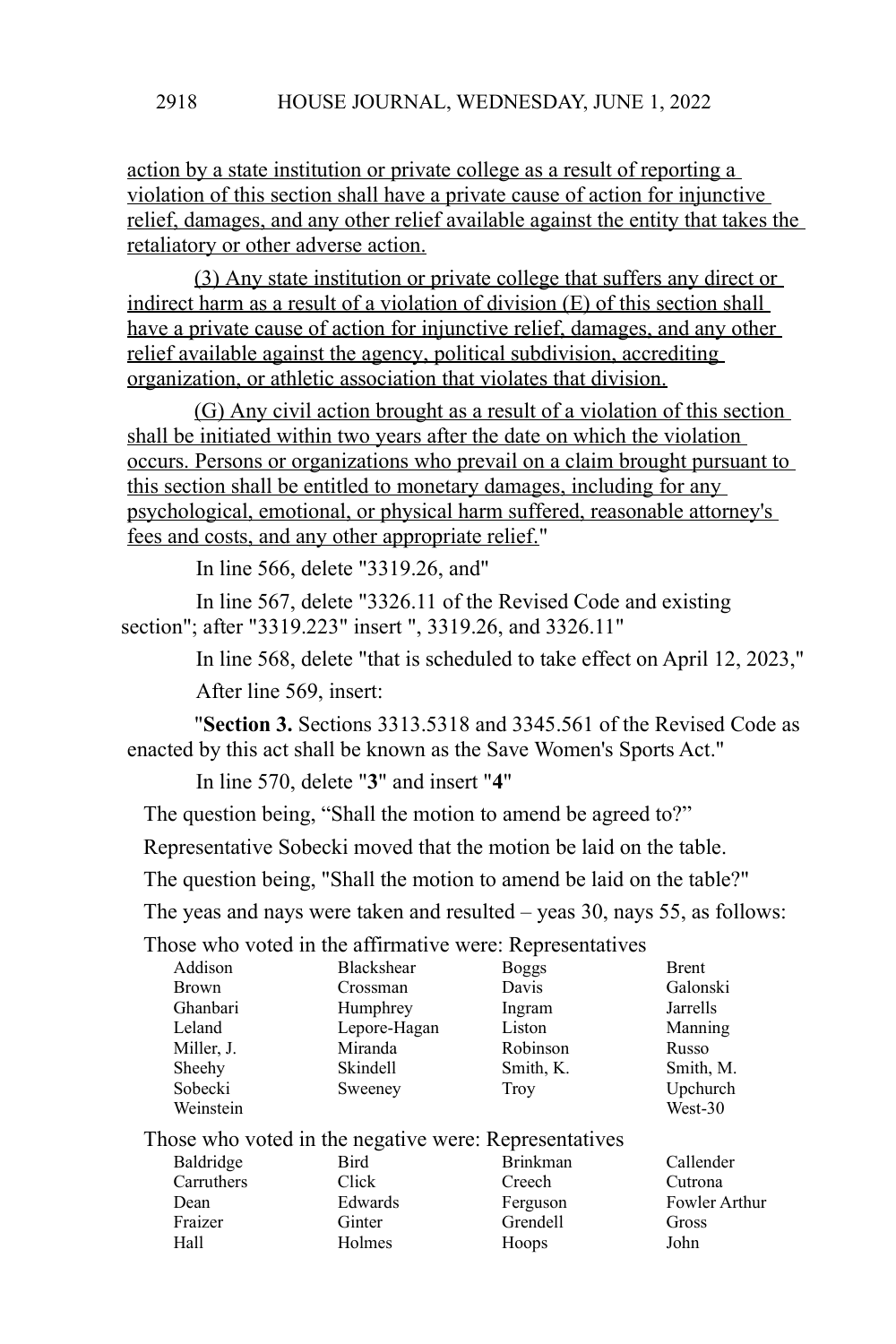| Johnson    | Jones           | Jordan         | Kick       |
|------------|-----------------|----------------|------------|
| Koehler    | Lampton         | LaRe           | Lipps      |
| Loychik    | Manchester      | McClain        | Merrin     |
| Miller, K. | Oelslager       | Patton         | Pavliga    |
| Plummer    | Powell          | Ray            | Richardson |
| Riedel     | Roemer          | Schmidt        | Seitz      |
| Stein      | <b>Stephens</b> | <b>Stevens</b> | Stewart    |
| Stoltzfus  | Swearingen      | Wiggam         | Wilkin     |
| Young, B.  | Young, T.       |                | $Cupp-55$  |

The motion to amend was not laid on the table.

The question recurring, "Shall the motion to amend be agreed to?"

The yeas and nays were taken and resulted – yeas 57, nays 30, as follows:

Those who voted in the affirmative were: Representatives

| Baldridge      | Bird           | <b>Brinkman</b>  | Callender       |
|----------------|----------------|------------------|-----------------|
| Carruthers     | Click          | Creech           | Cutrona         |
| Dean           | Edwards        | Ferguson         | Fowler Arthur   |
| Fraizer        | Ghanbari       | Ginter           | Grendell        |
| Gross          | Hall           | Holmes           | Hoops           |
| John           | Johnson        | Jones            | Jordan          |
| Kick           | Koehler        | Lampton          | LaRe            |
| Lipps          | Loychik        | Manchester       | Manning         |
| McClain        | Merrin         | Miller, K.       | Oelslager       |
| Patton         | Pavliga        | Plummer          | Powell          |
| Ray            | Richardson     | Riedel           | Roemer          |
| Schmidt        | Seitz          | <b>Stein</b>     | <b>Stephens</b> |
| <b>Stevens</b> | <b>Stewart</b> | <b>Stoltzfus</b> | Swearingen      |
| Wiggam         | Wilkin         | Young, B.        | Young, T.       |
|                |                |                  | $Cupp-57$       |

Those who voted in the negative were: Representatives

| Addison      | Blackshear | <b>Boggs</b> | <b>Brent</b> |
|--------------|------------|--------------|--------------|
| <b>Brown</b> | Crossman   | Davis        | Denson       |
| Galonski     | Hillyer    | Humphrey     | Ingram       |
| Jarrells     | Leland     | Lepore-Hagan | Liston       |
| Miller, J.   | Miranda    | Robinson     | Russo        |
| Sheehy       | Skindell   | Smith, K.    | Smith, M.    |
| Sobecki      | Sweeney    | <b>Troy</b>  | Upchurch     |
| Weinstein    |            |              | West-30      |

The motion was agreed to and the bill so amended.

The question being, "Shall the bill as amended pass?"

The yeas and nays were taken and resulted – yeas 57, nays 30, as follows:

| Baldridge  | Bird     | <b>Brinkman</b> | Callender     |
|------------|----------|-----------------|---------------|
| Carruthers | Click    | Creech          | Cutrona       |
| Dean       | Edwards  | Ferguson        | Fowler Arthur |
| Fraizer    | Ghanbari | Ginter          | Grendell      |
| Gross      | Hall     | Holmes          | Hoops         |
| John       | Johnson  | Jones           | Jordan        |
| Kick       | Koehler  | Lampton         | LaRe          |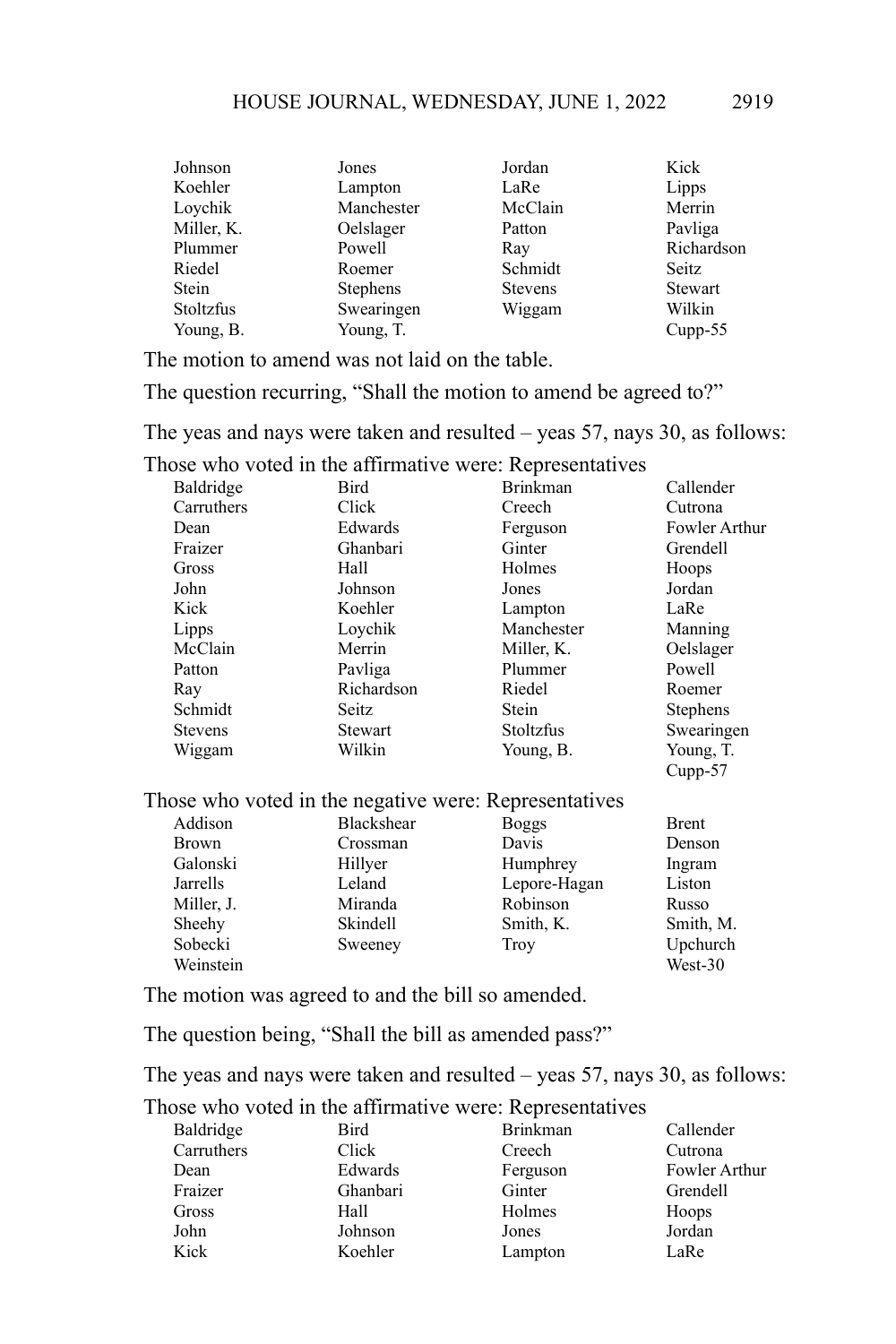| Lipps          | Lovchik    | Manchester               | Manning         |
|----------------|------------|--------------------------|-----------------|
| McClain        | Merrin     | Miller, K.               | Oelslager       |
| Patton         | Pavliga    | Plummer                  | Powell          |
| Ray            | Richardson | Riedel                   | Roemer          |
| Schmidt        | Seitz      | Stein                    | <b>Stephens</b> |
| <b>Stevens</b> | Stewart    | Stoltzfus                | Swearingen      |
| Wiggam         | Wilkin     | Young, B.                | Young, T.       |
|                |            |                          | $Cupp-57$       |
|                |            | <sup>n</sup><br>$\cdots$ |                 |

|              | Those who voted in the negative were: Representatives |              |              |
|--------------|-------------------------------------------------------|--------------|--------------|
| Addison      | Blackshear                                            | <b>Boggs</b> | <b>Brent</b> |
| <b>Brown</b> | Crossman                                              | Davis        | Denson       |
| Galonski     | Hillyer                                               | Humphrey     | Ingram       |
| Jarrells     | Leland                                                | Lepore-Hagan | Liston       |
| Miller, J.   | Miranda                                               | Robinson     | Russo        |
| Sheehy       | Skindell                                              | Smith, K.    | Smith, M.    |
| Sobecki      | Sweeney                                               | <b>Troy</b>  | Upchurch     |
| Weinstein    |                                                       |              | West-30      |

Representative Jones moved to amend the title as follows:

Add the names: "Carruthers, Click, Creech, Cutrona, Dean, Edwards, Fowler Arthur, Fraizer, Ginter, Grendell, Gross, Hall, Holmes, John, Kick, Loychik, Merrin, Plummer, Powell, Richardson, Riedel, Schmidt, Stein, Stephens, Stevens, Stewart, Stoltzfus, Wiggam, Wilkin, Young, B.."

Remove the name: "Miller, J."

The motion was agreed to and the title so amended.

The title as amended was agreed to.

Representative Fraizer moved that the vote by which **Am. Sub. H. B. No. 492-**Representatives Loychik, Pavliga, et al., was passed be reconsidered and that the motion be taken up for immediate consideration.

This motion under House Rule 95 is properly supported by the following members who voted on the prevailing side of the question or who did not vote on the question:

| MARK FRAIZER | <b>TOM YOUNG</b> |
|--------------|------------------|
| MIKE LOYCHIK | GAIL K. PAVLIGA  |
| BILL SEITZ   |                  |

The question being, "Shall the motion to reconsider the vote by which **Am. Sub. H. B. No. 492**-Representatives Loychik, Pavliga, et al., was passed be agreed to?"

2920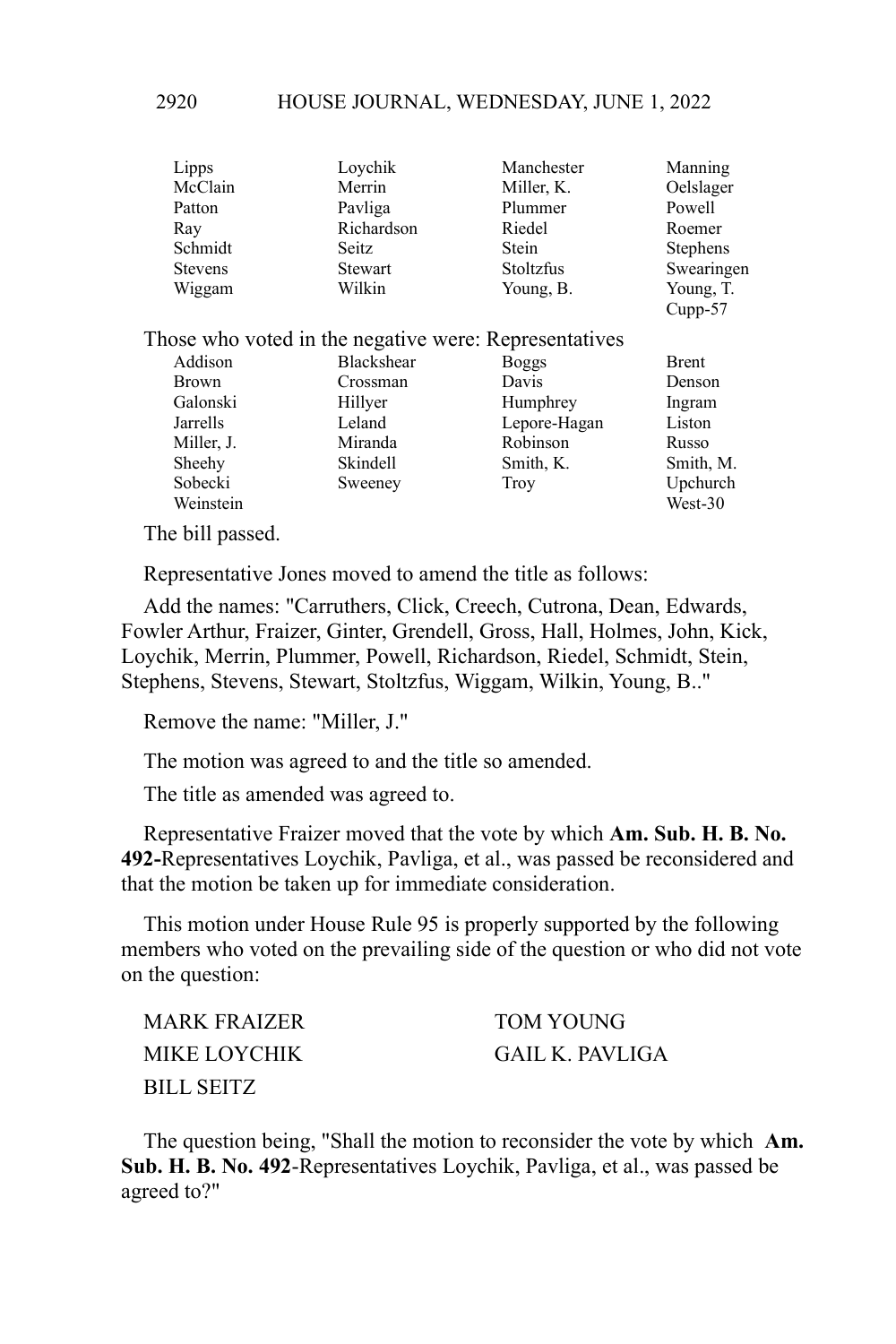|              |                                                       | Those who voted in the affirmative were: Representatives |                |
|--------------|-------------------------------------------------------|----------------------------------------------------------|----------------|
| Baldridge    | Bird                                                  | <b>Brinkman</b>                                          | Callender      |
| Carruthers   | Click                                                 | Creech                                                   | Cutrona        |
| Edwards      | Ferguson                                              | Fowler Arthur                                            | Fraizer        |
| Ghanbari     | Ginter                                                | Grendell                                                 | Gross          |
| Hall         | Holmes                                                | Hoops                                                    | John           |
| Johnson      | Jones                                                 | Jordan                                                   | Kick           |
| Koehler      | Lampton                                               | LaRe                                                     | Lipps          |
| Loychik      | Manchester                                            | Manning                                                  | McClain        |
| Merrin       | Miller, K.                                            | Oelslager                                                | Patton         |
| Pavliga      | Plummer                                               | Powell                                                   | Ray            |
| Richardson   | Riedel                                                | Roemer                                                   | Schmidt        |
| Seitz        | Stein                                                 | <b>Stephens</b>                                          | <b>Stevens</b> |
| Stewart      | Stoltzfus                                             | Swearingen                                               | Troy           |
| Wilkin       | Young, B.                                             | Young, T.                                                | Cupp-56        |
|              | Those who voted in the negative were: Representatives |                                                          |                |
| Addison      | <b>Blackshear</b>                                     | <b>Boggs</b>                                             | <b>Brent</b>   |
| <b>Brown</b> | Crossman                                              | Davis                                                    | Dean           |
| Denson       | Galonski                                              | Humphrey                                                 | Ingram         |
| Jarrells     | Leland                                                | Lepore-Hagan                                             | Liston         |
| Miller, J.   | Miranda                                               | Robinson                                                 | Russo          |
| Sheehy       | Skindell                                              | Smith, K.                                                | Smith, M.      |
| Sobecki      | Sweeney                                               | Upchurch                                                 | Weinstein      |
|              |                                                       |                                                          | West-29        |

The yeas and nays were taken and resulted – yeas 56, nays 29, as follows:

The motion was agreed to and the vote by which **Am. Sub. H. B. No. 492**- Representatives Loychik, Pavliga was passed was reconsidered.

The question being, "Shall the bill as amended pass?"

Representative Fraizer moved that the vote by which the amendment offered by Representative Smith, M., passed be reconsidered and that the motion be taken up for immediate consideration.

 The question being, "Shall the motion to reconsider the vote by which the amendment offered by Representative Smith, M., passed be agreed to?"

The yeas and nays were taken and resulted – yeas 55, nays 30, as follows:

| Bird       | <b>Brinkman</b> | Callender |
|------------|-----------------|-----------|
| Click      | Creech          | Cutrona   |
| Ferguson   | Fowler Arthur   | Fraizer   |
| Ginter     | Grendell        | Gross     |
| Holmes     | Hoops           | John      |
| Jones      | Jordan          | Kick      |
| Lampton    | LaRe            | Lipps     |
| Manchester | Manning         | McClain   |
|            |                 |           |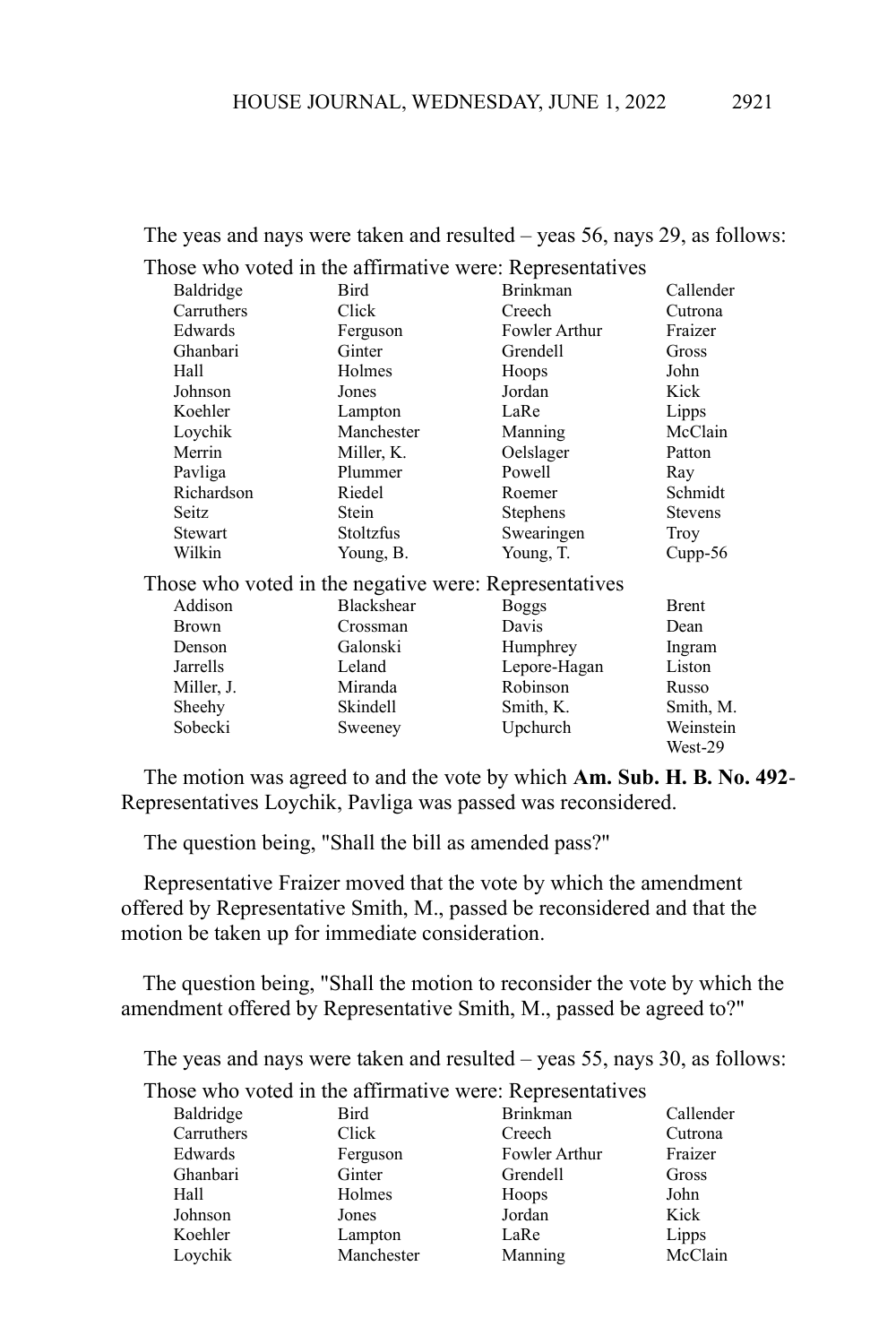| Merrin       | Miller, K.                                            | Oelslager       | Patton         |
|--------------|-------------------------------------------------------|-----------------|----------------|
| Pavliga      | Plummer                                               | Powell          | Ray            |
| Richardson   | Riedel                                                | Roemer          | Schmidt        |
| <b>Seitz</b> | <b>Stein</b>                                          | <b>Stephens</b> | <b>Stevens</b> |
| Stewart      | Stoltzfus                                             | Swearingen      | Wilkin         |
| Young, B.    | Young, T.                                             |                 | $Cupp-55$      |
|              | Those who voted in the negative were: Representatives |                 |                |
| Addison      | <b>Blackshear</b>                                     | <b>Boggs</b>    | <b>Brent</b>   |
| <b>Brown</b> | Crossman                                              | Davis           | Dean           |
| Denson       | Galonski                                              | Humphrey        | Ingram         |
| Jarrells     | Leland                                                | Lepore-Hagan    | Liston         |
| Miller, J.   | Miranda                                               | Robinson        | Russo          |
| Sheehy       | Skindell                                              | Smith, K.       | Smith, M.      |
| Sobecki      | Sweeney                                               | <b>Troy</b>     | Upchurch       |
| Weinstein    |                                                       |                 | West-30        |

The motion was agreed to and the vote by which the amendment offered by Smith, M., passed was reconsidered.

Representative Seitz moved that the motion be laid on the table.

The question being, "Shall the motion to amend be laid on the table?"

The yeas and nays were taken and resulted – yeas 55, nays 32, as follows:

| Those who voted in the affirmative were: Representatives |  |  |  |  |  |  |
|----------------------------------------------------------|--|--|--|--|--|--|
|----------------------------------------------------------|--|--|--|--|--|--|

| Baldridge                                             | Bird             | Callender       | Carruthers     |
|-------------------------------------------------------|------------------|-----------------|----------------|
| Click                                                 | Creech           | Cutrona         | Edwards        |
| Ferguson                                              | Fowler Arthur    | Fraizer         | Ghanbari       |
| Ginter                                                | Grendell         | Gross           | Hall           |
| Holmes                                                | Hoops            | John            | Johnson        |
| Jones                                                 | Jordan           | Kick            | Koehler        |
| Lampton                                               | Lanese           | LaRe            | Lipps          |
| Loychik                                               | Manchester       | Manning         | McClain        |
| Merrin                                                | Miller, K.       | Oelslager       | Patton         |
| Pavliga                                               | Plummer          | Powell          | Ray            |
| Richardson                                            | Riedel           | Roemer          | Schmidt        |
| Seitz                                                 | Stein            | <b>Stephens</b> | <b>Stevens</b> |
| Stewart                                               | <b>Stoltzfus</b> | Swearingen      | Wilkin         |
| Young, B.                                             | Young, T.        |                 | $Cupp-55$      |
| Those who voted in the negative were: Representatives |                  |                 |                |
| Addison                                               | Blackshear       | <b>Boggs</b>    | <b>Brent</b>   |
| n ' 1                                                 | $\mathbf{r}$     |                 | n ·            |

| <b>Brinkman</b> | <b>Brown</b> | Crossman   | Davis           |
|-----------------|--------------|------------|-----------------|
| Dean            | Denson       | Galonski   | Hillyer         |
| Humphrey        | Ingram       | Jarrells   | Leland          |
| Lepore-Hagan    | Liston       | Miller, J. | Miranda         |
| Robinson        | Russo        | Sheehy     | <b>Skindell</b> |
| Smith, K.       | Smith, M.    | Sobecki    | Sweeney         |
| <b>Troy</b>     | Upchurch     | Weinstein  | West-32         |
|                 |              |            |                 |

The motion to amend was laid on the table.

The question being, "Shall the bill pass?"

The yeas and nays were taken and resulted – yeas 51, nays 35, as follows: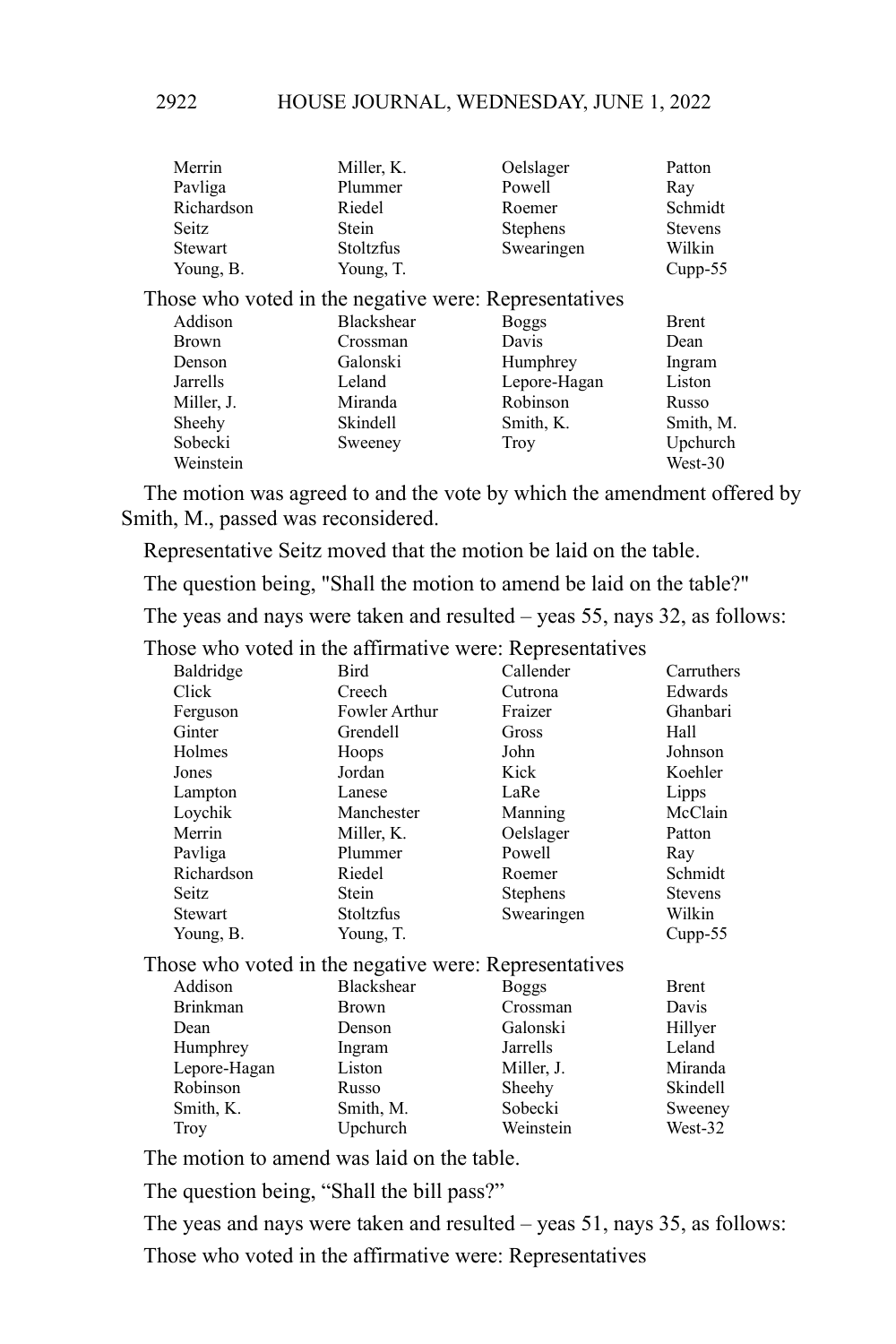|                                                       | Baldridge      | <b>Brinkman</b>  | Callender         | Carruthers |  |
|-------------------------------------------------------|----------------|------------------|-------------------|------------|--|
|                                                       | Click          | Creech           | Edwards           | Fraizer    |  |
|                                                       | Ghanbari       | Ginter           | Grendell          | Gross      |  |
|                                                       | Hall           | Holmes           | Hoops             | John       |  |
|                                                       | Johnson        | Jones            | Jordan            | Kick       |  |
|                                                       | Koehler        | Lampton          | Lanese            | LaRe       |  |
|                                                       | Lipps          | Liston           | Loychik           | Manchester |  |
|                                                       | Manning        | McClain          | Merrin            | Miller, K. |  |
|                                                       | Oelslager      | Patton           | Pavliga           | Plummer    |  |
|                                                       | Ray            | Richardson       | Riedel            | Roemer     |  |
|                                                       | Schmidt        | Seitz            | Stein             | Stephens   |  |
|                                                       | <b>Stevens</b> | <b>Stoltzfus</b> | Swearingen        | Wilkin     |  |
|                                                       | Young, B.      | Young, T.        |                   | $Cupp-51$  |  |
| Those who voted in the negative were: Representatives |                |                  |                   |            |  |
|                                                       | Addison        | <b>Bird</b>      | <b>Blackshear</b> | Boggs      |  |
|                                                       | <b>Brent</b>   | <b>Brown</b>     | Crossman          | Cutrona    |  |
|                                                       | Davis          | Dean             | Denson            | Ferguson   |  |
|                                                       | Fowler Arthur  | Hillyer          | Humphrey          | Ingram     |  |
|                                                       | Jarrells       | Leland           | Lepore-Hagan      | Miller, J. |  |
|                                                       | Miranda        | Powell           | Robinson          | Russo      |  |
|                                                       | Sheehy         | Skindell         | Smith, K.         | Smith, M.  |  |
|                                                       | Sobecki        | Stewart          | Sweeney           | Troy       |  |
|                                                       | Upchurch       | Weinstein        |                   | West-35    |  |
|                                                       |                |                  |                   |            |  |

Representative Pavliga moved to amend the title as follows:

Add the names: "Carruthers, Fraizer, Grendell."

Remove the name: "Brent."

Representative Ginter moved that House Rule 66, pertaining to bills being placed on the calendar, be suspended and that **Sub. H. B. No. 142**- Representatives Crawley, Brinkman be taken up for immediate consideration the third time.

The question being, shall the motion be agreed to?

The motion was agreed to without objection.

**Sub. H. B. No. 142**-Representatives Crawley, Brinkman. Cosponsors: Representatives Hicks-Hudson, Boyd, West, Gross, Howse, Skindell, Lightbody, Boggs, Miller, A., Smith, M., Young, T., Brent, Russo, Kelly, Weinstein, Jarrells

To enact sections 4723.89, 4723.90, 5120.658, and 5164.071 of the Revised Code regarding doula services and to repeal sections 4723.89, 4723.90, 5120.658, and 5164.071 of the Revised Code five years after those sections take effect, to abolish those provisions on that date., was taken up for consideration the third time.

The question being, "Shall the bill pass?"